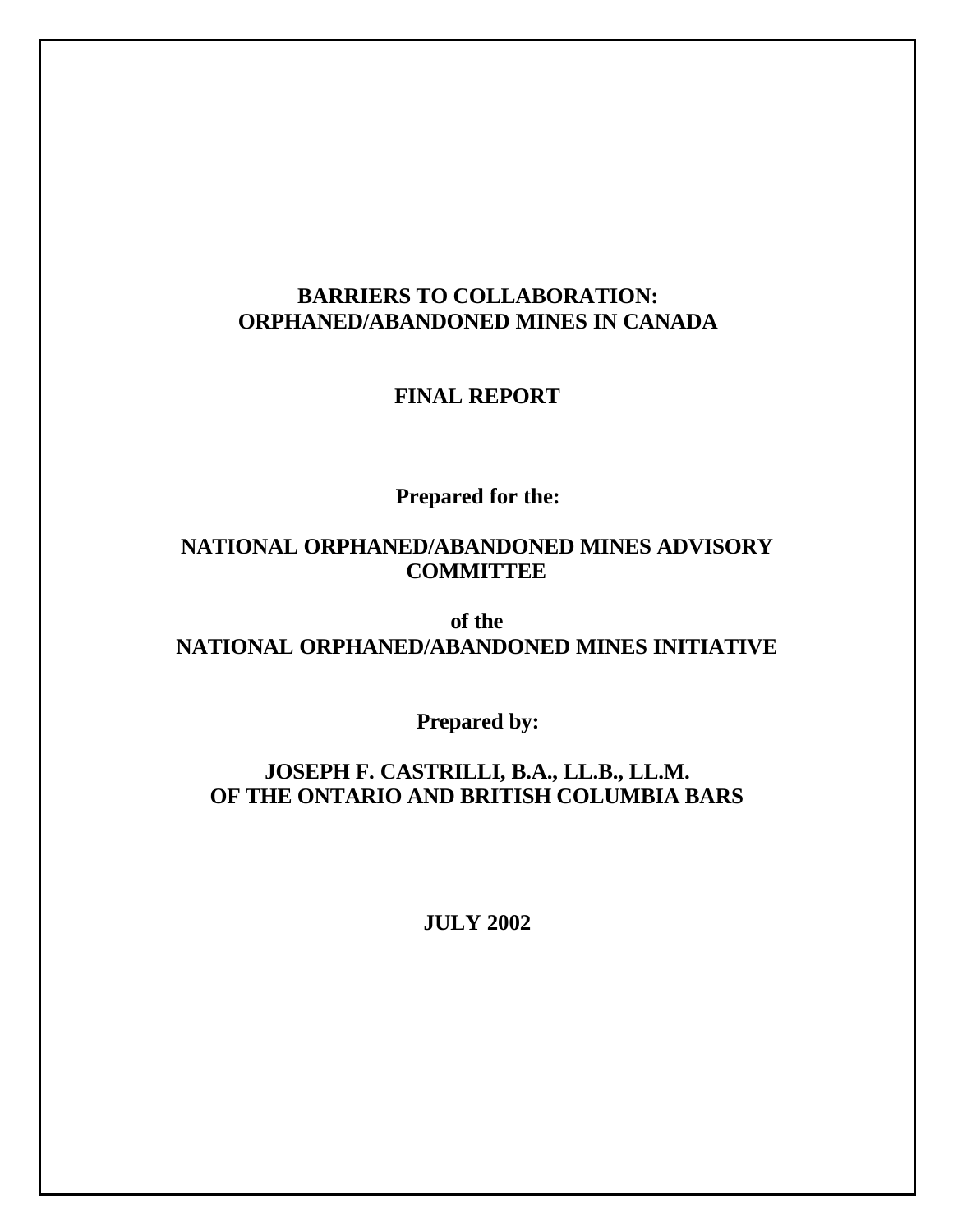# JOSEPH F. CASTRILLI

BARRISTER & SOLICITOR

98 Borden Street Toronto, Ontario M5S 2N1

Telephone (416) 922-7300 Telefax (416) 944-9710 Email: jcastrilli@tube.com

# **BARRIERS TO COLLABORATION: ORPHANED/ABANDONED MINES IN CANADA**

## **FINAL REPORT**

# **SUBMITTED TO THE BARRIERS TO COLLABORATION TASK GROUP**

# **OF THE NATIONALORPHANED/ABANDONED MINES INITIATIVE**

**BY**

# **JOSEPH F. CASTRILLI, B.A., LL.B., LL.M. OF THE ONTARIO AND BRITISH COLUMBIA BARS**

**JULY 2002**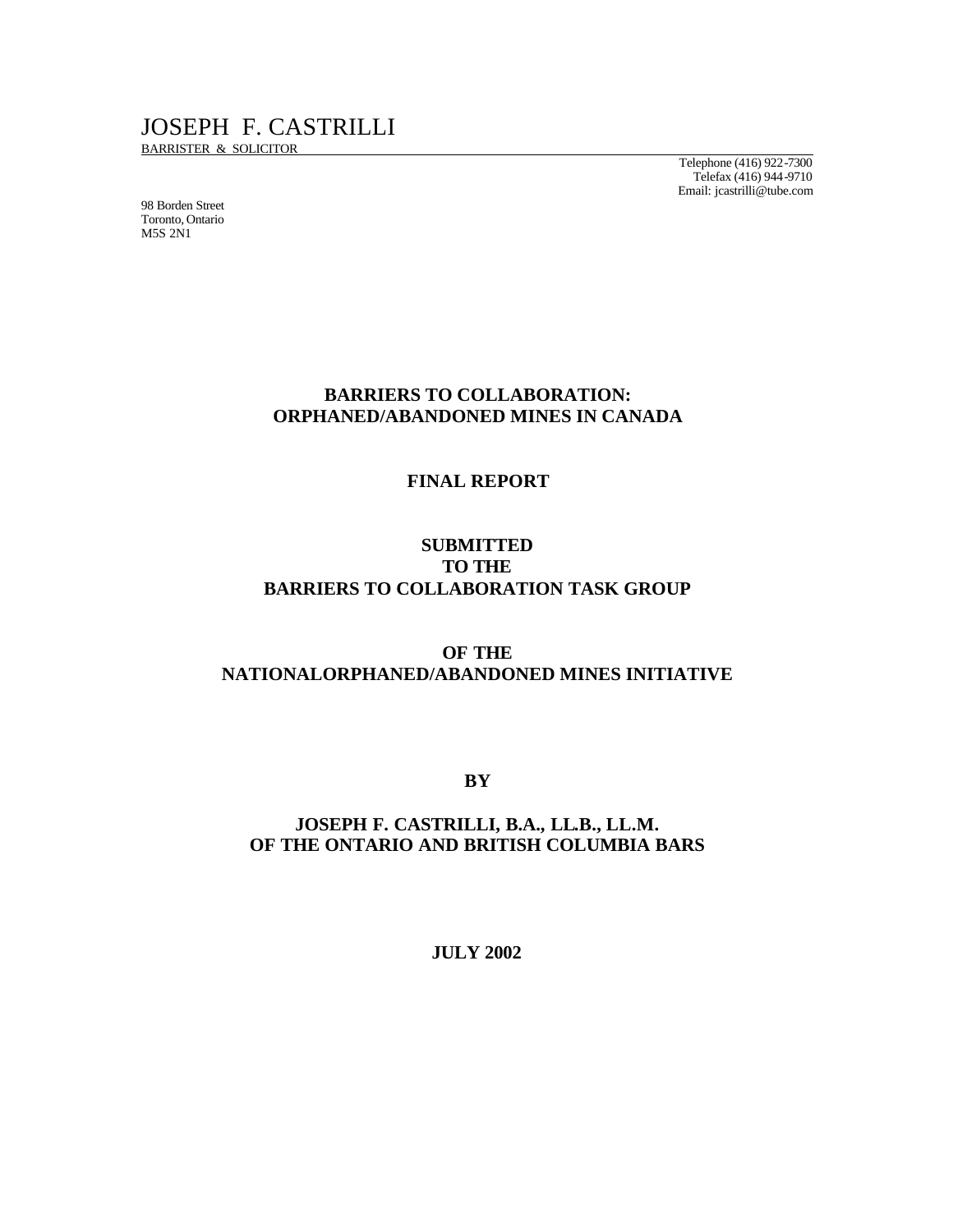# **DISCLAIMER**

The purpose of this document is to provide the reader with an understanding of various approaches, within a regulatory context, for voluntary clean-up of orphaned/abandoned mine lands in Canada. The information provided is based on the opinions of the author, and should not be construed as endorsement in whole or in part by the various reviewers or by the partners in the Orphaned/Abandoned Mines Initiative (the Government of Canada, Provincial Governments, the Mining Association of Canada, contributing mining companies and mining associations, the Assembly of First Nations and participating non-governmental organizations).

The reader of this report should assume full responsibility for any action taken as a result of the information contained in this document. The author, the members of the Orphaned/Abandoned (O/A) Mines Advisory Committee and Task Forces, and Natural Resources Canada (through the O/A Mines Initiative) make no warranty of any kind with respect to the content and accept no liability, either incidental, consequential, financial or otherwise arising from the use of this publication.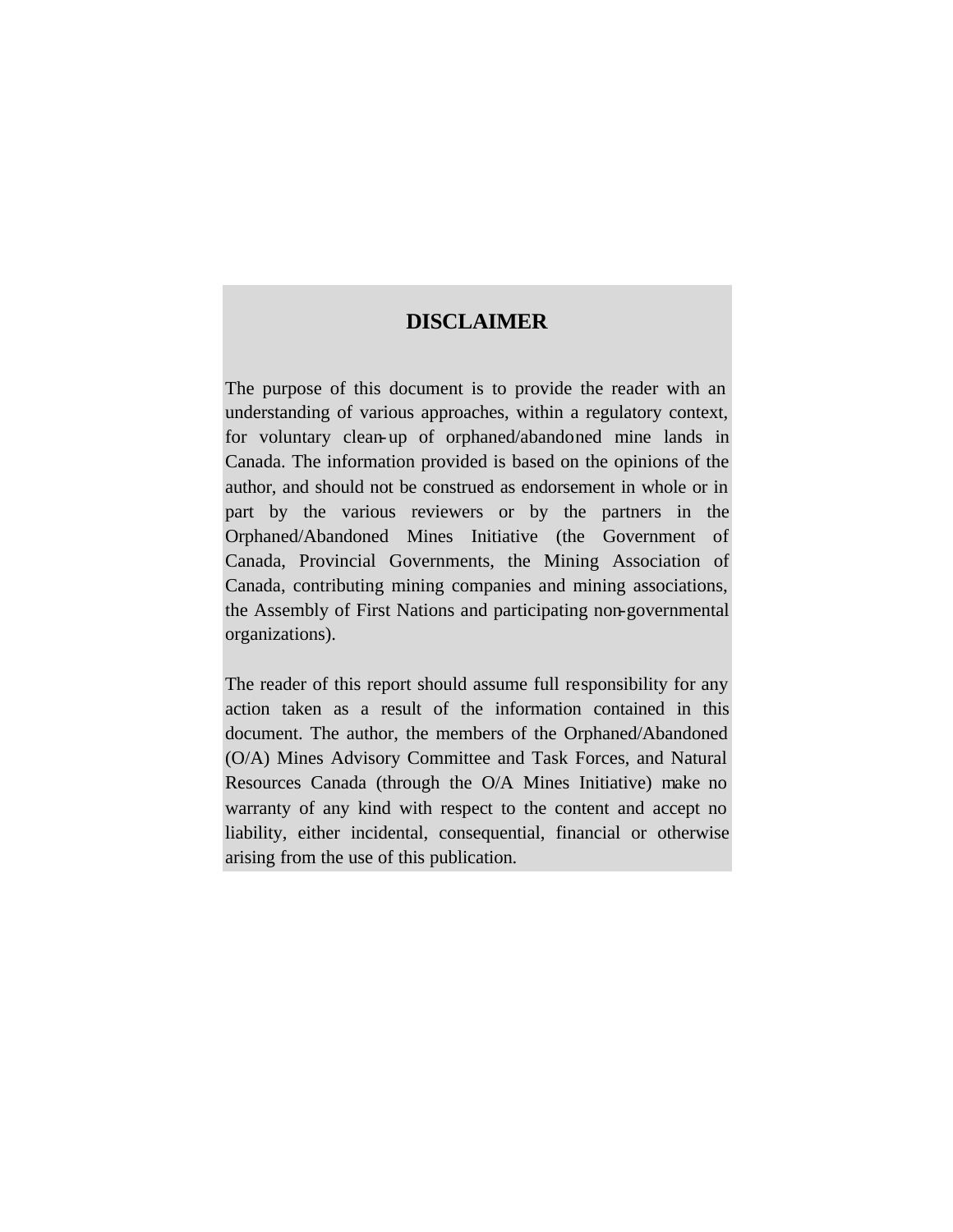## **EXECUTIVE SUMMARY**

Orphaned or abandoned mines for which the owner cannot be found, or for which the owner is financially unable to carry out clean-up, pose environmental, health, safety, and economic problems to communities, the mining industry, and governments in many countries including Canada. This paper has examined existing legislative requirements in Canada, selected other North American jurisdictions, and other countries on:

- 1. regulatory or institutional barriers;
- 2. liability disincentives, and
- 3. collaborative opportunities

regarding voluntary abatement, remediation, and reclamation of orphaned/abandoned mine lands. In addressing the above three matters, particular emphasis was placed on four approaches:

- 1. 'Good Samaritan' legislation;
- 2. Permit blocking;
- 3. Allocative versus joint and several responsibility; and
- 4. Non-compliance registries.

Part II of the paper provided a brief background to the orphaned/abandoned mines problem. The review noted that orphaned or abandoned mine sites are generally defined as closed mines whose ownership has reverted to the Crown, either because the owner has gone out of business, or because no owner can be found. They also are described as mine sites where the owner has ceased or indefinitely suspended advanced exploration, mining, or mine production without rehabilitating the site. The paper summarized the impacts of such sites on the environment and the fact that no country appears to be immune from the problem. Finally, this part of the paper also noted that the problem requires both financial and legal solutions.

Part III reviewed existing legislative requirements in Canada, selected other North American jurisdictions, and other countries in regard to the above three matters. In general, there is no existing or proposed federal or provincial legislation in Canada regarding the subject of good samaritan legislation, though there may be some statutory developments that could be said to be analogous to, or precedents for, such legislation. Some existing law implicitly, though not explicitly, may have the same effect as permit blocking. Finally, there is some law, policy, and practice in existence regarding noncompliance registries and allocative versus joint and several liability. In comparison, there appear to be many more legislative measures in place or proposed at the federal and state level in the United States addressing explicitly several of these subjects. National legislation in the United Kingdom and state legislation in Australia is comparatively in its infancy in addressing these matters.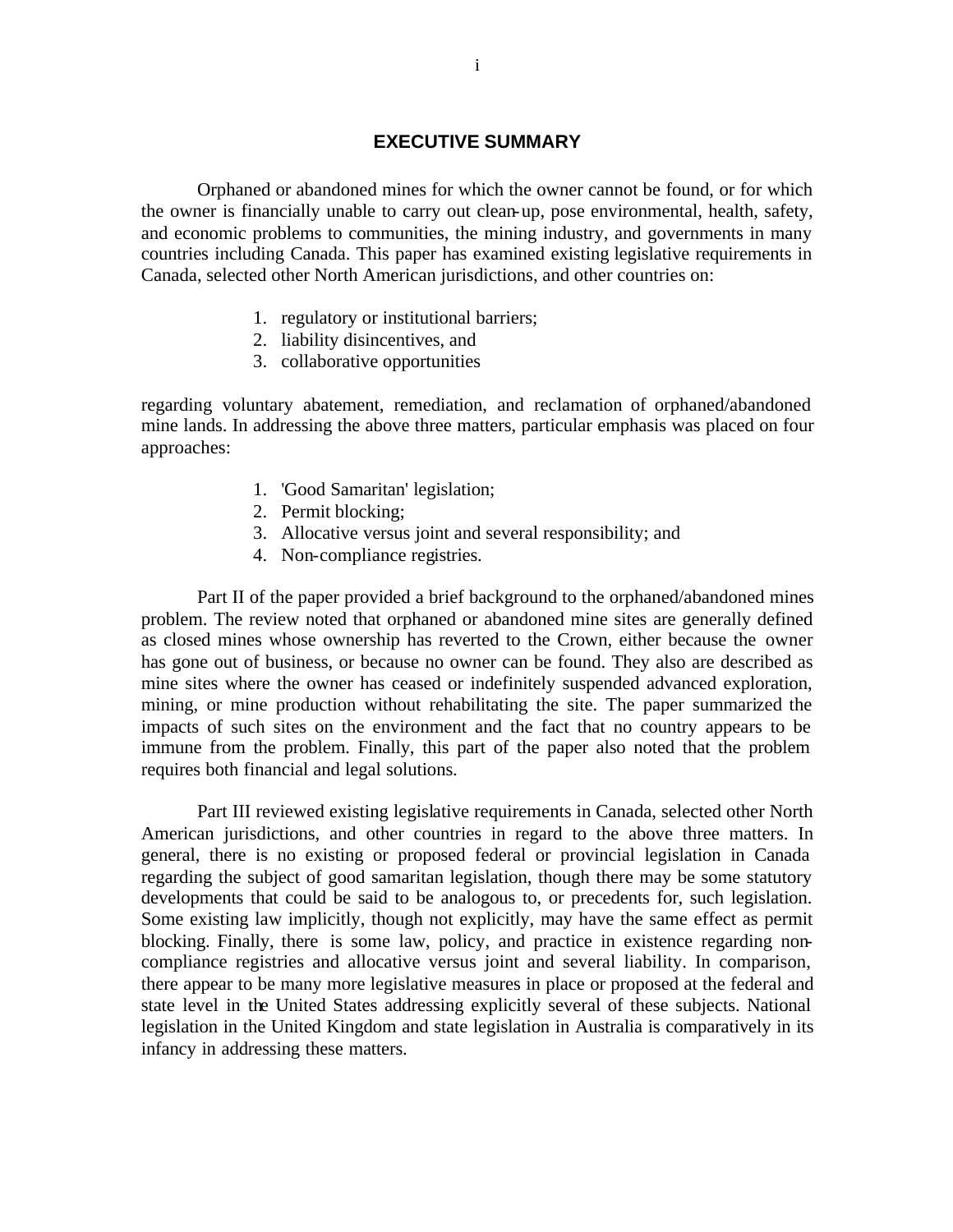Part IV summarized key findings that arise in relation to each of the above three matters. Generally, in regard to regulatory or institutional barriers, federal and provincial environmental and mining laws in Canada contain a number of permit, regulation, and other requirements that likely would have to be complied with by those voluntarily undertaking abandoned mine land abatement, remediation, and reclamation. Existing exemption or variance authority under a number of these laws may be available to accommodate such activities, though the generality of the statutory language under many laws reviewed makes this difficult to predict with certainty. For a complete list of findings regard should be had to Part IV.A.

In regard to liability disincentives, federal and provincial law in Canada contains a variety of judge-made and statutory authorities that could impose quasi-criminal, civil, or administrative liability on those undertaking abandoned mine land abatement, remediation, and reclamation activities. There are some limited exceptions to this, such as potential exemptions from liability for historic mine site reclamation very recently enacted in one province. There also are some statutory authorities, such as secured creditor and related exemptions, that might serve as precedents for exempting from liability those who volunteer to abate, remediate, and reclaim abandoned mine lands. For a complete list of findings regard should be had to Part IV.B.

In regard to collaborative opportunities, a number of voluntary assessments and abandoned mine land cleanups have been completed, or are on-going, by provincial governments in Canada. These initiatives have been undertaken without legislative reform. Other collaborative opportunities include variance authority, precedents arising from secured creditor exemptions, and related approaches. For a complete list of findings regard should be had to Part IV.C.

Overall, however, the current legislative and regulatory regime in Canada is at best a patch-work, at worst indifferent to the problem. In most instances, legislators simply have not turned their attention to orphaned/abandoned mines to produce a principled and comprehensive solution to the problem. Some current laws are broadly worded in terms of providing regulation-making authority that could be a basis for measures that could facilitate voluntary cleanups without requiring amendments to existing legislation. However, the better view may be that both the Parliament of Canada and provincial legislatures also will have to speak directly to the problem.

Based on the review there are some precedents to be drawn from that provide a basis for recommendations that might be of assistance to the Task Group. These recommendations are premised on the view that either existing legislation will have to be amended one law at a time (as in an omnibus bill), or that a single stand-alone law will need to be enacted that has the same effect. Accordingly, Part V contains a short list of possible components or options for a federal and provincial legislative/regulatory approach to facilitating voluntary abandoned mine land abatement, remediation, and reclamation. These include:

Amend existing or enact new law that encourages volunteers to abate, remediate, and reclaim abandoned mine lands,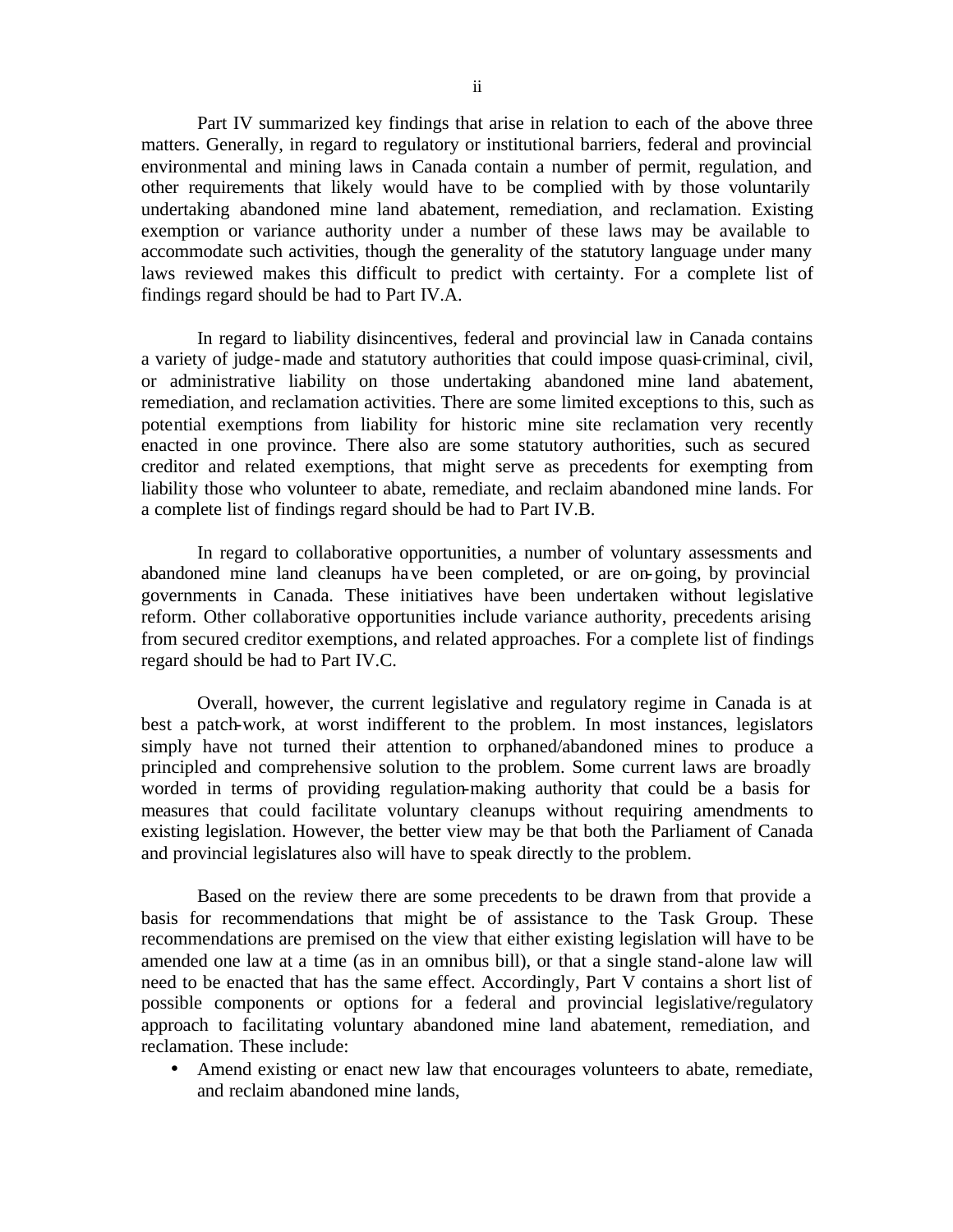- Exempt volunteers from being "responsible persons" under contaminated site, water pollution, or related laws as a result of carrying out "good samaritan" remediation,
- Establish an abandoned mine reclamation "good samaritan" permit program, which would require permittees to specify reclamation plans and meet certain standards for cleanup, ensure public participation, and environment ministry oversight of cleanups,
- Require remining operators to implement strategies that control pollutant releases and ensure that pollutant discharges during remining activities are less than the pollutant levels released from the abandoned site prior to remining,
- Create exemptions from remediation liability at "historic mine sites", and
- Adoption of collaborative opportunities under federal and provincial environmental and mining laws in Canada.

Finally, these proposals should be considered in conjunction with other measures that are outside the scope of this report (e.g. abandoned mine land funds, more effective security deposits, etc.), but also appear to be integral to development of a comprehensive response to the abandoned mine land problem in Canada.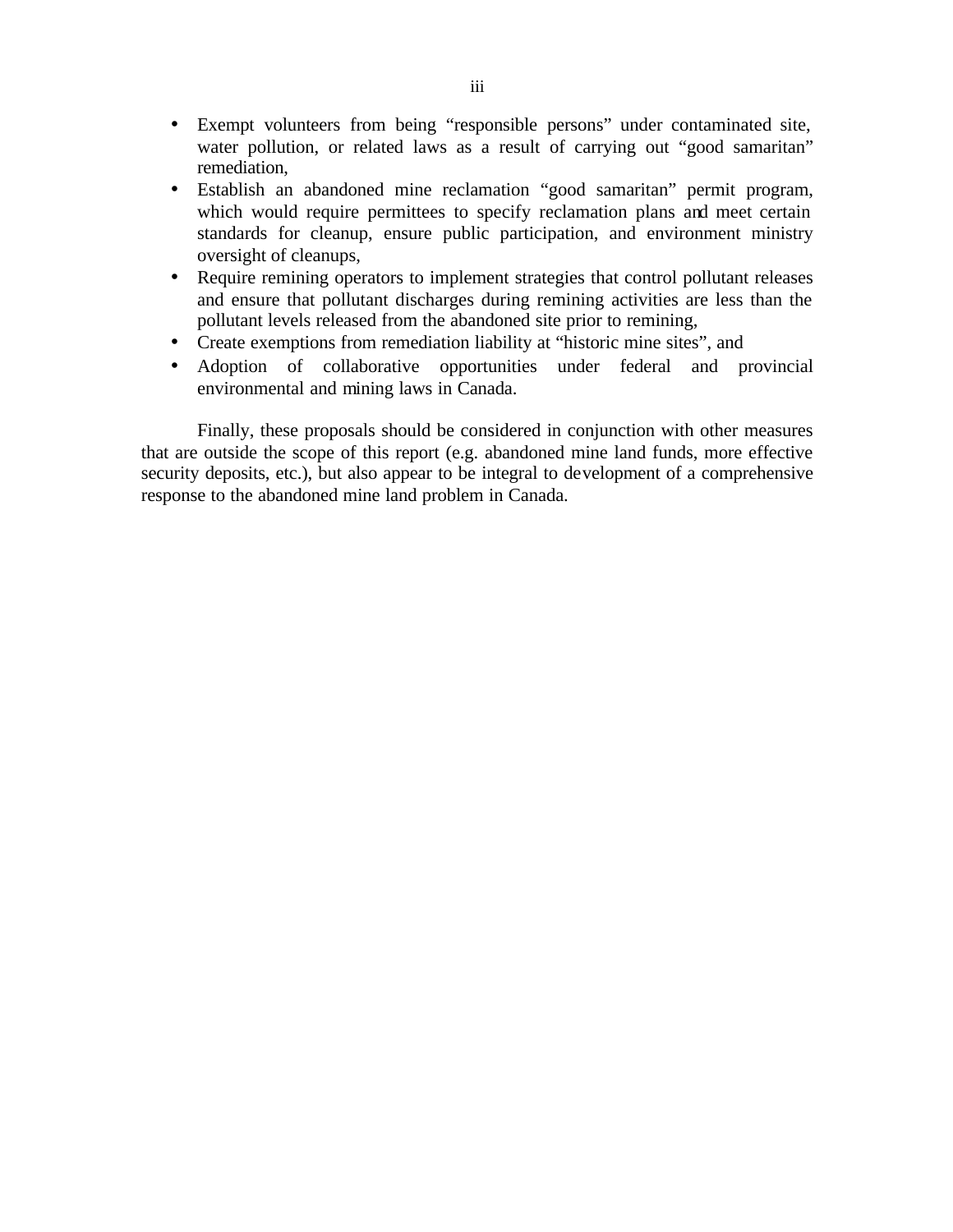# **I. RÉSUMÉ**

Les mines orphelines ou abandonnées dont les propriétaires sont introuvables, ou dont les propriétaires n'ont pas les ressources financières permettant de procéder à la restauration, posent aux collectivités, à l'industrie minière et aux gouvernements de plusieurs pays, y compris le Canada, des problèmes dans les domaines de l'environnement, de la santé, de la sécurité et de l'économie. La présente étude examine les exigences législatives qui existent au Canada, dans certaines autres jurisdictions en Amérique du Nord et dans d'autres pays :

- 1. quant aux obstacles d'ordre réglementaire ou institutionnel
- 2. quant aux responsabilités non incitatives
- 3. quant aux possibilités de collaboration

concernant la réhabilitation volontaire des mines orphelines/abandonnées de même que leur restauration et leur remise en état. Dans l'examen des trois questions mentionnées précédemment, quatre solutions ont été privilégiées :

- 1. la loi du bon samaritain
- 2. le gel de permis
- 3. la répartition de la responsabilité par rapport à la responsabilité unique
- 4. les registres sur la non-conformité.

La Partie II de l'étude donne un bref aperçu du problème que posent les mines orphelines/abandonnées. L'examen relève que les sites miniers orphelins/abandonnés sont généralement décrits comme des mines fermées dont la propriété est retournée à la Couronne, soit parce que le propriétaire a été dissous, soit parce qu'il est introuvable. Il peut également s'agir de sites miniers pour lesquels le propriétaire a cessé ou interrompu indéfiniment l'exploration avancée, l'extraction ou la production sans avoir restauré les lieux. L'étude résume les effets que ces sites ont sur l'environnement et le fait qu'aucun pays ne semble être à l'abri de ce problème. Enfin, cette partie de l'étude relève également que le problème exige des solutions sur les plans financier et juridique.

La Partie III de l'étude examine les exigences législatives qui existent au Canada, dans certaines autres juridictions de l'Amérique du Nord et dans d'autres pays à l'égard des trois questions mentionnées au début. En général, il n'existe au Canada aucune loi fédérale ou provinciale, ni de projet de loi, dans lesquels il est question de loi du bon samaritain, bien que certaines nouvelles dispositions puissent être considérées comme analogues ou servir de base. Il existe certaines lois qui implicitement peuvent avoir le même effet qu'un gel de permis, mais aucune ne le prévoit expressément. Enfin, il existe certaines lois, politiques et pratiques qui concernent les registres sur la non-conformité et la répartition de la responsabilité par rapport à la responsabilité unique. Comparativement, il semble y avoir beaucoup plus de mesures législatives ou de projets de loi aux États-Unis, tant au niveau fédéral qu'au niveau des États, qui traitent expressément de plusieurs de ces sujets. La législation nationale du Royaume-Uni et les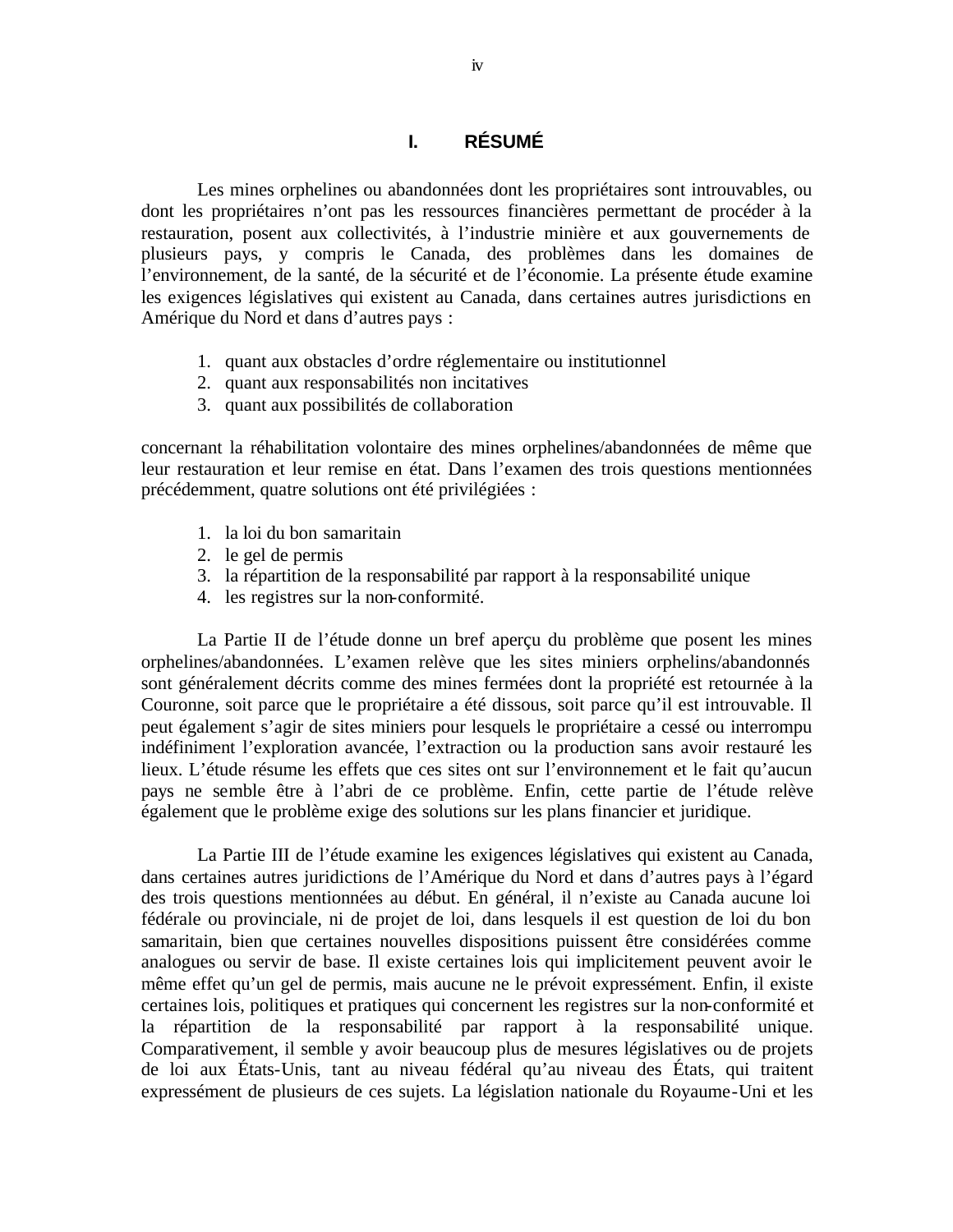lois adoptées par les États de l'Australie ne font, en comparaison, que commencer à se pencher sur ces problèmes.

La Partie IV de l'étude résume les principales conclusions qui ont été dégagées relativement à chacun des trois problèmes mentionnés précédemment. En général, pour ce qui est des obstacles d'ordre réglementaire ou institutionnel, la législation minière et environnementale, tant au niveau provincial que fédéral, prévoit l'obligation d'obtenir des permis, de se conformer aux règlements et d'autres obligations auxquelles devront probablement se conformer les personnes qui volontairement réduiront les impacts des sites miniers abandonnés, les restaureront, et les remettront en état. De telles activités pourraient être autorisées en vertu des exemptions ou dérogations que prévoient bon nombre de ces lois, mais en raison du libellé général qu'on y retrouve souvent, le résultat est difficile à prévoir avec certitude. Pour la liste complète des conclusions, il faut examiner la Partie IV.A.

Quant aux responsabilités non incitatives, le droit canadien de niveau fédéral et provincial contient diverses dispositions issues de la jurisprudence ou de la loi qui peuvent imposer une responsabilité de nature quasi-criminelle, civile ou administrative aux personnes qui réduiront les impacts des sites miniers abandonnés, les restaureront ou les remettront en état. Certaines exceptions, récemment édictée dans une province, s'appliquent : par exemple, la possibilité d'être exempté de toute responsabilité pour avoir restauré un site minier historique,. Certains organismes statutaires tels que les créanciers garantis et autres exceptions reliées, peuvent servir de précédents pour exempter de toute responsabilité les personnes qui, de façon volontaire, réduisent les impacts des sites miniers abandonnés, les restaurent ou les remettent en état. Pour la liste complète des conclusions, il faut examiner la Partie IV.B.

En ce qui concerne les possibilités de collaboration, des gouvernements provinciaux au Canada ont volontairement procédé à de nombreuses évaluations et ont restauré des sites miniers abandonnés, ou continuent de le faire. Ils ont pris ces initiatives sans qu'une réforme législative ne soit entreprise. D'autres possibilités de collaboration comprennent notamment la dérogation aux règles établies, les précédents découlant de l'exemption applicable aux créanciers garantis et de démarches connexes. Pour la liste complète des conclusions, il faut examiner la Partie IV.C.

Toutefois, dans l'ensemble, la législation et la réglementation actuellement en place au Canada donne tout au plus une solution de rapiécage au problème ou rien du tout. Dans la plupart des cas, les législateurs ne se sont pas attardés à trouver une solution durable au problème. Certaines lois actuelles prévoient, en termes généraux, un pouvoir de réglementation sur lequel pourraient se fonder des mesures pouvant favoriser la restauration volontaire sans qu'il soit nécessaire de modifier les lois déjà existantes. Toutefois, il est peut-être préférable que le Parlement du Canada et les assemblées législatives des provinces attaquent ensembles le problème de front.

Selon l'étude, il est possible de s'inspirer de certains précédents pour étayer des recommandations qui pourraient être utiles au groupe de travail. Ces recommandations se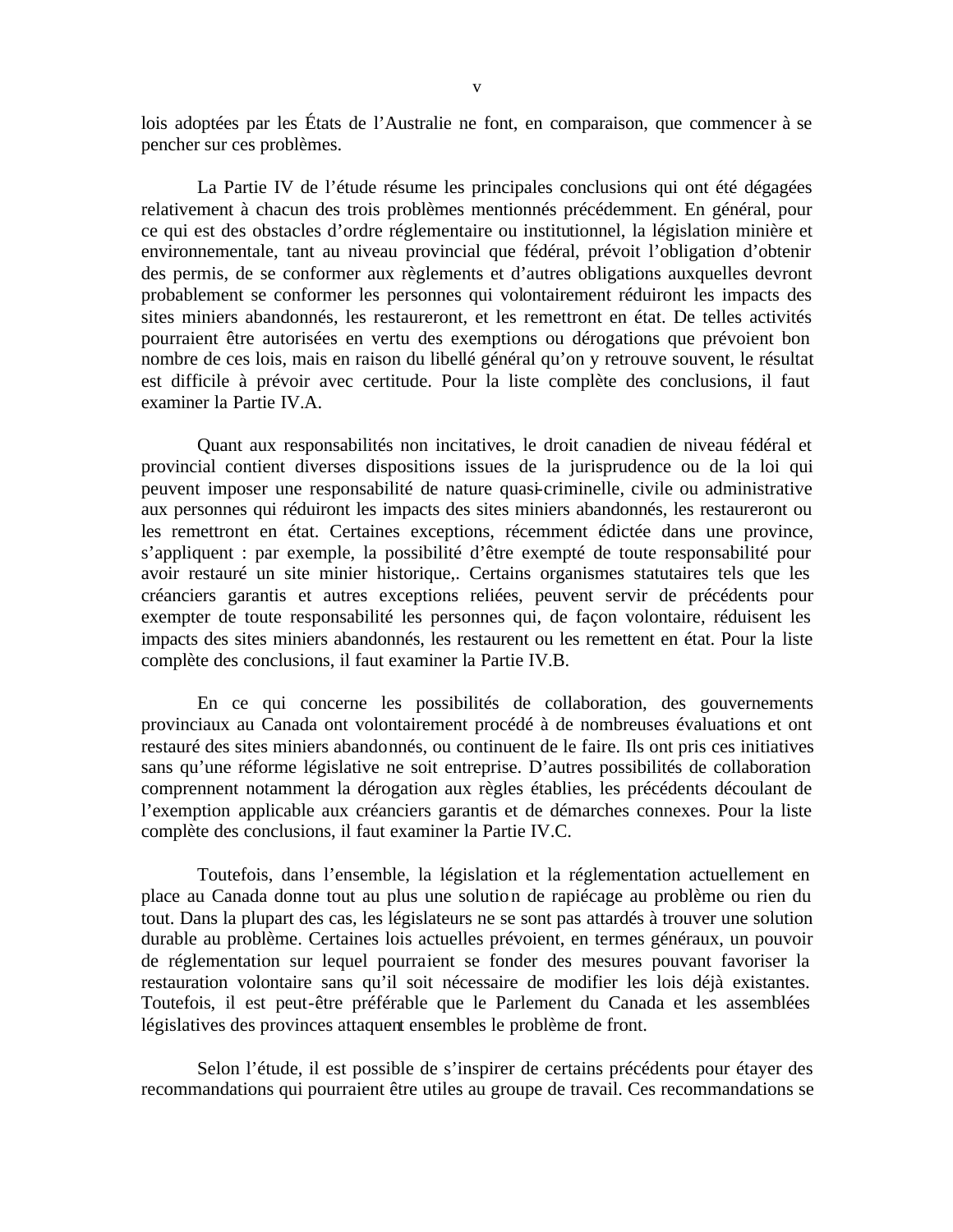fondent sur deux prémisses : les lois existantes doivent être modifiées une à la fois (comme dans le cas d'un projet de loi omnibus) ou une seule loi autonome ayant le même effet doit être édictée. En conséquence, la Partie V fait une brève énumération des éléments ou options qui permettraient d'adopter une démarche sur le plan législatif/réglementaire fédéral et provincial visant à favoriser la réduction volontaire des impacts des sites miniers abandonnés, de même que leur restauration et leur remise en état. Voici certains de ces éléments :

- Modifier les lois ou en promulguer de nouvelles de manière à encourager les personnes à réaliser volontairement des travaux afin de réduire l'impact des sites miniers abandonnés, à les restaurer et les remettre en état;
- Exempter de toute responsabilité environnementale les personnes qui, en vertu de la loi applicable aux sites contaminés, à la pollution des eaux et à d'autres dispositions connexes, pourraient être tenus responsables après avoir restauré un site à titre de bons samaritains;
- Établir, pour la restauration des sites miniers abandonnés, un programme de délivrance de permis du type "bon samaritain" qui imposerait aux titulaires du permis de préciser les plans de restauration et de satisfaire à certaines normes de réhabilitation, qui assurerait la participation du public et veillerait à ce que le ministère de l'Environnement assure le suivi de la restauration;
- Imposer aux exploitants responsables de la réouverture d'une mine abandonnée de mettre en oeuvre des statégies pour contrôler l'émission de polluants et pour veiller à ce que le rejet de polluants se situe, au cours des activités liées a la réouverture de cette mine, à un niveau plus bas que celui qu'émettait le site abandonné avant sa réouverture;
- Exempter de toute responsabilité environnementale celui qui remet en état les sites abandonnés "historiques";
- Prévoir des possibilités de collaboration dans la législation minière et environnementale du Canada, tant au niveau fédéral que provincial.

Enfin, il y a lieu de considérer ces propositions en tenant compte d'autres mesures qui dépassent le mandat de ce rapport (par ex., les fonds relatifs aux sites miniers abandonnés, des dépôts de garantie plus appropriés, etc.), mais qui semblent faire partie intégrante du développement d'une réponse globale et durable au problème des mines abandonnées au Canada.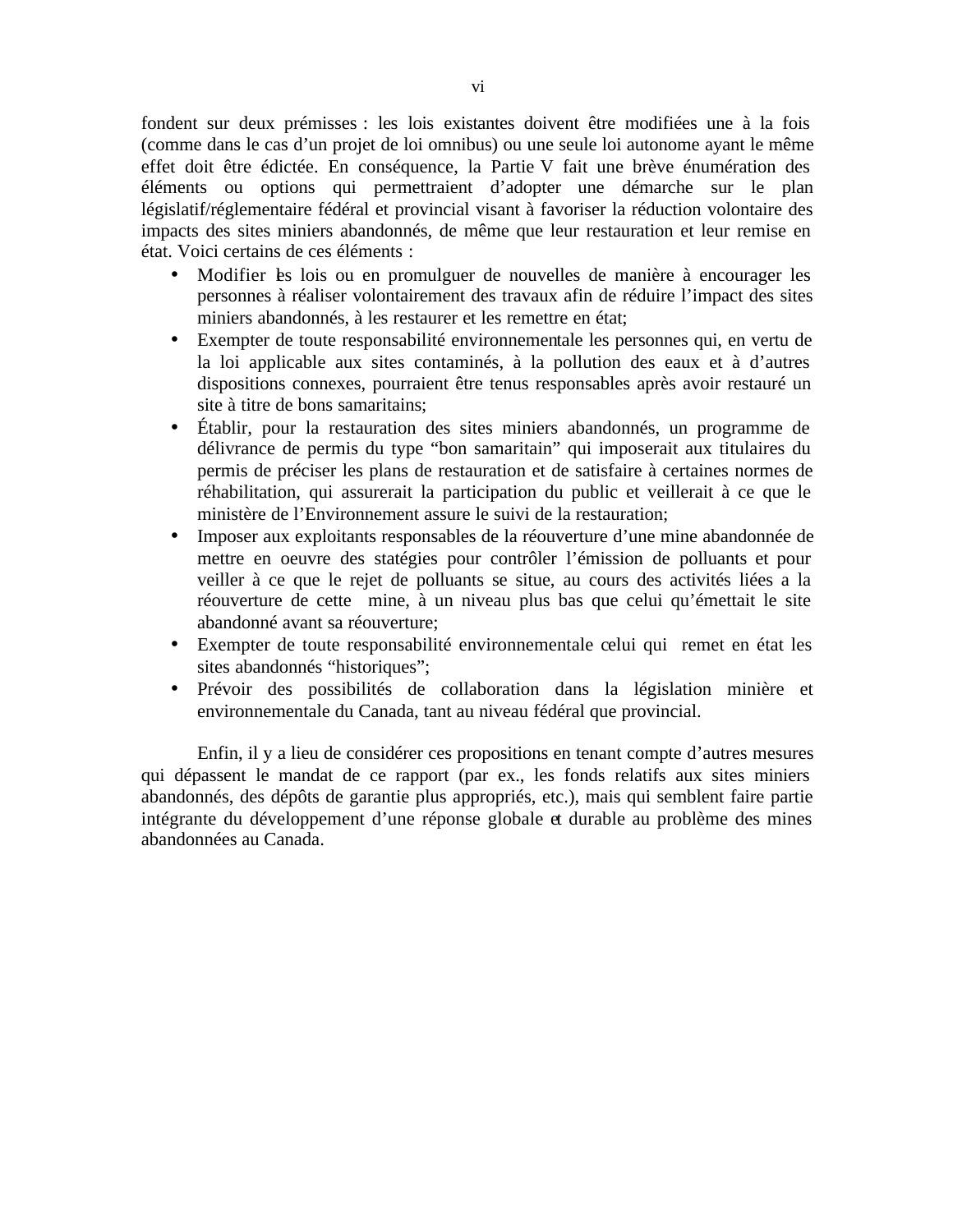# BARRIERS TO COLLABORATION: ORPHANED/ABANDONED MINES IN CANADA

Joseph F. Castrilli\*

| I.             |              |                                                                                                                                       |  |
|----------------|--------------|---------------------------------------------------------------------------------------------------------------------------------------|--|
| П.             |              |                                                                                                                                       |  |
| Ш.             |              | SUMMARY REVIEW OF EXISTING LEGISLATIVE REQUIREMENTS IN CANADA,<br>SELECTED OTHER NORTH AMERICAN JURISDICTIONS, AND OTHER COUNTRIES  5 |  |
| A <sub>1</sub> |              |                                                                                                                                       |  |
|                | $l_{\rm{L}}$ |                                                                                                                                       |  |
|                |              |                                                                                                                                       |  |
|                |              |                                                                                                                                       |  |
|                |              |                                                                                                                                       |  |
|                |              |                                                                                                                                       |  |
|                |              |                                                                                                                                       |  |
|                |              | d. Federal Environmental Liability Protection Under Bankruptcy and Insolvency Law14                                                   |  |
|                |              |                                                                                                                                       |  |
|                | 2.           |                                                                                                                                       |  |
|                |              |                                                                                                                                       |  |
|                |              |                                                                                                                                       |  |
|                |              |                                                                                                                                       |  |
|                |              |                                                                                                                                       |  |
|                |              | iii.                                                                                                                                  |  |
|                |              | iv.                                                                                                                                   |  |
|                |              |                                                                                                                                       |  |
|                |              |                                                                                                                                       |  |
|                |              |                                                                                                                                       |  |
|                |              | iii.                                                                                                                                  |  |
|                |              | iv.                                                                                                                                   |  |
| <b>B.</b>      |              |                                                                                                                                       |  |
|                | $l_{\cdot}$  |                                                                                                                                       |  |
|                |              |                                                                                                                                       |  |
|                |              |                                                                                                                                       |  |
|                |              |                                                                                                                                       |  |
|                |              |                                                                                                                                       |  |
|                | 2.           |                                                                                                                                       |  |
|                |              |                                                                                                                                       |  |
|                |              |                                                                                                                                       |  |
| C.             |              |                                                                                                                                       |  |
|                | 1.           |                                                                                                                                       |  |
|                | 2.           |                                                                                                                                       |  |
| IV.            |              | KEY FINDINGS REGARDING REGULATORY AND INSTITUTIONAL BARRIERS,                                                                         |  |
|                |              | LIABILITY DISINCENTIVES, AND COLLABORATIVE OPPORTUNITIES IN CANADA58                                                                  |  |
| A.             |              |                                                                                                                                       |  |
| <b>B.</b>      |              |                                                                                                                                       |  |
| $C_{\cdot}$    |              |                                                                                                                                       |  |
| V.             |              |                                                                                                                                       |  |

<sup>\*</sup> Barrister & Solicitor, Toronto, Ontario. Member of the Ontario and British Columbia Bars. LL.B.<br>(Queen's University, 1984); LL.M. Environmental and Natural Resources Law (Northwestern School of Law of Lewis and Clark College, 1997). This report was prepared for the Barriers to Collaboration Task Group.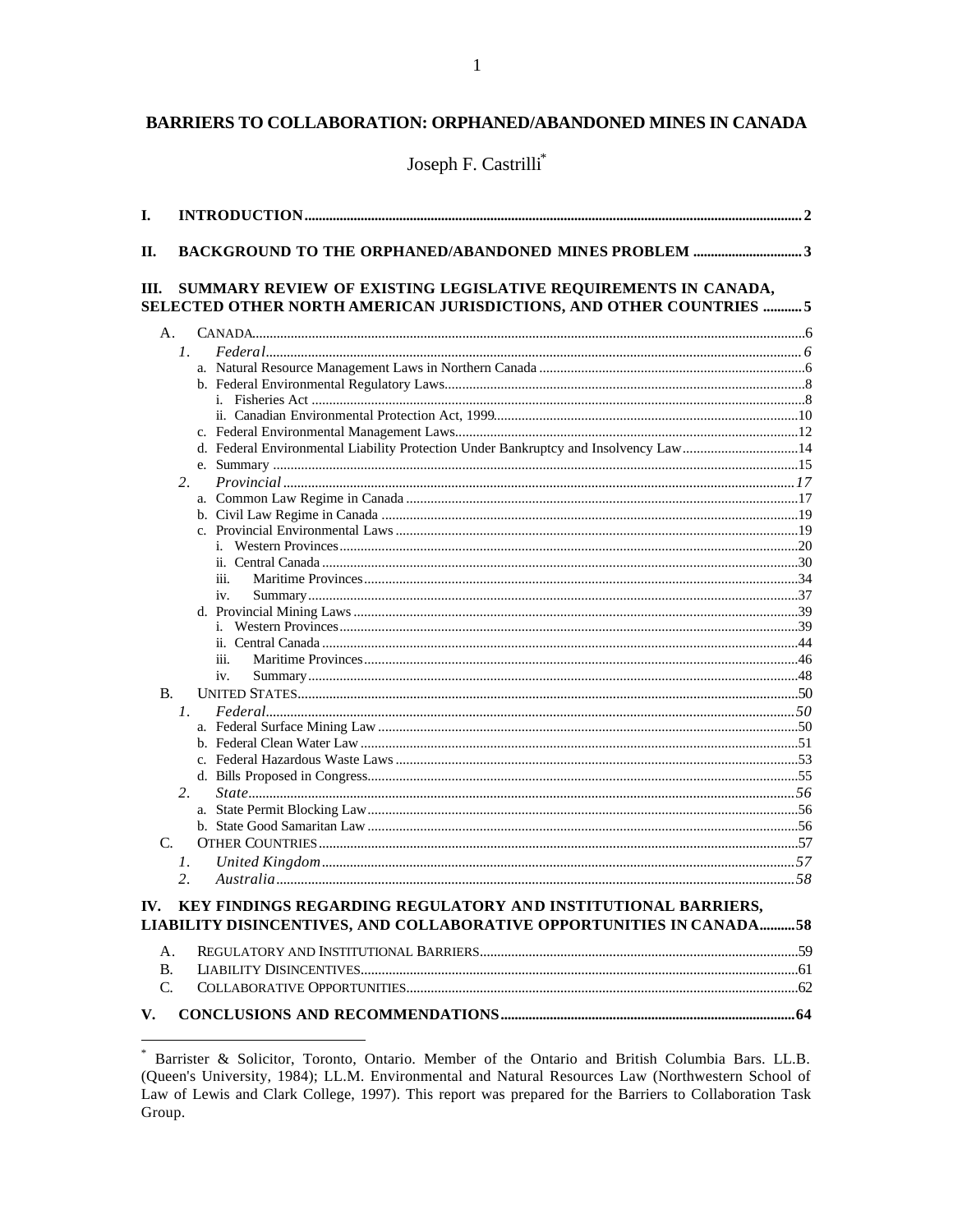## **II. INTRODUCTION**

Orphaned or abandoned mines for which the owner cannot be found, or for which the owner is financially unable to carry out clean-up, pose environmental, health, safety, and economic problems to communities, the mining industry, and governments in many countries including Canada.

In June 2001, a multi-stakeholder workshop was held in Winnipeg, Manitoba to review the issue of orphaned/abandoned mines in Canada. A September 2001 Mines Ministers Conference resulted in an Action Plan and establishment of a national multistakeholder advisory committee on Orphaned/Abandoned Mines. The Advisory Committee has created three Task Groups, of which one is designed to address the issue of legislative "Barriers to Collaboration" in solving the orphaned/abandoned mine problem. The objective of the Barriers to Collaboration Task Group, and upon which it must report to the Mines Ministers Conference in September 2002, is:

> "to evaluate the efficacy of various approaches, including 'Good Samaritan' legislation,<sup>1</sup> permit blocking,<sup>2</sup> non-compliance registries,<sup>3</sup> and allocative versus joint and several liability."<sup>4</sup>

The purpose of this paper is to examine the above four approaches in the context of three matters relating to voluntary cleanup (defined as abatement,<sup>5</sup> remediation,<sup>6</sup> and reclamation<sup>7</sup>) of orphaned/abandoned mine lands in Canada. First, whether there are

<sup>&</sup>lt;sup>1</sup> Legislation that allows voluntary cleanups of abandoned mines in return for protection from liability for post-cleanup discharges as long as (1) they are not worse than pre-cleanup discharges and, (2) the volunteer was not responsible for creating the problem in first instance.

<sup>&</sup>lt;sup>2</sup> Permit blocking refers to the refusal of a regulatory authority to issue a permit under mining legislation where the applicant, or any person who owns or controls the applicant, is currently in violation of applicable law. Usually, before a permit block may be employed the applicant also must not be pursuing in good faith either administrative or judicial appeal of an adverse determination, or abatement of the violation to the satisfaction of the issuing authority.

<sup>&</sup>lt;sup>3</sup> Non-compliance registries are an increasingly typical approach to compliance assurance. General environmental non-compliance lists have been issued annually in jurisdictions such as Alberta and British Columbia. Most recently, non-compliance registries are being considered in the context of the Kyoto Protocol.

<sup>&</sup>lt;sup>4</sup> Allocative liability assigns liability and the obligation to provide compensation on the basis of level of contribution to the problem. Joint and several liability assigns one hundred percent of the liability and obligation to provide compensation to each person found liable for the problem. The latter type of liability is associated, for example, with Superfund legislation in the United States.

<sup>&</sup>lt;sup>5</sup> "Abatement" as used in this paper will refer to the reduction, decrease, or diminution of direct pollution discharges, or overland runoff from an abandoned mine land area to bodies of water including lakes, rivers, and watercourses.

 $6$  "Remediation" as used in this paper will refer to the process of improving environmental conditions and reducing environmental risks from abandoned mine land areas through decontamination of soil, sediment, and groundwater and removing or treating mine wastes, tailings, or leached materials.

<sup>&</sup>lt;sup>7</sup> "Reclamation" as used in this paper will refer to the process of returning abandoned mine land areas to productive post-mining land use, and includes the process of reducing public safety hazards posed by such sites. "Rehabilitation" as used in this paper has the same meaning.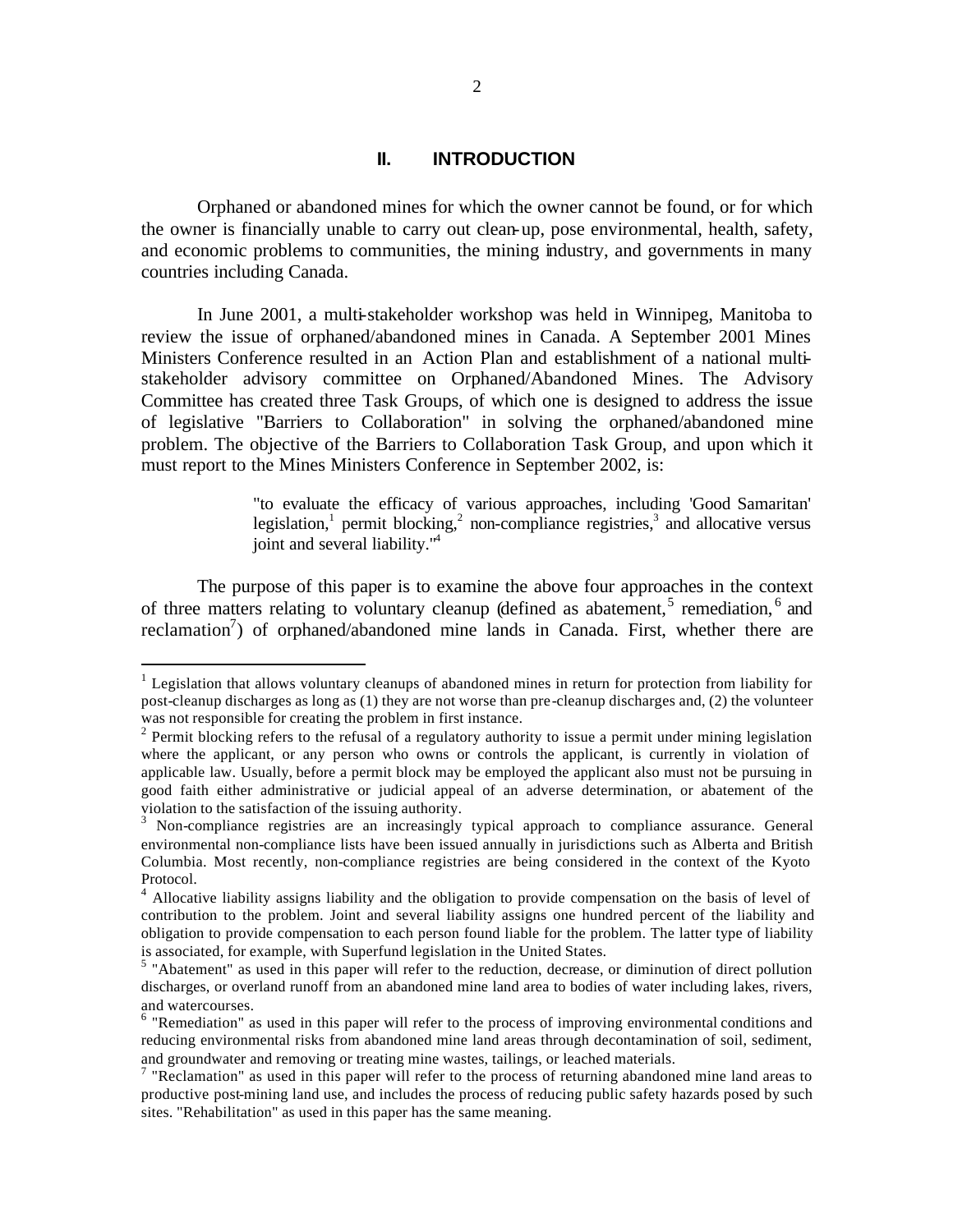regulatory or institutional barriers to such third-party collaboration in cleaning up orphaned/abandoned mines. Second, whether there are liability disincentives to such collaboration. Third, whether there are opportunities for collaboration in effectuating such cleanups.

In this regard, Part II of the paper provides a brief background to the orphaned/abandoned mines problem. Part III provides a review of existing legislative requirements in Canada, selected other North American jurisdictions, and other countries in regard to the above three matters. Part IV summarizes key findings that arise in relation to each of the above three matters. Part V of the paper provides conclusions and recommendations.

#### **III. BACKGROUND TO THE ORPHANED/ABANDONED MINES PROBLEM**

Orphaned or abandoned mine sites are generally defined as closed mines whose ownership has reverted to the Crown, either because the owner has gone out of business, or as is the case with some historic properties, because no owner can be found. They also are described as mine sites where the owner has ceased or indefinitely suspended advanced exploration, mining, or mine production without rehabilitating the site.<sup>8</sup>

According to a June 2001 United Nations Environment Programme ("UNEP") sponsored report the impact of abandoned mines can include:

> <sup>ÿ</sup> Altered landscape; unused pits and shafts; land no longer useable due to loss of soil, pH, slope of land; abandoned tailings dumps; changes in groundwater regime; contaminated soils and aquatic sediments; subsidence; and vegetation changes.

The report notes further that the results of such impacts can cause:

 $\geq$  Loss of productive land; loss or degradation of groundwater; pollution of surface water by sediment or salts; fish affected by contaminated sediments; changes in river regimes; air pollution from dust or toxic gases; risks of falls into shafts and pits; and landslides.

Accordingly, the report observes that:

 $\overline{a}$ 

"In addition to the obvious problems for [a] community, most of these situations represent a considerable cost to public authorities which are often expected to make the sites secure and prevent ongoing pollution. The public is increasingly demanding action and this visible legacy of the past is producing growing community opposition to current mining activities. The orphan sites problem therefore continues to cast a shadow over all

<sup>8</sup> Mining Association of Canada, *Orphaned/Abandoned Mines in Canada: Fact Sheet* (Ottawa: MAC, 2001) at 1.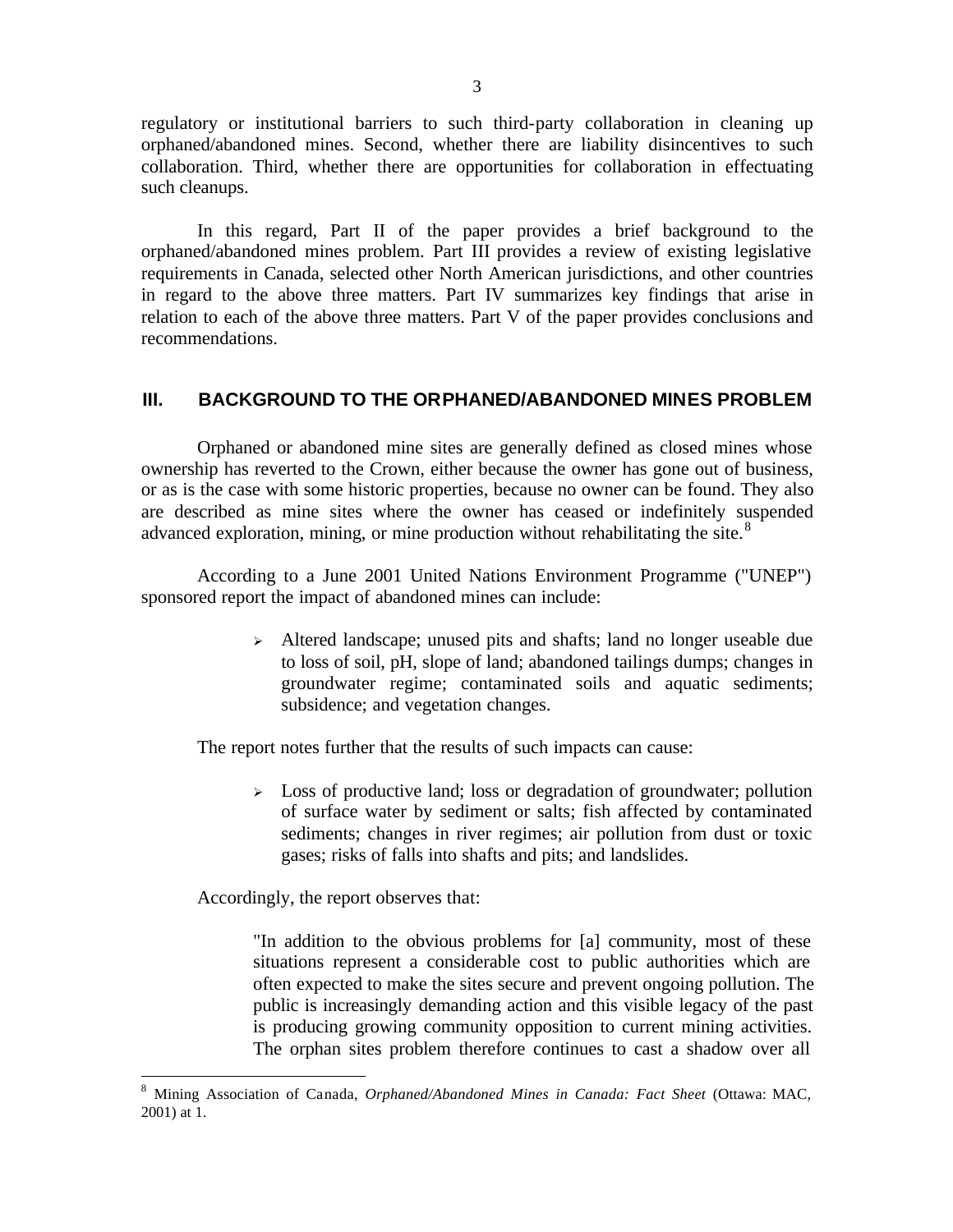mining at a time when major operators are improving their operations and are trying to improve the image of their sites and their company. $\theta$ 

No country appears to be immune from the problems posed by orphaned or abandoned mines. The UNEP report notes the following examples:

- $\geq$  Acid drainage from abandoned mines in the United Kingdom has severely contaminated local streams. The cost of water treatment for ongoing drainage discharges is considerable and, as a result, only a few treatment plants are operating.
- <sup>ÿ</sup> Abandoned pits and shafts over a large area of uncontrolled past alluvial mining in West African countries poses a serious public safety risk to local people and animals.
- $\geq$  Large areas of dryland forest in Australia damaged during the 1860s gold rush still have not recovered. The land areas have virtually no topsoil, vegetation is sparse, and the trees stunted. Over 150 tonnes of mercury lost to the environment from these digging operations continues to contaminate sediments in coastal areas causing health authorities to advise local populations to limit fish consumption.
- $\geq$  A number of major mine sites in the United States are listed as "Superfund" sites due to the extensive contamination from materials and exposed orebodies left behind.<sup>10</sup>

The UNEP report also noted that the fundamental issues in solving the orphaned/abandoned mine problem were financial and legal. $11$  Indeed, in some jurisdictions such as the United States, it is recognized that abandoned mines are responsible for water quality impairment throughout the western part of the country.  $12$ However, existing U.S. law has been interpreted as imposing an obligation on any one coming forward to solve the problem as inheriting the obligation for post-cleanup discharges even where they were not responsible for creating the original problem.<sup>13</sup> As a

<sup>&</sup>lt;sup>9</sup> United Nations Environment Programme, Abandoned Mines - Problems, Issues and Policy Challenges for Decision Makers: Summary Report (2001) at 16.

<sup>10</sup> *Ibid.* at 15.

<sup>11</sup> *Ibid.* at 11.

<sup>12</sup> Western Governors' Association, *WGA Policy Resolution 01-15: Cleaning Up Abandoned Mines* (Denver: WGA, 2001) at 1.

<sup>&</sup>lt;sup>13</sup> See *Committee to Save Mokelumme River v. East Bay Municipal Utility District*, 13 F.3d 305 (9th Cir. 1993), *cert. denied,* 115 S. Ct. 1998 (1994). See also S. A. Crozier, "The Abandoned Mine Land Initiative: Regulatory Impediments and Policy Options" (1997) [unpublished, on file with the author] (noting that the activities of the defendant utility district and regional water quality board were remedial actions in response to an environmental risk posed by acid mine drainage from abandoned mine lands in California. Nonetheless, the Ninth Circuit Court of Appeals concluded that such actions were subject to permit requirements under the *Clean Water Act* of the United States) at 9-10.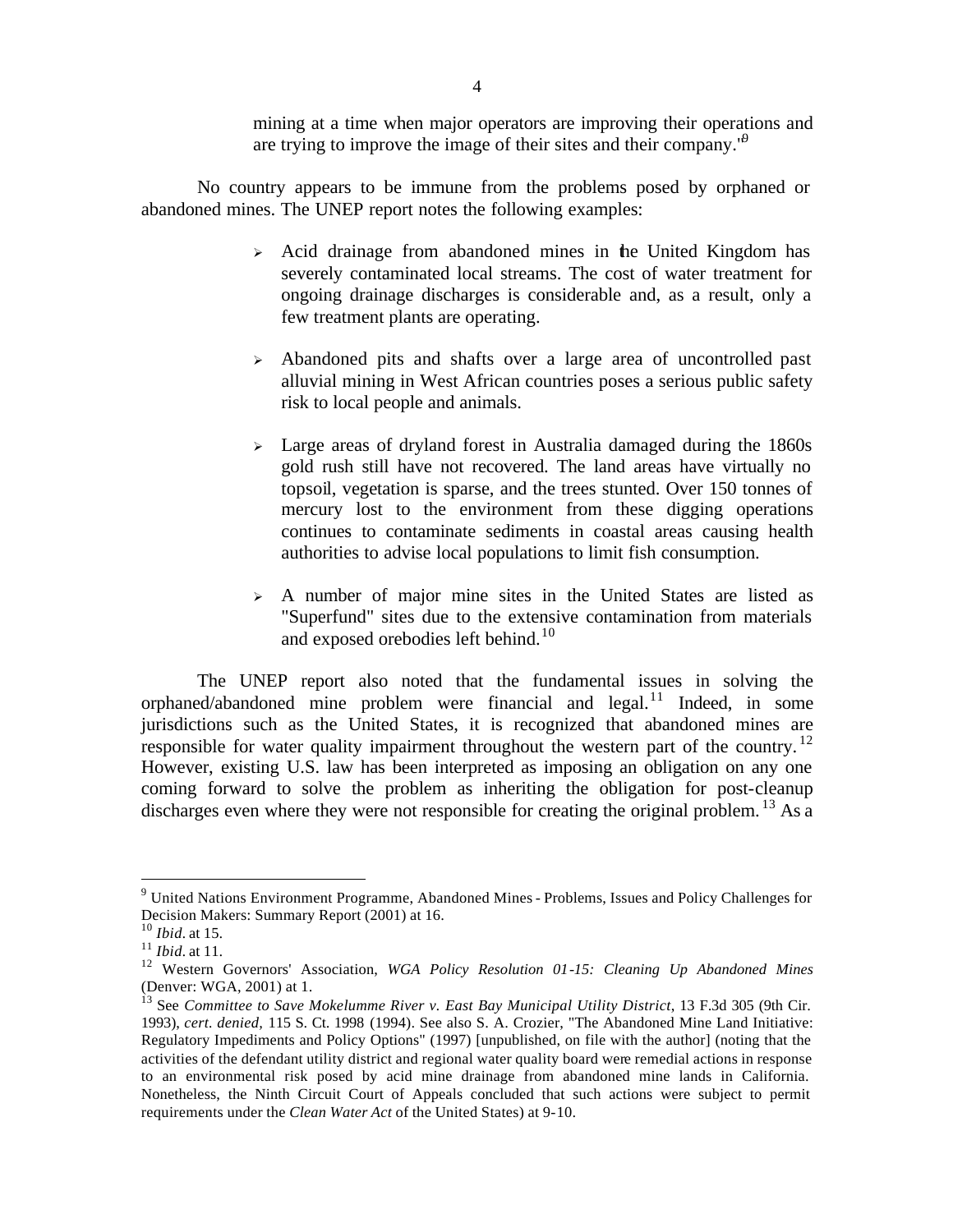result, a number of bills have been proposed in Congress that would provide protection from liability for "Good Samaritan" cleanups of abandoned mines.<sup>14</sup>

In Canada, non-governmental surveys have identified approximately 10,000 abandoned mines across the country.<sup>15</sup> Various provinces are in the process of assessing the status of abandoned mines in their jurisdiction, <sup>16</sup> or beginning the process of rehabilitation.<sup>17</sup> At the federal level, the Commissioner for Environment and Sustainable Development, Johanne Gelinas, announced recently that the annual report from her office due in October 2002 would focus, among other matters, on how the federal government has managed contaminated sites resulting from abandoned mines in northern Canada.<sup>18</sup>

# **IV. SUMMARY REVIEW OF EXISTING LEGISLATIVE REQUIREMENTS IN CANADA, SELECTED OTHER NORTH AMERICAN JURISDICTIONS, AND OTHER COUNTRIES**

This part of the paper provides a review of existing legislative requirements in Canada, selected other North American jurisdictions, and other countries on the issues of regulatory or institutional barriers, liability disincentives, and collaborative opportunities regarding voluntary abatement, remediation, and reclamation of abandoned mine lands.

As will be seen from the review, there is no existing or proposed federal or provincial legislation in Canada regarding the subject of good samaritan legislation, though there may be some statutory developments that could be said to be analogous to, or precedents for, such legislation. Some existing law implicitly, though not explicitly, may have the same effect as permit blocking. Finally, there is some law, policy, and practice in existence regarding non-compliance registries and allocative versus joint and several liability.<sup>19</sup>

In comparison, there appear to be many more legislative measures in place or proposed at the federal and state level in the United States addressing explicitly several of these subjects. $20$ 

<sup>&</sup>lt;sup>14</sup> These bills require that for an entity to be protected from liability as a "Good Samaritan" it must not otherwise have been responsible for creation of the abandoned mine problem in first instance.

<sup>15</sup> W.O. MacKasey, *Abandoned Mines in Canada* (Sudbury: WOM Geological Associates, Inc.; 2000) at 3- 8 (survey conducted on behalf of Mining Watch Canada identified 10,139 abandoned mines across Canada).

<sup>&</sup>lt;sup>16</sup> Saskatchewan Environment, News Release, "Assessing Northern Abandoned Mines" (September 18, 2001)(noting release of interim report on the health, safety, and environmental risks of abandoned mines in northern Saskatchewan).

<sup>&</sup>lt;sup>17</sup> Manitoba Government, News Release, "Province to Begin Process of Rehabilitating Abandoned Mines in Northern Manitoba" (July 18, 2001).

<sup>&</sup>lt;sup>18</sup> Commissioner of the Environment and Sustainable Development, Opening Statement to the House of Commons Standing Committee on Public Accounts, *2002-2003 Report on Plans and Priorities of the Office of the Auditor General of Canada* (April 25, 2002) at 3.

See Part III.A, below.

<sup>20</sup> See Part III.B, below.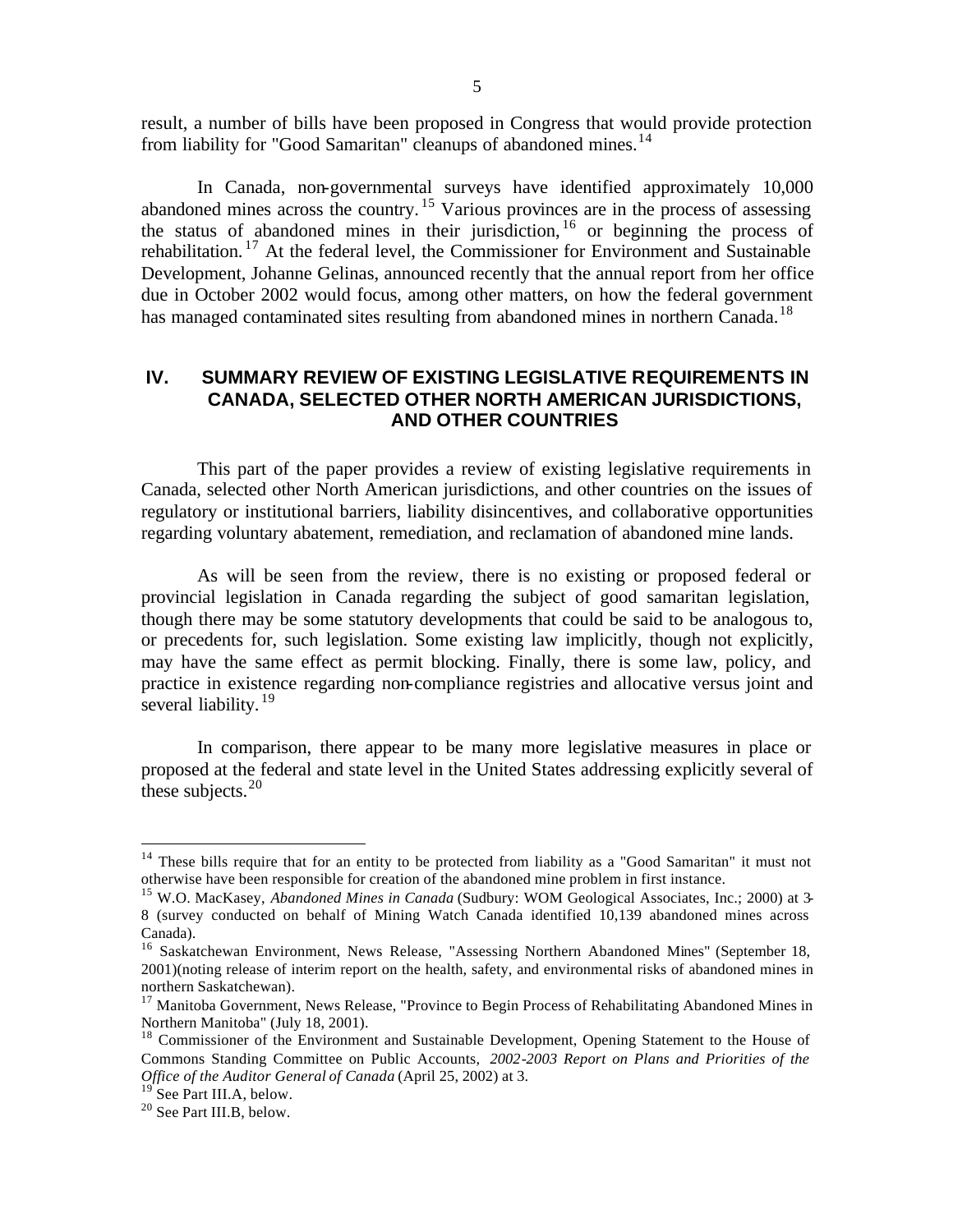Finally, national legislation in the United Kingdom and state legislation in Australia also is comparatively in its infancy in addressing such matters.<sup>21</sup>

#### **A. Canada**

The review of Canadian legislation is divided into an examination of federal and provincial environmental and mining laws. Depending on the jurisdiction examined, greater reliance may be placed by government on either or both types of legislation in addressing abandoned mines, to the extent the issue is adverted to at all in such laws.

#### **1. Federal**

There are four broad areas of federal law that may be applicable to the issue of abandoned/orphaned mine lands and their abatement, remediation, or reclamation through collaborative processes. First, there is natural resource management legislation applicable predominantly to northern Canada (north of the 60th parallel), and administered by the Department of Indian Affairs and Northern Development ("DIAND"). Second, there is environmental regulatory legislation applicable throughout the country, administered by Environment Canada. Third, there is environmental management legislation applicable throughout the country, administered by Environment Canada. Fourth, there are exemptions from environmental liability contained in federal bankruptcy and insolvency legislation that may constitute a precedent for future legislation assisting voluntary abandoned mine land clean-ups.

#### *a. Natural Resource Management Laws in Northern Canada*

In regard to natural resource management laws, there are numerous pieces of federal legislation applicable to mining activity in northern Canada. The existence of several pieces of legislation may give the appearance of either fragmentation of authority or opportunity for innovation in different geographic areas of northern Canada. However, in practice the legislation is the overall responsibility of one federal department (DIAND) and frequently is drafted with very similar provisions regardless of whether the law relates to Nunavut, the MacKenzie Valley, the Yukon, or the Northwest Territories. Federal natural resource management laws applicable to northern Canada include the:

- > Nunavut Waters and Nunavut Surface Rights Tribunal Act;<sup>22</sup>
- <sup>ÿ</sup> *Territorial Lands Act*; 23

<sup>&</sup>lt;sup>21</sup> See Part III.C, below.

 $22$  S.C. 2002, c. 10.

<sup>&</sup>lt;sup>23</sup> R.S.C. 1985, c. T-7. The Act authorizes the federal cabinet to "make regulations respecting the protection, control and use of the surface of territorial lands." *Ibid.*, s. 23(j). Under this statutory enabling authority, the federal government has promulgated the *Territorial Land Use Regulations*, C.R.C., c. 1254,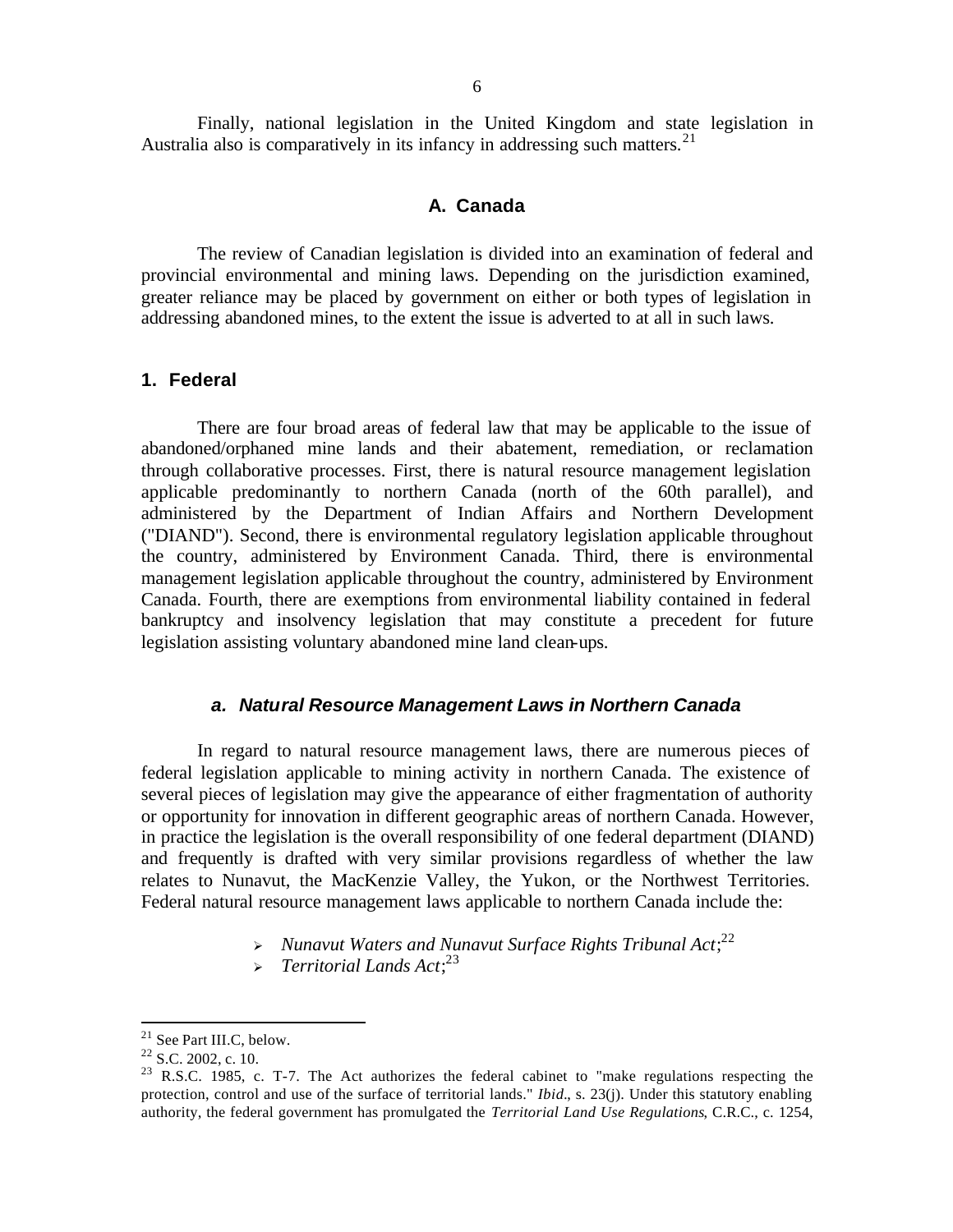- <sup>ÿ</sup> *Yukon Waters Act*; 24
- <sup>ÿ</sup> *Northwest Territories Waters Act*; <sup>25</sup> and
- <sup>ÿ</sup> *MacKenzie Valley Resource Management Act*. 26

In general, natural resource management legislation applicable to northern Canada is silent on all four subjects of interest in this study. However, there are a number of provisions contained in more than one of the above identified laws that could apply to abandoned mine land abatement, remediation, and reclamation activity that results in deposit of waste into certain waters.

In general, deposits of wastes into certain northern waters require a licence from a board established under the particular natural resource management statute.<sup>27</sup> A board cannot include conditions in a licence relating to the deposit of waste in waters that would violate regulations under these laws.<sup>28</sup> In addition, a board cannot issue a licence with conditions that are less stringent than the requirements contained in regulations under the *Canada Water Act* or the *Fisheries Act* that also may be applicable to those waters.<sup>29</sup> The effect of these provisions, for example, is to incorporate requirements of the existing *Metal Mining Liquid Effluent Regulations*<sup>30</sup> or the new *Metal Mining Effluent Regulations*<sup>31</sup> (that come into force in December 2002) under the *Fisheries Act* into licences issued under several of the above natural resource laws.<sup>32</sup> These requirements could capture abandoned mine land abatement, remediation, and reclamation projects.

There is authority under certain of the natural resource laws to exempt the deposit of waste from requiring a licence if the waste deposited:

- 1. has no potential for significant adverse environmental effects;
- 2. would not interfere with existing rights of other water users or waste depositors; and

 $\overline{a}$ 

 $31$  S.O.R./2002-222.

which require applicants for permits under the Act to develop and obtain approval for land use plans. These plans could be vehicles for volunteers seeking to abate, remediate, or reclaim abandoned mine lands.

 $2^2$  S.C. 1992, c. 40.

<sup>&</sup>lt;sup>25</sup> S.C. 1992, c. 39.

<sup>&</sup>lt;sup>26</sup> S.C. 1998, c. 25.

<sup>27</sup> See, *e.g. Northwest Territories Waters Act*, S.C. 1992, c. 39, s. 9 (prohibiting deposit of waste in certain waters except in accordance with licence issued by Northwest Territories Water Board).

<sup>28</sup> *Ibid.*, s. 15(4).

<sup>29</sup> *Ibid.*, ss. 15(3)(5).

<sup>&</sup>lt;sup>30</sup> C.R.C., c. 819.

<sup>32</sup> See, *e.g. Yukon Waters Act*, S.C. 1992, c. 40, s. 15(5) (to same effect). See also *Nunavut Waters and Nunavut Surface Rights Tribunal Act*, S.C. 2002, c. 10, s. 73 (to same effect). See further *Mackenzie Valley Resource Management Act*, S.C. 1998, c. 25, s. 60 (a board established for a settlement area has jurisdiction in respect of all uses of water and deposits of waste in the settlement area for which a licence is required under the *Northwest Territories Waters Act*).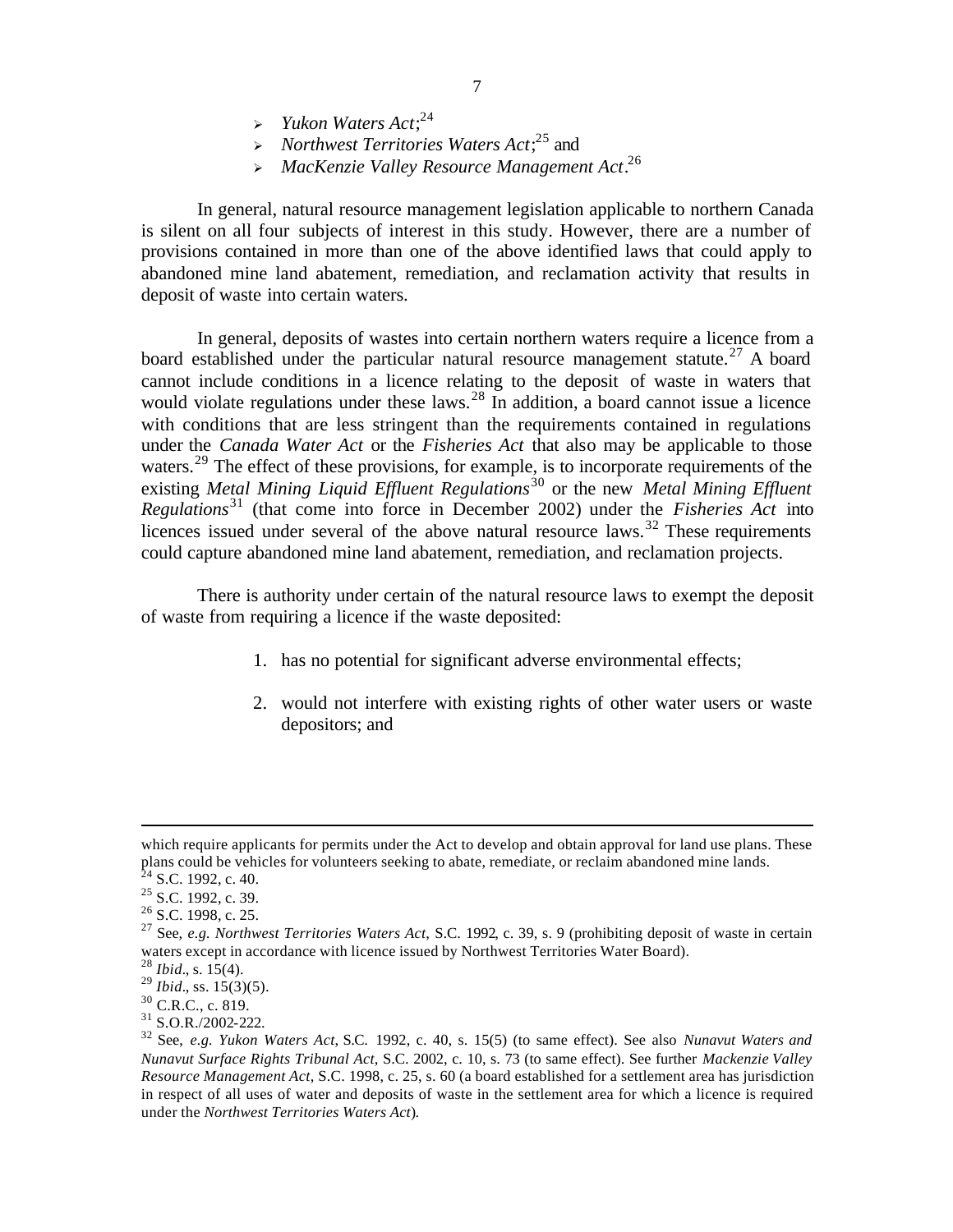3. satisfies criteria set out in the regulations in respect of a mining and milling undertaking.<sup>33</sup>

It is unsettled law whether an abandoned mine land abatement, remediation, or reclamation project can be characterized as a "mining or milling undertaking" in the absence of specific statutory or regulatory definitions clarifying the matter. Given the broad generality of the language contained in most of these laws, it is arguable that the jurisdiction exists to apply the licensing requirements of these laws to such projects, or to exempt them from the requirements if they meet the exemption criteria. However, even if the language were interpreted narrowly, and such projects were exempt from licensing requirements under natural resource management laws, the provisions of laws such as the *Fisheries Act* and possibly its regulations could still apply directly to such activities.

## *b. Federal Environmental Regulatory Laws*

There are two primary federal environmental regulatory laws in Canada applicable to mining: (1) the *Fisheries Act*; <sup>34</sup> and (2) the *Canadian Environmental Protection Act, 1999* ("*CEPA, 1999*").<sup>35</sup> Both laws could apply to abandoned mine land abatement, remediation, and reclamation activities.

## **i. Fisheries Act**

Five aspects of the *Fisheries Act* should be considered as applicable potentially to abandoned mine land abatement, remediation, and reclamation activities. First, there is a prohibition under the statute on carrying out any work or undertaking that results in the harmful alteration, disruption, or destruction of fish habitat.<sup>36</sup> Second, there also is a prohibition on the deposit of deleterious substances into water frequented by fish.<sup>37</sup> Both of these provisions are subject to a specific statutory defence of due diligence.<sup>38</sup> Third, deposit of certain substances into waters frequented by fish is permissible if allowed by regulation.<sup>39</sup> Under regulations promulgated by the federal government, liquid effluent discharges from metal mining operations to waters frequented by fish are allowed in certain concentrations and circumstances. These regulations (*Metal Mining Liquid Effluent Regulations*) have been amended and new regulations (*Metal Mining Effluent Regulations*) will come into force in December 2002. Fourth, any project that requires federal authorization to alter fish habitat or that requires modifications following the submission of plans and specifications in connection therewith, subjects the project to environmental assessment requirements under the *Canadian Environmental Assessment* 

 $33$  See, e.g. Northwest Territories Waters Regulations, S.O.R./93-303a, s.  $5(1)(a)$ -(c).

<sup>&</sup>lt;sup>34</sup> R.S.C. 1985, c. F-14.

<sup>&</sup>lt;sup>35</sup> S.C. 1999, c. 33.

<sup>36</sup> R.S.C. 1985, c. F-14, s. 35(1).

<sup>37</sup> *Ibid.*, s. 36(3).

<sup>38</sup> *Ibid.*, s. 78.6.

 $39$  *Ibid.*, s. 36(4)(5).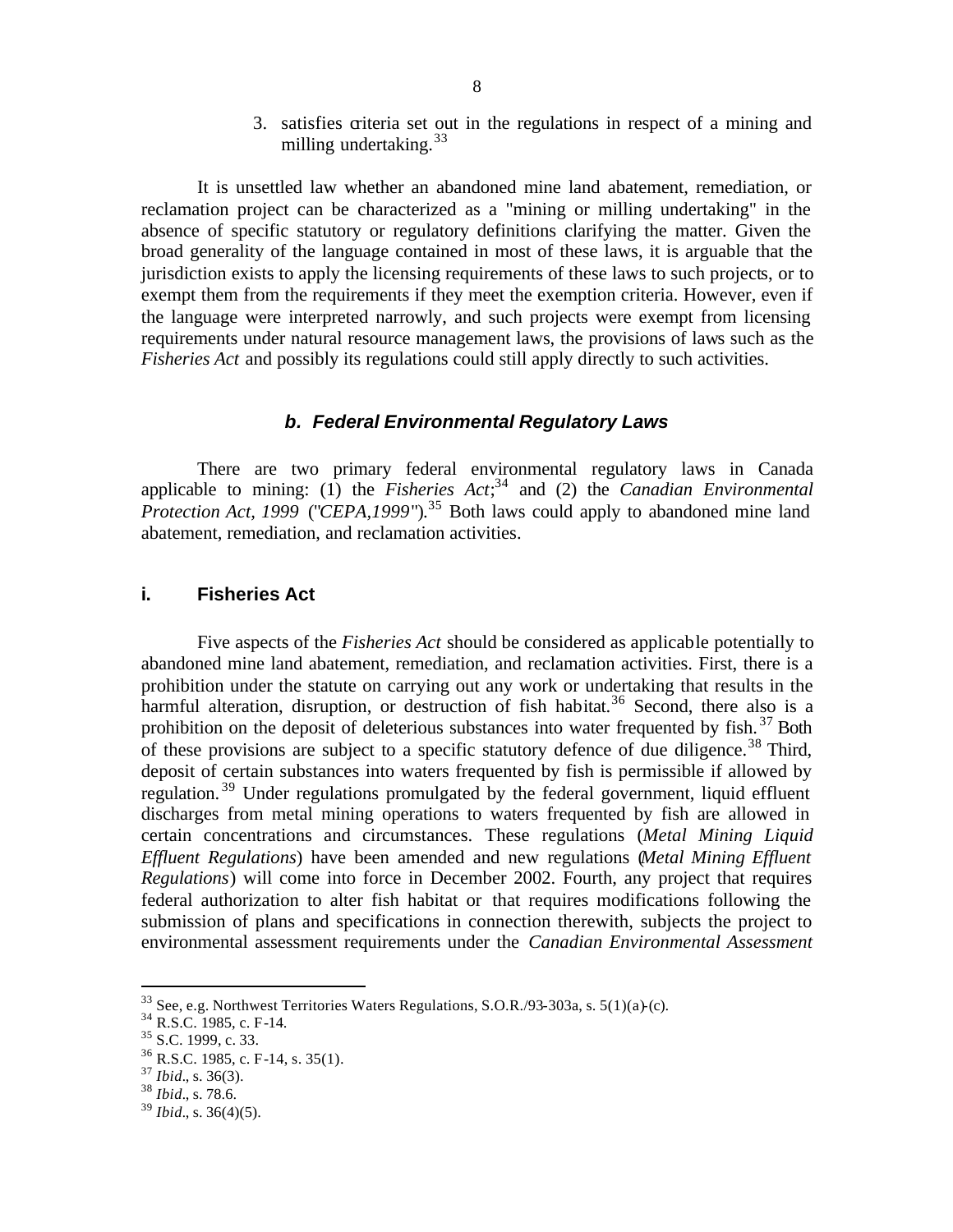*Act*. <sup>40</sup> Fifth, there is potential joint and several civil liability exposure to both the Crown in Right of Canada or a province, as well as to fishermen for deposits of deleterious substances in waters frequented by fish contrary to the Act that require clean-up or cause  $loss of income.<sup>41</sup>$ 

Certainly, the first, second, fourth and fifth aspects of the *Fisheries Act* identified above could apply to abandoned mine land abatement, remediation, and reclamation activities. With respect to the third aspect, however, it is less clear whether, or to what extent, an abandoned mine land abatement, remediation, and reclamation project could be subject to the new regulations.<sup>42</sup> The new regulations state that they apply to certain "mines" and "recognized closed mines."<sup>43</sup> The new regulations define a "mine" as follows:

> "mining or milling facilities that are designed or used to produce a metal a metal concentrate or an ore from which a metal or metal concentrate may be produced or any facilities, including smelters, pelletizing plants, sintering plants, refineries and acid plants, where effluent from the facility is combined with the effluent from mining or milling. $44$

The new regulations define a "recognized closed mine" as a mine for which the owner or operator has:

- 1. provided written notice of the intention to close the mine to an authorized officer in a province;
- 2. maintained the mine's rate of production at less than 25% of its design rated capacity for a continuous period of three years starting on the day that the written notice is received by the authorized officer; and
- 3. conducted a biological monitoring study during the three-year period according to requirements set out elsewhere in the regulations.<sup>45</sup>

The new regulations note further that:

<sup>40</sup> *Canadian Environmental Assessment Act - Law List Regulations,* S.O.R./94-636, Schedule 1, Part 1 listing ss. 35(2) and 37(2) of the *Fisheries Act* respecting authorizations of, and requiring modifications, plans and specifications in respect to, fish habitat alteration.

<sup>41</sup> *Fisheries Act,* R.S.C. 1985, c. F-14, s. 42.

<sup>42</sup> The federal government has stated that the existing regulations, the *Metal Mining Liquid Effluent Regulations*, apply to active mines but do not apply to abandoned mines. However, deposits of deleterious substances identified in the regulations from an abandoned mine would be a violation of s. 36(3) of the *Fisheries Act*. Government of Canada, *Response to a Submission on Enforcement Matters under Articles 14 and 15 of the North American Agreement on Environmental Cooperation SEM-98-004 by the Sierra Club of British Columbia, the Environmental Mining Council of British Columbia, and the Taku Wilderness Association* (8 September 1999) at 15-16.

<sup>&</sup>lt;sup>43</sup> S.O.R./2002-222, s. 2(1) (regulations apply to mines and recognized closed mines that exceed certain effluent flow rates, and deposit a deleterious substance in waters frequented by fish).

<sup>44</sup> *Ibid.*, s. 1(1).

<sup>45</sup> *Ibid.*, ss. 1(1), 32(1).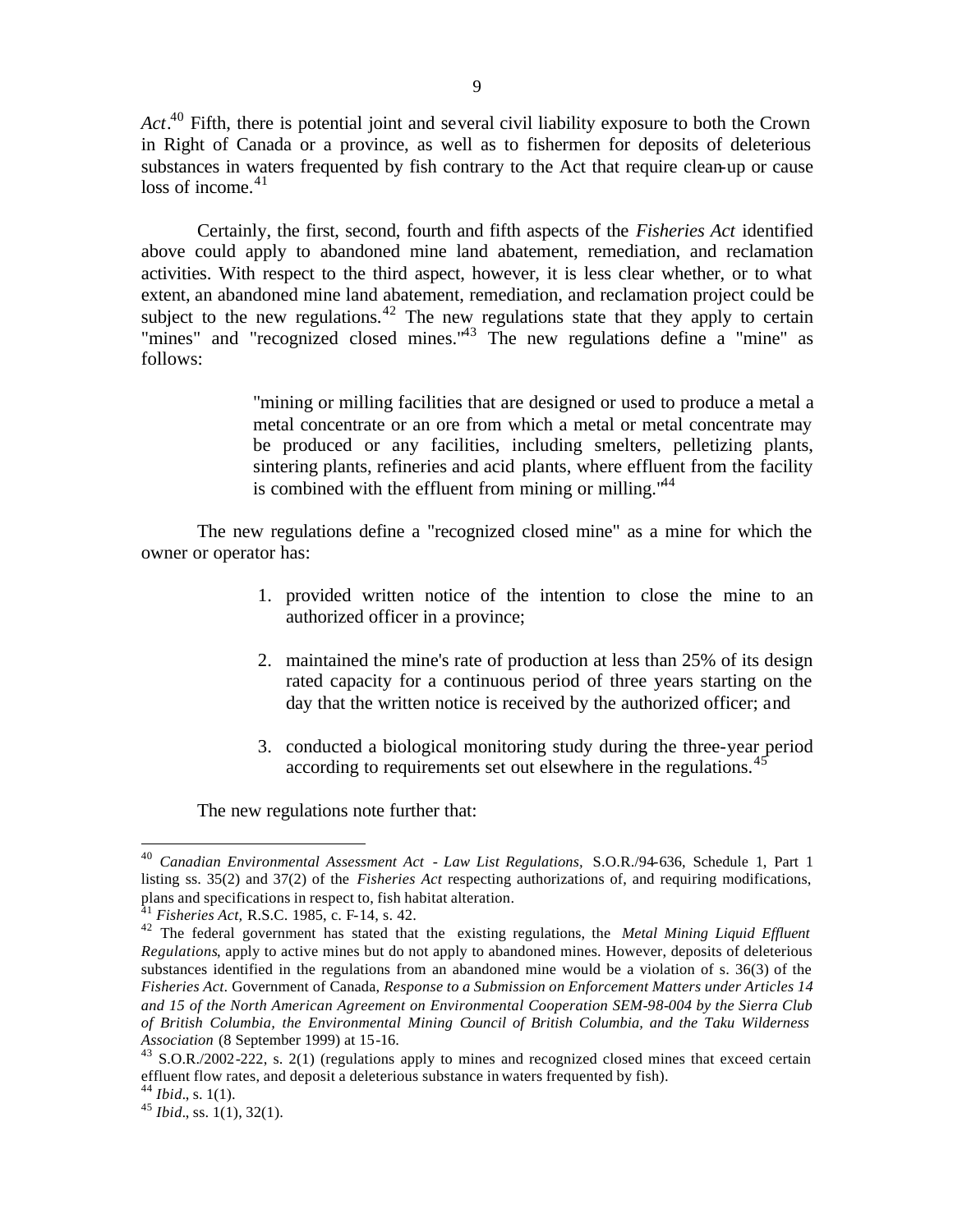- 1. any deposit from a recognized closed mine is subject to the *Fisheries Act* prohibition on depositing deleterious substances into waters frequented by fish;
- 2. the authorized officer must be notified in writing without delay if the recognized closed mine reopens; and
- 3. the authorized officer must be provided with the name and address of both the owner and operator of the recognized closed mine, their parent company, and any change in ownership.<sup>46</sup>

However, the new regulations do not apply in respect of mines that stopped commercial operation before the promulgation of the new regulations, unless they are reopened after the promulgation of the regulations.<sup>47</sup> ("Commercial operation" is defined by the new regulations as an average rate of production equal to or greater than 25% of the design rated capacity of the mine over a consecutive 90-day period).<sup>48</sup>

Accordingly, it appears that the regime contemplated under the new regulations could apply to an abandoned mine land abatement, remediation, or reclamation project, or aspects thereof, in at least two circumstances. First, if the mine is a "recognized closed mine" depositing deleterious substances in waters frequented by fish, it could be in violation of the Act's deleterious substance prohibition and be subject to prosecution in that regard. Second, the new regulations can apply directly to mines that stopped commercial operations before the coming into force of the new regulations, if they resume operations after the new regulations come into effect. Thus, even if a project designed to abate, remediate, or reclaim an abandoned mine could escape application of the new regulations during the abatement, remediation, or reclamation stages, the resulting reopened mine would be subject to the requirements of the new regulations.

# **ii. Canadian Environmental Protection Act, 1999**

*CEPA, 1999* authorizes the federal government to determine whether substances used in commerce and industry are toxic and to restrict or prohibit their introduction, use, and release to the environment primarily through regulations promulgated on a substance-by-substance basis.<sup>49</sup> A number of substances important to the mining industry have been placed in a schedule of toxic substances under the Act (Schedule 1) and been made subject to regulation on an industry sector specific basis with respect to air

<sup>46</sup> *Ibid.*, ss. 32(2)(3), 33.

<sup>47</sup> *Ibid.*, s. 2(2).

 $48$  *Ibid.*, s. 1(1).

 $^{49}$  S.C. 1999, c. 33, Part 5 (controlling toxic substances).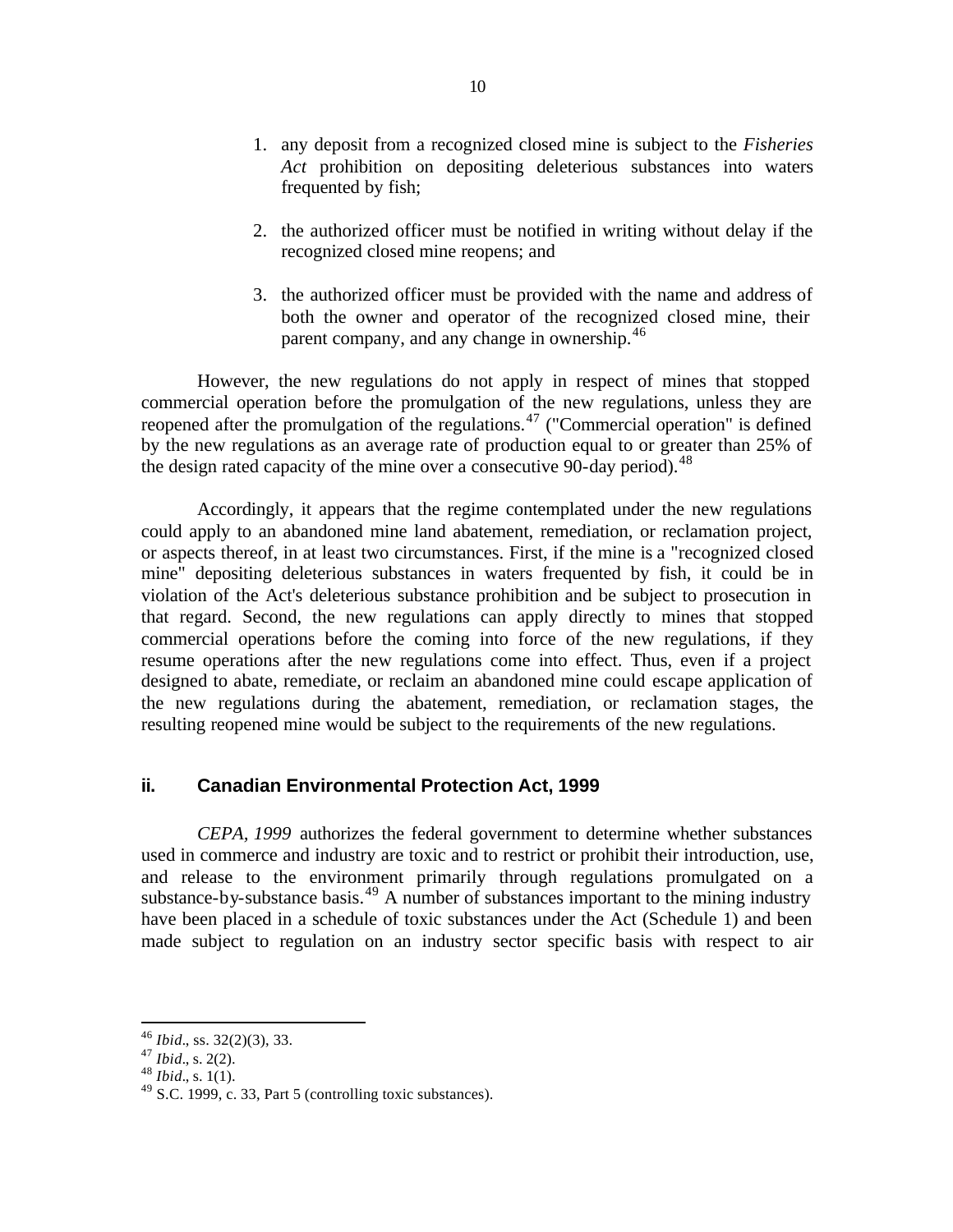emissions. These include air emissions of lead from secondary lead smelter operations<sup>50</sup> and air emissions of asbestos from asbestos mines and mills. $51$ 

Other substances of importance to the mining industry (e.g. arsenic, cadmium, and nickel) also have been placed in the toxic substance schedule to the Act but have yet to be subject to regulations controlling or restricting releases (either on an industry sector specific basis or generally).<sup>52</sup> Accordingly, whether, and if so to what extent and under what circumstances, release of such substances, particularly to water, could be made subject to the requirements of the Act generally, or in the context of an abandoned mine land abatement, remediation, or reclamation project, remains to be seen.

*CEPA, 1999* does not establish a licensing, permitting, or approval regime in relation to control of toxic substances. However, the Act does authorize the Minister of the Environment to issue a notice to persons described in the notice requiring them to prepare and implement a pollution prevention plan in respect of toxic substances listed in Schedule 1 to the Act. The notice may specify such matters as the:

- $\geq$  substance(s) in relation to which the plan must be prepared;
- $\geq$  commercial, manufacturing, processing, or other activity in relation to which the plan is to be prepared;
- $\triangleright$  factors to be considered in preparing the plan;
- $\ge$  period within which the plan is to be prepared; and
- $\ge$  period within which the plan is to be implemented.<sup>53</sup>

Where a person has prepared or implemented a pollution prevention plan on a voluntary basis or for another government or under another federal law that meets all or some of the above notice requirements, the person may use this other plan for the purpose of meeting *CEPA, 1999*. 54

As noted above, there are three substances identified in Schedule 1 of *CEPA, 1999* (i.e. arsenic, cadmium, and nickel) with the potential to be released to the environment from mine land areas. These substances have not, to date, otherwise been made subject to release regulations under the Act. Accordingly, these substances could be candidates for the development of pollution prevention plans, or their equivalent, in future. If this occurs, abatement, remediation, and reclamation of abandoned mine lands could be made subject to such plans as "processing, or other activity."

In the event that such substances/activities become subject to regulations and/or pollution prevention plans there are a variety of enforcement options available to Environment Canada in the case of violations of *CEPA, 1999*. These include: (1) issuing

<sup>50</sup> *Secondary Lead Smelter Release Regulations*, S.O.R./91-155 (releases to air of lead).

<sup>51</sup> *Asbestos Mines and Mills Release Regulations*, S.O.R./90-341 (releases to air of asbestos fibres).

 $52$  S.C. 1999, c. 33, Schedule 1, items  $28$  (arsenic), 31 (cadmium), and 42 (nickel).

<sup>53</sup> *Ibid.*, s. 56. Substances in Canada that are a source of international air or water pollution, or that violate international agreements binding on Canada, also may be the subject of pollution prevention plans, even if they are not listed in Schedule 1. *Ibid.*, ss. 56, 166(1), 176(1).

<sup>54</sup> *Ibid.*, s. 57.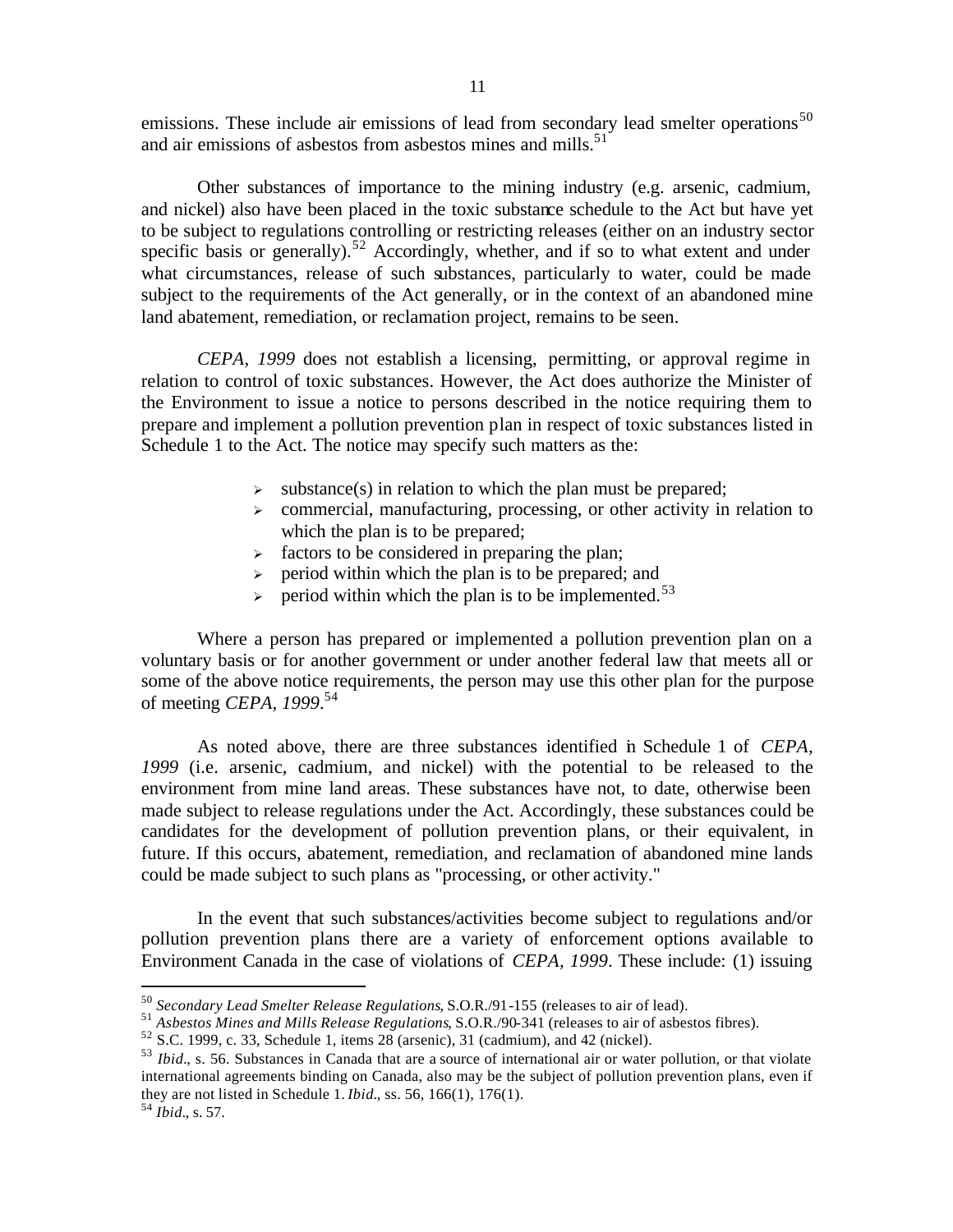various orders,<sup>55</sup> (2) imposing measures,<sup>56</sup> (3) undertaking prosecutions,<sup>57</sup> and (4) holding officers, directors, and agents of corporations liable for offences committed under the Act.  $58$ 

#### *c. Federal Environmental Management Laws*

Currently, federal environmental management measures are reflected primarily in environmental impact assessment law. Prospectively, such measures may be augmented by endangered species legislation. In certain circumstances, both types of law may have application to abandoned mine land abatement, remediation, and reclamation activity.

Environmental impact assessment is regarded as a planning tool that requires early identification and evaluation of all potential environmental consequences of a proposed project and its alternatives, combined with a decision-making process that attempts to reconcile any approval of the proposal with environmental protection and preservation. <sup>59</sup> The *Canadian Environmental Assessment Act* ("*CEAA*") requires that an environmental assessment be conducted where a federal authority, called a responsible authority, under the statute:

- 1. acts as the proponent of a project;
- 2. pays for the project or provides financial assistance;
- 3. disposes of federal land by sale, lease, or other means to enable the project to proceed; or
- 4. exercises a prescribed regulatory duty such as issuing a permit, licence, or approval for the project. $60$

Projects are defined under *CEAA* as "physical works" or "physical activities."<sup>61</sup> Physical works are subject to *CEAA* unless exempted.<sup>62</sup> Physical activities are not subject

<sup>55</sup> *Ibid*., ss. 94 (interim orders), 234 (environmental protection compliance orders).

<sup>56</sup> *Ibid.*, ss. 99 (remedial measures), 295-309 (environmental protection alternative measures).

<sup>57</sup> *Ibid.*, ss. 272-276.

<sup>58</sup> *Ibid.*, s. 280.

<sup>59</sup> Friends of the Oldman River v. Canada, [1992] 1 S.C.R. 3, 71.

<sup>60</sup> *Canadian Environmental Assessment Act*, S.C. 1992, c. 37, s. 5 [hereinafter *CEAA*].

<sup>61</sup> *Ibid.*, s. 2(1).

<sup>&</sup>lt;sup>62</sup> *Ibid.*, ss. 5, 7. A physical work includes any proposed construction, operation, modification, decommissioning, abandonment or other undertaking in relation to that physical work. *Ibid.*, s. 2(1). A physical work may be exempted from the application of *CEAA* by the *Exclusion List Regulations*, S.O.R./94-639, or if the project is to be carried out in response to an emergency. Other the physical work is a project subject to *CEAA.*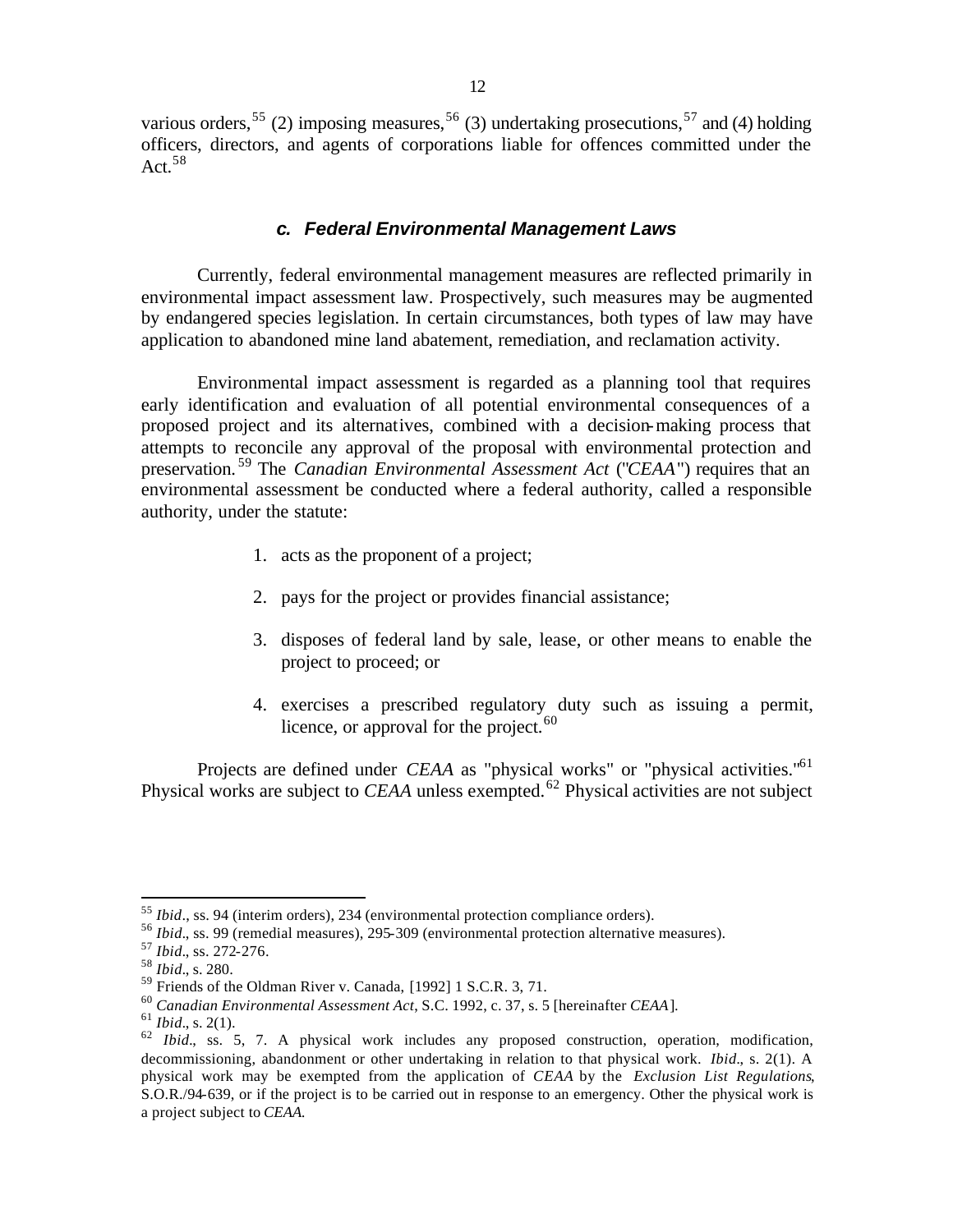to *CEAA* unless they are designated.<sup>63</sup> Regulations under *CEAA* determine which types of projects will be assessed and the level of environmental assessment required.<sup>64</sup>

Perhaps the most important of regulations in the context of the subject matter of this study are the *Law List Regulations*, which contain provisions from numerous federal statutes that will trigger a requirement to perform an environmental assessment.<sup>65</sup> Several provisions of the *Fisheries Act* are listed in this regulation. As noted above, any project that requires federal authorization to alter fish habitat or that requires modifications following the submission of plans and specifications in connection therewith under the *Fisheries Act*, subjects the project to environmental assessment requirements under *CEAA*. <sup>66</sup> Accordingly, these *Fisheries Act* triggers could result in the application of *CEAA* to abandoned mine land abatement, remediation, and reclamation activities. (In practice, this may be unlikely because fish habitat at mining sites may have ceased to exist by the time cleanup might be due to occur. Indeed, if fish habitat had existed at a site, prior authorizations under the *Fisheries Act* likely would have allowed its destruction to accommodate the mining activity).

Failure to comply with certain requirements of the Act may subject the proponent of the activity to ministerial orders,  $67$  court injunctions,  $68$  or both.

A new version of *CEAA* (Bill C-19) currently is before Parliament.<sup>69</sup>

Bill C-5, the *Species at Risk Act* ("*SARA*"), recently passed by the House of Commons <sup>70</sup> and now being considered by the Senate, also constitutes a form of environmental management regime that, in certain circumstances, could apply to abandoned mine land abatement, remediation, and reclamation activities. *SARA* would prohibit the killing of extirpated, endangered, or threatened species and the destruction of their residences;  $^{7}$  provide authority to prohibit destruction of critical habitat of listed

<sup>63</sup> *CEAA*, s. 59(b). A physical activity includes any activity that does not relate to a prescribed physical work designated under s. 59(b). Physical activities designated by the *Inclusion List Regulations*, S.O.R./94- 637, are projects under *CEAA*.

<sup>64</sup> Besides the *Exclusion List Regulations* and the *Inclusion List Regulations* there are also the *Comprehensive Study List Regulations*. S.O.R./94-638. These regulations designate projects by category that are likely to have significant adverse environmental effects and for which the most rigorous environmental study will be required. Several types of major mining and mineral processing projects are identified under these regulations. *Ibid.*, ss. 16-18. The provisions apply to the proposed establishment, expansion, construction, decommissioning, or abandonment of metal, gold, potash, and other categories of mines, as well as metal mills.

<sup>65</sup> Law List Regulations, S.O.R./94-636.

<sup>66</sup> *Supra* note 40.

<sup>67</sup> *CEAA,* S.C. 1992, c. 37, s. 50.

<sup>68</sup> *Ibid.*, s. 51.

<sup>69</sup> Bill C-19, *An Act to Amend the Canadian Environmental Assessment Act*, 1st Sess., 37th Parl., 2001 (1st reading 20 March 2001).

<sup>70</sup> Bill C-5, *An Act respecting the protection of wildlife species at risk in Canada*, 1st Sess., 37th Parl., 2001-2002 (passed by the House of Commons 11 June 2002) [hereinafter *Species at Risk Act* or *SARA*].

 $71$  *Ibid.*, ss. 32-33. "Residences" includes dwelling place, den, or nest.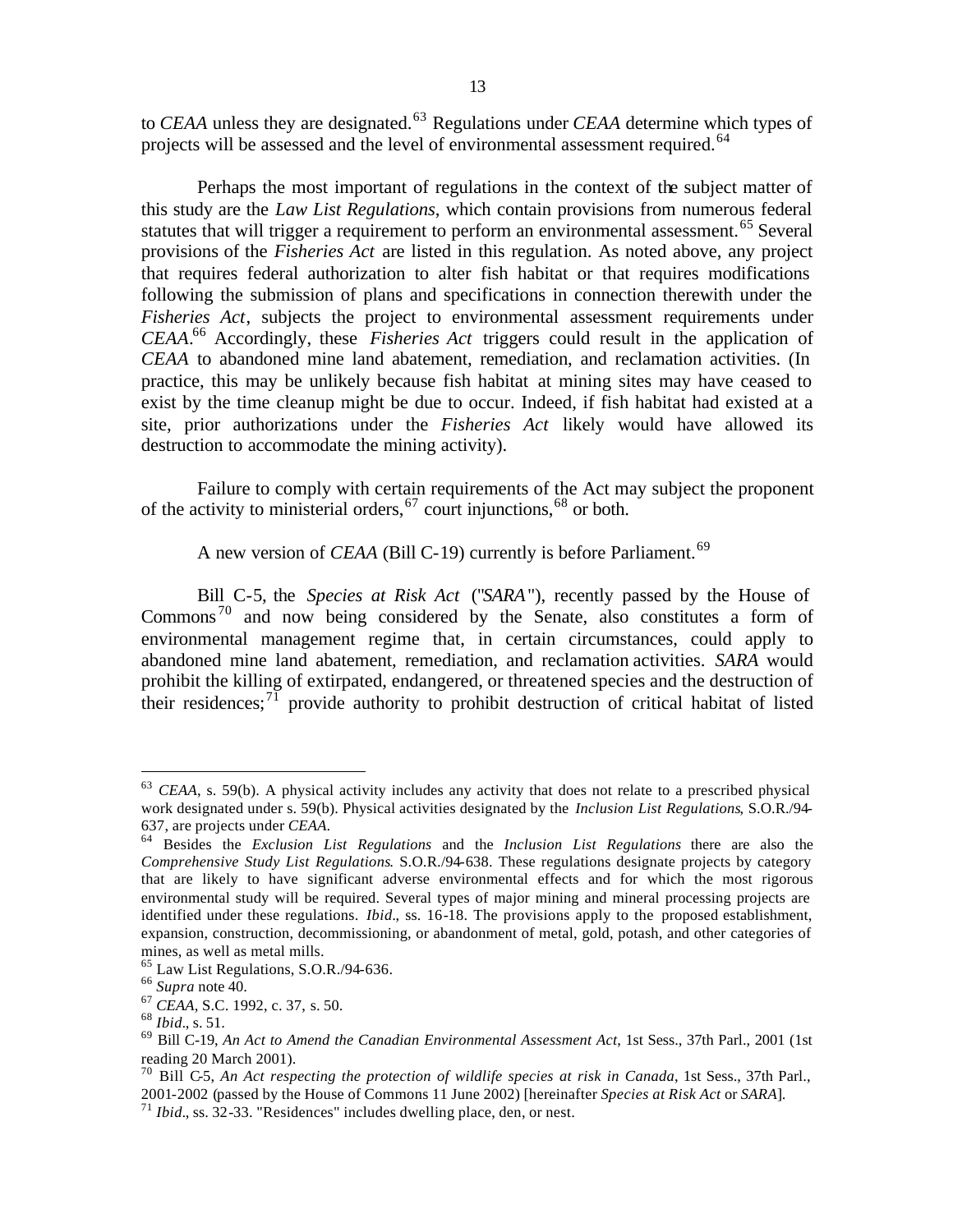species; $^{72}$  and authorize development of recovery planning and actions plans for listed wildlife species at risk.<sup>73</sup>

While the parameters of this legislation and its relationship to other federal environmental laws are still somewhat unclear, there is the potential for certain provisions of *SARA* to be listed in the *CEAA Law List Regulations*. Consequently, these provisions, like those under the *Fisheries Act*, also could become triggers for compliance with environmental assessment requirements under *CEAA* in certain circumstances, including in relation to abandoned mine land abatement, remediation, and reclamation activities.

# *d. Federal Environmental Liability Protection Under Bankruptcy and Insolvency Law*

The *Bankruptcy and Insolvency Act* ("*BIA*")<sup>74</sup> permits trustees in bankruptcy to be appointed by courts to administer the estates of bankrupt persons. Property owned by the bankrupt becomes the responsibility of the trustee for the purposes of selling assets and distributing the sale proceeds to creditors. If the bankrupt's property is contaminated, a trustee confronts the same liability problems faced by other persons responsible for creating or exacerbating an environmental problem. Similarly, receivers are appointed by creditors pursuant to a court order to take possession and control of the property of bankrupt or insolvent persons. Receiver-managers have the further responsibility of carrying on the business of the debtor. Receivers and receiver-managers also can attract environmental liability where such properties are contaminated and made the subject of clean-up orders under environmental legislation.

Parliament has long recognized the need in society for trustees, receivers, and receiver-managers to take up the responsibilities of winding up insolvent estates. However, because of the likelihood that in the absence of appropriate statutory protection from potential environmental liability few would take up these responsibilities, Parliament enacted in the 1990s two sets of amendments to the *BIA*. In 1992, amendments to the Act exempted a trustee in bankruptcy from personal liability under environmental legislation if the harm occurred before the trustee's appointment, or after the appointment, unless the damage occurred as a result of the trustee's failure to exercise due diligence.<sup>75</sup> In 1997, further amendments to the *BIA* also exempted receivers and receiver-managers from environmental liability, as well as changed the standard of care during administration of the bankrupt's estate for trustees (and receivers and receivermanagers) from due diligence to gross negligence or willful misconduct.<sup>76</sup>

<sup>72</sup> *Ibid.*, s. 58.

<sup>73</sup> *Ibid*., s. 37.

 $^{74}$  R.S.C. 1985, c. B-3.

<sup>75</sup> S.C. 1992, c. 27, s. 9(1) (amending s. 14.06).

 $76$  S.C. 1997, c. 12, s. 15(1) (amending s. 14.06).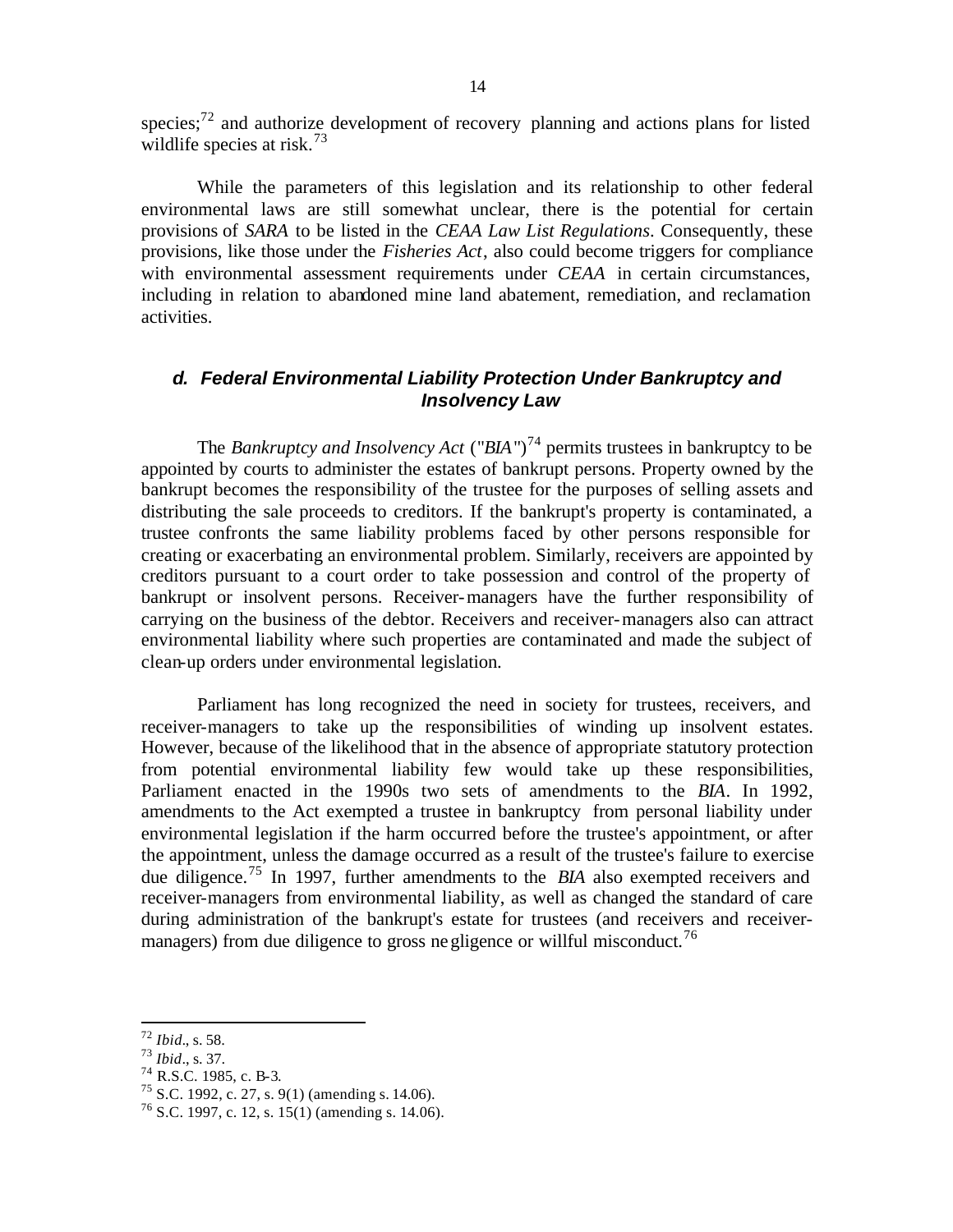The categories of persons provided with environmental liability protection under the *BIA* are probably too narrow to include those who voluntarily propose to undertake abandoned mine land abatement, remediation, or reclamation activities. However, the principle contained in this type of legislation could be considered under broader federal environmental legislation and has been recommended for adoption under provincial laws discussed further below.

#### *e. Summary*

Based on the above review, federal natural resource and environmental laws in Canada contain the following characteristics that may constitute **regulatory and institutional barriers** to voluntary abandoned mine land abatement, remediation, and reclamation activities:

- <sup>ÿ</sup> *Licensing* requirements under natural resource management laws applicable to northern Canada that prohibit conditions in a licence from allowing deposits of wastes to certain waters that would violate regulations under these laws as well as under other federal laws such as the *Fisheries Act*;
- <sup>ÿ</sup> *Regulations* under certain federal environmental regulatory statutes such as the *Fisheries Act* that may apply in some circumstances to deposits of certain substances from metal mines, though there is some uncertainty about the nature and extent of their application to voluntary cleanups at abandoned mines given the wording of new regulations on metal mining effluents that go into effect in December 2002;
- <sup>ÿ</sup> Prospectively, regulations and/or *pollution prevention plans* under the *Canadian Environmental Protection Act, 1999* that could apply to releases of certain substances, such as arsenic, cadmium, and nickel, from voluntary cleanups at abandoned mine land areas;
- <sup>ÿ</sup> *Environmental assessment requirements* under the *Canadian Environmental Assessment Act* that could apply to such activities as a result of regulations under the Act that list provisions from other federal laws such as the *Fisheries Act* (e.g. authorization to alter fish habitat) that trigger a requirement to perform an environmental assessment. Prospectively, provisions from the new *Species at Risk Act* also could be listed under *CEAA Law List Regulations* and consequently also could trigger obligations to conduct an environmental assessment.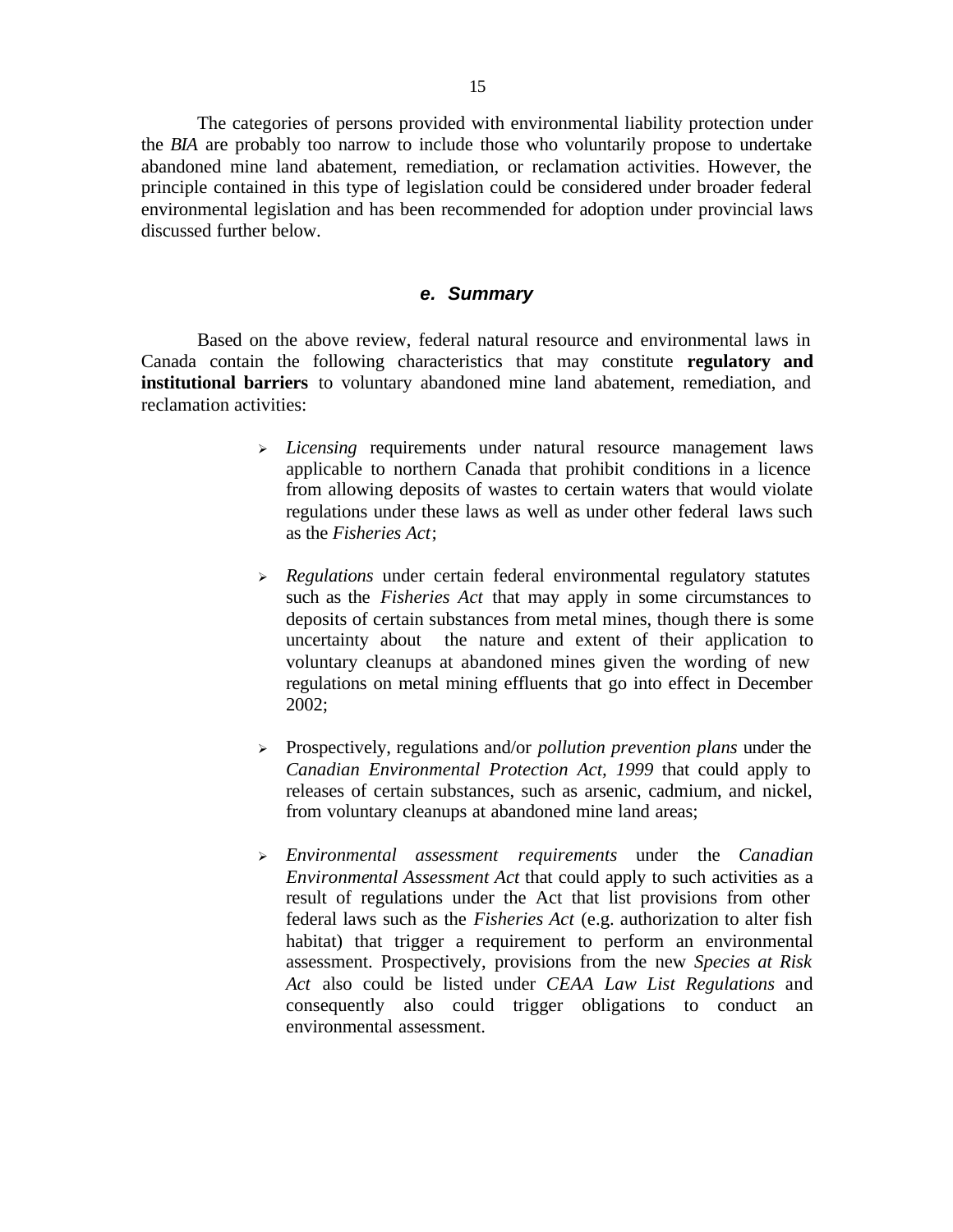Based on the above review, federal natural resource and environmental laws in Canada contain the following characteristics that may constitute **liability disincentives** to voluntary abandoned mine land abatement, remediation, and reclamation activities:

- <sup>ÿ</sup> *Quasi-criminal liability resulting in prosecution for violating prohibitions* in respect of licensing provisions or regulations under various natural resource management laws applicable to northern Canada;
- <sup>ÿ</sup> *Quasi-criminal liability resulting in prosecution for violating prohibitions* in respect of various provisions of the *Fisheries Act*, such as carrying out a work or undertaking that results in harmful alteration of fish habitat or the deposit of deleterious substances into water frequented by fish, and the regulations, if applicable;
- <sup>ÿ</sup> *Joint and several civil liability* to the Crown in Right of Canada or a province, as well as to fishermen for deposits of deleterious substances in waters frequented by fish contrary to the *Fisheries Act* that require cleanup or cause loss of income;
- <sup>ÿ</sup> Prospectively, *orders, remedial and other measures, and prohibitions* including those applicable to officers, directors, and agents of corporations in respect of violations of regulations and/or pollution prevention plans under *CEPA, 1999*; and
- <sup>ÿ</sup> *Ministerial orders, court injunctions, or both* in respect of violations of environmental assessment requirements under *CEAA*.

Based on the above review, federal environmental laws in Canada contain precedents for the following **collaborative opportunities** in respect of voluntary abandoned mine land abatement, remediation, and reclamation activities:

- <sup>ÿ</sup> *Exempting from personal liability under environmental legislation* a trustee in bankruptcy, receiver, or interim-receiver if the harm occurred before their appointment, or after the appointment, unless the damage occurred as a result of their gross negligence or willful misconduct;
- $\geq$  The above categories of persons provided with environmental liability protection under the *BIA* are probably too narrow to include those who voluntarily propose to undertake abandoned mine land abatement, remediation, and reclamation activities. However, the principle contained in this type of legislation could be considered under broader federal environmental law reforms.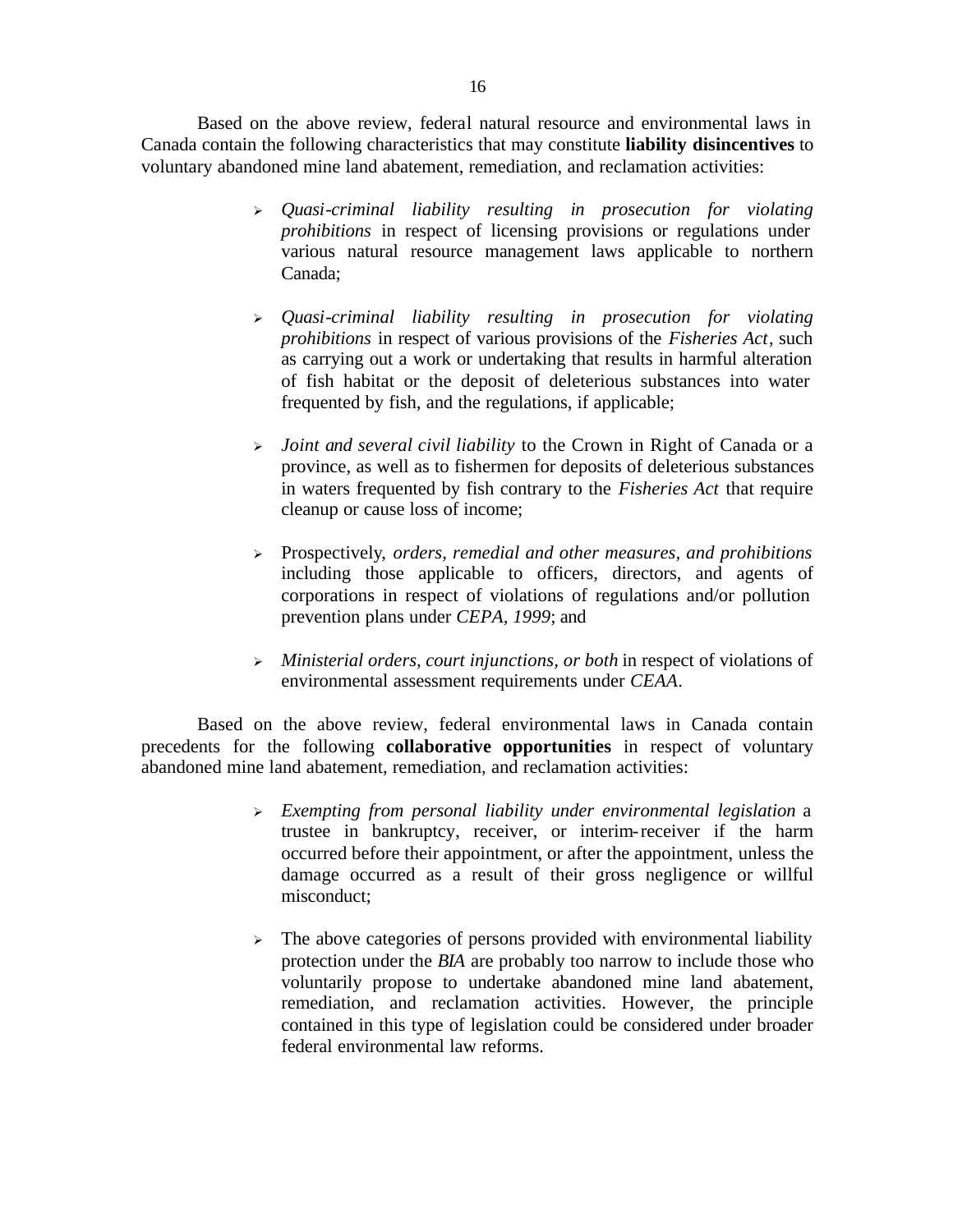## **2. Provincial**

 $\overline{a}$ 

There are four broad areas of provincial law that are applicable potentially to the issue of abandoned/orphaned mine lands and their abatement, remediation, and reclamation. First, there is the common law or judge-made law that exists in each of the nine common law provinces of Canada. Second, there is the civil law of Quebec. Third, there is pollution control or environmental legislation in each province designed to address emissions to air, discharges to water, or contamination of land from mining activities. Fourth, there are mining laws that are designed to facilitate mining exploration, development, and closure. Each of the above categories of law present both potential opportunities and obstacles to facilitation of abandoned mine land abatement, remediation, and reclamation.

#### *a. Common Law Regime in Canada*

In the common law provinces of Canada there are a variety of causes of action that are available to individuals harmed by the actions of others. These various causes of action include:

- 1. negligence<sup>77</sup> (including regulatory negligence);<sup>78</sup>
- 2. trespass to land;  $^{79}$
- 3. private nuisance; $80$
- 4. riparian rights: $81$

 $77$  Negligence is conduct that breaches a standard of care owed to a person who is harmed by that conduct. The elements to be proved by the plaintiff include the following. First, the plaintiff is within a class of persons to whom the defendant owed a duty of care. Second, the defendant's conduct fell below the standard required of a reasonable person engaged in the particular activity. Third, foreseeable damage (i.e. damage that is not too remote and that is caused in fact by the conduct) resulted from the breach of duty.

 $78$  Negligence also is available against public authorities where harmful conduct is approved or where agency officials fail to take steps to prevent harm where they knew or ought to have known that harm would result. A public authority is not liable where conduct that results in harm is the result of a policy decision. However, liability in negligence may result if the conduct that results in harm arises from the operation of the policy, such as an inadequate or faulty system of inspection implemented pursuant to the policy.

 $\frac{79}{7}$  Trespass is the physical invasion of property by people or objects however minute the invasion, without the consent of the owner or occupant. Liability in trespass does not depend on proof of damages. To deposit a foreign substance such as water or waste on the property of another, and in so doing disturb that person's possession of property, however slight the disturbance, constitutes trespass, regardless of whether the substance is toxic or non-toxic.

<sup>&</sup>lt;sup>80</sup> Private nuisance is the unreasonable interference with the owner's or occupier's use and enjoyment of land. Liability in private nuisance does not depend on physical invasion of land, as does trespass, or on interference with exclusive possession, but rather on interference with an owner's or occupier's interest in the beneficial use of land.

 $81$  Riparian rights refers to the use and enjoyment of water in a stream, river, or lake arising from possession of land bordering on the water. An interest in the land gives a person the right to the continued flow of the water in its natural quantity and quality in an undiminished and unpolluted state. Actual damage need not be shown, just a deterioration in the quality of water flowing past the riparian owner's land.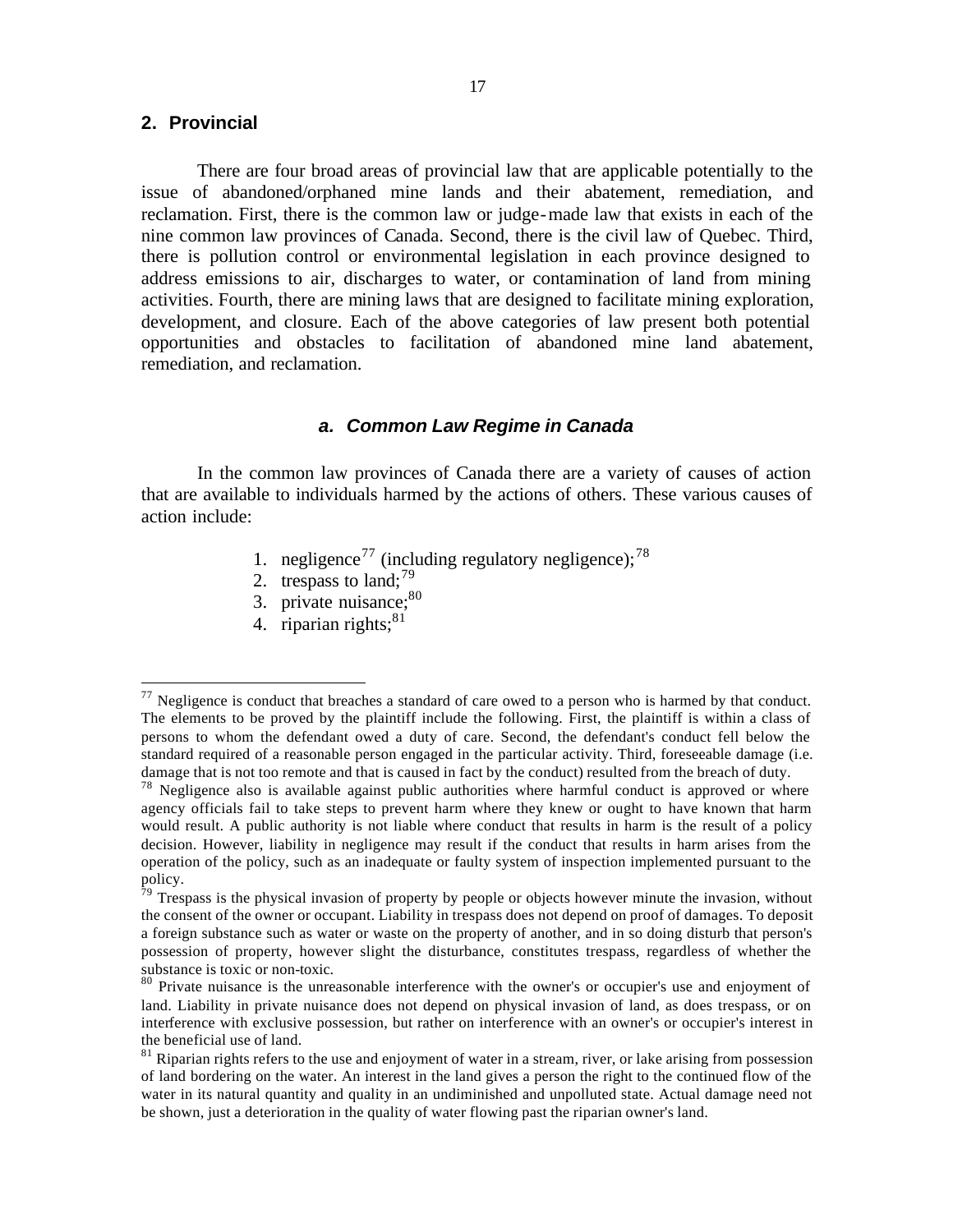- 5. strict liability;<sup>82</sup>
- 6. public nuisance;<sup>83</sup>
- 7. trespass to the person in the form of battery. <sup>84</sup>

Where a defendant is found liable in one or more of these torts (civil wrongs), the judge has a variety of remedies available, including awarding monetary compensation (damages), an injunction, a declaration, or other remedy.

There are a number of defences available to these causes of action including:

- 1. standing to sue;  $85$
- 2. statutory authority;  $86$
- 3. prescription; 87
- 4. acquiescence: 88

<sup>&</sup>lt;sup>82</sup> Strict liability arises from the act of a person bringing onto his or her land something which is "not naturally" there, and which is likely to cause harm if it escapes. If it does escape, the person may be required to compensate another for injury or damages, although the loss was neither intentionally nor negligently inflicted.

<sup>&</sup>lt;sup>83</sup> Public nuisance is an unreasonable interference with a right common to all members of the public. However, a private citizen may only bring an action in public nuisance upon suffering harm different from the harm suffered by the public (sometimes referred to as special damages). Where a plaintiff's injury is common to all and is no greater than that of other members of the public, only the attorney general of a province may sue in public nuisance to vindicate the right. Recent statutory reforms in Ontario now permit any person to bring an action who has suffered or may suffer a direct economic loss or direct personal injury because of a public nuisance causing environmental harm. The consent of the attorney general to bring the action is not necessary, nor is it relevant whether other persons have been similarly injured. *Environmental Bill of Rights, 1993*, S.O. 1993, c. 28, s. 103.

<sup>&</sup>lt;sup>84</sup> Battery is based on the deliberate application of force by one person to another that results in harmful or offensive contact. Such intention is difficult to prove in environmental cases. However, intention includes the doctrine of substantial certainty, which means that the courts will regard an act as intentional in law if the defendant can be said to  $(1)$  desire consequences that flow from the act; or  $(2)$  be substantially certain such consequences would occur.

<sup>&</sup>lt;sup>85</sup> Lack of standing to sue arises primarily in the context of a public nuisance action. Unless the plaintiff can demonstrate special damage beyond that suffered by the public, only the attorney general may sue in public nuisance to vindicate the right.

<sup>&</sup>lt;sup>86</sup> If a public authority has acted in conformity with its legislative mandate in approving or regulating an activity with potential environmental consequences, or if a member of the regulated community has complied with the terms and conditions of any permits issued to it, then these entities may not be liable for harm caused to persons or property. The courts have traditionally "read down," or narrowly interpreted, statutory provisions authorizing particular activities so as to minimize interference with the personal and property rights of individuals harmed by such activities.

 $87$  Prescription refers to the right to pollute a neighbour's lands that is acquired by one who has caused a private nuisance continuously for 20 years with the neighbour's knowledge and acquiescence. Where a court finds that a prescriptive right has been acquired, the court will not uphold the plaintiff's claim. However, prescription is not a defence to an action in public nuisance.

<sup>&</sup>lt;sup>88</sup> Acquiescence refers to conduct by a plaintiff in expressly consenting or actively encouraging the offending activity of the defendant. Where the court finds acquiescent conduct by a plaintiff, the action will be barred. However, merely standing by will not constitute acquiescence by a plaintiff.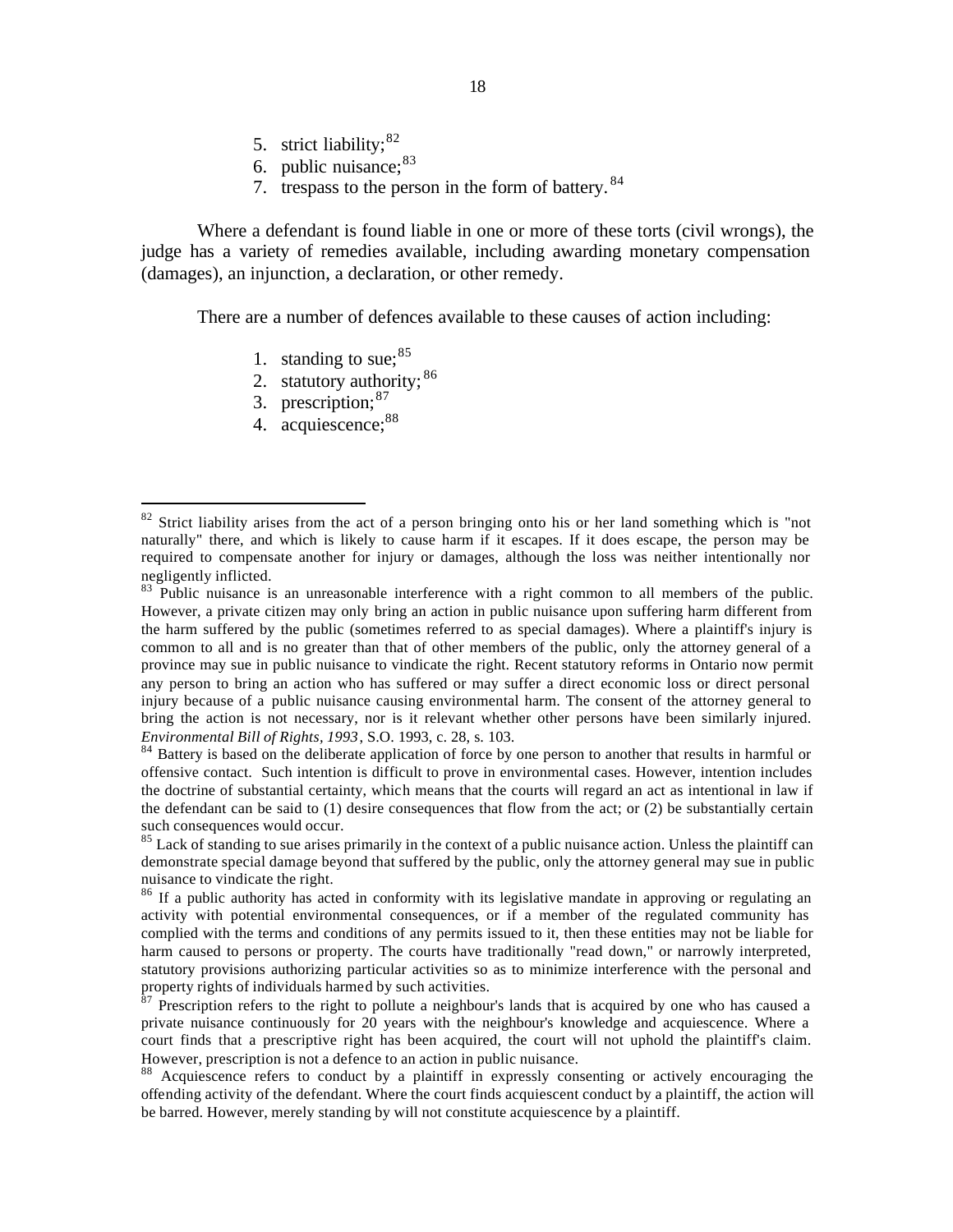- 5. act of  $God: <sup>89</sup>$
- 6. deliberate act of a third person;  $90$
- 7. default of the plaintiff (person alleging harm).  $91$

Also some mining legislation of certain common-law provinces may provide mining companies with certain rights or easements on neighbouring lands to conduct mining activities. These provisions may limit the remedies available to persons alleging harm (e.g. availability of only monetary damages).<sup>92</sup> It is not clear whether an abandoned mine abatement, remediation, or reclamation project would be afforded such protection.

The above causes of action in the absence of a defence, such as statutory authority for undertaking an abandoned mine abatement, remediation, and reclamation project, would provide persons alleging harm with a wide variety of claims to raise in a civil lawsuit against the source of such harm.

## *b. Civil Law Regime in Canada*

The Civil Code of Quebec contains concepts of "abuse of rights" that are analogous to those found in the common law.  $93$  These rights, in the absence of statutory authority for undertaking an abandoned mine abatement, remediation, or reclamation project, would provide persons alleging harm from such activity with a wide variety of claims against the source of any harm.<sup>94</sup>

#### *c. Provincial Environmental Laws*

The environmental legislation of each province contains many of the same regulatory elements. In general, these elements include:

1. general prohibitions on pollution;  $95$ 

<sup>&</sup>lt;sup>89</sup> An "act of God" refers to an unforeseeable and unavoidable natural phenomenon such as a flood, tornado, or earthquake.

 $90$  An act of a third person refers to an act of sabotage or related action by a person outside the control of the defendant.

 $91$  A plaintiff's consent to, or default in connection with, the conduct of the defendant (e.g. such as contributory negligence by the plaintiff) may be available as a defence to an action brought by the plaintiff. <sup>92</sup> *Mining Act*, R.S.O. 1990, c. M.14, s. 175.

<sup>93</sup> See *e.g. Civil Code of Quebec*, S.Q. 1991, c. 64, art. 1457 (every person has a duty to abide by the rules of conduct which lie upon him so as not to cause injury and where such person, endowed with reason, fails in this duty, he is responsible for any injury caused). The *Civil Code of Quebec* also recognizes concepts of riparian rights and obligations. *Ibid.,* arts. 979, 981, 982.

 $94$  See generally L. Giroux, "Environmental Law in Quebec," in E.L. Hughes, A.R. Lucas, & W.A. Tilleman, eds., *Environmental Law and Policy*, 2d ed. (Toronto: Emond Montgomery, 1998) 123-135.

<sup>95</sup> See *e.g. Ontario Water Resources Act*, R.S.O. 1990, c. O.40, s. 32 (a person that discharges, causes, or permits a discharge of any material of any kind into or in any waters or on any shore or bank thereof or in any place that may impair the quality of the water is guilty of an offence).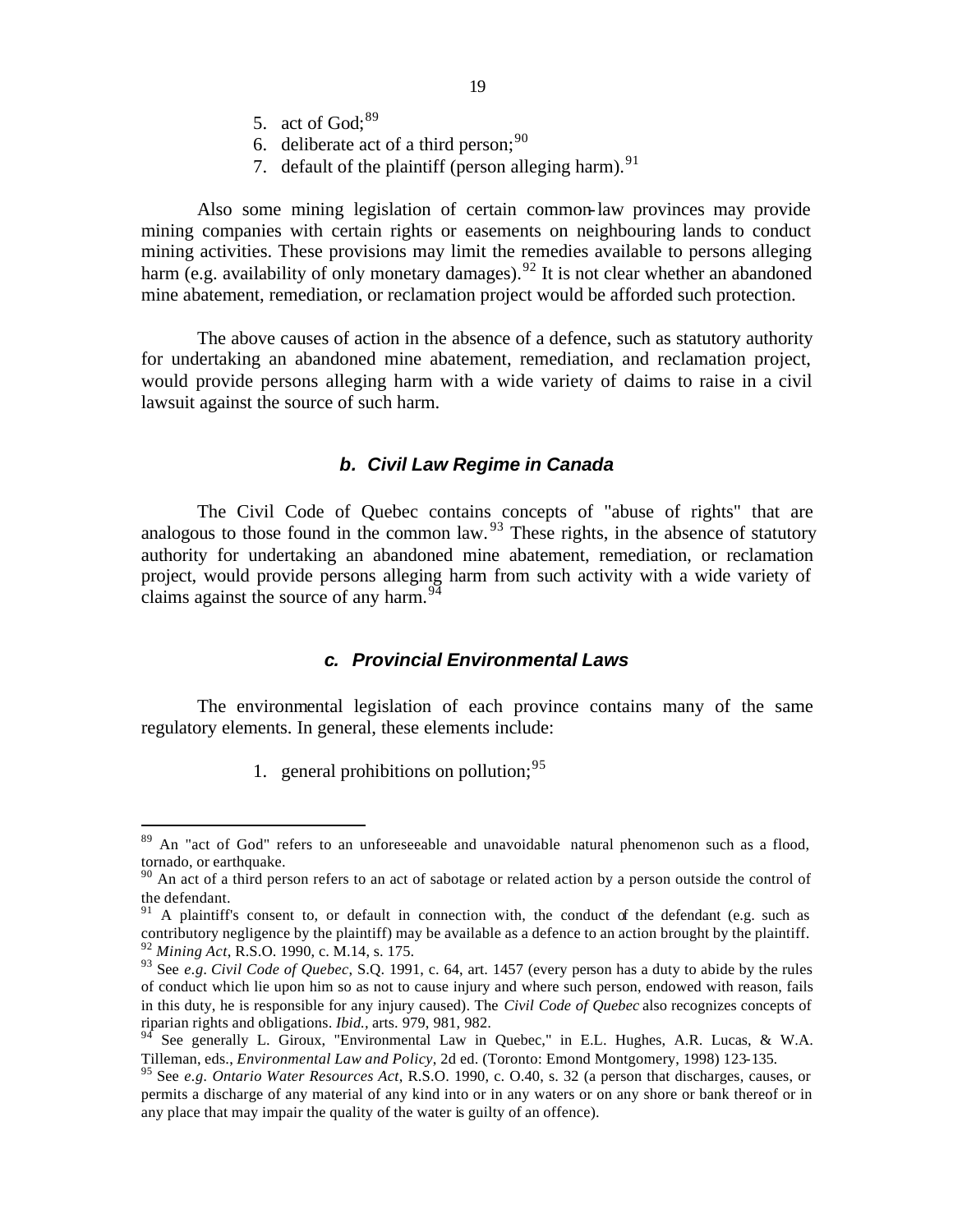- 2. application procedure and permit, approval, or licensing authority for discharges (that constitute an exception to the general pollution prohibitions):  $96$
- 3. authority for a variety of environmental remediation and clean-up orders: 97
- 4. exemption or variance authority from approvals and orders;<sup>98</sup>
- 5. an appeal regime in respect of approvals and orders;<sup>99</sup>
- 6. a complex regime of quasi-criminal and administrative offences and penalties (including provisions creating environmental liability for officers and directors of corporations):  $100$
- 7. special regimes of obligation and liability in relation to spills of pollutants into the environment;<sup>101</sup>
- 8. complex regimes of management requirements and liability in relation to hazardous wastes and, in some provinces, contaminated lands;  $^{102}$ and
- 9. regulation-making authority.  $103$

In the absence of statutory provisions to the contrary, many of these standard elements of most provincial environmental legislation could be expected to apply to abandoned mine land abatement, remediation, and reclamation activities.

A number of aspects of provincial environmental law, policy, or practice merit special attention because of their (1) potential significance to, or direct impact on, abandoned mine land abatement, remediation, and reclamation activities, or (2) potential precedental value in how to address such activities. The following summarizes the environmental legislation of nine provinces (excluding Prince Edward Island) that may be applicable to such activities.

#### **i. Western Provinces**

 $\overline{a}$ 

#### *BRITISH COLUMBIA*

<sup>96</sup> See *e.g. Alberta Environmental Protection and Enhancement Act*, R.S.A. 2000, c. E-12, ss. 66 (procedure on applications for approval), 68 (issuance of approval by director).

<sup>97</sup> See *e.g. Environmental Protection Act*, R.S.O. 1990, c. E.19, ss. 7 (control orders), 8 (stop orders), 17 (remedial orders), 43 (waste removal orders), 97 (restoration orders).

<sup>98</sup> See *e.g. Alberta Environmental Protection and Enhancement Act*, R.S.A. 2000, c. E-12, s. 77 (any person engaged in an activity governed by the regulations may apply to the Minister for a certificate of variance to vary a term or condition of an approval or requirement of the regulations).

<sup>99</sup> See *e.g. Environmental Protection Act*, R.S.O. 1990, E.19, ss. 139-140 (refusals to issue approvals, licences, permits, the imposition of terms and conditions on such instruments, or the issuance of orders entitles person to appeal such decisions to an administrative appeal tribunal established under the Act).

<sup>&</sup>lt;sup>100</sup> *Ibid.*, ss. 186-193 (general offence and penalty provisions for violation of the Act), 194 (duties, offences, and liability of directors and officers of corporations).

<sup>&</sup>lt;sup>101</sup> *Ibid.*, Part X (duties and liabilities of owners and persons having control of pollutants that are spilled into the environment).

<sup>102</sup> See *e.g. Waste Management Act*, R.S.B.C. 1996 (Supp.), c. 482, Part 4 (contaminated site remediation).

<sup>103</sup> See *e.g. Environmental Protection Act*, S.N.L. 2002, c. E-14.2, s. 111 (regulation-making authority).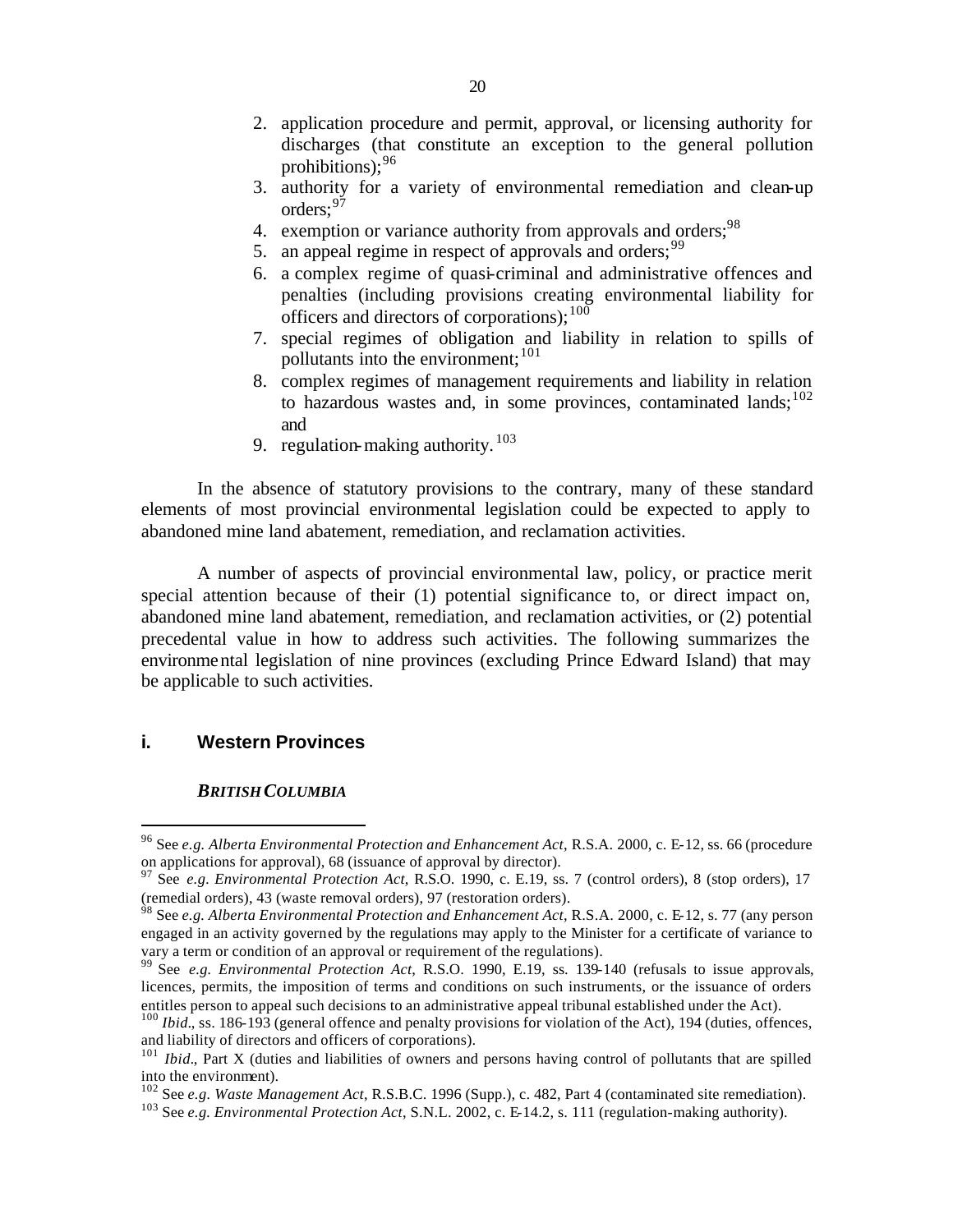British Columbia's *Waste Management Act* ("*WMA*")<sup>104</sup> contains the typical elements of provincial environmental legislation noted above that also can apply generally to mining activity including authority to (1) require discharge permits,  $^{105}$  (2) address spills,  $^{106}$  and (3) impose pollution abatement and prevention orders.<sup>107</sup>

However, there are six aspects of British Columbia environmental law, policy, or practice that merit comment in the context of abandoned mine land abatement, remediation, and reclamation. These include:

- 1. Absolute, retroactive, joint and several liability of responsible persons under the province's *WMA* contaminated sites regime;<sup>108</sup>
- 2. Exemption from the above liability for historic mine site contamination;
- 3. Secured creditor exemptions;
- 4. Authority defining and for determining criteria for orphan sites;
- 5. Maintenance of contaminated site registry; and
- 6. Periodic publication of non-compliance reports.

## *Absolute, retroactive, joint and several liability of responsible persons*

British Columbia's existing contaminated sites regime under the *WMA*, normally imposes liability that is "absolute, retroactive, joint, and several,"<sup>109</sup> on the following categories of "responsible persons:"

- 1. a current owner or operator of the site;
- 2. a previous owner or operator of the site;
- 3. a person who
	- $\triangleright$  produced a substance, and

<sup>104</sup> *WMA*, R.S.B.C. 1996, c. 482.

<sup>&</sup>lt;sup>105</sup> *Ibid.*, ss. 3 (discharge of a waste into the environment resulting from the development or operation of a mine requires a permit issued by the Ministry of Water, Land, and Air Protection), 54 (failure to obtain a required permit, or to comply with the terms of a permit, constitutes an offence under the Act).

<sup>&</sup>lt;sup>106</sup> *Ibid.* ss. 12 (ministry may order a person who has possession, charge, or control of a polluting substance to carry out investigations, prepare a contingency plan, and conduct work to lessen the risk of an escape or spill), 12.1 (ministry may take steps to cleanup a spill and require the person who had possession, charge, or control of the substance to pay the costs of the spill rescue response action).

<sup>&</sup>lt;sup>107</sup> *Ibid.* ss. 31 (pollution abatement orders), 33 (pollution prevention orders). Persons to whom pollution abatement orders may be issued include those who: (1) had possession, charge, or control of the substance before it escaped or spilled, (2) own or occupy the land on which the substance is or was located before the event occurred, and (3) caused or authorized the pollution. *Ibid.*, s. 31. Persons to whom pollution prevention orders may be issued include those who: (1) previously had or now have possession, charge, or control of the substance, (2) previously did anything, or who are now doing anything, which may cause the release of the substance, and (3) previously owned or occupied, or now own or occupy, the land on which the substance is located. *Ibid.*, s. 33.

<sup>&</sup>lt;sup>108</sup> WMA, R.S.B.C. 1996 (Supp.), c. 482, Part 4 (contaminated site remediation). <sup>109</sup> *Ibid.*, s. 27(1).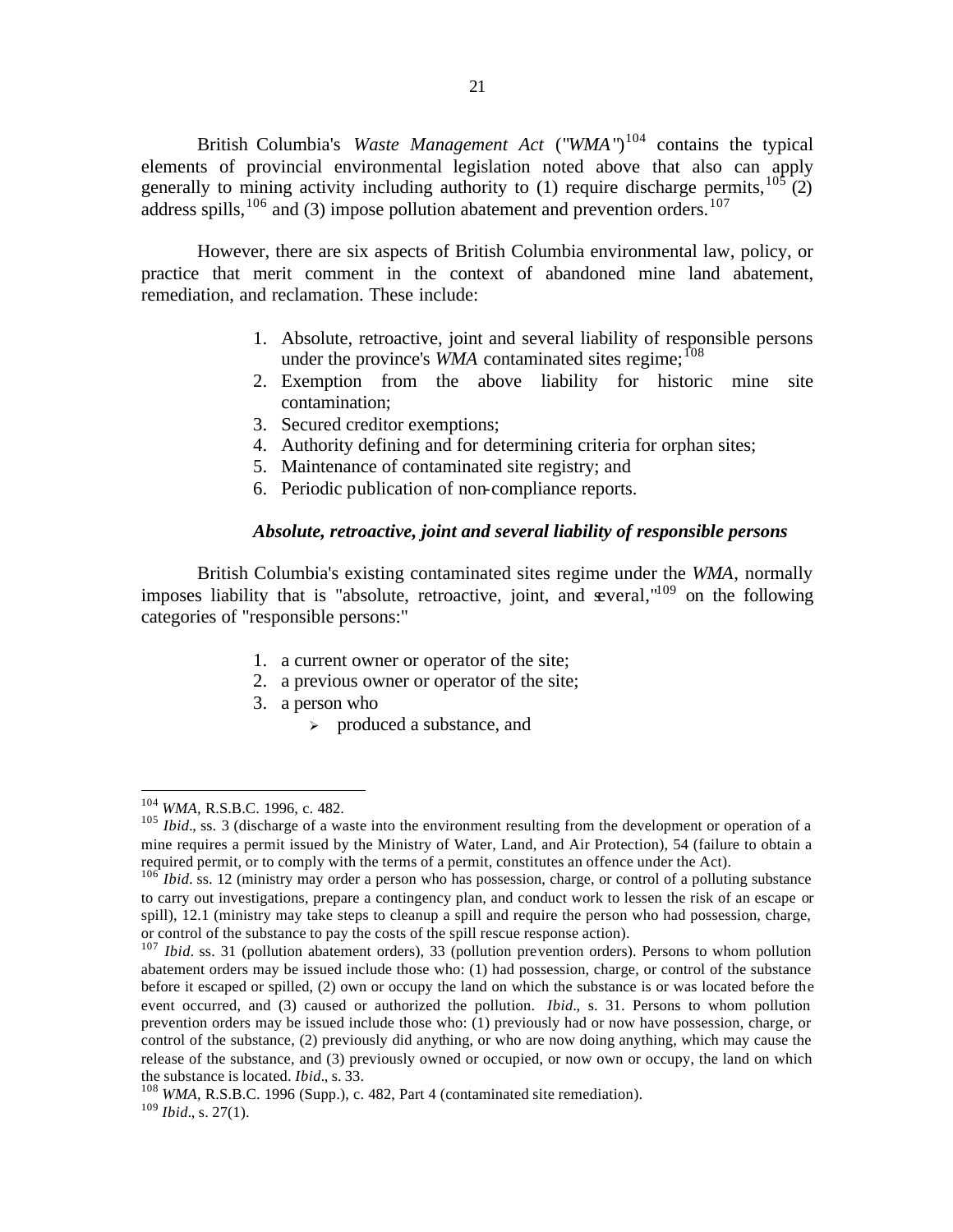- $\rightarrow$  by contract, agreement or otherwise cause the substance to be disposed of, handled or treated in a manner that, in whole or in part, caused the site to become a contaminated site;
- 4. a person who
	- > transported or arranged for transfer of a substance, and
	- $\rightarrow$  by contract, agreement or otherwise caused the substance to be disposed of, handled or treated in a manner that, in whole or in part, caused the site to become a contaminated site;
- 5. a person who is in a class designated in the regulations as responsible for remediation.  $110$

However, the *WMA*, apart from the new historic mine site provisions noted below, also provides companies with other opportunities to determine, manage, and limit their liability through such measures as:

- 1. entering into voluntary remediation agreements;  $111$
- 2. seeking an opinion from an allocation panel regarding appropriate share of liability; $^{112}$
- 3. undertaking onsite risk management activities, and obtaining conditional certificates of compliance, that provide assurance to lenders and constitute a statutory defence in private cost recovery lawsuits: $^{113}$  and
- 4. obtaining a minor contributor status ruling if the company has contributed only a small portion of a site's contamination.<sup>114</sup>

In addition, contaminated site remediation regulations under the *WMA* clarify the statute's liability principles by making it clear that nothing in the Act shall be construed as prohibiting the apportionment of a share of liability to one or more responsible persons by the government or a court. However, apportionment only may be made if it is justified by available evidence.  $115$ 

The nature and extent of the liability regime established under the *WMA* has been both defended<sup>116</sup> and criticized<sup>117</sup> generally and in the mining context in particular.

 $^{110}$  *Ibid.*, s. 26.5(1).

<sup>111</sup> *Ibid.*, s. 27.4.

<sup>112</sup> *Ibid.*, s. 27.2.

<sup>113</sup> *Ibid.*, s. 27.6.

<sup>&</sup>lt;sup>114</sup> *Ibid.*, s. 27.3. Minor contributors are not jointly and severally liable for all remediation costs, but only are responsible for the portion of the remediation costs that the government determines is attributable to the minor contributor. *Ibid.*, s. 27.3(3).

<sup>115</sup> *Contaminated Site Regulations*, B.C. Reg. 375/96, s. 34(1)(2).

<sup>116</sup> W. Braul, "Liability Features of Bill 26" (1994) 4 J. Env. L. & Pract. 139, 158-173 (noting that the *WMA* liability principles of absolute, retroactive, joint and several liability are generally found in Canadian environmental legislation).

<sup>&</sup>lt;sup>117</sup> R. Crowley & F. Thompson, "Retroactive Liability, Superfund and the Regulation of Contaminated Sites in British Columbia" (1995) 29 U.B.C.L.Rev. 87, 106-116 (approving of *WMA* allocation panel process and minor contributor provisions but arguing for more reasonable, fair, and efficient apportionment of responsibility between province, local beneficiaries, and past polluters).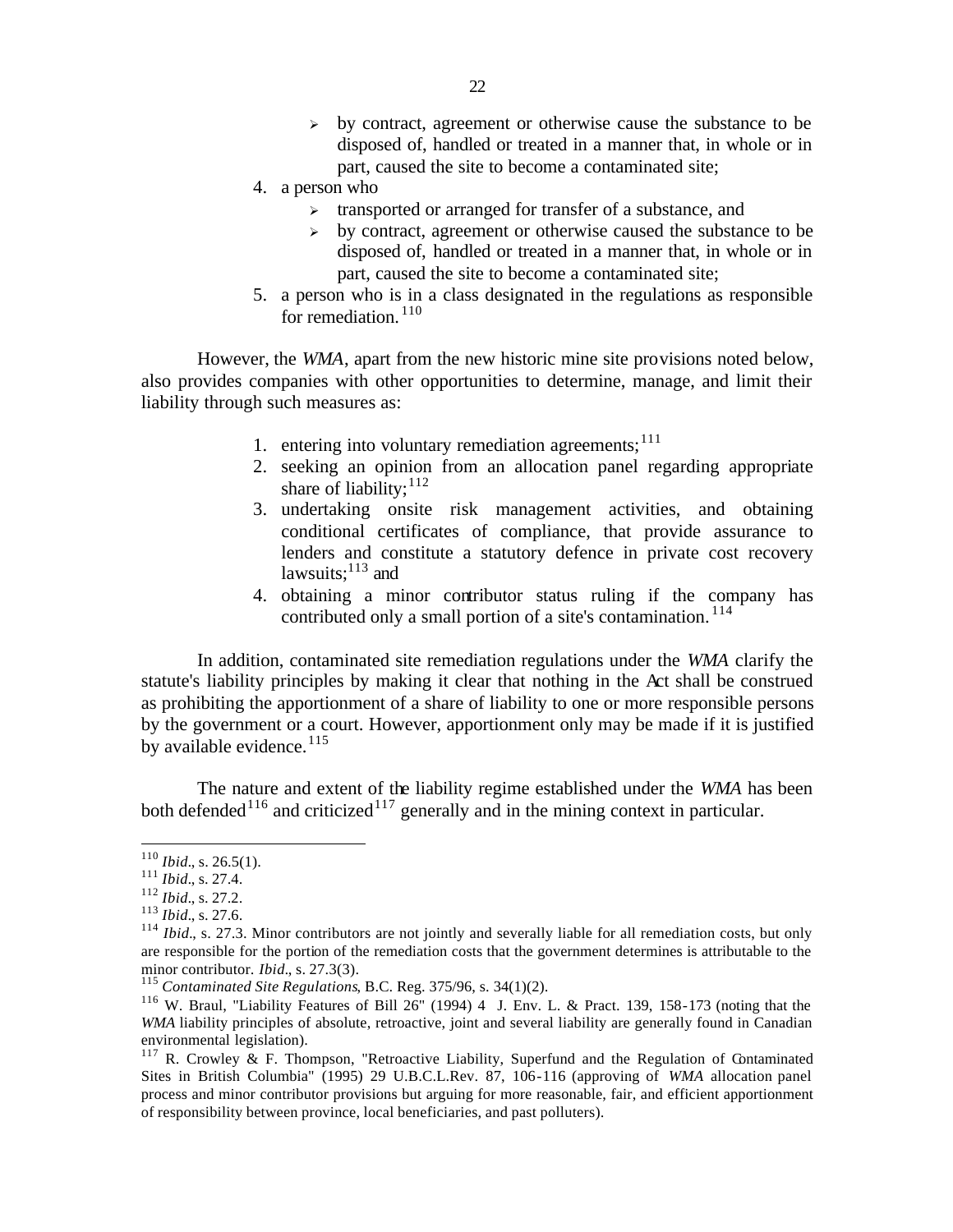#### *Exemption from Liability for Historic Mine Site Contamination*

Amendments to British Columbia's *WMA*, passed in May 2002, establish a new regime in regard to "historic mine site" contamination that will work in conjunction with the province's existing contaminated sites regime.<sup>118</sup> The amendments define an "historic mine site" as an area:

- 1. where mechanical disturbance of the ground or any excavation has been made to produce coal or mineral bearing substances, including a site used for processing, concentrating, or waste disposal; and
- 2. for which a *Mines Act* permit does not exist and no identifiable owner or operator is taking responsibility for contamination at the site.<sup>119</sup>

The amendments create two exemptions from remediation liability at historic mine sites. A person is not responsible for remediation at a historic mine site if:

- 1. indemnification has been provided to the person for that site under the *Financial Administration Act*; or
- 2. the person has acquired the mineral or coal rights at the site for the purpose of undertaking mineral or coal exploration activities and the exploration activities have not exacerbated any contamination that existed at the time the person acquired these mineral or coal rights.<sup>120</sup>

These amendments arose out of recommendations made to the provincial government in 2001 that included development of "good samaritan" type legislative reforms.<sup>121</sup> However, the reforms actually implemented by the province appear to focus on facilitating "remining" activity and not necessarily voluntary remediation of historic mine sites.

<sup>118</sup> Bill 32, *Waste Management Amendment Act, 2002*, 3rd Sess., 37th Parl., B.C., 2002 (assented to 10 May 2002). The amendments create a new Part 4.1 (remediation of mineral exploration sites and mines). <sup>119</sup> *Ibid.*, s. 28.8.

<sup>120</sup> *Ibid.*, s. 28.93.

<sup>121</sup> B.C. Ministry of Energy and Mines & Ministry of Environment, Lands, and Parks, *External Review of Mine Reclamation and Environmental Protection Under the Mines Act and Waste Management Act* by P. Houlihan & J. Titerle (Victoria, B.C.: MEM & MELP, 2001) at 77 (noting that mining company representatives advised the authors that, in certain situations, mining companies would be willing to carry out remediation work voluntarily at historic mines sites in the vicinity of their operations if such work did not lead to liability for the companies. However, companies are reluctant to carry out volunteer work because they will thereby become a "responsible person" in respect of the site), 78, 90 (recommending exempting a mining company from being a "responsible person" under the contaminated sites provisions in respect of a contaminated site as a result of carrying out "good samaritan" remediation if (1) prior to commencing the remediation, the mining company was not a "responsible person" in respect of the site; and (2) MEM and MELP approve of the work. The exemption would not apply, however, to the extent the contamination is caused or exacerbated by work carried out negligently by the mining company).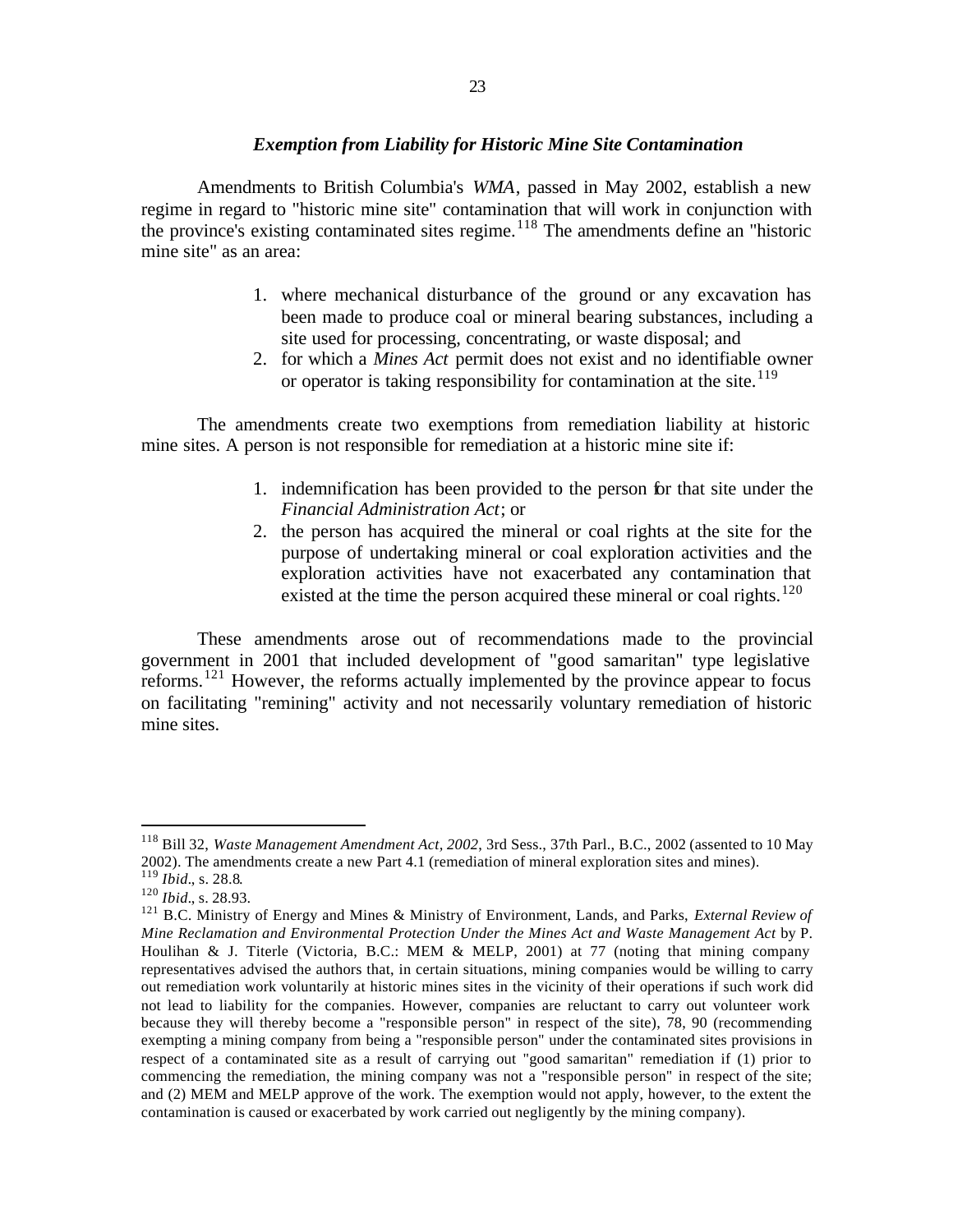In all other circumstances under the amendments, Ministry of Water, Land, and Air officials may still issue remediation, pollution prevention, and pollution abatement orders for historic mine sites under the *WMA*.

#### *Secured Creditor Exemptions*

Secured creditors are responsible persons under British Columbia's *WMA* and, in the normal course, if they assume ownership or exercise control over the operation of a contaminated site would face potential liability for the site's remediation. <sup>122</sup> However, the *WMA* also provides an exemption from liability for secured creditors who act primarily to protect their security interest if they:

- 1. participate only in purely financial matters related to the site;
- 2. have the capacity or ability to influence the operation of the site in a way that would have the effect of causing or increasing contamination, but do not exercise that capacity or ability;
- 3. impose requirements on any person but the requirements do not have a reasonable probability of causing or increasing contamination at the site; or
- 4. appoint a person to inspect and investigate a contaminated site to determine future steps or actions that the secured creditor might take. $123$

The effect of this exemption is to encourage potential clean-ups of contaminated properties by persons who did not cause the original contamination. A provision of this type could be viewed as a precedent for extension to voluntary abandoned mine abatement, remediation, and reclamation activities.

#### *Authority defining and for determining criteria for orphan sites*

The *WMA* defines an "orphan site" as:

- 1. a contaminated site for which a responsible person cannot be found or is not willing or financially able to carry out remediation in a time frame specified by a provincial official (the "manager"); or
- 2. a contaminated site of which a government body has become the owner subsequent to the failure of the former owner to comply with a requirement to carry out remediation at the site. $124$

The Act authorizes the manager to determine in accordance with the regulations that a contaminated site is an orphan site, and that such a site constitutes a "high risk." Where such a determination is made the Minister may declare, in writing, that it is necessary for the protection of human health or the environment for the government to

<sup>&</sup>lt;sup>122</sup> *WMA*, R.S.B.C. 1996 (Supp.), c. 482, Part 4 (contaminated site remediation), s. 26.5(3)(a)(b).

 $123$  *Ibid.*, s. 26.5(c)-(f).

<sup>124</sup> *Ibid.*, s. 26(1).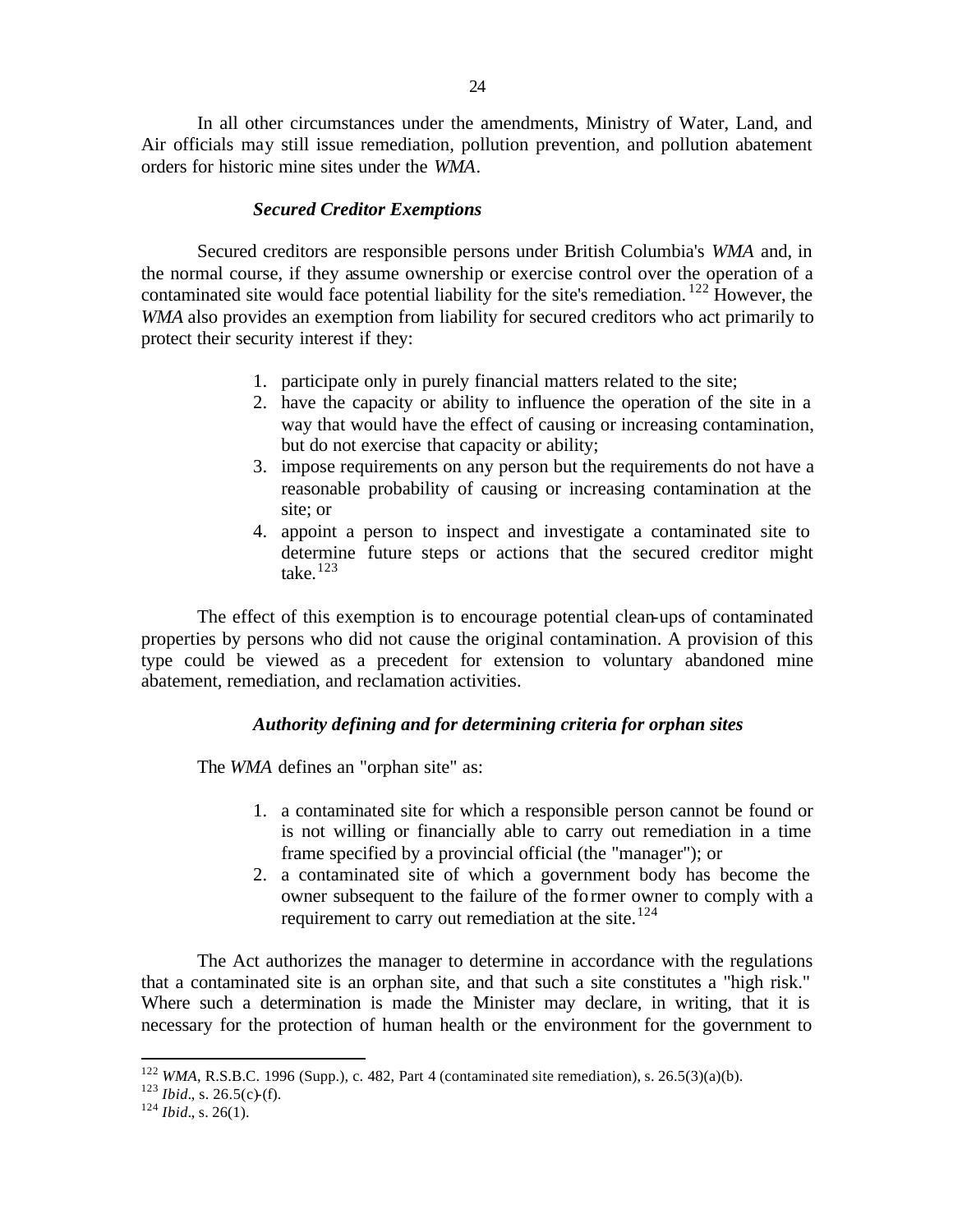undertake remediation at a "high risk orphan site." In such circumstances, the Minister may carry out the remediation and recover reasonable costs of so doing, or require by order that the work be done or paid for by the person identified in the order.<sup>125</sup>

The high risk orphan site provision may be of assistance in prioritizing abandoned mine lands that should be the focus of voluntary abatement, remediation, and reclamation activity.

#### *Contaminated Site Registry*

The *WMA* contaminated site regime also requires the Minister to establish a registry of contaminated sites. The Act authorizes the compilation in the registry of information on each site's status, any orders, approvals, voluntary remediation agreements, or other pertinent information applicable to the site. $126$ 

#### *Non-Compliance Reports*

In a number of provinces, non-compliance registries are becoming an increasingly typical approach to compliance assurance. Since 1990 in British Columbia, for example, the province has produced a non-compliance report every six months that lists operations whose compliance with environmental regulations, permits, approvals, orders, etc. during the reporting period is of concern to the government. Depending on the severity of the non-compliance identified, particularly in the case of chronic or repeat offenders, operations may be subject to enforcement action.

In the context of abandoned mine lands, the existence of a comprehensive list or registry of such sites and their status on a province-by-province basis could be of assistance to those considering prioritizing collaborative voluntary abatement, remediation, and reclamation activities.

#### *ALBERTA*

Alberta's *Environmental Protection and Enhancement Act* ("*AEPEA*")<sup>127</sup> contains the typical elements of provincial environmental legislation noted above that also apply generally to mining activity. These include (1) requiring approvals, <sup>128</sup> (2) addressing releases to the environment including spills,<sup>129</sup> and  $(3)$  imposing environmental protection orders for contaminated sites and the conservation and reclamation of lands.<sup>130</sup>

 $\overline{a}$ 

<sup>130</sup> *Ibid.* ss. 113 (environmental protection order for release), 129 (environmental protection order regarding contaminated sites), 140-142 (environmental protection order regarding conservation and reclamation).

<sup>125</sup> *Ibid.*, s. 28.4.

<sup>126</sup> *Ibid.*, s. 26.3.

<sup>127</sup> *AEPEA*, R.S.A. 2000, c. E-12.

<sup>128</sup> *Ibid.*, s. 68.

<sup>&</sup>lt;sup>129</sup> *Ibid.*, Part 5, Division 1, ss. 107-122 (release of substances).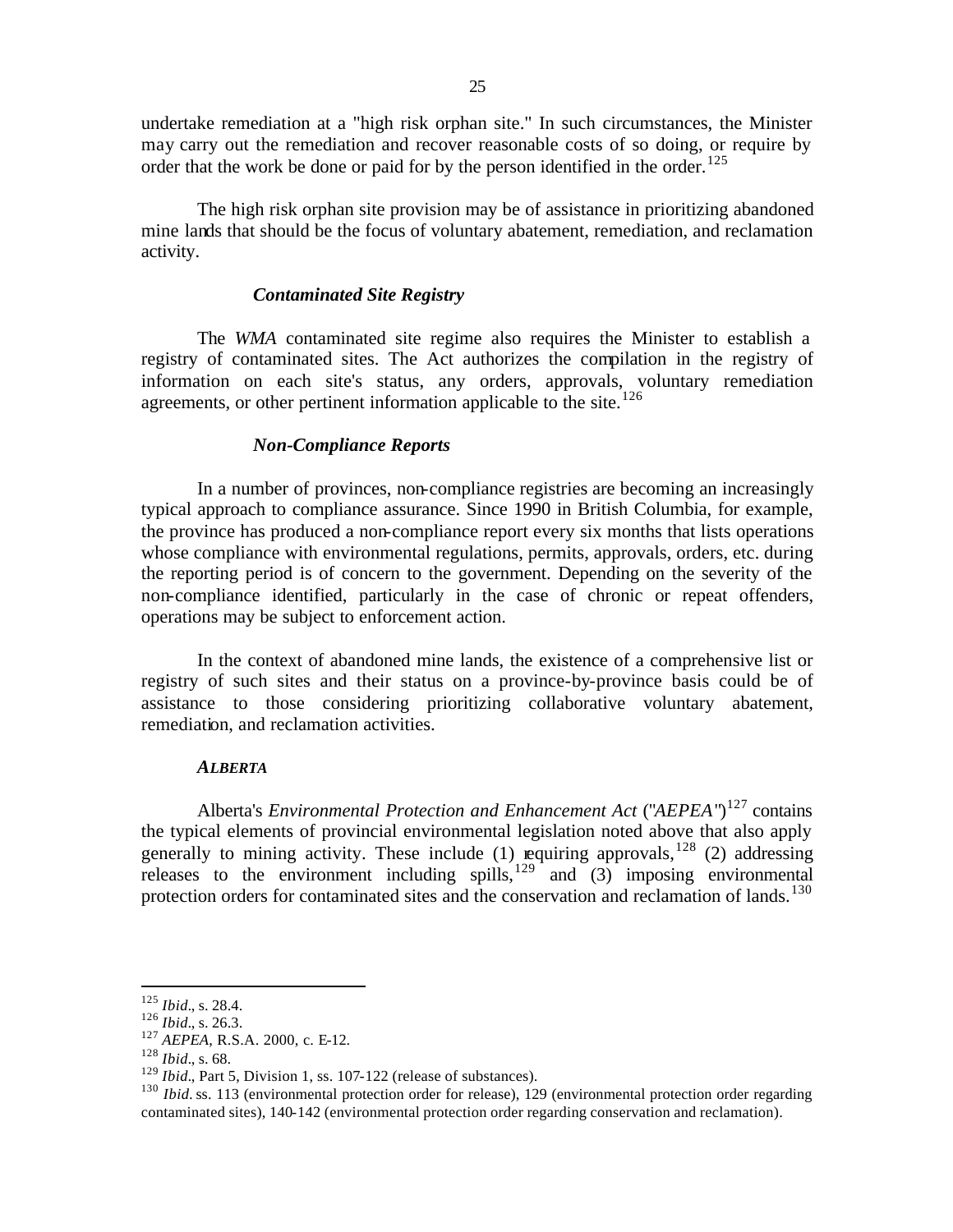However, there are several aspects of Alberta environmental law, policy, or practice that merit comment in the context of abandoned mine land abatement, remediation, and reclamation. These include:

- 1. relationship between reclamation certificates and contaminated site designation;
- 2. joint and several liability under administrative orders;
- 3. variance authority; and
- 4. authority for limiting liability of certain responsible persons from administrative orders.

# *Relationship Between Reclamation Certificates and Contaminated Site Designation*

The *AEPEA* requires that current and past operators reclaim land and obtain a reclamation certificate.<sup>131</sup> Upon obtaining a reclamation certificate, an operator cannot be subject to environmental protection orders.<sup>132</sup> However, the Act also allows a director under the Act to designate a site as contaminated where a substance may cause, or has caused, a significant adverse environmental effect.<sup>133</sup> This designation may be made even if a reclamation certificate has been issued for the site.<sup>134</sup> Once a site has been so designated, the director may issue an environmental protection order requiring any "person responsible" to cleanup the site.<sup>135</sup> Persons responsible include past and present owners of the substance or thing, or persons who have or had charge or control of the substance or thing.  $^{136}$ 

Accordingly, these provisions make it evident that a volunteer considering abating, remediating, or reclaming abandoned mine lands could be subject to both the reclamation and contaminated site remediation provisions of the Act.

#### *Joint and Several Liability under Administrative Orders*

Under the *AEPEA* there is authority for establishing both joint and several liability for compliance with environmental protection and other types of orders issued under the Act. Where, for example, an environmental protection order is directed to more than one person, all persons named in the order are jointly responsible for carrying out the terms of the order. In addition, they are jointly and severally liable for payment of the costs of doing so, including the costs of the province in enforcing the order.<sup>137</sup>

<sup>131</sup> *Ibid.*, ss. 134, 137.

<sup>132</sup> *Ibid.*, s. 140.

<sup>133</sup> *Ibid.*, s. 125.

 $134$  *Ibid.*, s. 125(2).

<sup>135</sup> *Ibid.*, s. 129.

 $^{136}$  *Ibid.*, s. 1.

<sup>137</sup> *Ibid.*, ss. 215, 240.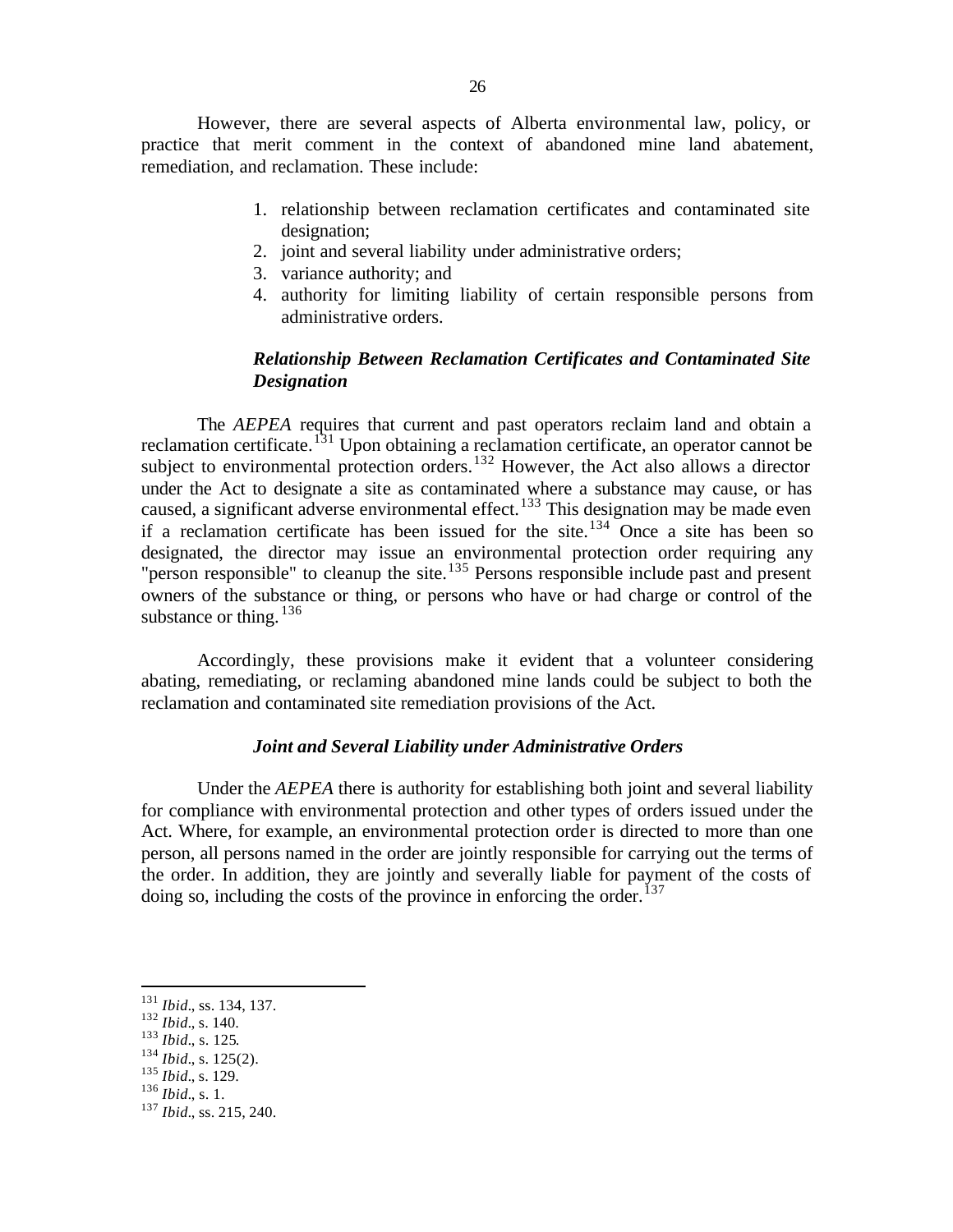This type of liability scheme is not atypical in environmental law. Voluntary abandoned mine land abatement, remediation, or reclamation activity, in the absence of statutory protection to the contrary, would usually be subject to liability of this type.

#### *Variance Authority*

Under the *AEPEA*, an approval or registration holder and any other person who is engaged in any activity that is governed by regulations under the Act may apply to the Minister for a certificate of variance. The applicant may seek to vary a term or condition of an approval or a requirement of the regulations. Any application for a variance certificate must include information showing the nature and extent of all consultations that the applicant has had with persons who will be directly affected by the proposed variance.

The Minister may issue a certificate of variance if of the opinion that:

- 1. the activity to which the certificate relates is operating or is likely to operate in contravention of a term or condition of an approval or a requirement of the regulations as a result of factors beyond the control of the applicant;
- 2. the proposed variance is not likely to cause significant adverse effect; and
- 3. refusal to grant a certificate of variance would result in serious economic hardship to the applicant without an offsetting benefit to others.<sup>138</sup>

The approach of using variances as an "escape valve" from generally applicable environmental requirements would appear to be broad enough, and to contain no limitations at least under Alberta law, that would prevent its being applied in the context of abandoned mine land abatement, remediation, or reclamation activities. Because the variance is issued as an instrument under provincial statute law, it would provide a potential statutory authority defence to any civil litigation as long as it was complied with. To the extent a general variance provision, such as that contained in Alberta law, is inadequate as a measure for protecting such activities from attracting liability, the existence of such authority provides a precedent, with appropriate modification, for adopting a more specific approach tailored to the abandoned mine land context.

## *Authority for Limiting Liability of Certain Responsible Persons from Administrative Orders*

Under the *AEPEA*, trustees, receivers, and receiver-managers are defined as "persons responsible" who can be issued environmental protection orders in connection with contaminated sites.<sup>139</sup> However, other provisions of the Act limit their liability to the value of the assets they are administering. However, this limitation in their liability does

<sup>&</sup>lt;sup>138</sup> *Ibid.*, s. 77 (certificate of variance).

<sup>139</sup> *Ibid.*, s. 1.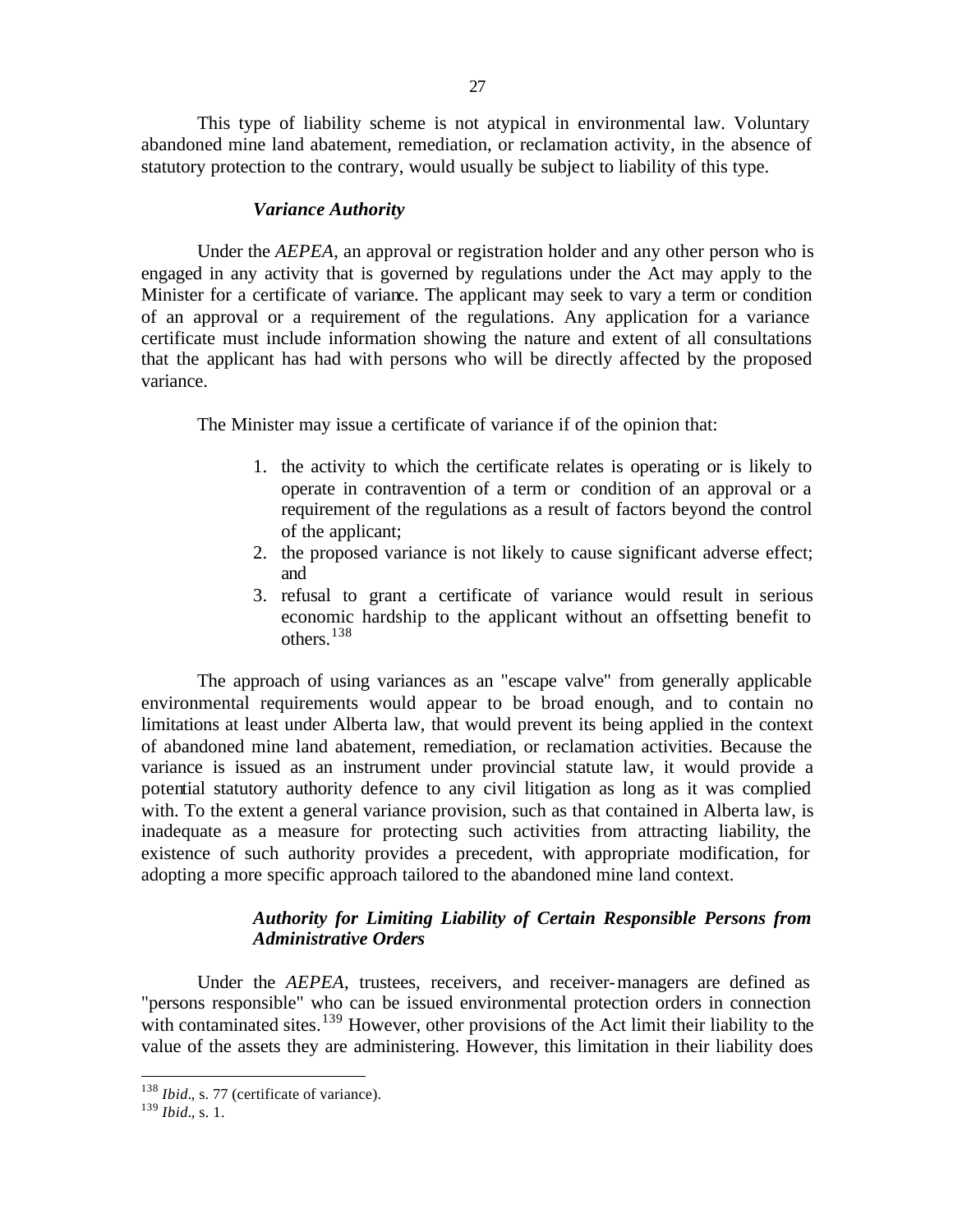not apply if they aggravated the situation identified in the order by their "gross negligence or willful misconduct."<sup>140</sup>

Like the *BIA* discussed under federal law above, the categories of persons provided with environmental liability protection under the *AEPEA* are probably too narrow to include those who voluntarily propose to undertake abandoned mine land abatement, remediation, or reclamation activities. However, the principle contained in this legislation could be considered under more broadly drafted provincial environmental legislative exemptions.

#### *SASKATCHEWAN*

Saskatchewan's *Environmental Management and Protection Act* ("*SEMPA*")<sup>141</sup> contains typical elements of provincial environmental legislation noted above that also apply generally to mining activity. These include: (1) requiring permits for industrial effluent discharges,<sup>142</sup> (2) addressing control of spills,<sup>143</sup> and (3) imposing environmental restoration and protection orders.<sup>144</sup>

There are several aspects of Saskatchewan environmental law, policy, or practice that merit comment in the context of abandoned mine land abatement, remediation, and reclamation. These include:

- 1. waiver of permit requirements;
- 2. mining industry pollution control facility and mine reclamation approvals imposed by regulations.

### *Waiver of Permit Requirements*

*SEMPA* authorizes the Minister of Environment and Resource Management to waive the requirements to obtain a permit, where he or she considers it appropriate.<sup>145</sup> Accordingly, subject to the discussion below respecting the applicability of mineral industry environmental protection regulations, this waiver could apply to the obligation to obtain a permit even where:

- 1. a contaminant will be discharged to water and may change water quality or cause water pollution; or
- 2. industrial effluent works are to be constructed, installed, altered, extended, or operated.<sup>146</sup>

 $140$  *Ibid.*, s. 240(3).

<sup>141</sup> *SEMPA*, S.S., 1983-84, c. E-10.2. Recently, Bill 71 - *Environmental Management and Protection Act, 2002* received first reading in the Saskatchewan legislature. When enacted it will repeal the existing statute. <sup>142</sup> *Ibid.*, ss. 17, 18.1.

<sup>143</sup> The Environmental Spill Control Regulations, Sask. Reg. 53/83.

<sup>144</sup> *SEMPA*, s. 4.

<sup>145</sup> *Ibid.*, s. 19.

<sup>146</sup> *Ibid.*, s. 17(a)(c).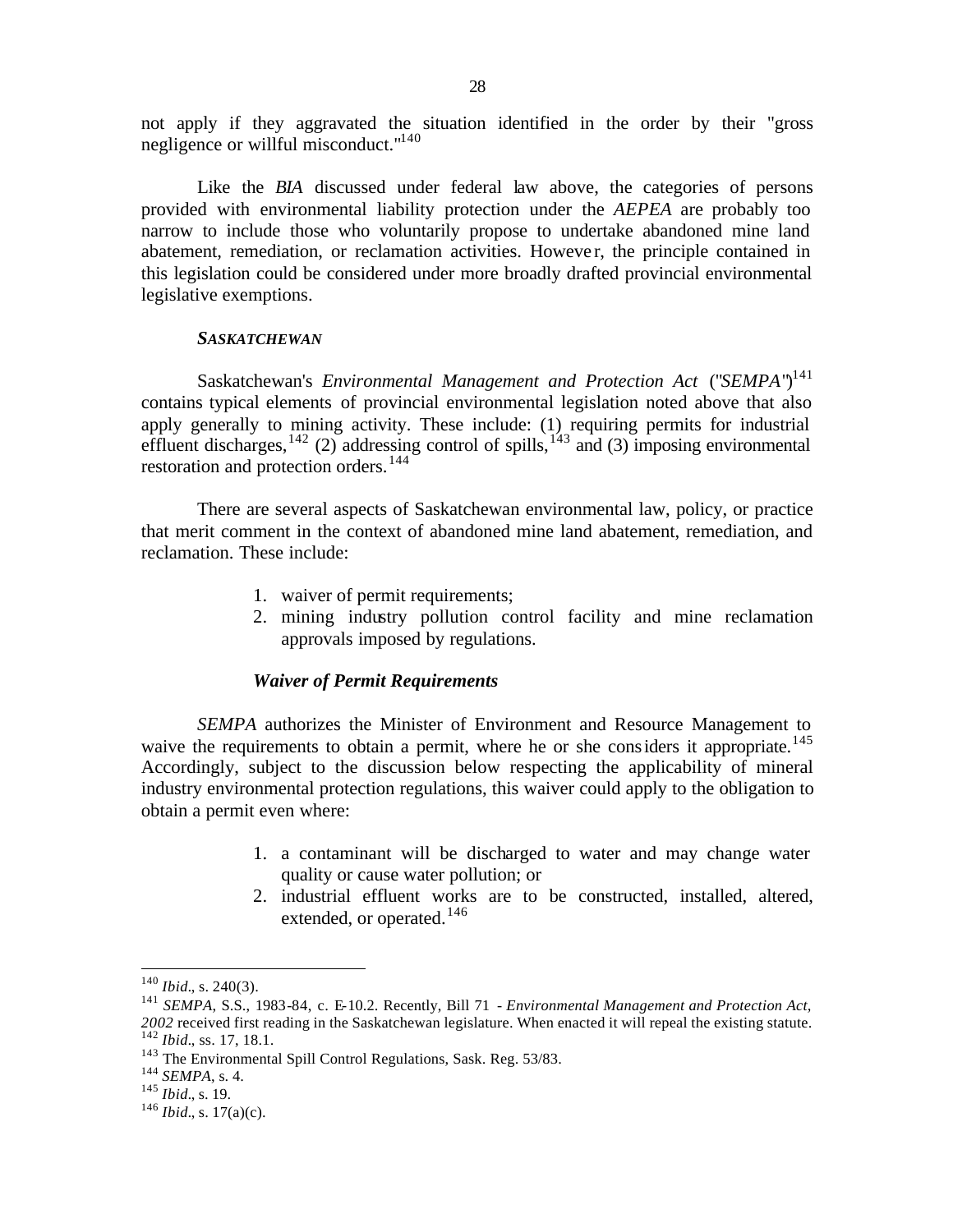# *Mining Industry Pollution Control Facility and Mine Reclamation Approvals Imposed by Regulations*

Notwithstanding the above waiver provisions, mineral industry environmental protection regulations have been promulgated under *SEMPA* that require the obtaining of approvals to:

- 1. construct, install, alter, extend, operate, or temporarily close a pollution control facility; or
- 2. decommission and reclaim a mining site. $147$

Accordingly, it would appear that a volunteer proposing to abate, remediate, and reclaim an abandoned mine would have to comply with these regulations.

## *MANITOBA*

Manitoba's *Environment Act* ("*MEA*") contains typical elements of provincial environmental legislation noted above that also apply generally to mining activity. These include requiring licences for discharges into the environment from various classes of industrial development.<sup>148</sup> Under the Act all operating metal mines in the province are subject to environmental licences that set environmental standards.<sup>149</sup>

The province also recently enacted the *Contaminated Sites Remediation Act* ("*CSRA*"). Like the law of British Columbia, the *CSRA* contains measures relating to:

- $\triangleright$  investigation and identification of contaminated sites;
- $\rightarrow$  identification of persons responsible for remediation;
- $\rightarrow$  development of remediation plans and implementation of remediation orders;
- $\ge$  principles of apportionment of remediation responsibility (by agreement or order);
- $\geq$  limitations on responsibility and corresponding liability;
- $\triangleright$  cost recovery, and related matters.<sup>150</sup>

The Act could be applied to mine sites by regulation.

 $147$  The Mineral Industry Environmental Protection Regulations, 1996, Sask. Reg. c. E-10.2, Reg. 7, s. 3.

<sup>148</sup> *The Environment Act*, S.M. 1987-88, c. E125, ss. 10-15.

<sup>149</sup> Government of Manitoba, *State of the Environment Report for Manitoba* (Winnipeg: Government of Manitoba, 1995) at 1.

<sup>150</sup> *The Contaminated Sites Remediation Act*, C.C.S.M., c. C205.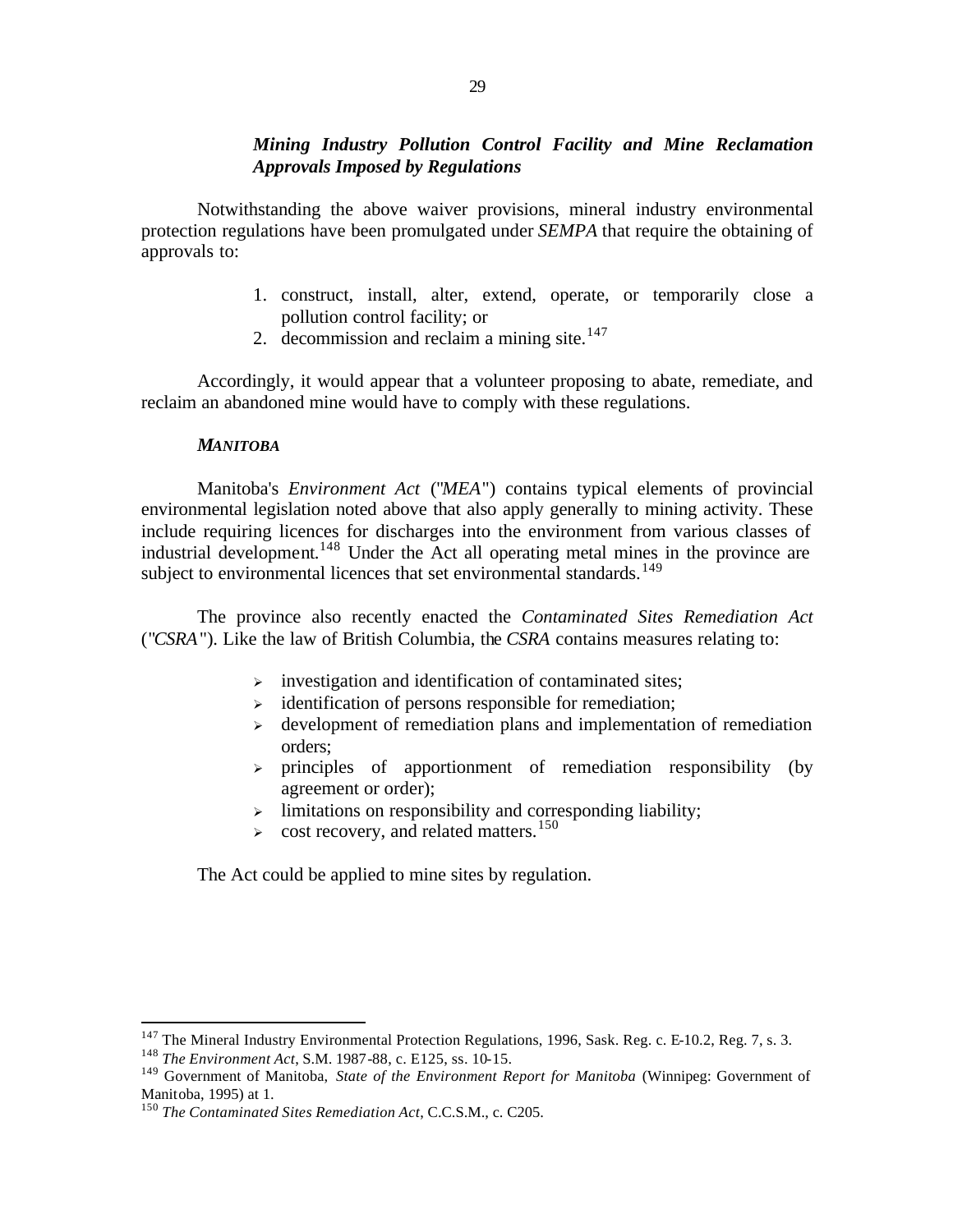## **ii. Central Canada**

### *ONTARIO*

Ontario's primary pollution control statutes, the *Environmental Protection Act*  ("*EPA*") and the *Ontario Water Resources Act* ("*OWRA*") contain many of the typical elements of provincial environmental legislation noted above that also apply to mining activity. These include (1) approvals for discharges to water;<sup>151</sup> (2) spill response measures;  $^{152}$  and (3) issuance of orders.<sup>153</sup>

There are several aspects of Ontario environmental law, policy, or practice that merit comment in the context of abandoned mine land abatement, remediation, and reclamation. These include:

- 1. Administrative liability of responsible persons arising from owning, occupying or having charge, management, or control of a source of contaminant;
- 2. Civil liability under environmental bill of rights and spills laws.

## *Administrative Liability of Responsible Persons arising from Owning, Occupying or having Charge, Management, or Control of a Source of Contaminant*

Under Ontario's *EPA* a person may be responsible for complying with environmental clean-up orders if the person is the owner, or the person in occupation or having the charge, management or control of a source of contaminant.<sup>154</sup> In one case interpreting this authority, the Ontario Court of Appeal upheld the issuance of a clean-up order to an owner and person in control and management of a plant that was a continuing source of contamination, even though the court made the following findings:

- 1. the company had only recently acquired the plant;
- 2. the company had not been the owner during the period when contamination from the plant was at its worse;
- 3. the company had taken many active steps to reduce or contain the contamination since acquiring the plant; and
- 4. the plant was operating in a more environmentally satisfactory manner since the acquisition.  $155$

<sup>151</sup> *OWRA*, R.S.O. 1990, c. O.40, s. 53.

<sup>152</sup> *EPA*, R.S.O. 1990, c. E.19, Part X (spills).

<sup>&</sup>lt;sup>153</sup> *Ibid.*, ss. 7 (control orders), 8 (stop orders), 17 (remedial orders), 18 (preventive orders), 43 (waste removal orders), 44 (director's orders), 97 (restoration orders).

<sup>&</sup>lt;sup>154</sup> *Ibid.*, ss. 7 and 18. This authority now also applies to past owners, occupiers, and those persons who had charge, management, or control of a source of contaminant.

<sup>155</sup> *Canadian National Railway Co. v. Ontario* (1992), 8 C.E.L.R. (N.S.) 1 (Ont. C.A.).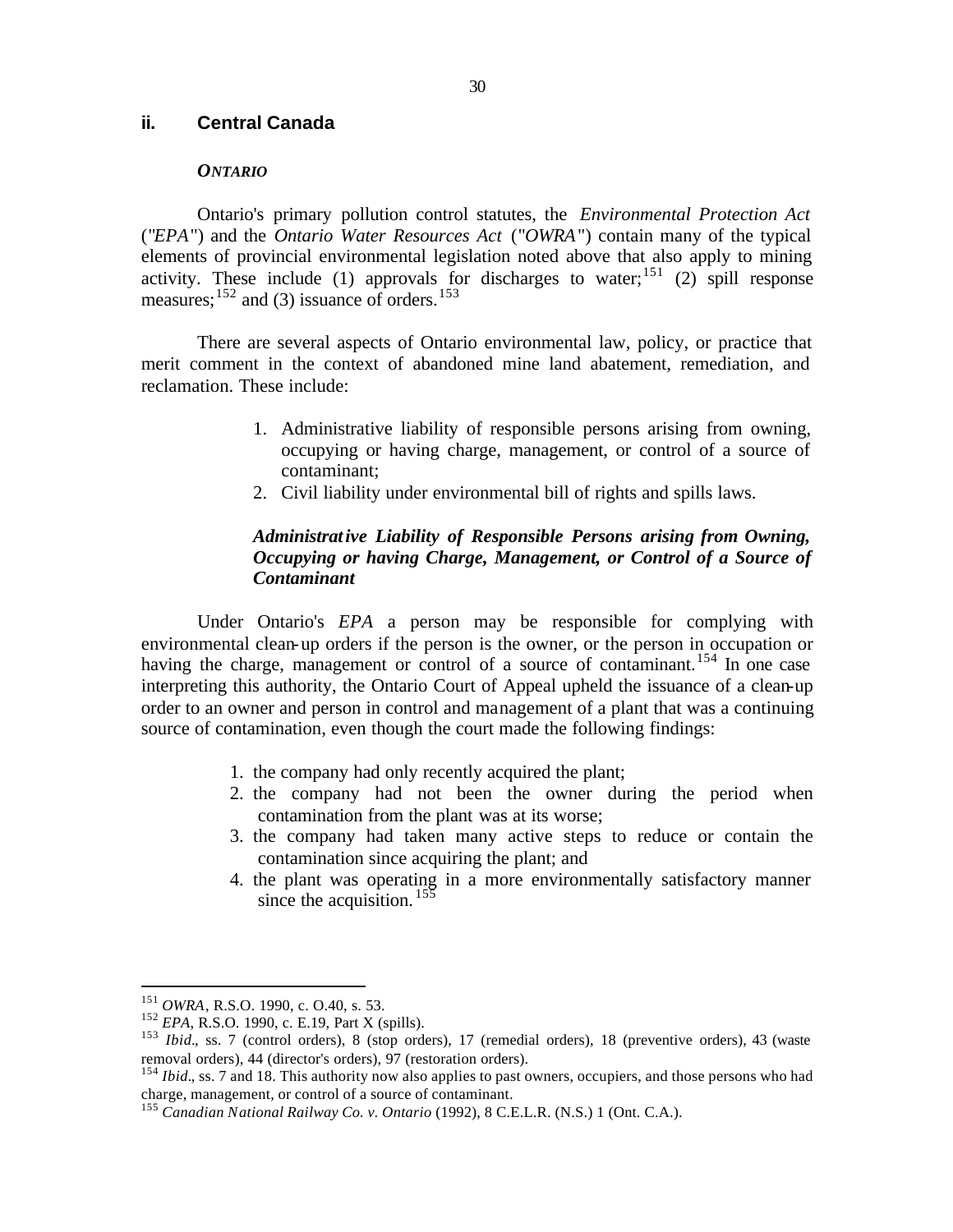This case suggests that in Ont ario abandoned mine land abatement, remediation, or reclamation activity could be caught under similar liability principles.

A potential gloss on this view arises from 1997 amendments to the Ontario *Mining Act*. These amendments provide that when rehabilitation conditions set by the Minister of Mines and Northern Development are met with respect to mining lands, and the lands are surrendered to the Crown, the mining company surrendering the lands is exempt from administrative liability under certain provisions of the *EPA*. The provisions relate to the obligation to comply with certain environmental orders.<sup>156</sup> The *Mining Act*  provisions only protect the mining company surrendering the lands from environmental liability. Accordingly, so long as that same company is not involved in subsequent voluntary cleanup of the same lands, the exemptions from liability from environmental orders would not apply.

Recent "Brownfield" law amendments to the *EPA*, not yet in force until regulations are promulgated, would provide liability protection from future environmental orders for "owners" if they:

- 1. follow prescribed site assessment and clean-up standards and procedures;
- 2. file a "record of site condition" under a new registry established under the Act; and
- 3. use a certified consultant.<sup>157</sup>

While of some precedental value, these amendments probably are not broad enough to protect a non-owner from becoming liable as a "responsible person" when volunteering to remediate abandoned mine land.

### *Civil Liability under Environmental Bill of Rights and Spills Laws*

Under Ontario's *Environmental Bill of Rights, 1993* ("*EBR*"),<sup>158</sup> two civil litigation reforms became law in 1994 that increase access to the courts. First, any Ontario resident may now bring an action in the Superior Court of Ontario against a person who has "contravened or will imminently contravene" an Act, regulation, or instrument (e.g. approval, permit, licence) prescribed pursuant to the *EBR*. In order to bring such action, the actual or imminent contravention also must have caused or must imminently cause significant harm to a public resource in Ontario. A plaintiff cannot bring an action for actual contravention unless the appropriate minister fails to respond to the plaintiff's application for investigation,  $159$  which in the normal course will precede the bringing of such action. Remedies available to plaintiffs under the *EBR* include

<sup>156</sup> *Mining Act*, R.S.O. 1990, c. M.14, s. 149.1(1)(4). The provisions of the *EPA* from which the mining company would be protected are sections 7(1), 8(1), 17, 18, 43, and 44.

 $157$  S.O. 2001, c. 17.

<sup>&</sup>lt;sup>158</sup> S.O. 1993, c. 28.

<sup>159</sup> *Ibid.*, s. 84.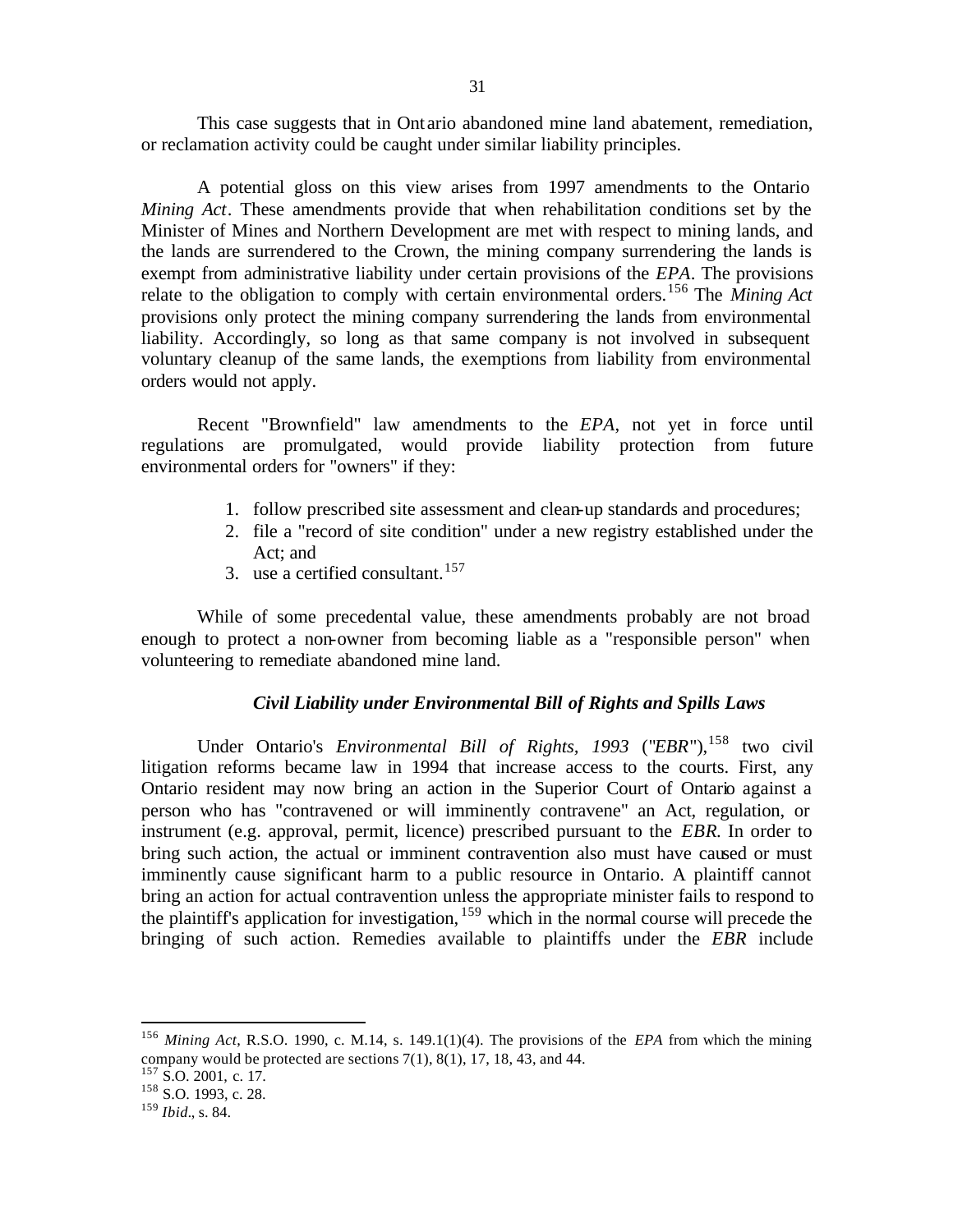injunctions, negotiation of a restoration plan, declaratory relief, or other measures, though not damages (monetary compensation).<sup>160</sup>

Defences to the *EBR* cause of action include:

- 1. the defendant exercised due diligence in complying with an Act, regulation or instrument;
- 2. the alleged contravention is in fact authorized by an Act, regulation, or instrument; or
- 3. the defendant complied with an interpretation of the instrument a court considers reasonable.<sup>161</sup>

The second reform introduced by the *EBR* permits any person to bring an action who has suffered, or who may suffer, a direct economic loss or direct personal injury as a result of a public nuisance caused by environmental harm. Such action may be undertaken without the consent of the Attorney General and regardless of whether other persons have been similarly injured.<sup>162</sup>

Neither of these reforms has been widely invoked in the eight years they have been the law of Ontario.<sup>163</sup> Accordingly, their ability to act as a liability impediment to voluntary abandoned mine land abatement, remediation, or reclamation activity is likely more theoretical than actual.

The same may be said for amendments to the *EPA* that became law in the 1980s regarding spills (defined to include deposits, leaks, emissions, and discharges) of pollutants. The *EPA* recognizes a person's right to compensation enforceable in the courts for loss, damage, cost, and expense as a direct result of the spill of a pollutant that causes or is likely to cause an adverse effect. The owner of the pollutant and the person having

<sup>160</sup> *Ibid.*, s. 93(1).

<sup>161</sup> *Ibid.*, s. 85.

<sup>162</sup> *Ibid.*, s. 103.

<sup>&</sup>lt;sup>163</sup> Several reasons have been advanced as to why particularly the new cause of action under s. 84 of the *EBR* rarely has been invoked. First, there must be a violation of both prescribed law *and* significant harm to a public resource. This combination is more stringent than citizen suit requirements under legislation in the United States, and more stringent than those required by most nuisance laws. Second, the definition of "public resource" considerably narrows the ambit of s. 84 because it includes only public land. Third, the plaintiff bears the burden of proving the contravention or imminent contravention on a balance of probabilities. There are no burden shifting provisions as found, for example, under Michigan environmental rights law. Fourth, the *EBR* recognizes as a defence compliance with an interpretation of an instrument that the court considers reasonable. This appears to allow mistake of law or reasonable but erroneous interpretation of the law to be a defence, even though the courts historically have not accepted such a defence. Fifth, damages are an excluded remedy, thus providing less incentive for the provision to be invoked by a member of the public. Sixth, the *EBR* permits a court to dispense with a plaintiff's undertaking to pay damages to obtain an interlocutory injunction only where the court finds special circumstances, such as with test cases or novel points of law. Seventh, *EBR* litigation may impose high costs on plaintiffs for legal and technical expertise in attempting to demonstrate that harm to a public resource is significant. Furthermore, where plaintiffs are unsuccessful, they face the possibility of adverse cost awards. See Joseph F. Castrilli, "Environmental Rights Statutes in the United States and Canada: Comparing the Michigan and Ontario Experiences" (1998) 9 Vill. Env. L.J. 349 at 430-431.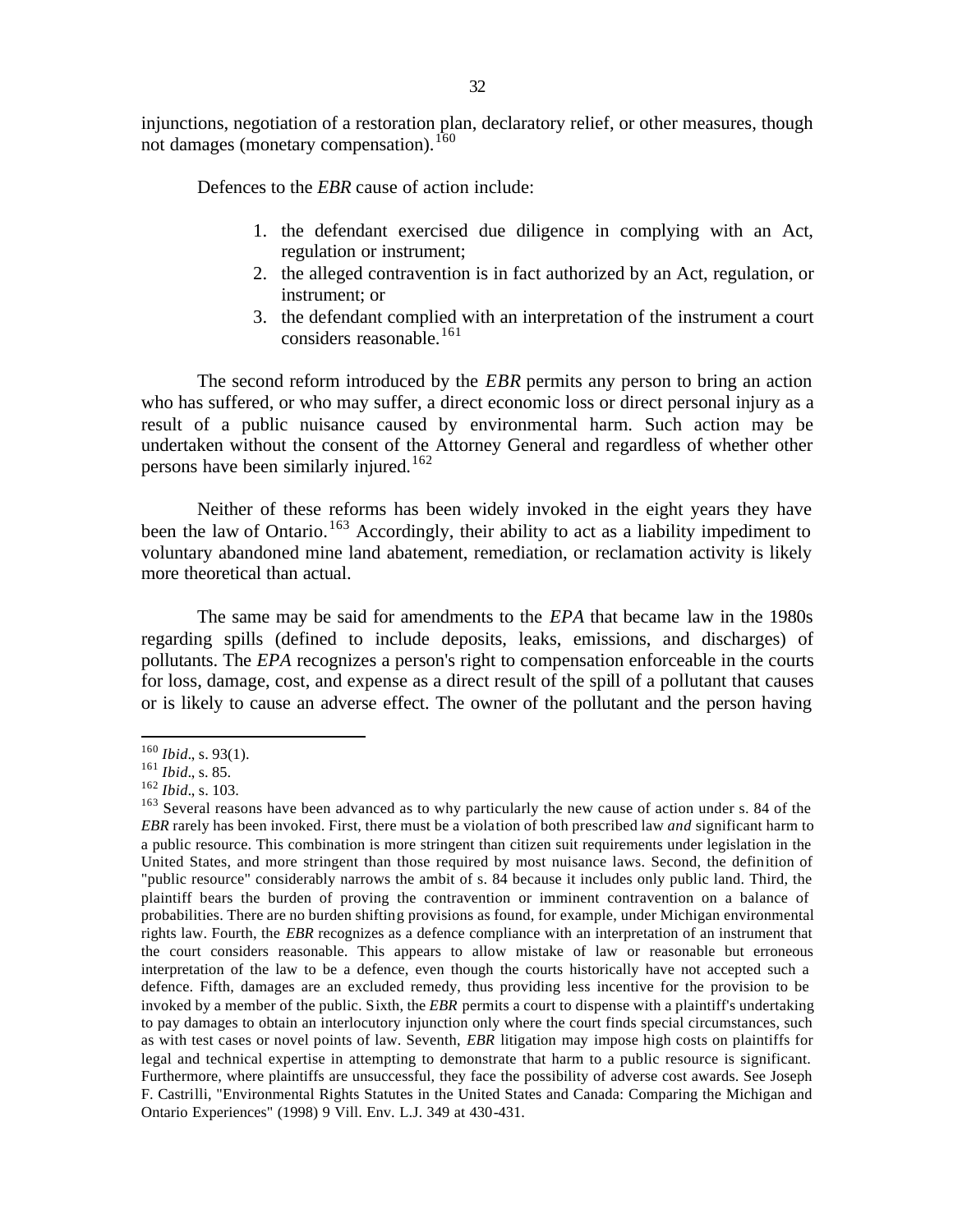control of the pollutant may be sued and made jointly and severally liable to the person entitled to compensation. <sup>164</sup>

### *QUEBEC*

Quebec's *Environment Quality Act* ("*EQA*")<sup>165</sup> contains typical elements of provincial environmental legislation noted above that also apply generally to mining activity. These include (1) requiring certificates of authorization for open pit mining activities in conjunction with a land reclamation plan;  $166$  and (2) issuance of remediation orders.<sup>167</sup>

There are several aspects of Quebec environmental law, policy, or practice that merit comment in the context of abandoned mine land abatement, remediation, and reclamation. These include:

- 1. civil liability under environmental rights law; and
- 2. administrative liability of responsible persons under land protection and rehabilitation law.

### *Civil Liability under Environmental Rights Law*

The *EQA* recognizes a right of every person to a healthy environment and to its protection, to the extent provided by the Act, regulations, orders, approvals, and authorizations issued under any section of the Act.<sup>168</sup> Upon application of any person domiciled in Quebec the Quebec Superior Court may grant an injunction to prohibit any act or operation that interferes or might interfere with such rights.<sup>169</sup> The entitlement to an injunction does not apply where the activity is being carried out in conformity with approvals, authorizations, or regulations issued under the Act. $170$  Accordingly, the environmental rights recognized by the *EQA* have the potential to apply to voluntary abandoned mine land abatement, remediation, and reclamation activities in the province.

## *Administrative Liability of Responsible Persons under Land Protection and Rehabilitation Law*

Very recent amendments to the *EQA* establish new rules to promote the protection of lands and their rehabilitation in the event of contamination.  $171$  Under the amendments,

<sup>164</sup> R.S.O. 1990, c. E.19, s. 99.

<sup>165</sup> *EQA*, R.S.Q., c. Q-2.

<sup>166</sup> *Ibid.*, ss. 22-23. See also *Regulation Respecting the Application of the Environment Quality Act*, Order in-Council 1529-93, (1993) 125 Que. Off. Gaz. II, 5996, s. 7(9).

<sup>&</sup>lt;sup>167</sup> See P.R. Granda & O. Nadon, "The Mining Industry and the Restoration of the Environment in Quebec," (1995) 18 C.E.L.R. (N.S.) 197 at 207-209.

<sup>168</sup> *EQA,* R.S.Q. 1977, c. Q-2, s. 19.1.

<sup>169</sup> *Ibid.*, ss. 19.2-19.3.

<sup>&</sup>lt;sup>170</sup> *Ibid.*, s. 19.7. See also L. Giroux, "Environmental Law in Quebec" in E. Hughes, et. al., eds. *Environmental Law and Policy*, 2d ed. (Toronto: Emond Montgomery, 1998) 123 at 137-139.

<sup>&</sup>lt;sup>171</sup> S.Q. 2002, c. 11 (assented to 11 June 2002).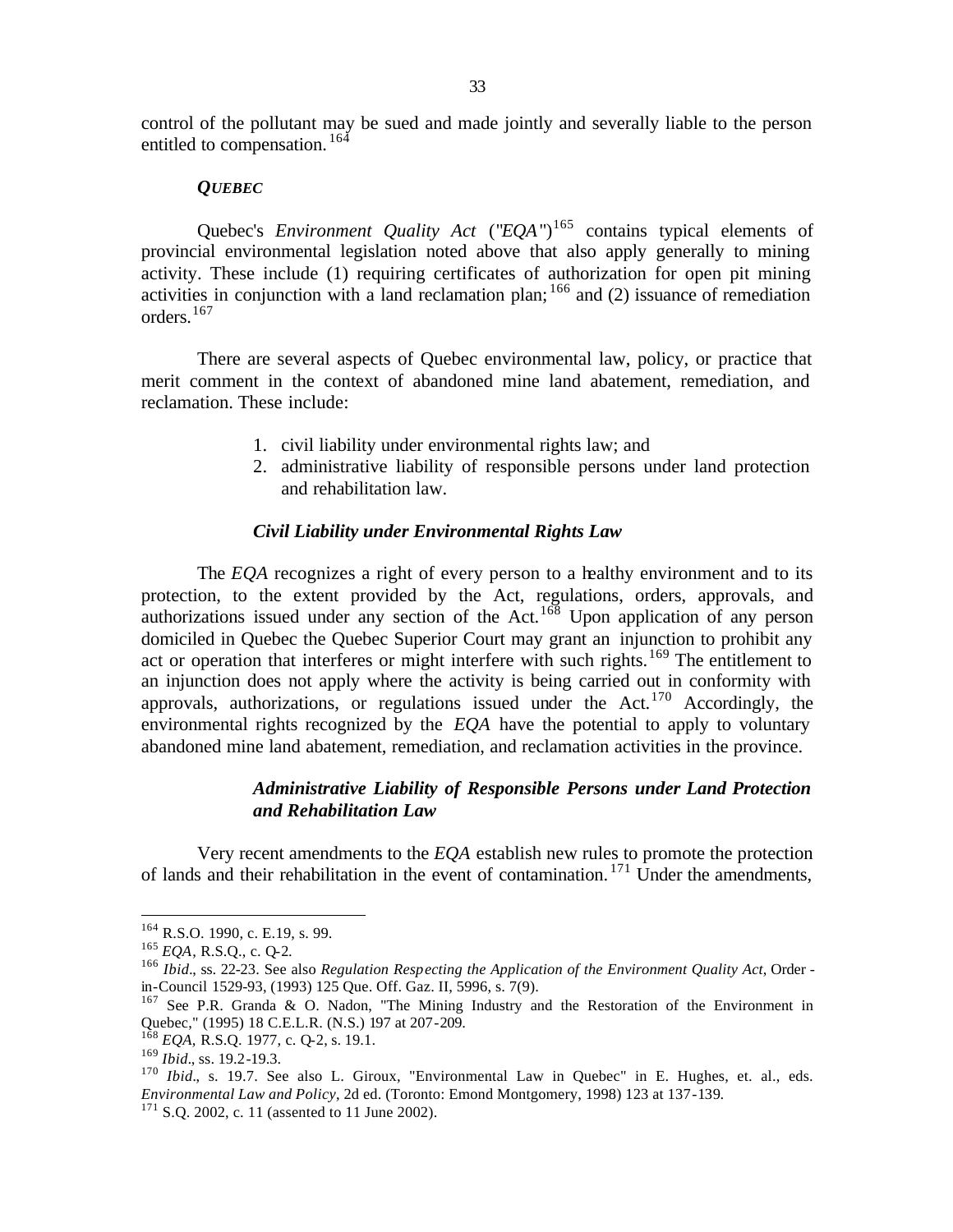the Minister of the Environment and Wildlife may order any person that has or had the custody of the land as owner or lessee or in any other capacity to submit a rehabilitation plan setting out measures that will be implemented to protect the environment. Such an order cannot be made against a person in certain circumstances. These circumstances include if the person was unaware of the contamination, acted diligently to solve the problem once becoming aware of it, or the presence of contaminants on the land resulted from outside migration from a source attributable to a third person.  $172$ 

The amendments also apply to "voluntary land rehabilitation." Where a person intends to rehabilitate contaminated land on a voluntary basis and to leave contaminants in the land in a concentration exceeding regulatory limit values, the person must first submit a rehabilitation plan to the Minister. The plan must set out proposed measures to protect humans, other living species, the environment, and property. The plan also must contain an implementation schedule, a toxicological and ecotoxicological risk assessment, and a groundwater impact assessment. In addition, a study must be submitted to the Minister characterizing the state of contamination of the land.<sup>173</sup>

Notwithstanding the generality of these provisions and the exceptions, the obligations established under the amendments would appear to have the potential to apply to voluntary abatement, remediation, and reclamation of abandoned mine lands.

## **iii. Maritime Provinces**

### *NOVA SCOTIA*

Nova Scotia's *Environment Act* ("*NEA*")<sup>174</sup> contains many of the typical elements of provincial environmental legislation noted above that also apply to mining activity. These include (1) requirements for approvals;<sup>175</sup> (2) spill response measures;<sup>176</sup> and (3) issuance of orders.<sup>177</sup>

There are several aspects of Nova Scotia environmental law, policy, or practice that merit comment in the context of abandoned mine land abatement, remediation, and reclamation. These include:

- 1. Variance authority; and
- 2. Orphan contaminated site rehabilitation agreements.

<sup>172</sup> *Ibid.*, s. 31.43.

<sup>173</sup> *Ibid.*, s. 31.57.

<sup>&</sup>lt;sup>174</sup> S.N.S. 1994-95, c. 1.

<sup>&</sup>lt;sup>175</sup> *Ibid.*, ss. 50, 56. The construction, operation, or reclamation of various mineral activities are designated by regulations as requiring approvals from the Minister. *Activities Designation Regulations*, N.S. Reg. 47/95, ss. 3, 16.

 $176$  S.N.S. 1994-95, c. 1, Part VI (release of substances).

<sup>&</sup>lt;sup>177</sup>*Ibid.*, Part XIII (orders). Administrative orders issued under Part XIII such as control or stop orders impose joint and several liability on persons named in the order.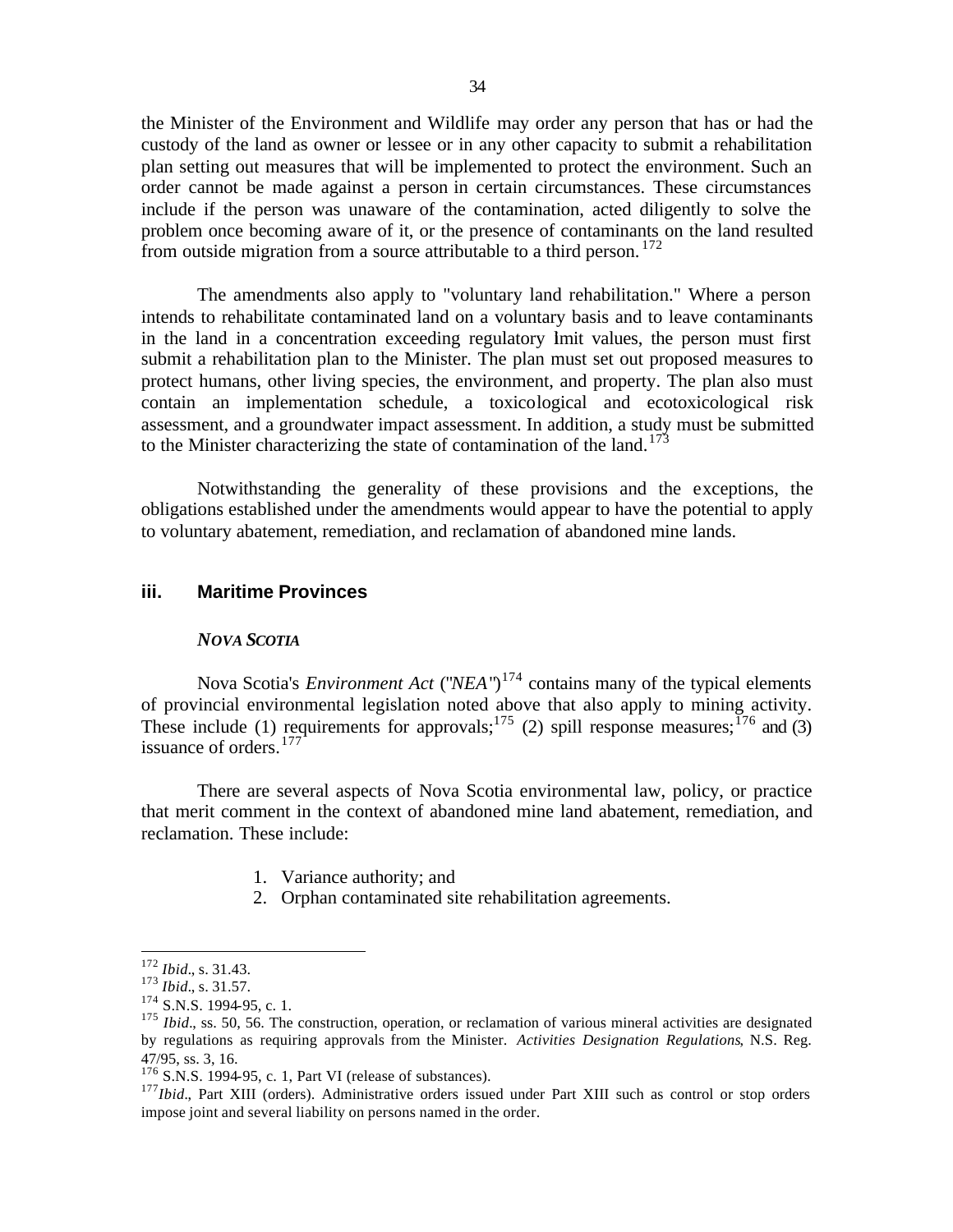### *Variance Authority*

The *NEA* allows the holder of an approval to apply to the Minister of Environment for a certificate of variance to vary any term or condition of an approval, or requirement of the regulations. The Minister can issue the variance certificate if the Minister considers that the proposed variance is not likely to cause a significant adverse effect. The Minister may impose terms and conditions on a certificate of variance, specify requirements as to the manner in which the activity may be carried out, or amend the terms and conditions. Certificates of variance under the *NEA* are in effect for the period prescribed in the certificate.<sup>178</sup>

The variance authority contained in the *NEA*, like that under Alberta law, may be considered a precedent for the type of "escape valve" authority, with appropriate modification, that could be applied to voluntary abandoned mine land abatement, remediation, and reclamation activity.

### *Orphan Contaminated Site Rehabilitation Agreements*

Part VIII of the *NEA* contains general authority for the province to remediate and rehabilitate contaminated sites. However, the Act also identifies the problem of "orphan contaminated sites." In particular, the Act authorizes the Minister to:

> "enter into agreements and establish programs and other measures the Minister considers necessary to pay for the costs of restoring and securing contaminated sites and the environment affected by contaminated sites where a person responsible for the contaminated site cannot be identified or is unable to pay for the costs." $179$

The provision does not provide greater specificity regarding development of plans, meeting minimum standards, or exemption from liability under such arrangements. However, the provision does recognize as a matter of law that orphaned sites may require special attention and a different approach than sites where there are financially viable "persons responsible" still around. Accordingly, the provision may be considered a precedent for encouraging voluntary abandoned mine land abatement, remediation, and reclamation activities.

#### *NEW BRUNSWICK*

New Brunswick's primary pollution control statutes, the *Clean Environment Act*  ("*CEA*")<sup>180</sup> and the *Clean Water Act* ("*CWA*")<sup>181</sup> contain many of the typical elements of

<sup>178</sup> *Ibid.*, s. 61.

<sup>179</sup> *Ibid.*, s. 86.

<sup>180</sup> *CEA*, S.N.B., c. C-6.

<sup>181</sup> *CWA*, S.N.B., c. C-6.1.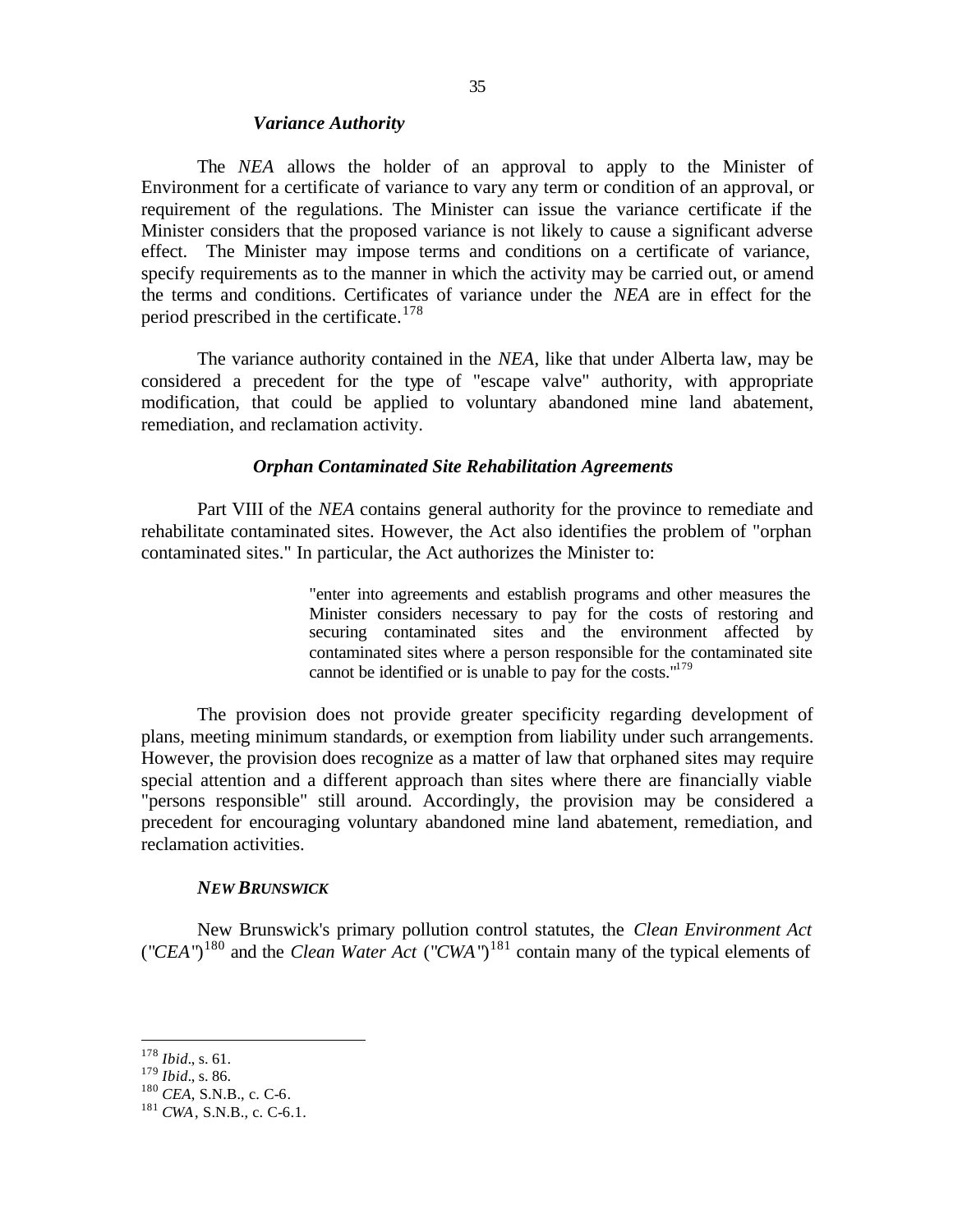provincial environmental legislation noted above that also apply to mining activity. These include (1) approvals for discharges to water;<sup>182</sup> and (3) issuance of orders.<sup>183</sup>

There is one aspect of New Brunswick environmental law, policy, or practice that merits comment in the context of abandoned mine land abatement, remediation, and reclamation. This relates to environment ministry approval authority for mining leases.

## *Environment Ministry Approval Authority for Mining Leases*

Under the province's *Mining Act*, a mining lease cannot be granted by the Ministry of Natural Resources and Energy until the Minister of Environment and Local Government has approved the applicant's program for protection, reclamation, and rehabilitation of the environment.<sup>184</sup>

Although mining activities are always subject to prior approval under environmental legislation before they may proceed, this type of explicit authority in a mining statute for sign-off by an environment agency before a mining lease is granted is fairly unusual in Canada. In the context of voluntary abandoned mine land abatement, remediation, and reclamation, this type of authority would constitute a further regulatory obligation to be complied with, particularly by those considering remining activity.

### *NEWFOUNDLAND AND LABRADOR*

Newfoundland and Labrador's *Environmental Protection Act* ("*NLEPA*")<sup>185</sup> contains many of the typical elements of provincial environmental legislation noted above that also apply to mining activity. These include  $(1)$  requirements for approvals;<sup>186</sup> (2) spill response measures;<sup>187</sup> and (3) issuance of orders.<sup>188</sup>

There is one aspect of Newfoundland and Labrador environmental legislation that merits comment in the context of abandoned mine land abatement, remediation, and reclamation. This relates to contaminated site rehabilitation agreements.

### *Contaminated Site Rehabilitation Agreements*

Part VII of the *NLEPA* contains general authority for the province to remediate and rehabilitate contaminated sites. However, the Act also acknowledges that persons responsible for a contaminated site may not be identified or may be unable to pay for the

<sup>182</sup> *CEA*, s. 12. See also *CEA - Water Quality Regulations*, N.B. Reg. 82-126, s. 3 (prohibition on any person without an approval discharging a contaminant into the environment that may directly or indirectly cause water pollution to any waters of the province).

<sup>183</sup> *CEA*, s. 5; *CWA*, s. 4 (Ministerial orders).

<sup>&</sup>lt;sup>184</sup> Mining Act, S.N.B., c. M-14.1, s. 68(2) (explicit authority for Ministry of Environment and Local Government to approve application for mining lease before it may be granted).

 $185$  S.N.L. 2002, c. E-14.2.

<sup>186</sup> *Ibid.*, Part XI (approvals).

<sup>187</sup> *Ibid.*, Part III (release of substances, including spills).

<sup>188</sup> *Ibid.*, Part XIII (orders).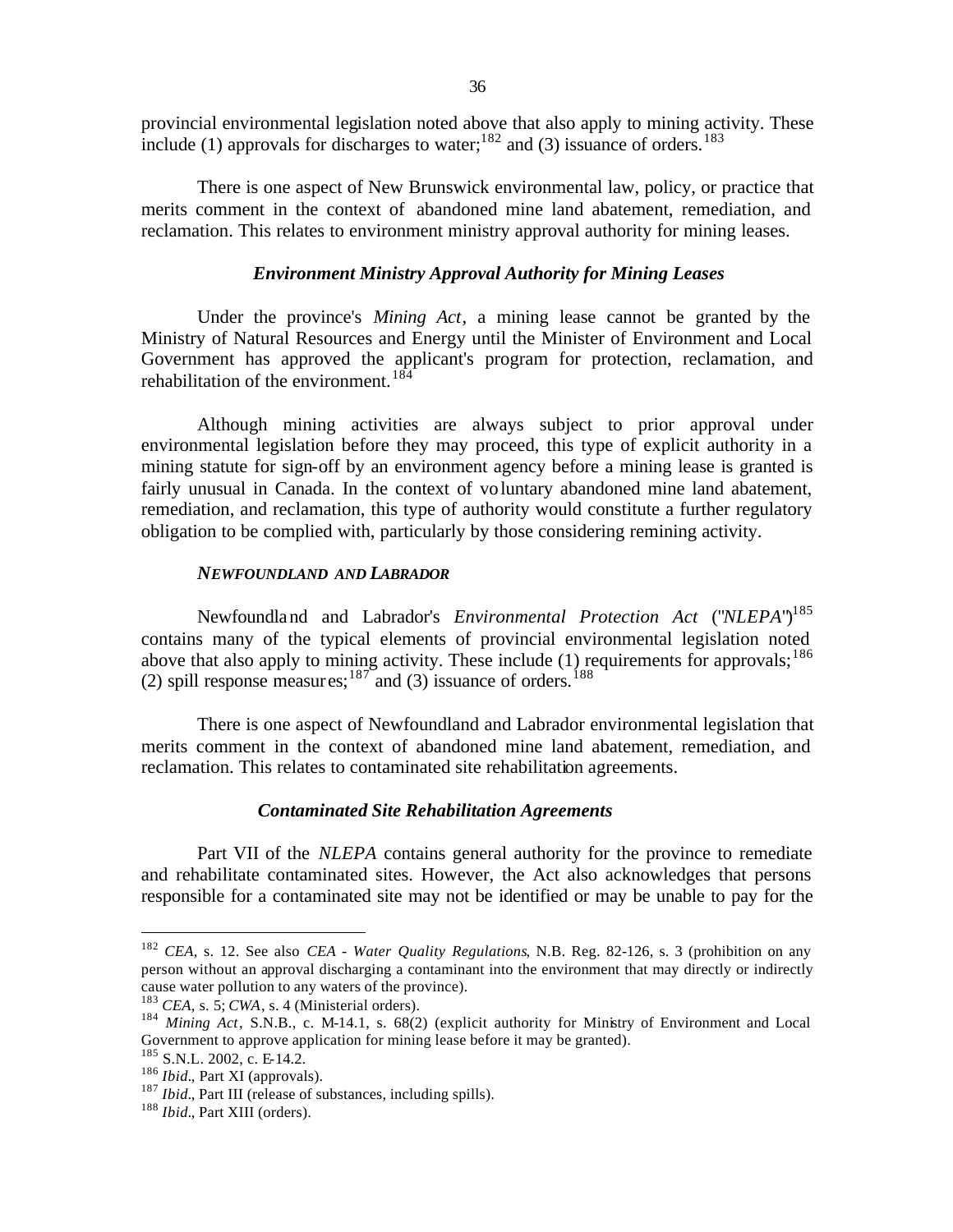costs of rehabilitation. Therefore, the Act authorizes the Minister to enter into compliance agreements "and other agreements" and establish programs and other measures the Minister considers necessary to restore and secure a contaminated site and the surrounding environment and pay for the costs of doing so. Moreover, the Act explicitly recognizes that this may be done "whether or not a person responsible for a contaminated site cannot be identified or is unable to pay for those costs."<sup>189</sup>

The above provision of the law of Newfoundland and Labrador is similar to that of Nova Scotia discussed above with respect to orphan contaminated sites. As with the Nova Scotia provision, the Newfoundland and Labrador provision does not provide greater specificity regarding development of plans, meeting minimum standards, or exemption from liability under such arrangements. However, the provision does recognize as a matter of law that such sites (effectively orphan sites) may require special attention and a different approach than sites where there are financially viable "persons responsible" still around. Accordingly, the Newfoundland and Labrador provision, like that under Nova Scotia law, may be considered a precedent for encouraging voluntary abandoned mine land abatement, remediation, and reclamation activities.

# **iv. Summary**

Based on the above review, provincial environmental laws in Canada contain the following characteristics that may constitute **regulatory and institutional barriers** to voluntary abandoned mine land abatement, remediation, and reclamation activities:

> <sup>ÿ</sup> *Approval, licence, permit, plan, and regulation requirements* designed to prevent or minimize the discharge or release of contaminants into the environment that would have to be complied with as a condition precedent to being authorized to undertake such activities. These various requirements do not differentiate between new or active mining operations on the one hand, and abandoned mine land abatement, remediation, and reclamation activities on the other. Accordingly, these statutory and regulatory requirements would hold voluntary cleanups to the same standards of conduct, performance, and results as new or active mining operations.

Based on the above review, provincial environmental laws in Canada contain the following characteristics that may constitute **liability disincentives** to voluntary abandoned mine land abatement, remediation, and reclamation activities:

> <sup>ÿ</sup> *Quasi-criminal liability resulting in prosecution* for violating prohibitions, approvals, permits, licences, plans, and provisions of regulations under various provincial environmental laws;

<sup>189</sup> *Ibid.*, s. 25.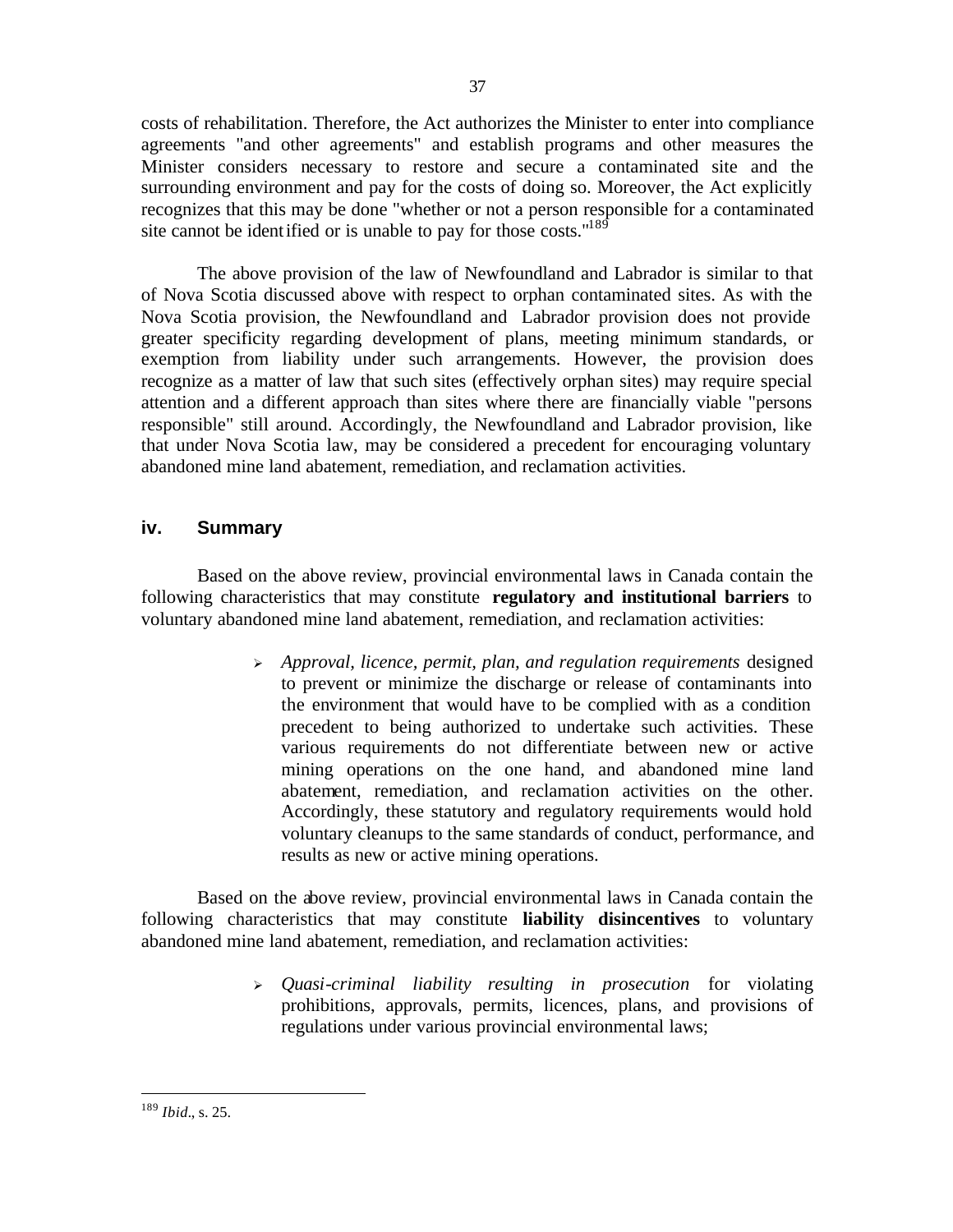- <sup>ÿ</sup> *Liability imposed by administrative order* on "responsible persons" to prevent, abate, remediate, or rehabilitate general environmental damage arising from owning, occupying or having charge, management, or control of a source of contaminant also may attach to volunteers;
- <sup>ÿ</sup> *Civil (and administrative) absolute, retroactive, joint and several liability* imposed by statute on responsible persons for contaminated sites also may attach to volunteers, subject to the protections and exemptions available under some provincial laws noted below;
- <sup>ÿ</sup> *Civil liability* of responsible persons under environmental rights and spills statutory provisions as well as the common law for injunctive, monetary, or other relief may attach to volunteers. However, in practice the problem may be more theoretical than actual due to a variety of technical and financial obstacles to bringing such actions in the courts.

Based on the above review, provincial environmental laws in Canada contain precedents for the following **collaborative opportunities** in respect of voluntary abandoned mine land abatement, remediation, and reclamation activities:

- <sup>ÿ</sup> *Partial exemption from liability for historic mine site contamination* for those seeking to remine such sites as has recently been enacted in one province;
- <sup>ÿ</sup> *Variance authority* that acts as an "escape valve" from generally applicable environmental requirements such as approvals and regulations, is authorized by the laws of some provinces under certain circumstances and subject to certain obligations, such as consultation with those who may be directly affected by the proposed variance;
- <sup>ÿ</sup> *Exemptions for secured creditors* from being held as persons responsible for cleanup in certain circumstances are a potential precedent under several provincial laws that could be extended to abandoned mine land volunteers;
- <sup>ÿ</sup> *Orphan contaminated site rehabilitation agreements* are authorized in several provinces and constitute a precedent for a more sophisticated approach of this type for volunteers in the abandoned mine land context;
- <sup>ÿ</sup> *Limitations of liability* of responsible persons through a variety of apportionment, allocation, minor contributor, and other measures have been legislated under provincial environmental laws and constitute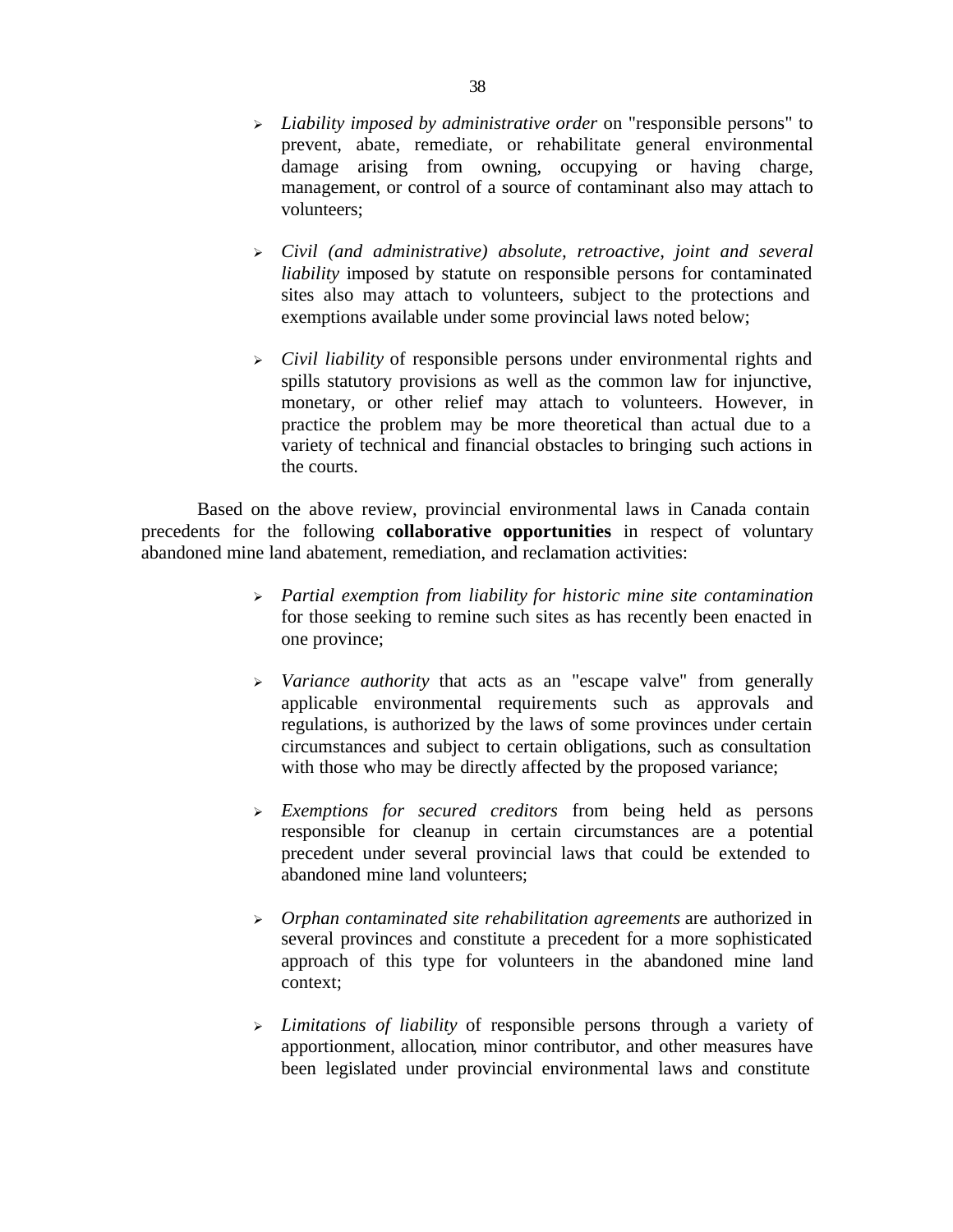precedents for more equitable treatment of abandoned mine land volunteers;

<sup>ÿ</sup> *Orphan site designations, contaminated site registries, and noncompliance reports* are precedents under provincial law and practice for the development of a comprehensive list or registry of "abandoned mine land sites" and their status on a province-by-province basis that could assist those prioritizing collaborative voluntary cleanup of such sites.

## *d. Provincial Mining Laws*

Historically, provincial mining laws have shared many of the same characteristics because they are based on Crown ownership and exploitation of mineral resources. Most provincial mining laws set out the manner in which the Crown may dispose of its minerals and others may obtain rights to them. As environmental concerns with respect to mining activities have increased in recent years, they largely have been addressed by environmental legislative reforms. However, certain stages of mining operations, including exploration, reclamation, and rehabilitation also have seemed particularly well suited to be regulated under mining laws. However, with some exceptions, mining laws generally have not addressed the issue of long-abandoned mine sites and what special measures may be necessary to facilitate their abatement, remediation, or reclamation. In part, this may be a function of the perception that, to the extent such matters are to be addressed as a matter of hw, it should be done under environmental legislation. The following points address some of these issues in regard to mining laws.

# **i. Western Provinces**

 $\overline{a}$ 

### *BRITISH COLUMBIA*

The *Mines Act*, administered by the Ministry of Energy and Mines, is the primary statutory authority regulating mining activity in the province. The *Mines Act* regime for regulating mines, including the environmental impact of mines, is based on a permit system. With some exceptions, an owner must obtain a permit before commencing any work on the mine, and file a plan of the proposed work and a program for the protection and reclamation of the land and watercourses affected by the mine.<sup>190</sup>

There are several aspects of British Columbia mining law, policy, or practice that merit comment in the context of abandoned mine land abatement, remediation, and reclamation. These include:

1. Variance authority may be too narrow to apply to voluntary initiatives;

<sup>190</sup> *Mines Act*, R.S.B.C. 1996, c. 293, s. 10. Recent amendments to the *Mines Act*, proposed in May 2002, could exempt owners from the permit requirement.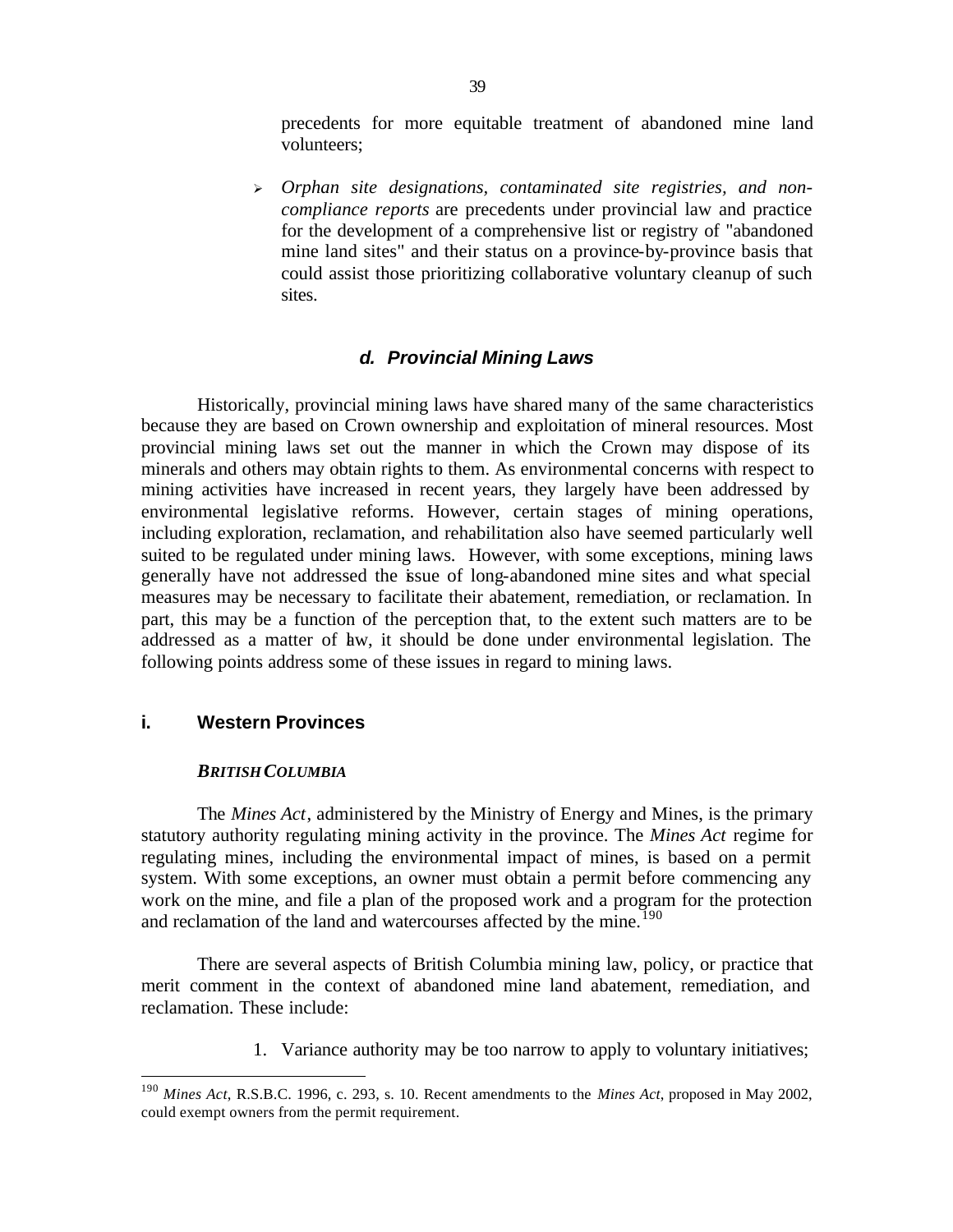- 2. Definition of "abandoned" mines may be too narrow or inappropriate; and
- 3. Provisions addressing "abandoned" mines may frustrate or encourage voluntary cleanup of such sites.

### *Variance Authority may be too Narrow to Apply to Voluntary Initiatives*

Under British Columbia's *Mines Act* a manager, appointed under the Act to be responsible for the management or operation of a mine, may request a variance of a provision of the regulations or Code established under the Act. The provincial chief inspector for mines may approve the variance if he or she believes the provision to be varied does not operate in the best interest of, or is not necessary to, health and safety in an individual mine.<sup>191</sup> This variance authority may be too narrow to apply with respect to voluntary environmental abatement, remediation, or reclamation activity at abandoned mines, particularly because there are few, if any, provisions in the regulations or Code that address environmental matters at that stage.

### *Definition of "Abandoned" Mines may be too Narrow or Inappropriate*

Under British Columbia's *Mines Act*, an abandoned mine is defined as "a mine for which all permit obligations under [the] Act have been satisfied and in respect of which the mineral claims have reverted to the government."<sup>192</sup> This definition appears too narrow or inappropriate in its application to long abandoned/orphaned mine land sites where permit obligations often *have not been satisfied*.

# *Provisions Addressing "Abandoned" Mines may Frustrate (or Encourage) Voluntary Clean-up of such Sites*

The *Mines Act* of British Columbia also authorizes provincial inspectors to undertake work in connection with an abandoned mine in order to avoid danger to persons, to property, or to abate pollution of the land and watercourses affected by the mine. The costs of such work are to be paid from the provincial consolidated revenue fund, and they become a debt due to the government, and form a lien and charge on the mine or mineral title in favour of the government. The Act requires that no transfer of title or other dealing with the mine may take place until the debt is paid and notice of debt, registered on title, is cancelled. The Act further permits the Minister, with or without payment and on such conditions as the Minister may impose, to cancel the notice and allow the mine to be transferred or otherwise dealt with.  $193$  As drafted, this authority may either frustrate or encourage voluntary abandoned mine land abatement, remediation, or reclamation.

<sup>191</sup> *Ibid.*, s. 13.

- $^{192}$  *Ibid.*, s. 1.
- <sup>193</sup> *Ibid.*, s. 17.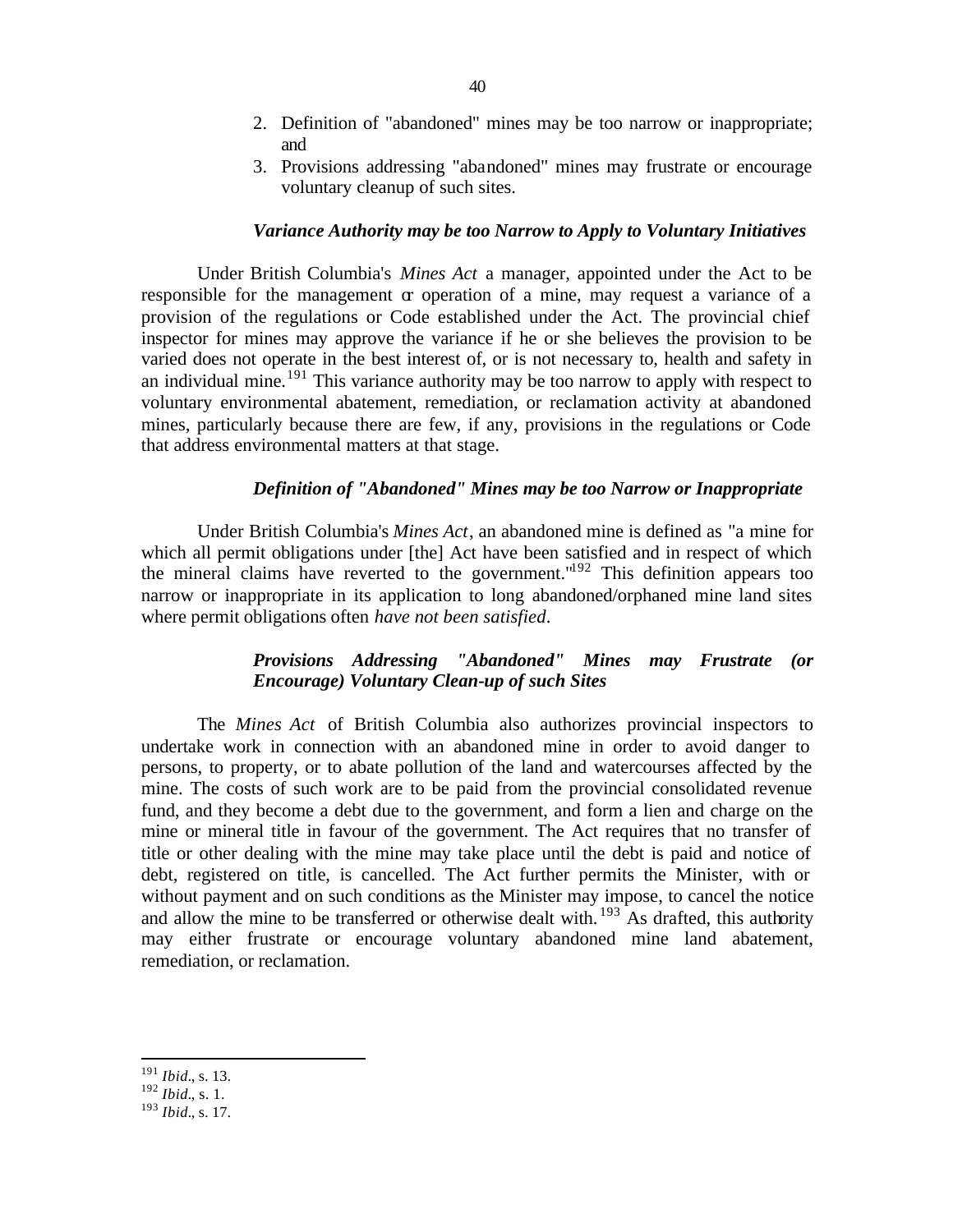### *ALBERTA*

The purposes of Alberta's *Coal Conservation Act* ("*CCA*") include assisting the government in controlling pollution and ensuring environmental conservation in the development of coal resources in the province.<sup>194</sup> Regulations under the *CCA* also require that the mine operator must carry out a program of environmental management within a mine site (defined as both mines and coal processing plants) for which the operator holds a permit. This must include pollution control and surface abandonment and reclamation, in a manner satisfactory to the Alberta Resources Conservation Board (the "Board").<sup>195</sup> The Board may enforce the requirements of the Act and regulations through prosecution or injunction.<sup>196</sup> The Act and regulations address the issue of both abandoned mines and abandoned coal processing plants.

There are several aspects of Alberta mining law that merit comment in the context of voluntary abandoned mine land abatement, remediation, and reclamation. These include:

- 1. Requirements to obtain licences and approvals and provide information before operations may commence at abandoned mines or plants;
- 2. Requirements to obtain consent before abandoning mines or plants.

# *Requirements to obtain licences and approvals and provide information before operations may commence at abandoned mines and plants*

The *CCA* requires that before a person begins mining operations at an abandoned mine that it apply for and obtain a licence from the Board.<sup>197</sup> Such application must be accompanied by a proposed scheme for reclamation of all land that may be disturbed.<sup>198</sup> The Act also requires that before a person resumes operations at an abandoned coal processing plant that it obtain prior approval from the Board. Such application must be accompanied by an outline of what steps are proposed for controlling pollution from the plant.<sup>199</sup> The regulations require that an application for a licence to commence commercial mining operations at an abandoned mine,  $200$  or to resume operations at an abandoned coal processing plant must include certain information. <sup>201</sup>

 $194$  R.S.A. 2000, c. C-17, s. 4(e).

<sup>195</sup> *Coal Conservation Regulations*, Alta. Reg. 270/81, s. 26 (as consolidated up to Alta. Reg. 314/2000).

<sup>196</sup> R.S.A. 2000, c. C-17, ss. 47-49 (prosecution), 50 (injunction).

<sup>197</sup> *Ibid.*, s. 11(b).

<sup>198</sup> *Ibid.*, s. 12.

<sup>199</sup> *Ibid.*, ss. 23(1)(b), 23(2)(b).

<sup>200</sup> *Coal Conservation Regulations*, Alta. Reg. 270/81, s. 9 (plans, a statement about conditions of the mine workings, including with respect to water, and proposed procedures for restoring the mine workings).

<sup>&</sup>lt;sup>201</sup> *Ibid.*, s. 15 (a description of existing plant, including potential safety hazards, and procedures to be used for restoring the plant).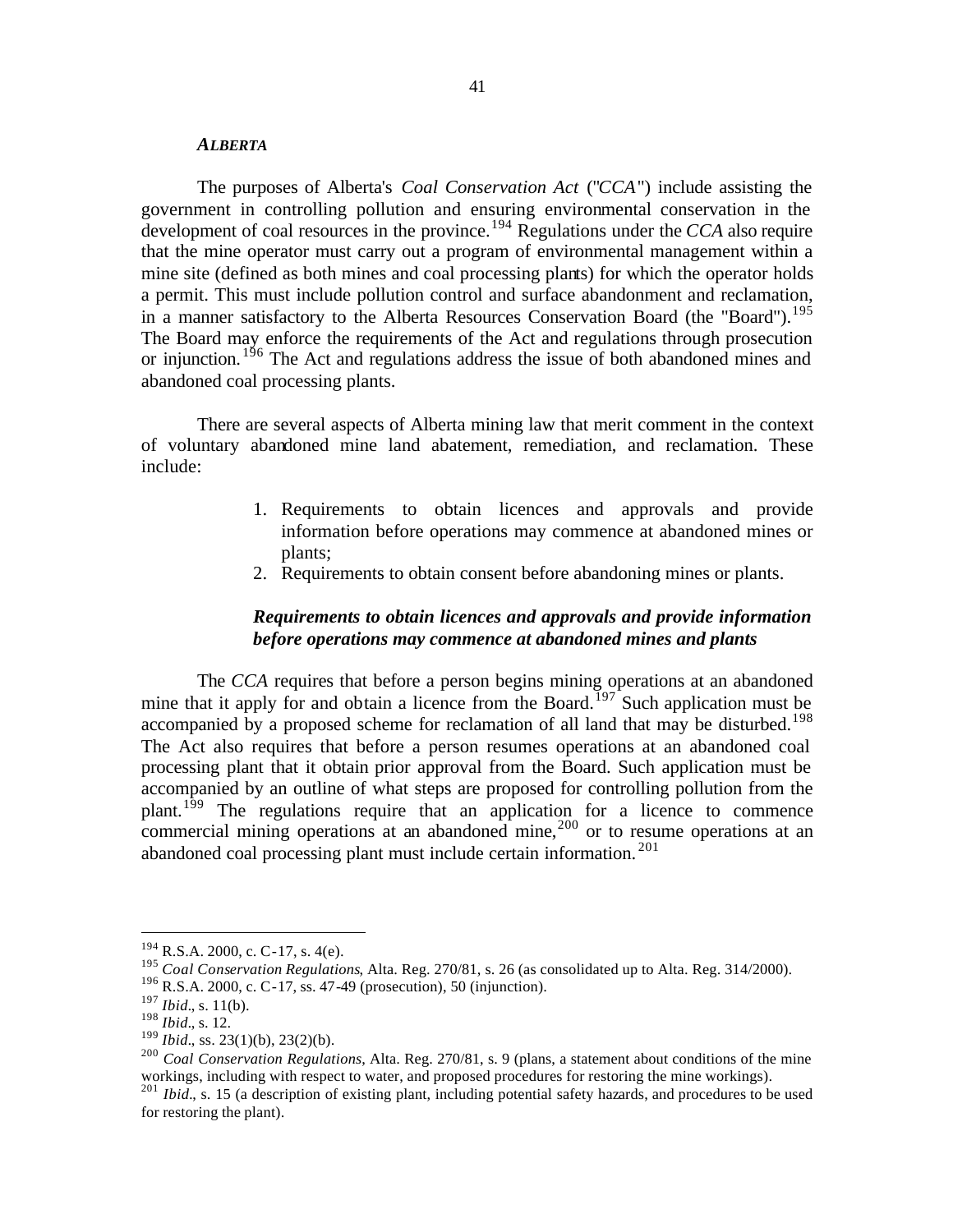These requirements would have to be complied with by those proposing to voluntarily abate, remediate, or reclaim orphaned/abandoned mine lands.

### *Requirements to obtain consent before abandoning mines or plants*

The Act also requires that licencees not abandon a mine without prior Board permission. This permission does not relieve the licensee or other liable person of the obligation to take further abandonment operations that may become necessary in future.<sup>202</sup> The Board also may perform abandonment operations and obtain payment from the performance bond or deposit that the regulations require of the permit or licence holder.<sup>203</sup> The regulations also require that an application to the Board for consent to abandon a mine or a coal processing plant be accompanied by certain information.<sup>204</sup>

It would appear that these requirements would have to be complied with by those who voluntarily abated, remediated, or reclaimed orphaned/abandoned mine lands and later wish to "re-abandon" the mine or plant.

### *SASKATCHEWAN*

The *Crown Minerals Act* ("*CMA*") requires the Minister to cancel any disposition of resources for which an environmental assessment determines that the development should not proceed and the provincial cabinet, on the advice of the environment minister, so directs the minister. Upon cancellation, the former holders of the Crown disposition are entitled to compensation but no other remedy against the Crown. <sup>205</sup> This authority has been described by commentators as linking the management of minerals with management of the environment.<sup>206</sup>

However, the *CMA* is silent on the issue of abandoned mines leaving the issue to be dealt with under provincial environment legislation.<sup>207</sup> In this regard, a number of provinces, including Saskatchewan, are in the process of assessing the status of

 $^{202}$  R.S.A. 2000, c. C-17, s. 16.

<sup>203</sup> *Ibid.*, s. 17.

 $204$  *Ibid.*, ss. 12(1)(d)-(g) (for consent to abandon underground mines information must include details concerning any waters that may enter or be discharged from the mine workings after abandonment, methods proposed for control of effluents from the abandoned mine workings, information on stability of discard disposal areas, and methods used or proposed for abandoning and reclaiming disturbed areas), 12(2)(d) (for consent to abandon a surface mine information must include details of the proposed surface abandonment and reclamation program and the current status of any previously initiated abandonment and reclamation program), 19(2)(b)-(e) (for consent to abandon a plant information must include description of procedures for abandoning plant, cross-sections of the discard disposal areas, details of the stability of remaining coal storage piles, discard disposal areas and emergency discharge ponds following reclamation, and general description of the abandonment and reclamation program and its probable impact on the environment, including measures to be taken to control pollution).

 $^{205}$  S.S. 1984-85-86, c. C-50.2, s. 10.1.

<sup>206</sup> B.J. Barton, *Canadian Law of Mining* (Calgary: Canadian Institute of Resources Law, 1993) at 21.

<sup>&</sup>lt;sup>207</sup> See *SEMPA - The Mineral Industry Environmental Protection Regulations, 1996*, Sask. Reg. c. E-10.2, Reg. 7, s. 19 (Minister of Environment may determine that when all or part of a mining site has been abandoned, or a person responsible for the site's decommissioning and reclamation plan has become insolvent, a default in respect of an assurance fund for a mining site has occurred).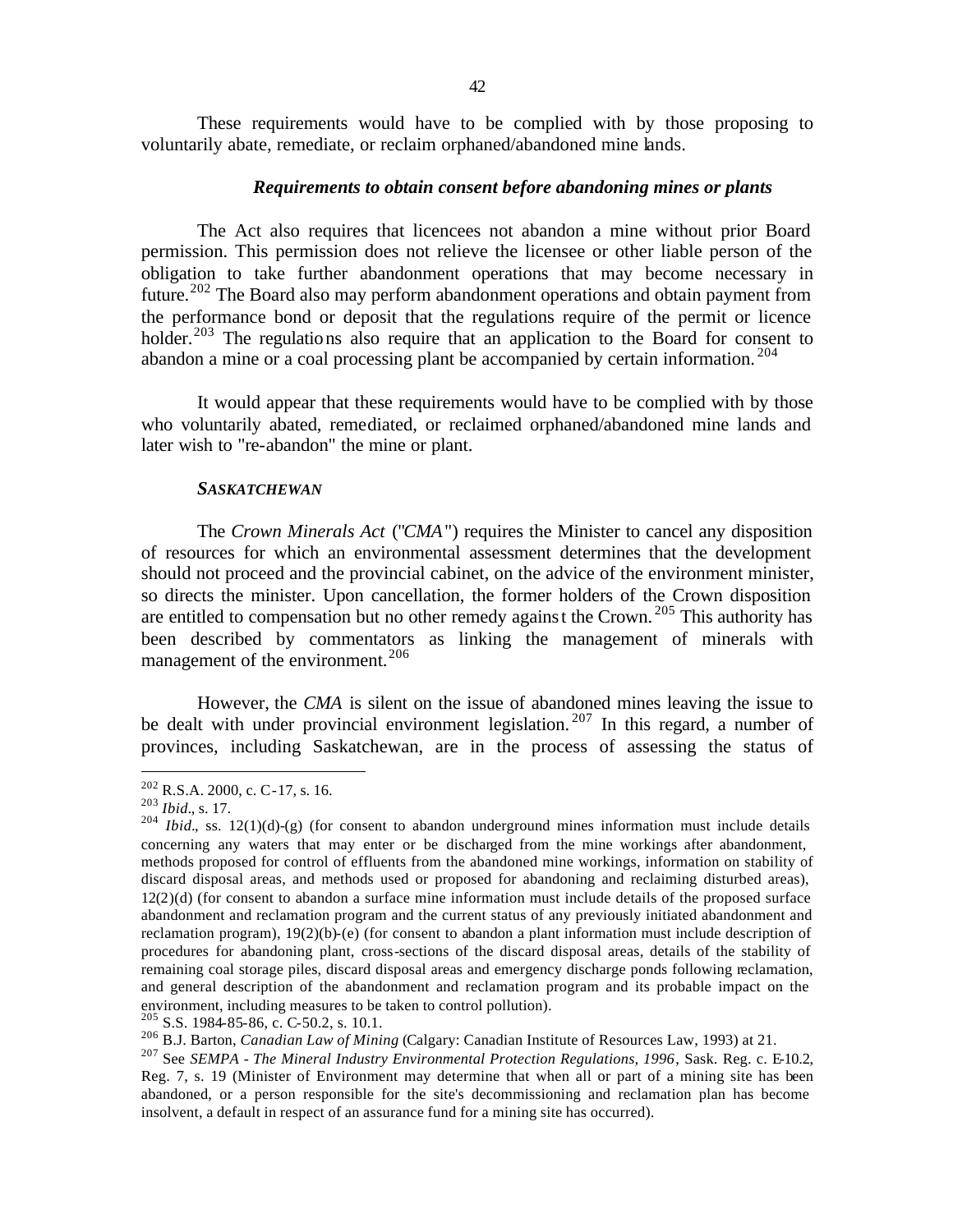abandoned mines in their jurisdiction, or beginning the process of rehabilitating them, usually with public funds. Even where provincial legislation prohibits the abandonment of a mine, many provinces face potential environmental, health, and safety problems from long abandoned mines.<sup>208</sup> The initiative in Saskatchewan is important in addressing the abandoned mine lands problem in the province. However, the province has not reformed either its environmental or mining legislation to address specifically opportunities to encourage and, if necessary, protect voluntary abandoned mine clean-up initiatives.

### *MANITOBA*

The Manitoba *Mines and Minerals Act* ("*MMA*") declares that the object and purpose of the statute is to provide for, promote, encourage, and facilitate exploration, development, and production of minerals and mineral products in Manitoba, consistent with principles of sustainable development.<sup>209</sup>

The Act further defines sustainable development principles to include the following. First, integration of decisions respecting the economy and mining with environmental protection. Second, economic development and environmental preservation for the benefit of present and future generations. Third, the need to prevent or minimize environmental hazards from mineral development by avoiding policies, programs, and decisions that have significant adverse environmental or economic impact. Fourth, the application of conservation policies and practices that enables mineral extraction to proceed in an environmentally and economically wise manner. Fifth, recycling of mining waste by-products to enable re-use, reduction, or recovery of the byproducts. Sixth, rehabilitation of lands damaged by mining activity.<sup>210</sup> Other provisions of the  $MMA$  authorize establishment of a mine rehabilitation fund,  $21<sup>11</sup>$  and the promulgation of rehabilitation regulations to ensure environmental protection. <sup>212</sup>

There are several aspects of Manitoba mining law and policy that merit comment in the context of voluntary abandoned mine land abatement, remediation, and reclamation. These include:

- 1. Remediation and reclamation authority under the regulations focuses on "closed" mines where a viable owner remains responsible for the site and fails to define or address "orphaned/abandoned" mines;
- 2. The absence of specific statutory authority for encouraging voluntary initiatives results in an ad hoc government abandoned mine cleanup program paid for with public funds.

<sup>&</sup>lt;sup>208</sup> Saskatchewan Environment, News Release, "Assessing Northern Abandoned Mines" (September 18, 2001)(noting release of interim report on the health, safety, and environmental risks of abandoned mines in northern Saskatchewan).

<sup>209</sup> S.M. 1991-92, c. 9 C.C.S.M., c. M162, s. 2(1).

 $^{210}$  *Ibid.*, s. 2(2).

<sup>211</sup> *Ibid.*, s. 195.

<sup>212</sup> *Ibid.*, s. 230(ee).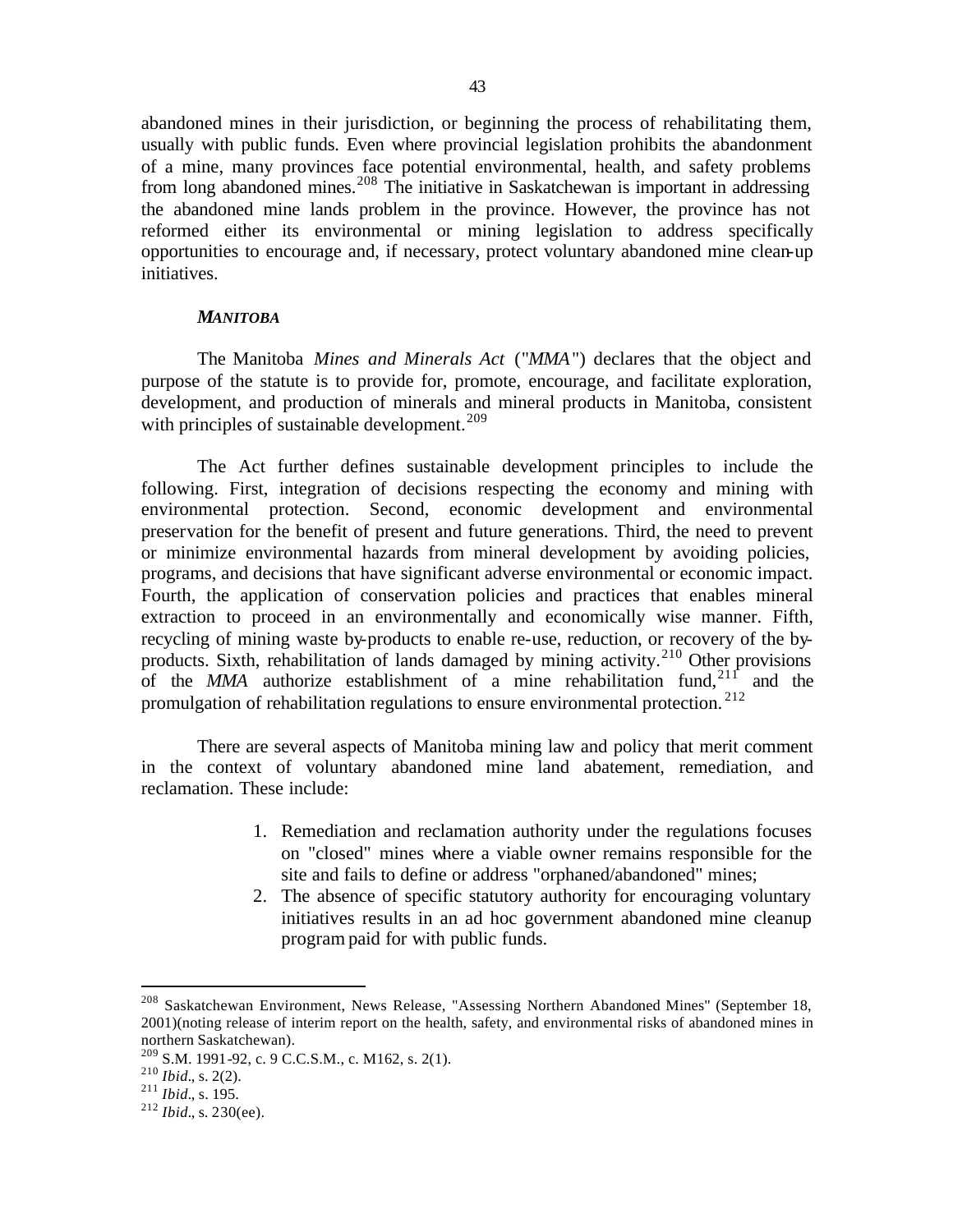# *Remediation and Reclamation Authority under the Regulations Focuses on "Closed" Mines Where a Viable Owner Remains Responsible for the Site and Fails to Define or Address "Abandoned " Mines*

Manitoba's *Mine Closure Regulation* under the *MMA* assumes the existence of a viable owner or operator upon whom reclamation or rehabilitation conditions can be imposed on closed or closing mines.<sup>213</sup> The province's regulation does not define or address orphaned/abandoned mines.

# *The Absence of Specific Statutory Authority for Encouraging Voluntary Initiatives Results in an Ad Hoc Government Abandoned Mine Clean-up Program Paid for with Public Funds*

Like Saskatchewan, Manitoba is in the process of assessing the status of abandoned mines in the province and beginning the process of rehabilitating them, with public funds.<sup>214</sup> This initiative is important in addressing the abandoned mine lands problem in the province. However, Manitoba has not reformed its legislation to address specifically opportunities to encourage and, if necessary, protect voluntary abandoned mine clean-up initiatives.

# **ii. Central Canada**

### *ONTARIO*

The purpose of Ontario's *Mining Act* is to encourage prospecting, staking, and exploration for the development of mineral resources, and to minimize adverse effects on the environment through the rehabilitation of mining lands in the province.<sup>215</sup> Provisions of the Act have been used to protect the environment from mining activities through administrative mechanisms and the courts.<sup>216</sup>

There are several aspects of Ontario mining law and policy that merit comment in the context of voluntary abandoned mine land abatement, remediation, and reclamation. These include:

<sup>213</sup> Mine Closure Regulation, Man. Reg. 67/99.

<sup>&</sup>lt;sup>214</sup> Manitoba Government, News Release, "Province to Begin Process of Rehabilitating Abandoned Mines in Northern Manitoba" (July 18, 2001) (noting that the province is investing \$2 million to begin the process of rehabilitating abandoned mines in northern Manitoba by capping and closing mine shafts and fencing off such sites, assessing environmental health risks, and mitigating impacts).

 $^{215}$  R.S.O. 1990, c. M.14, s. 2.

<sup>216</sup> See *e.g. Conwest Exploration Co. v. Ontario (Ministry of Northern Development and Mines)* (1996), 20 C.E.L.R. (N.S.) 208 (Ont. Div. Ct.) (a ruling of the mining commissioner was upheld on appeal that mineral rights included the right to extract minerals from tailings on the surface of lands and therefore carried a correlative obligation under s. 139 of the Act, respecting the requirement at the time to submit a closure plan to rehabilitate abandoned mine sites, and take steps to protect the environment from the effects of the tailings).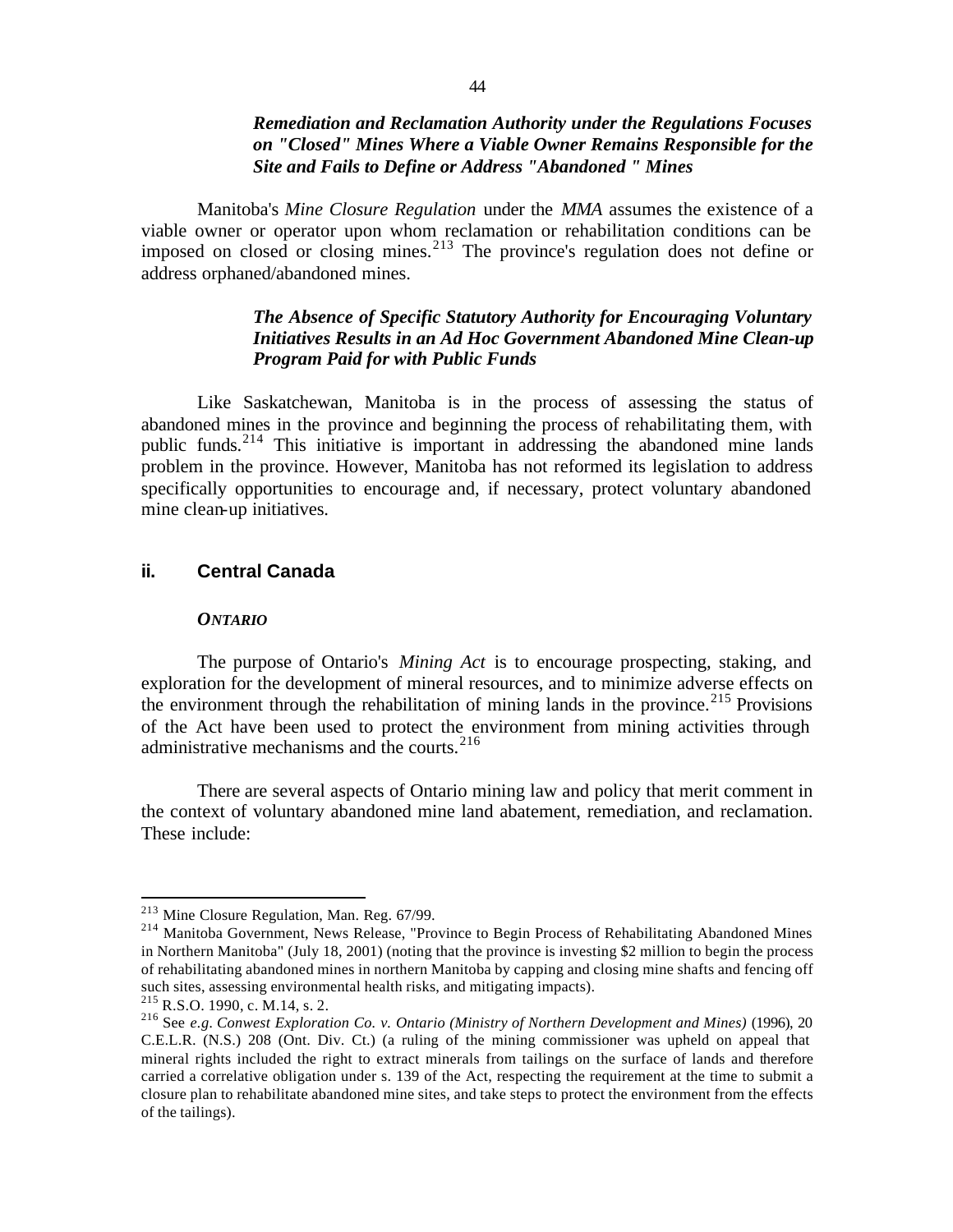- 1. Remediation and reclamation authority under the regulations focuses on "closed" mines where a viable owner remains responsible for the site and fails to define or address "orphaned/abandoned" mines;
- 2. The absence of specific statutory authority for encouraging voluntary initiatives results in an ad hoc government abandoned mine cleanup program paid for with public funds.

# *Remediation and Reclamation Authority under Ontario Mining Law Focuses on "Closed" Mines Where a Viable Owner Remains Responsible for the Site and Fails to Define or Address "Abandoned " Mines*

Like Manitoba law, Ontario mining law assumes the existence of a viable owner or operator upon whom reclamation or rehabilitation conditions can be imposed on closed or closing mines.<sup>217</sup> Ontario law now does not define or address orphaned/abandoned mines. $218$ 

# *The Absence of Specific Statutory Authority for Encouraging Voluntary Initiatives Results in an Ad Hoc Government Abandoned Mine Clean-up Program Paid for with Public Funds*

Like Saskatchewan and Manitoba, Ontario is in the process of assessing the status of abandoned mines in the province and beginning the process of rehabilitating them with public funds.<sup>219</sup> This initiative is important in addressing the abandoned mine lands problem in the province:

> "Some of Ontario's abandoned mine sites are more than a century old, and while companies may not have closed out the site in a manner that meets today's standards, the lands have already reverted to the Crown. Other privately held lands may become the Crown's responsibility in extreme circumstances such as a business failure or receivership. There are also combinations of circumstances that will prompt the government to address serious or immediate risks on a privately owned site: for example, when a company is in receivership and there are emergency situations that may place public safety or health at risk. $1220$

However, Ontario, like Saskatchewan and Manitoba, has not reformed its legislation to address specifically opportunities to encourage and, if necessary, protect voluntary abandoned mine clean-up initiatives.

 $2^{17}$  Mine Development and Closure Under Part VII of the Act, O. Reg. 240/00.

<sup>218</sup> Before amendments that came into force in 1997, the former section 139 of the *Mining Act* defined "abandoned" as meaning that "the proponent has ceased or suspended indefinitely advanced exploration, mining, or mine production on the site, without rehabilitating the site."

<sup>219</sup> Ontario Ministry of Northern Development and Mines, *Abandoned Mines Rehabilitation Program* (Toronto: ONDM, 2002) (noting that in September 1999 the province announced a four-year \$27 million program to rehabilitate lands that are former mine sites).  $220$  Ibid.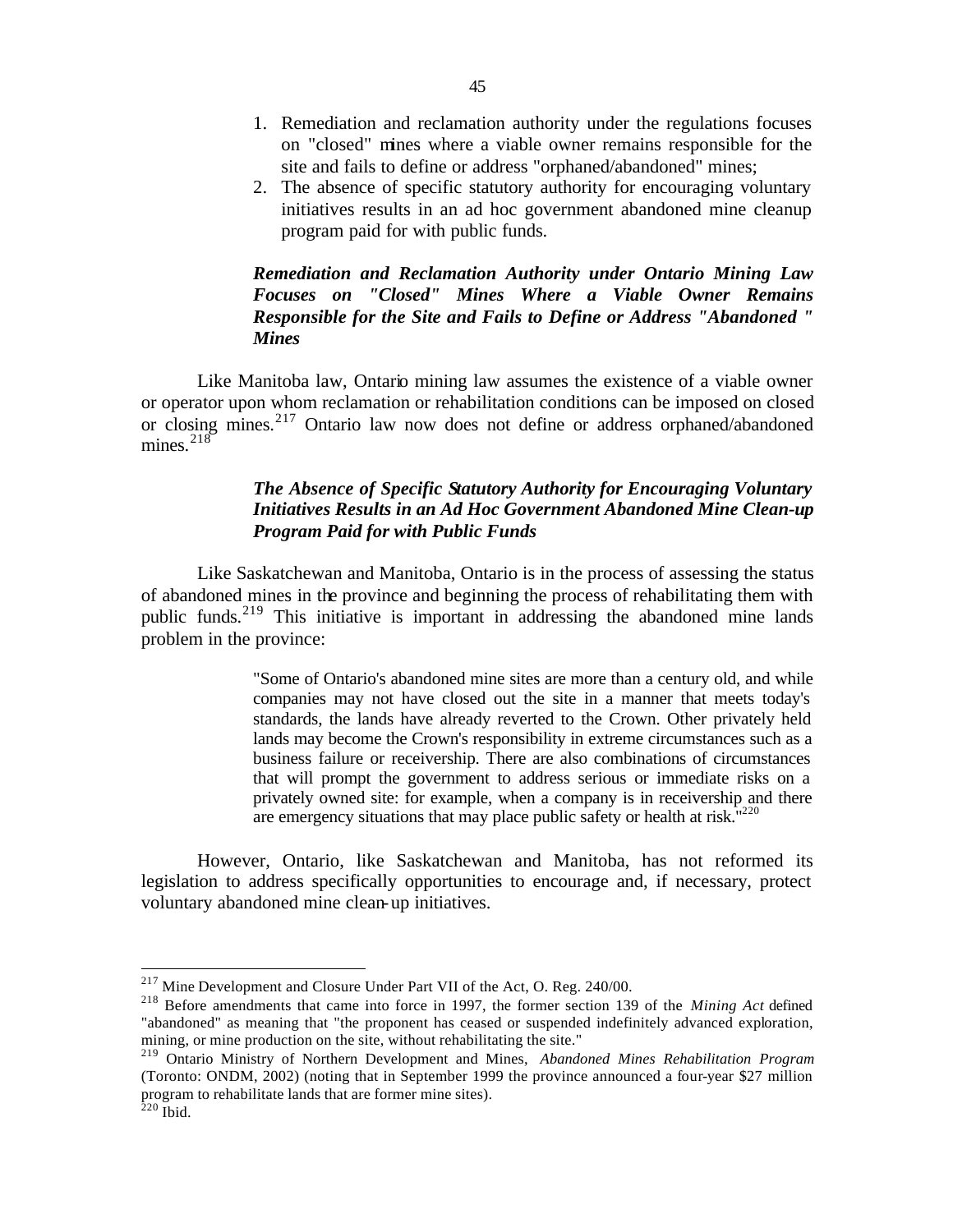### *QUEBEC*

As a result of 1995 amendments, the *Mining Act* now imposes greater obligations on the Quebec mining industry to rehabilitate and restore the environment from the adverse effects of mining activities. The environmental restoration obligations apply to open-pit or underground mines and tailings areas, identify who must carry out such work, and particularize what must be done. The rehabilitation and restoration framework has been described as an "extremely exacting" regime.<sup>221</sup> However, the Quebec statutory regime is similar to that of Manitoba and Ontario. It focuses on the existence of a viable past or present owner or operator upon whom reclamation or rehabilitation conditions can still be imposed, and not on fostering the involvement of volunteers in orphaned/abandoned site cleanups.

## **iii. Maritime Provinces**

#### *NOVA SCOTIA*

Nova Scotia's *Mineral Resources Act* ("*MRA*")<sup>222</sup> provides the legislative framework for issuing permits and leases to mining operations in the province. The Act requires that areas where waste rock and tailings are deposited must be reclaimed to the satisfaction of the Minister of Natural Resources.<sup>223</sup> Surrender or abandonment does not absolve, for example a lessee, from the obligation to reclaim mining lands.<sup>224</sup> The *MRA* authorizes the provincial cabinet to make regulations addressing such matters as:

- 1. Disposal of tailings, slimes, waste products or any noxious or deleterious substance or contaminant upon any lands or waters;
- 2. Restoration and rehabilitation of a mine or mining lands;
- 3. Reopening and abandoning mines; and
- 4. Protection, reclamation, and rehabilitation of the environment before mining commences, during mining, and after mining is  $discontinued.<sup>225</sup>$

# *Mineral Resources Regulations* have been promulgated under the Act.<sup>226</sup>

Provincial mineral policy includes ensuring protection of the environment. The policy states that the province will identify opportunities for and promote reclamation of abandoned mine sites. In this regard, the policy notes that:

<sup>&</sup>lt;sup>221</sup> P.R. Granda & O. Nadon, "The Mining Industry and the Restoration of the Environment in Quebec," (1995) 18 C.E.L.R. (N.S.) 197 at 218.

 $^{222}$  R.S.N.S. 1990, c. 18.

<sup>223</sup> *Ibid.*, s. 75.

<sup>224</sup> *Ibid.*, s. 74.

 $225$  *Ibid.*, s. 174(1)(mja)(b)(h)(i).

<sup>226</sup> *Mineral Resources Regulations*, N.S. Reg. 30/91 as amended by N.S. Reg. 12/97.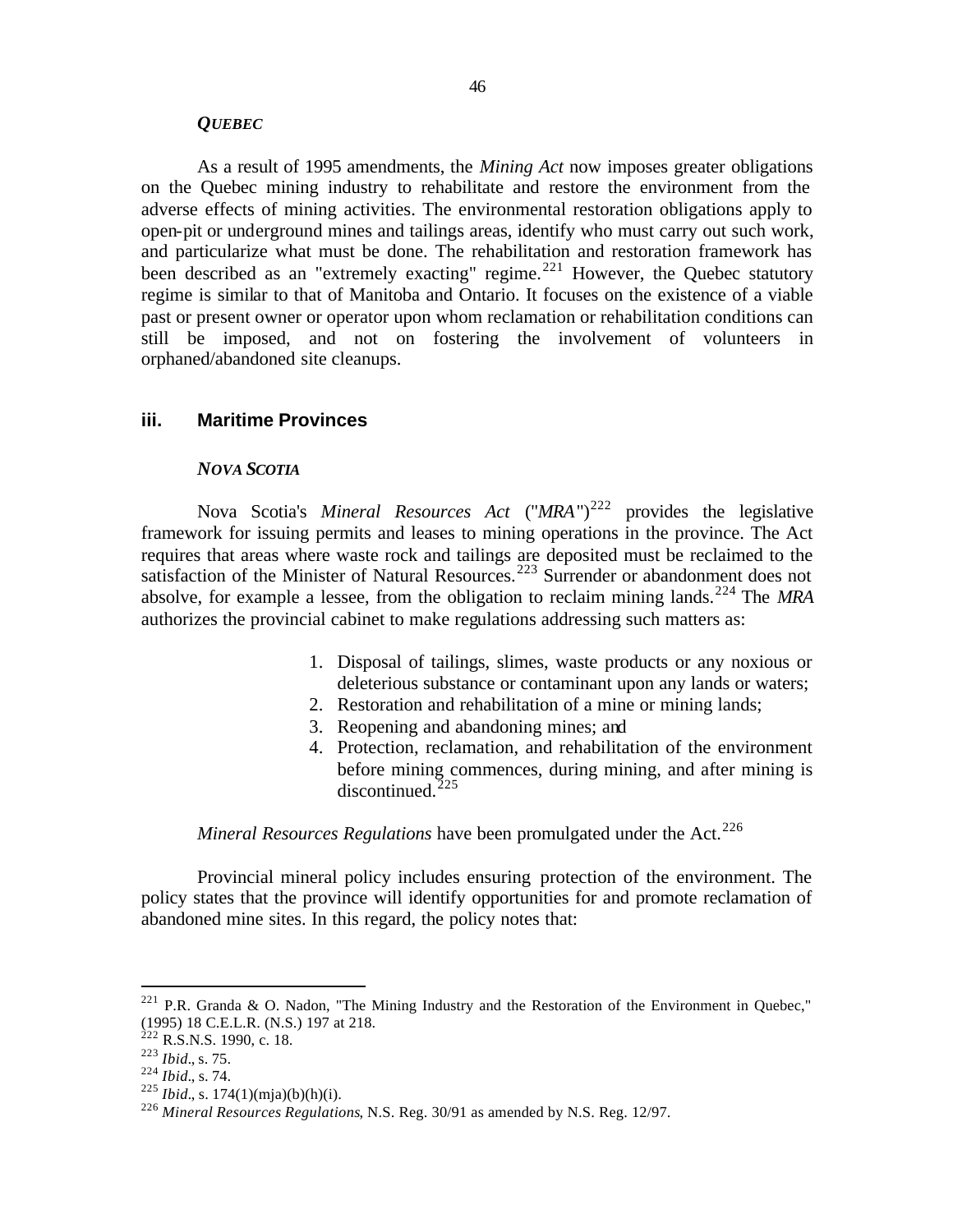"Abandoned mines…provide evidence of a legacy of past practices when environmental effects and long-term socio-economic impacts were not adequately considered by industry or government. The Department [of Natural Resources] is aware of the social, economic and environmental impacts of abandoned mine sites and will work with industry, and other departments and levels of government to identify ways and means for reclaiming abandoned mine sites.

Specifically, the Department will:

- $\geq$  Explore funding mechanisms to reclaim old mine sites, concentrating on those that pose the greatest risk to environmental health and human safety;
- $\geq$  Provide information and technical assistance to responsible parties for the clean-up and safety of abandoned sites;
- $\geq$  Encourage industry to explore, develop and eventually reclaim old mine sites." $^{227}$

However, Nova Scotia, like most other provinces has not reformed its legislation to address specifically opportunities to encourage and, if necessary, protect voluntary abandoned mine clean-up initiatives.

#### *NEW BRUNSWICK*

In New Brunswick, the *Mining Act*, administered by the Department of Natural Resources and Energy, addresses exploration, development, construction, production, and reclamation phases of mining activity in the province.<sup>228</sup> Conditions for granting various instruments or entitlements under the Act, such as mining leases, include ensuring protection, reclamation, and rehabilitation of the environment during and on discontinuance of mining activity. <sup>229</sup> As noted above, under the *Mining Act*, a mining lease cannot be granted by the Ministry of Natural Resources and Energy until the Minister of Environment and Local Government has approved the applicant's program for protection, reclamation, and rehabilitation of the environment.<sup>230</sup> Mining lessees also must institute and carry out a program for protection of the environment affected by their operations. In addition, they must undertake and complete a program for reclamation and rehabilitation of the environment affected by such operations and leave the environment in a condition satisfactory to the Minister of Natural Resources and Energy.<sup>231</sup>

New Brunswick also has not reformed its legislation to address specifically opportunities to encourage and, if necessary, protect voluntary abandoned mine clean-up initiatives.

<sup>227</sup> Nova Scotia Department of Natural Resources, *Minerals - A Policy for Nova Scotia* (Halifax: DNR, 1996) at Chapter 3, Policy 5.

<sup>228</sup> S.N.B. 1985, c. M-14.1.

<sup>229</sup> *Ibid*., s. 68(1).

<sup>230</sup> *Ibid.*, s. 68(2).

<sup>231</sup> *Ibid.*, s. 78.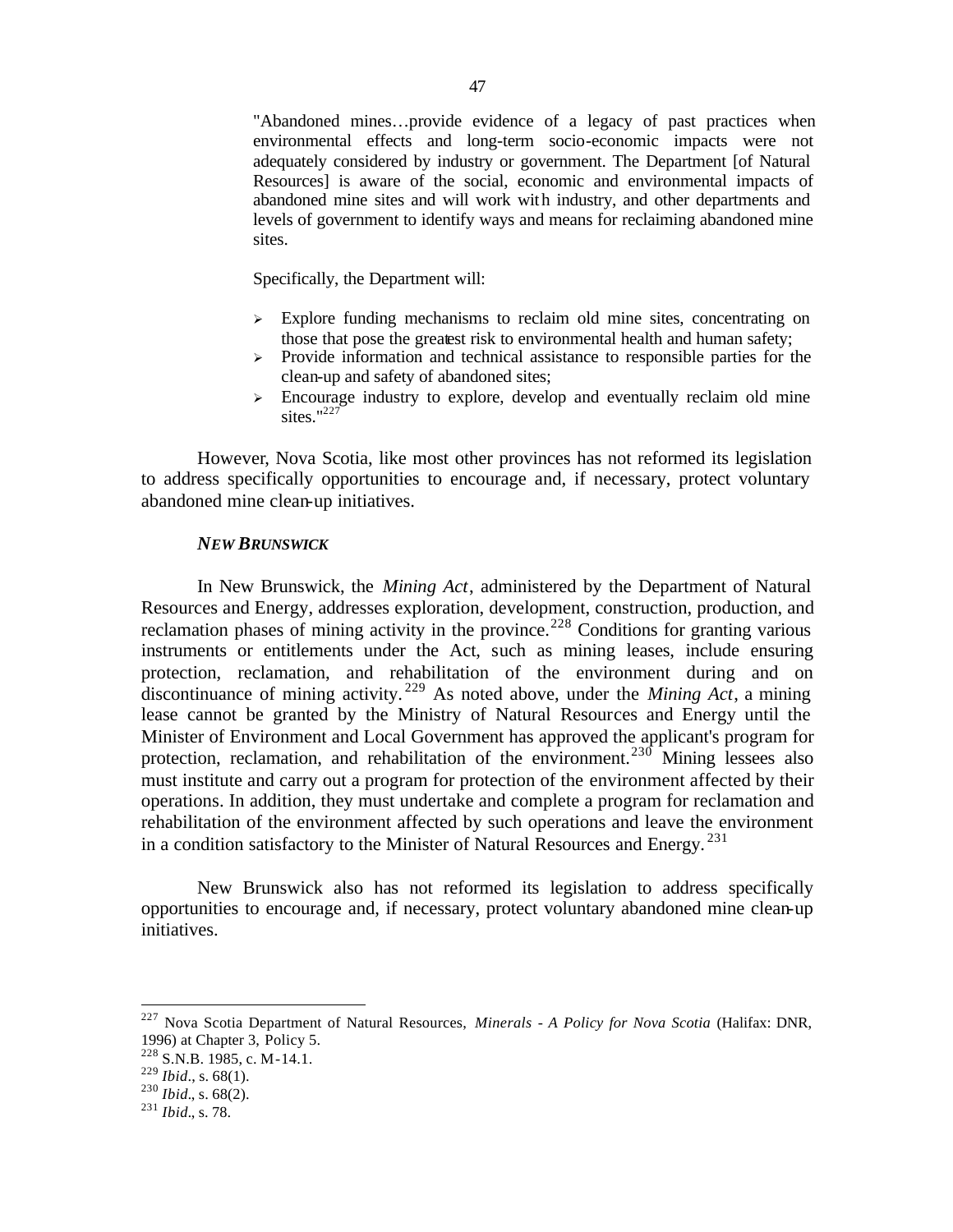#### *NEWFOUNDLAND AND LABRADOR*

In Newfoundland and Labrador, the *Mining Act*, administered by the Department of Mines and Energy, addresses the operation of mines and mills in the province.<sup>232</sup> The Act defines a mine to include one that has been "rendered inactive, closed out or abandoned as well as lands where tailings or waste rock or both or any other substance...have been deposited within the geographic area described in a lease.<sup> $233$ </sup> The Act also defines "abandoned" to mean a "condition in which a project [mine or mill] has ceased or has been suspended indefinitely without being rehabilitated.<sup>1234</sup>

The *Mining Act* imposes obligations on those holding entitlements under the Act to engage in progressive rehabilitation, and to develop and submit to the Minister a rehabilitation and closure plan. <sup>235</sup> The Act also authorizes the Minister to undertake rehabilitation where it has not been performed.<sup>236</sup> Regulations promulgated under the Act elaborate on these obligations.<sup>237</sup>

As is the case with the mining laws of other provinces, the law of Newfoundland and Labrador assumes the existence of a viable owner or operator upon whom reclamation or rehabilitation conditions can be imposed on closed or closing mines, or else the existence of an adequate security fund.

The province acknowledges that its mining legacy has resulted in at least 70 abandoned mines throughout the island, and that the province started its first abandoned mine rehabilitation project in 1985.<sup>238</sup> However, Newfoundland, like other provinces, has not reformed its legislation to address specifically opportunities to encourage and, if necessary, protect voluntary abandoned mine clean-up initiatives.

### **iv. Summary**

Based on the above review, provincial mining laws in Canada contain the following characteristics that may constitute **regulatory and institutional barriers** to voluntary abandoned mine land abatement, remediation, and reclamation activities:

> <sup>ÿ</sup> *Statutory Focus on "Closed" rather than on Orphaned/Abandoned Mines* - mining law remediation and reclamation authority often focuses on "closed" mines where a viable owner remains responsible for the site, or for which satisfactory securities are assumed to exist.

 $^{232}$  S.N. 1999, c. M -15.1.

<sup>233</sup> *Ibid.*, s. 2(i).

<sup>234</sup> *Ibid.*, s. 2(a).

<sup>235</sup> *Ibid.*, ss. 8-9.

<sup>236</sup> *Ibid.*, s. 13.

<sup>237</sup> *Mining Regulations*, N. Reg. 42/00.

<sup>238</sup> Newfoundland and Labrador Department of Mines and Energy, *Mineral Resource Information: Vol. 3,* 

*No. 3* (St. John's: NLDME, 1997).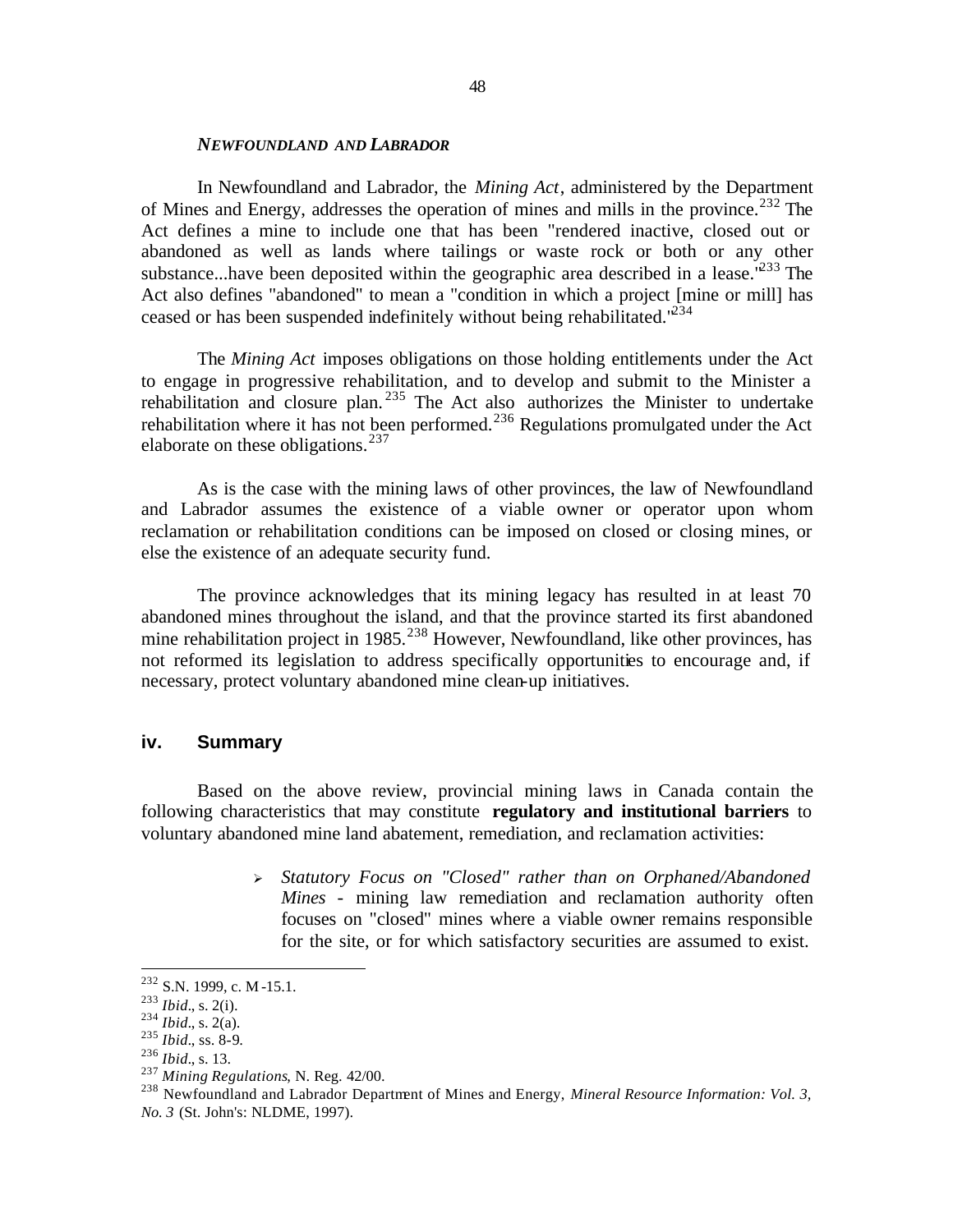Provincial mining laws often fail to even define, let alone address, the "orphaned/abandoned" mine situation;

- <sup>ÿ</sup> *Narrow or inappropriate definitions of "abandoned" mines -* where provincial laws do define "abandoned" mines, some define them too narrowly or inappropriately to be of assistance to volunteers;
- <sup>ÿ</sup> *Inconsistent approach to abandoned mines where issue is addressed*  where mining laws address "abandoned" mines their provisions may either frustrate or encourage voluntary cleanups of such sites. However, statutory provisions of this type are so vague, general, or lack follow-through that they provide no true guidance to the would-be volunteer;
- <sup>ÿ</sup> *Requirements to obtain (1) licences and approvals and provide information before operations may commence at abandoned mines and plants and (2) consent before abandoning mines or plants*- provisions of this type found in at least one mining law may be considered both a potential barrier or a potential collaborative opportunity. They may constitute a barrier if the compliance expected is that of the ordinary new or existing mining operation. They may constitute a collaborative opportunity if they recognize, encourage, and protect the volunteer's special role in orphaned/abandoned mine cleanups;
- <sup>ÿ</sup> *Absence of specific statutory authority for encouraging voluntary initiatives* - may be considered a further barrier in that the lack of such a focus in mining legislation has contributed to a number of ad hoc government abandoned mine cleanups paid for with public funds. While these are of great value, they detract from the need to focus on establishing a framework for responsible encouragement and protection of volunteers.

Based on the above review, provincial mining laws in Canada may contain the following characteristics that may constitute **liability disincentives** to voluntary abandoned mine land abatement, remediation, and reclamation activities:

> <sup>ÿ</sup> *Quasi-criminal, civil, and administrative liability* for failing to comply with legislative and regulatory requirements pertaining to leases, licences, approvals, plans, and other instruments or entitlements provided under mining laws.

Based on the above review, provincial mining laws, policies, and practices in Canada contain precedents for the following **collaborative opportunities** in respect of voluntary abandoned mine land abatement, remediation, and reclamation activities: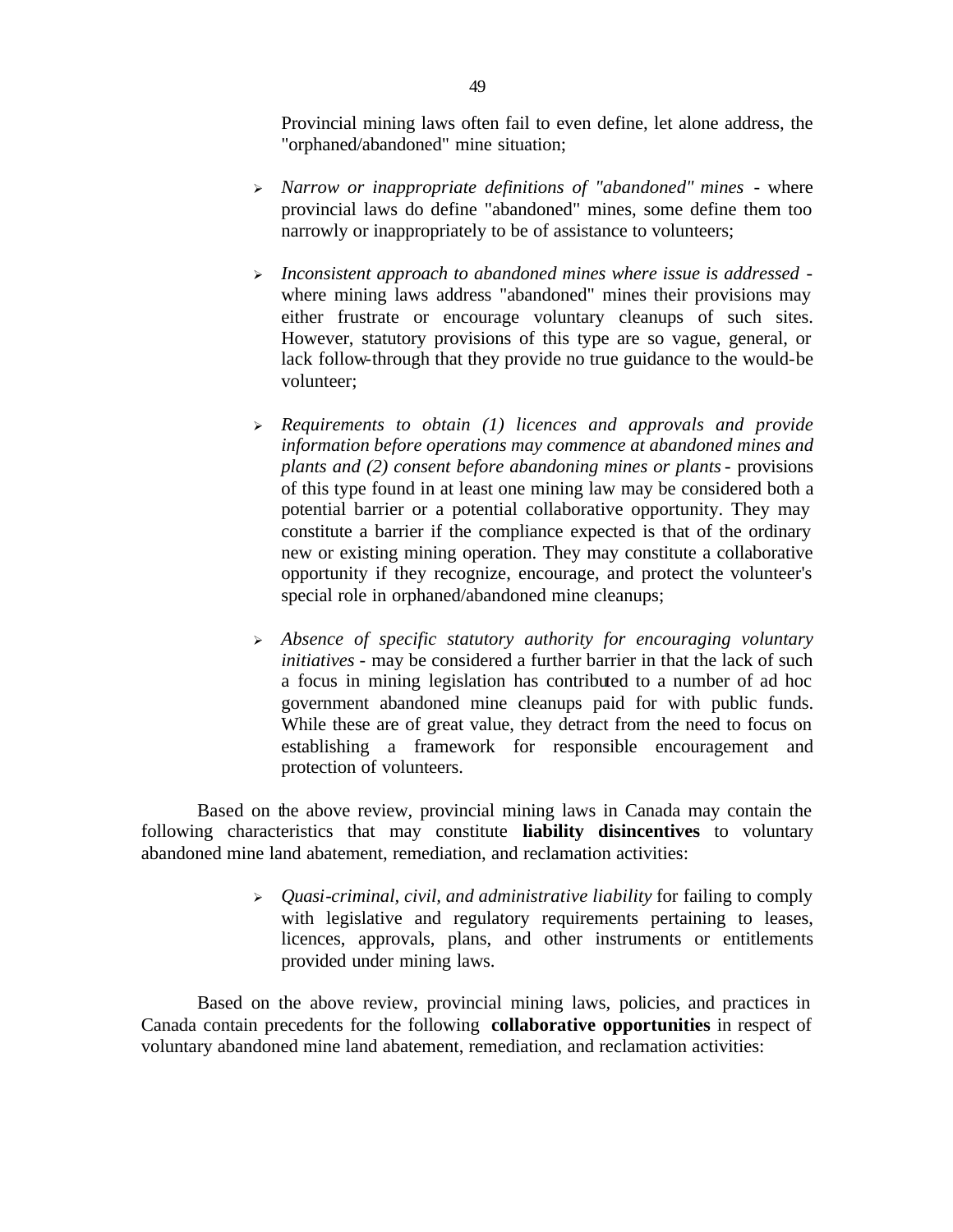- <sup>ÿ</sup> *Variance authority* of value for the same reasons set out under the discussion of environmental laws. However, the variance authority noted under several mining laws tended to be too narrow to apply to voluntary initiatives;
- <sup>ÿ</sup> *Ad hoc government abandoned mine cleanups* although a potential barrier for the reasons set out above, also have been valuable in establishing cooperative efforts among government and nongovernment stakeholders in identifying sites, problems, and solutions.

## **B. United States**

# **1. Federal**

There are three broad areas of federal law in the United States applicable to the issue of abandoned/orphaned mine lands and their abatement, remediation, or reclamation. First, there is surface mining legislation administered by the United States Department of the Interior ("USDOI"). Second, there is clean water legislation administered by the United States Environmental Protection Agency ("USEPA"). Third, there are hazardous waste laws and, in particular, their liability provisions, also administered by USEPA.

There also have been a number of legislative proposals in the Congress of the United States that address several subjects that are the focus of this study (e.g. good samaritan legislation).

## *a. Federal Surface Mining Law*

The *Surface Mining Control and Reclamation Act of 1977* ("*SMCRA*") is a comprehensive federal statute designed to "establish a nationwide program to protect society and the environment from the adverse effects of surface coal mining operations."<sup>239</sup> The Act creates the Office of Surface Mining Reclamation and Enforcement ("OSMRE"), within the USDOI, which is responsible for administering the Act by, among other things, promulgating regulations and enforcing its provisions.<sup>240</sup> State governments may assume jurisdiction over operations within their borders on nonfederal lands by developing a regulatory program meeting standards under *SMCRA* and approved by OSMRE. <sup>241</sup>

 $^{239}$  30 U.S.C.A. § 1202(a) (West 2002).

<sup>240</sup> *Ibid.*, § 1211(c) (West 2002).

<sup>241</sup> *Ibid.,* § 1253 (West 2002).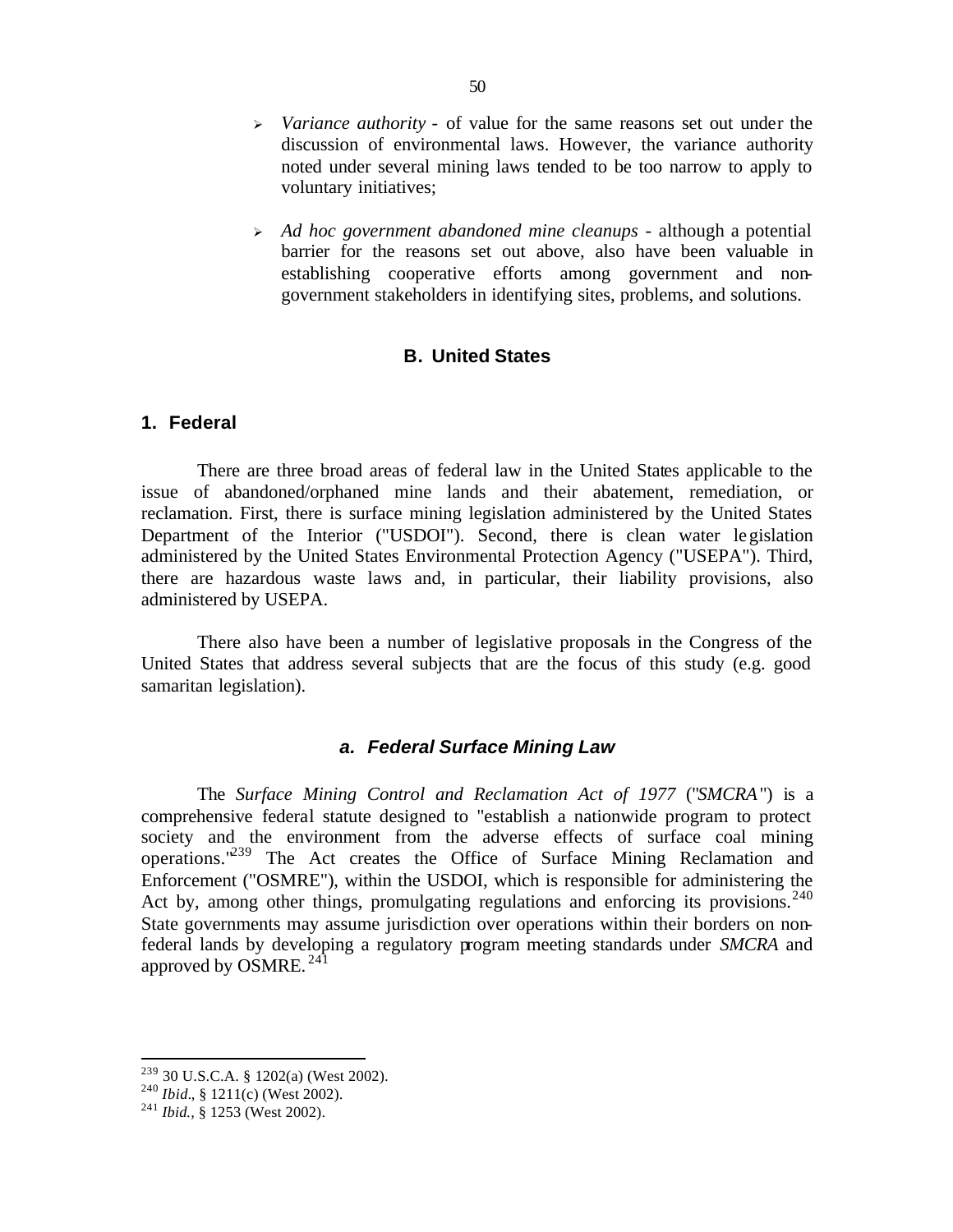Under *SMCRA*, no person may engage in surface coal mining operations without a permit from the appropriate federal or state regulatory authority.  $242$  The Act requires that applicants file a schedule listing any notices of violations they have received in the prior three years and the final resolution of any such notices. Where that or other information indicates that any surface coal mining operation "owned or controlled by the applicant" is currently in violation of *SMCRA*, "the permit shall not be issued" until the applicant submits proof that the violation has been or is being corrected.<sup>243</sup>

In 1997, a panel of the United States Court of Appeals struck down OSMRE "ownership and control" rules that were to have been administered by federal or state regulatory authorities, which were broader than *SMCRA*. The rules would have required regulatory authorities to not issue a permit if any operation owned or controlled by a permit applicant "or by any person who owns or controls the applicant" is currently in violation of *SMCRA*. The regulatory authorities would have been prohibited from issuing the permit until the applicant submits proof that the violation has been or is being corrected.<sup>244</sup>

However, in April 2002, OSMRE approved a state regulatory authority's proposed changes to its state program that imposed a "permit block" on any applicant, or any person who owns or controls the applicant, who is currently in violation of federal or state law. In approving substantially the same provision as the court struck down in 1997, OSMRE relied on other provisions of *SMCRA* than those struck down by the court in 1997. These other provisions allow states to enact laws or regulations that provide for "more stringent land use and environmental controls and regulations of surface coal mining and reclamation operations" than are provided for in *SMCRA*. Accordingly, to the extent that the state law authorized more extensive "permit blocking," OSMRE was of the view that it was not inconsistent with *SMCRA* and, therefore, was approved.<sup>245</sup>

The permit blocking provisions of *SMCRA* are of importance in the context of abandoned mines because they may prevent a person who otherwise may be in violation of *SMCRA* from obtaining a permit to "remine" an abandoned mine. They also may prevent that person from acting as a "volunteer" in the abatement, remediation, or reclamation of such sites.

# *b. Federal Clean Water Law*

Under the *Clean Water Act* ("*CWA*"), absent a permit, the discharge of any pollutant by any person is unlawful.<sup>246</sup> The "discharge of any pollutant" means the addition of any pollutant to navigable waters from any point source. A "point source" is

<sup>242</sup> *Ibid.*, § 1256(a) West 2002).

<sup>243</sup> *Ibid.*, § 1260(c) (West 2002).

<sup>&</sup>lt;sup>244</sup> National Mining Association v. United States Department of the Interior, 105 F.3d 691, 693 (D.C. Cir. 1997).

<sup>245</sup> *Kentucky Regulatory Program*, 67 Fed. Reg. 21173-21176 (2002) (referring to 30 U.S.C.A. § 1255(b) (West 2002)).

 $246$  33 U.S.C.A. § 1311(a) (West 2002).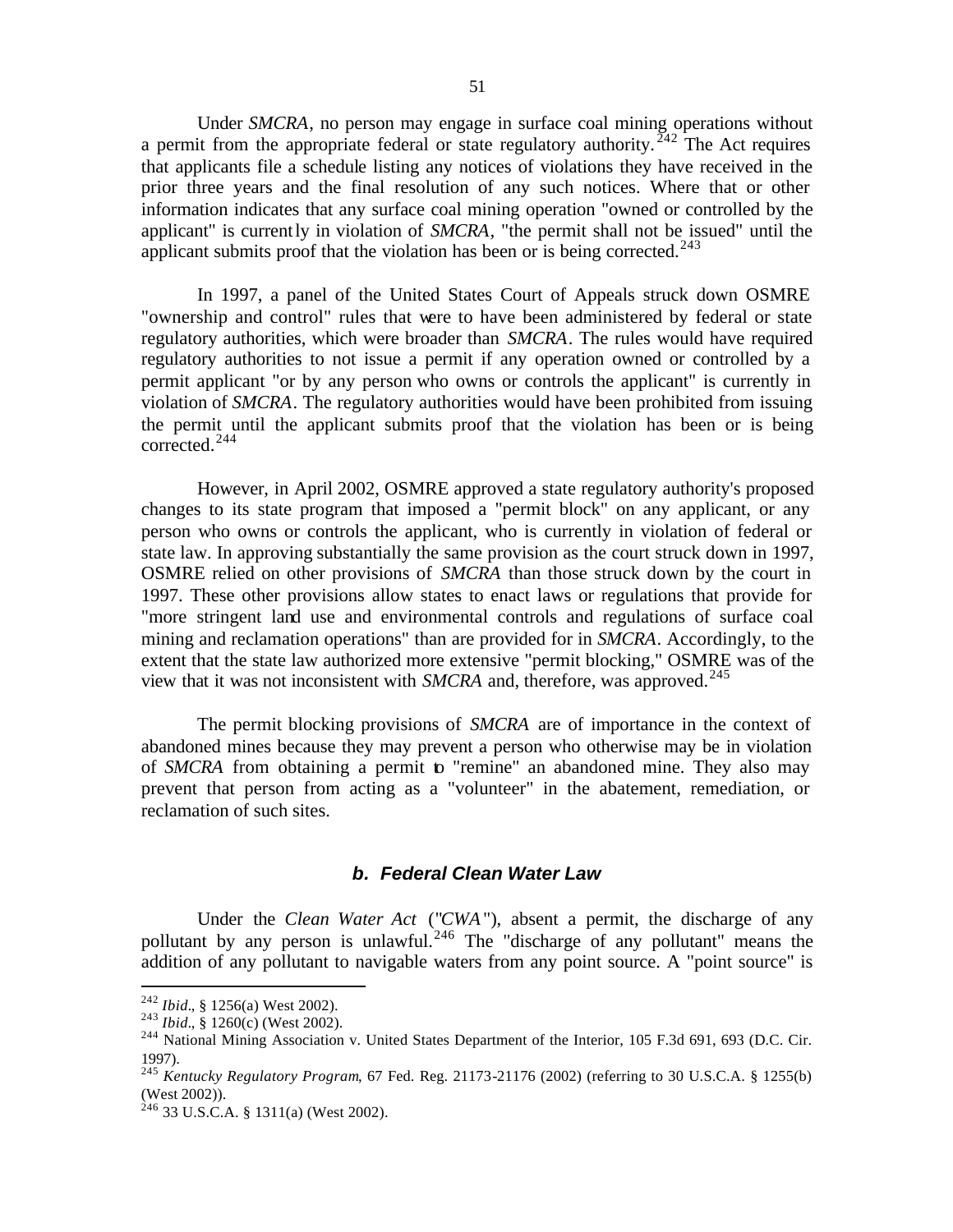defined under *CWA* to mean "any discernible, confined, and discrete conveyance…from which pollutants are or may be discharged." A "pollutant" is defined to include "...solid waste….chemical wastes…wrecked or discarded equipment, rock, sand…and industrial waste…discharged into water." The *CWA* defines "navigable waters" to include the "waters of the United States...and tributaries..."<sup>247</sup>

The cumulative effect of these various definitions give the *CWA* broad scope. Accordingly, this has resulted in several courts holding that abandoned mine land abatement, remediation, and reclamation projects require permits. Such requirements, it has been suggested, discourage abandoned mine land cleanups, even where such cleanups would reduce water pollution. <sup>248</sup>

There is authority for the issuance of variances from compliance with *CWA*  requirements that may have limited applicability to abandoned mine land abatement, remediation, and reclamation projects. The first variance is based on fundamentally different factors ("FDF"). If an existing source of water pollution is fundamentally different, an FDF variance may be available under certain circumstances. The source must participate in the rulemaking process, and demonstrate the difference that makes compliance with best practicable or achievable standards impossible. The FDF variance is not based on inability to afford compliance with applicable standards. Rather it is based on fundamentally different technological factors that make it impossible for the source to comply with applicable standards. FDF variances also may apply to vary compliance with *CWA* standards applicable to toxic substances.<sup>249</sup>

The second possible variance available under the *CWA* is known as the "affordability" variance. This variance applies only to Best Achievable Technology ("BAT") standards, not to Best Practicable Technology ("BPT") standards. Unlike the FDF variance, which is implemented through the rule-making process, the affordability variance is implemented through the permit process, and is based on costs. The source must show that it cannot afford BAT. If successful, a specific standard is set for the source in its permit somewhere between BAT and BPT. However, unlike the FDF variance, an affordability variance, must be limited as to the period of time it can be in effect, and cannot apply to toxic substances. $^{250}$ 

Rather than follow either the FDF or affordability variance approach to addressing water pollution from abandoned coal mines USEPA, in January 2002, promulgated amendments to existing coal mining regulations under the *CWA* to reduce run-off from these sites. The amendments cover only discharges from previous mining activities on mine lands that have been abandoned (defined as "pre-existing" discharges). Pre-existing discharges will now be distinguished under the amendments from new discharges from active mining areas. Prior to the amendments, according to the agency, requiring pre-existing discharges to be treated so as to meet the same standards as

<sup>247</sup> *Ibid.*, §§ 1362(12)(14)(19)(7) (West 2002).

<sup>248</sup> *Supra* note 13.

 $^{249}$  33 U.S.C.A. § 1311(n) (West 2002).

<sup>250</sup> *Ibid.*, § 1311(c) (West 2002).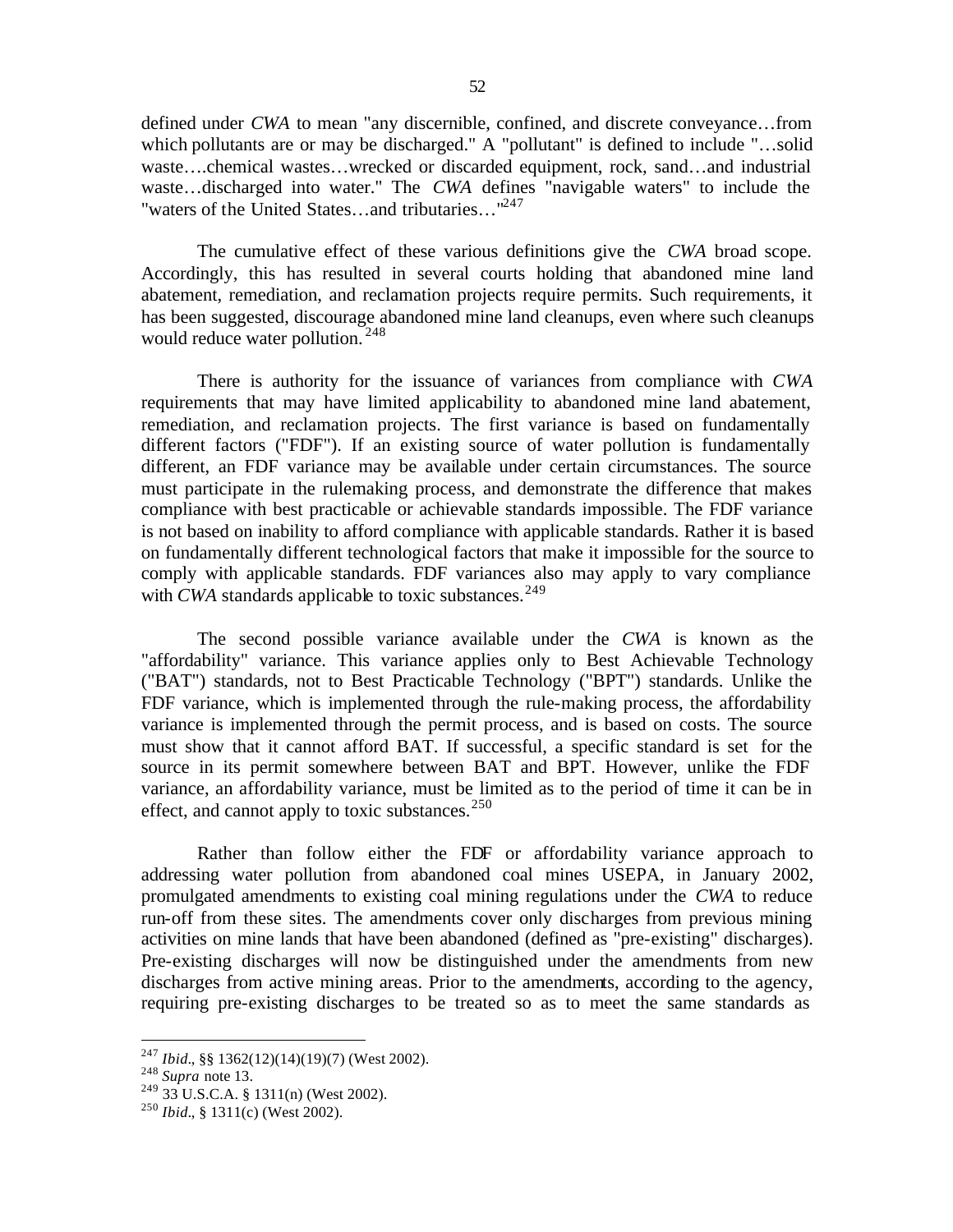discharges from active mining areas, was cost prohibitive, and a disincentive to remining activities.

Accordingly, the effect of the new rules is to facilitate coal remining at abandoned sites. The agency concluded that remining of abandoned mine lands has many potential benefits. Problems associated with abandoned mines, such as acid mine drainage, are addressed during remining as the area is reclaimed. Thus, according to USEPA, encouraging remining can provide the benefits of improving water quality, removing hazardous conditions, and utilizing remaining coal as a resource instead of mining new land. According to the agency, because of concerns over potential liabilities and environmental compliance costs, many operators have focused their efforts on new mining areas and have ignored abandoned mine lands that contain significant coal reserves.

Under the amendments, remining operators will be required to implement strategies that control pollutant releases and ensure the pollutant discharges during remining activities are less than the pollutant levels released from the abandoned site prior to remining. To achieve this goal, a coal remining operator must develop a sitespecific pollution abatement plan designed to reduce the pollution load from pre-existing discharges. The plan must incorporate the design and implementation of best management practices, based on USEPA guidance. The agency also is requiring that operators ensure that levels of iron, manganese, and pH in pre-existing discharges are not made worse from remining activities.<sup>251</sup>

## *c. Federal Hazardous Waste Laws*

There are two federal hazardous waste laws in the United States with potential applicability to abandoned mine lands. They are the (1) *Comprehensive Environmental Response, Compensation, and Liability Act* ("*CERCLA*" or "Superfund"); and (2) *Resource Conservation and Recovery Act* ("*RCRA*").

*CERCLA* authorizes USEPA to respond to the actual or threatened release of a hazardous substance by conducting the cleanup itself and suing a wide range of responsible parties for reimbursement. Alternatively, the agency may issue an administrative order or seek a court order requiring the responsible parties to conduct the cleanup themselves. A party that receives an administrative order requiring it to cleanup a *CERCLA* site cannot challenge the order until an enforcement action is brought against it. If it fails at that time to prove that it had "sufficient cause" for not complying with the order, it is liable for up to \$25,000 per day in civil penalties for such non-compliance, as well as treble damages if USEPA proceeds to conduct the cleanup and sues for reimbursement.<sup>252</sup>

<sup>&</sup>lt;sup>251</sup> Coal Mining Point Source Category: Amendments to Effluent Limitations Guidelines and New Source Performance Standards; Final Rule, 67 Fed. Reg. 3369-3405 (2002) (to be codified at 40 C.F.R. Parts 9 and 434).

<sup>252</sup> 42 U.S.C.A. §§ 9604-9607 (West 2002).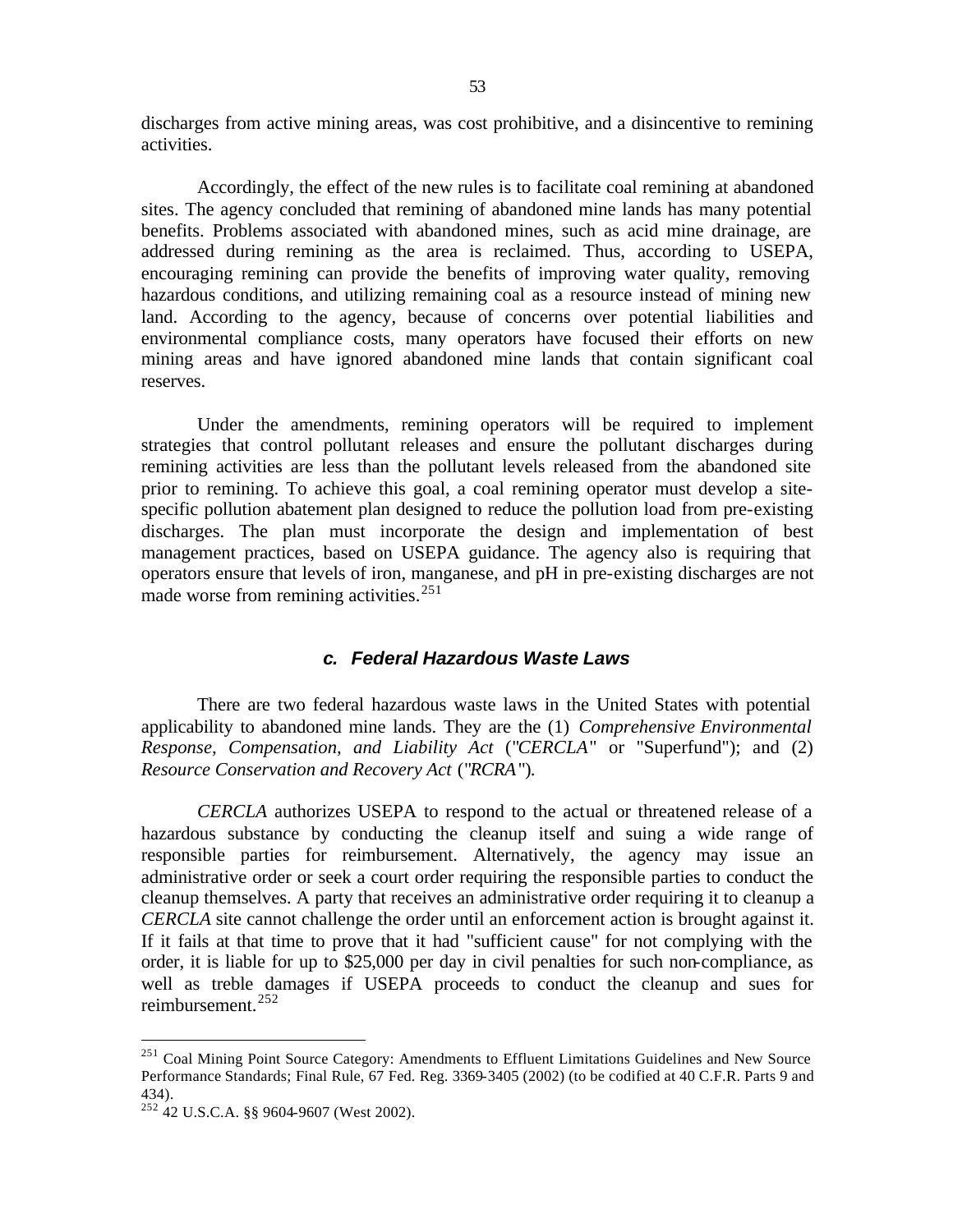Potentially responsible parties that may be required to cleanup, or pay for cleanup, of *CERCLA* sites include:

- 1. the current owner and operator of the site;
- 2. any past owners or operators where hazardous substances were disposed of on the site during their ownership or operation;
- 3. parties that arranged for the disposal or treatment of hazardous substances at the site (e.g. generators); and
- 4. transporters who selected the site for the disposal or treatment of the hazardous substances they transported there.<sup>253</sup>

Liability under *CERCLA* is strict (without regard to fault), retrospective, joint and several.<sup>254</sup> It is also subject to narrow defences.<sup>255</sup> As a result, parties who placed or caused others to place hazardous substances at a site in the past, in a manner that was then lawful, may nonetheless be required to cleanup or pay for the cleanup of the site years or decades later. Similarly, parties whose only involvement with a site is that they currently own or lease the property, or conduct activities there, but who had no connection whatever with any hazardous substances on the site, also are liable for site cleanup.

A number of mine sites in the United States have become Superfund sites, and court decisions have defined "operator" expansively in order to impose *CERCLA* liability.<sup>256</sup> Accordingly, commentators have expressed concern about the likely application of *CERCLA* to those who might volunteer to abate, remediate, or reclaim abandoned mine lands. $257$ 

*RCRA* addresses risks to human health and the environment posed by hazardous waste by authorizing establishment of a comprehensive regulatory framework for managing hazardous waste from generation to ultimate disposal and, in particular, governs the identification, generation, transportation, treatment, storage, and disposal of such materials.<sup>258</sup> Although there are exemptions from the application of *RCRA* for many types of mining wastes, there is the potential for active management of non-excluded mining wastes in a voluntary abandoned mine cleanup to trigger application of the Act.<sup>259</sup>

Other provisions of *RCRA*, which allow civil actions against past or present owners or operators of facilities that "may present an imminent and substantial endangerment to health or the environment," also have raised concerns about their

<sup>253</sup> *Ibid.*, § 9607(a) (West 2002).

<sup>254</sup> *United States* v. *Chem-Dyne Corporation*, 572 F.Supp 802 (S.D. Ohio 1983).

<sup>255</sup> 42 U.S.C.A. § 9607(b) (West 2002).

<sup>256</sup> Edward Hines Lumber Co. v. Vulcan Materials Co., 861 F.2d 155 (7th Cir. 1988).

<sup>257</sup> *Supra* note 13.

<sup>258</sup> 42 U.S.C.A. §§ 6901-6992k (West 2002).

<sup>259</sup> *Supra* note 13.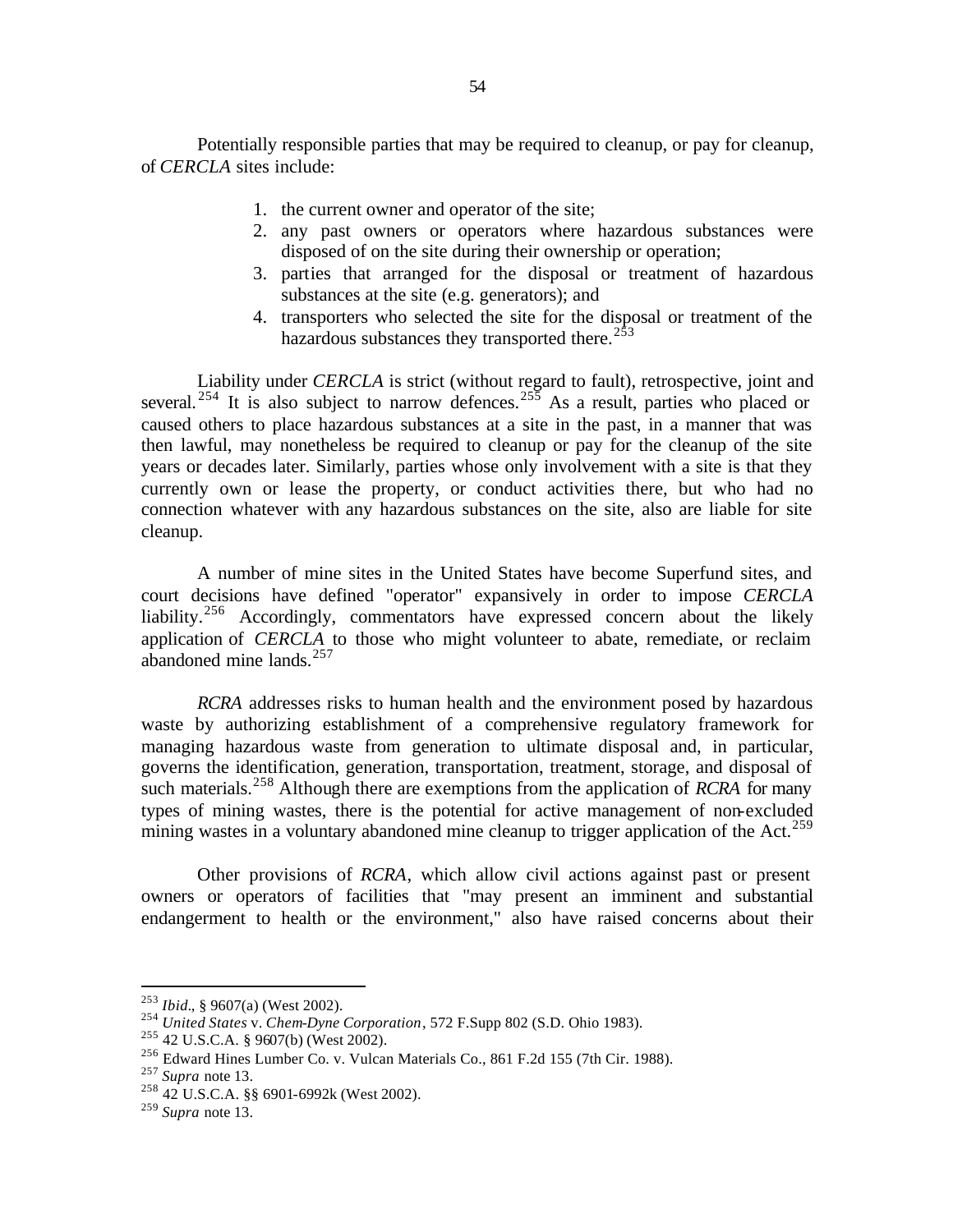application to voluntary abandoned mine land abatement, remediation, and reclamation activities.<sup>260</sup>

# *d. Bills Proposed in Congress*

Over the last few years, a number of Bills have been introduced in the Congress of the United States addressing the abandoned mine land issue. In March 2002, a Bill was introduced in the U.S. House of Representatives entitled the *Abandoned Hardrock Mines Reclamation Act of 2002* (H.R. 4078).<sup>261</sup> The Bill would do a number of things including:

- $\triangleright$  establish a reclamation fee on hardrock mineral producers, based on a sliding scale used in the state of Nevada; $^{262}$
- $\triangleright$  create a fund that these fees would be paid into, which would be used to help pay for cleanups of abandoned hardrock mines;  $263$
- $\ge$  establish an abandoned mine reclamation "good samaritan" permit program, which would require permittees to specify reclamation plans and meet certain standards for cleanup, ensure public participation, and USEPA oversight of cleanups;  $^{264}$
- $\triangleright$  provide that only "orphan" sites, with no identifiable hardrock mine owners or operators, can be the subject of a reclamation permit;  $265$
- <sup>ÿ</sup> waive potential *CWA* liability for reclamation permittees during cleanup, but not if the water quality is made worse by the permittee. Where water quality is made worse, *CWA* liability would re-apply;  $266$
- $\ge$  require compliance with all other water quality and environmental laws: and  $267$
- $\ge$  encourage states to complete an inventory of the abandoned hardrock mines within their states, and identify priority sites for cleanup, by providing money for such inventories and not allowing states to use money from the abandoned mine land fund for cleanups until such inventories are completed.

A similar, if less comprehensive, Bill was introduced in 1999 in the U.S. Senate, entitled the *Good Samaritan Abandoned or Inactive Mine Waste Remediation Act* (S. 1787).<sup>268</sup> This Bill would amend the *CWA* to protect a remediating party from becoming legally responsible for any continuing discharges from the abandoned mine site after completion of a cleanup project. This exemption from *CWA* liability would apply so long

 $\overline{a}$ 

 $267$  Ibid.

 $260$  Ibid.

<sup>261</sup> H.R. 4078, 107th Cong., 2d Sess. (2002).

<sup>262</sup> *Ibid.*, s. 102.

<sup>263</sup> *Ibid.*, s. 103.

<sup>264</sup> *Ibid.*, s. 201.

 $265$  Ibid.

 $266$  Ibid.

<sup>268</sup> S. 1787, 106th Cong., 1st Sess. (1999).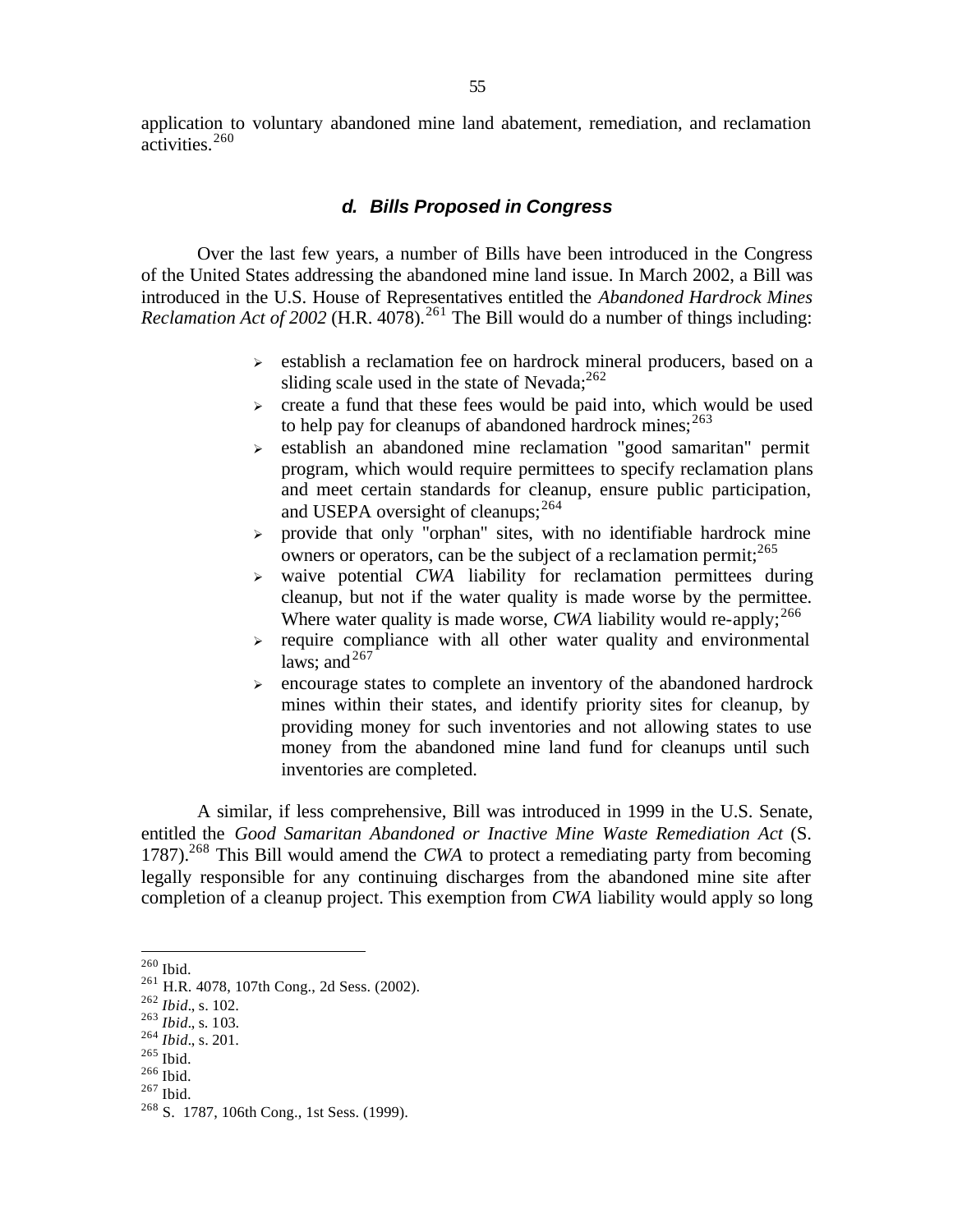as the remediating party, or "Good Samaritan," does not otherwise have liability for that abandoned or inactive mine site and implements a cleanup project approved by USEPA.

## **2. State**

Because of different constitutional authority in the United States than applies in Canada, many state environmental laws are mini-versions of their federal law equivalents, and often are designed, if not required, to implement federal law, where so approved by the appropriate federal agency (e.g. USDOI, USEPA). However, state law also may be more (but not less) stringent than federal law.

## *a. State Permit Blocking Law*

An example of more stringent state law may be found in the state of Kentucky with respect to the issue of permit blocking. In April 2002, the USDOI-OSMRE approved an amendment to Kentucky law designed to implement *SMCRA*, which would permit the state to block the issuance of a permit to either the applicant or any person who owns or controls the applicant who is currently in violation of applicable surface mining law. <sup>269</sup> This requirement, as noted above, is more stringent than federal surface mining law. The state amendments also require the Kentucky Cabinet to afford a due process hearing to the applicant. In addition the state must conditionally issue a permit, permit renewal, or other authorization for surface coal mining and reclamation activity if it finds that a direct administrative or judicial appeal is presently being pursued in good faith to contest the validity of the determination of ownership and control. The state also must issue a permit if the applicant submits proof, including a settlement agreement, that the violation is being abated to the satisfaction of the issuing state or federal agency.

As noted above in the context of *SMCRA*, such permit blocking provisions may be of importance in the context of abandoned mines because they may prevent someone who otherwise may be in violation of state or federal law from obtaining a permit to "remine" an abandoned mine. They also may prevent someone from acting as a "volunteer" in the abatement, remediation, or reclamation of such sites.

## *b. State Good Samaritan Law*

An example of state good samaritan legislation may be found in the Commonwealth of Pennsylvania. The state's *Environmental Good Samaritan Act*, which became law in 1999, is intended to encourage landowners and others to reclaim mineral extraction lands and abate water pollution caused by abandoned mines.<sup>270</sup> The Act protects from state civil and environmental liability landowners, groups, and individuals who volunteer to undertake such projects. The Act is not intended to limit the liability of

<sup>269</sup> *Supra* note 245. See Ky. Rev. Stat. 350.085(6) (2000).

<sup>270</sup> Pa. Cons. Stat., tit. 27, c. 81, §§ 8101-8114 (1999).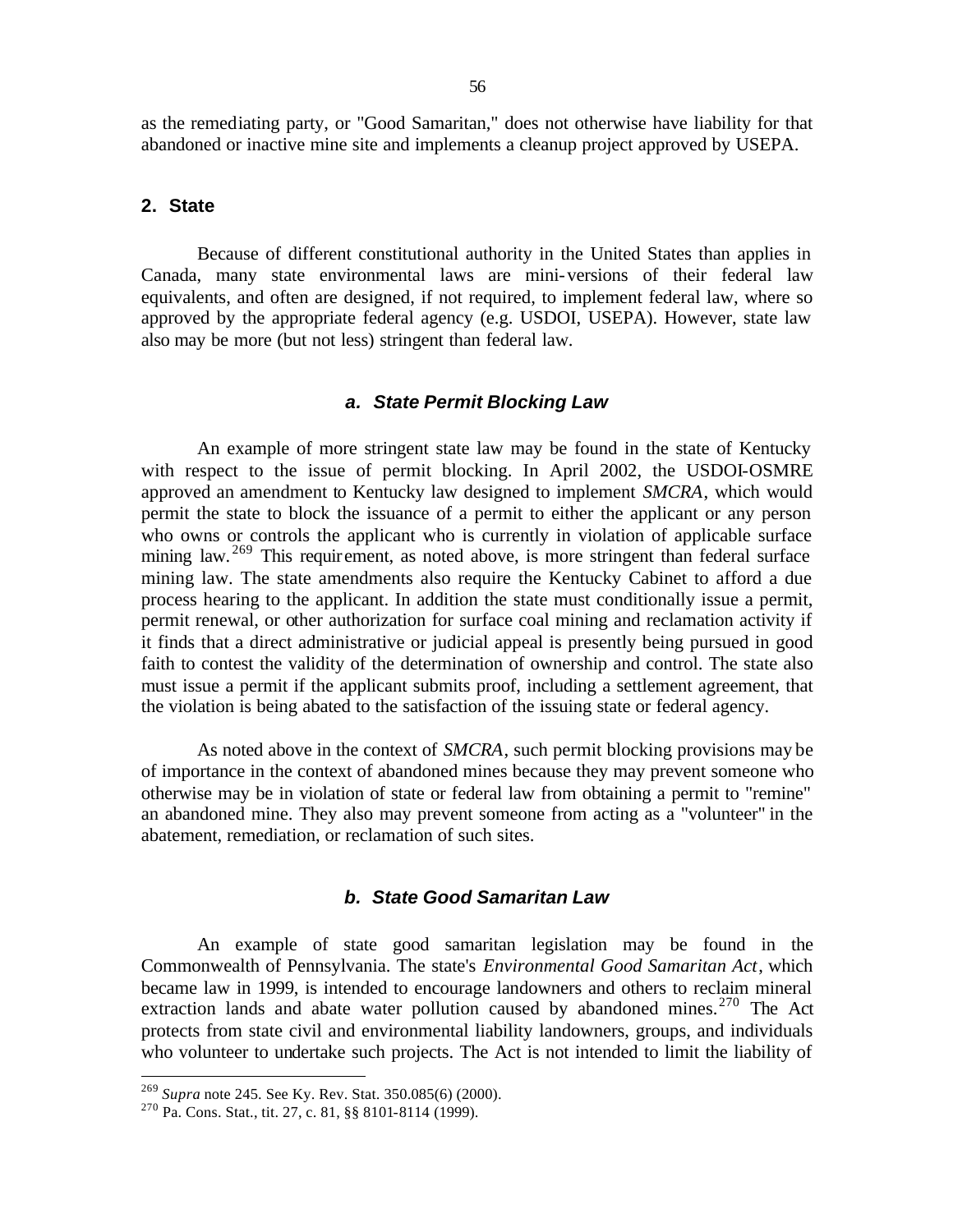a person who under existing law is, or may become, responsible for reclaiming the site or addressing water pollution arising from the site. The state's Department of Environmental Protection administers the Act, and reviews project proposals to determine their eligibility for acceptance under the program.

The Act addresses:

- $\geq$  who is eligible for protection under the Act (e.g. landowners who provide access to land without charge or compensation for reclamation and water pollution abatement projects; others who did not cause the pollution and are not ordered by state or federal agencies to do the work);
- $\rightarrow$  types of land reclamation projects covered (e.g. those that restore abandoned or unreclaimed mineral extraction lands and that will improve water quality and not make water pollution worse);
- $\ge$  protections afforded (e.g. immunity from liability for water pollution and state citizen suit law);
- $\ge$  exceptions to immunity from liability (e.g. no immunity from liability for: recklessness, gross negligence, or willful misconduct that causes injury or damage; increased pollution by activities that are unrelated to the project; damage to adjacent or downstream landowners, where prior written and public notice of proposed project had not been provided).

To similar effect are 1995 amendments to California's *Water Code* with respect to drainage from abandoned mines. These amendments establish a program, including development of plans, that permit public agencies and cooperating private parties to reduce the threat to water quality caused by abandoned mine lands without becoming responsible for remediating abandoned mine waste to a level that meets all water quality objectives and related regulatory requirements. $^{271}$ 

# **C. Other Countries**

## **1. United Kingdom**

 $\overline{a}$ 

As a result of past environmental problems experienced with abandoned mines in the United Kingdom, $272$  in 1995 the national government enacted amendments to its

<sup>&</sup>lt;sup>271</sup> Cal. Water Code. §§ 13397-13398.9 (1995).

<sup>272</sup> United Nations Environment Programme, *Report of the International Round Table on Mining and the Environment* (Berlin: UNEP, 1999) at 40 (noting that acid drainage from abandoned mines in the United Kingdom have severely contaminated local streams).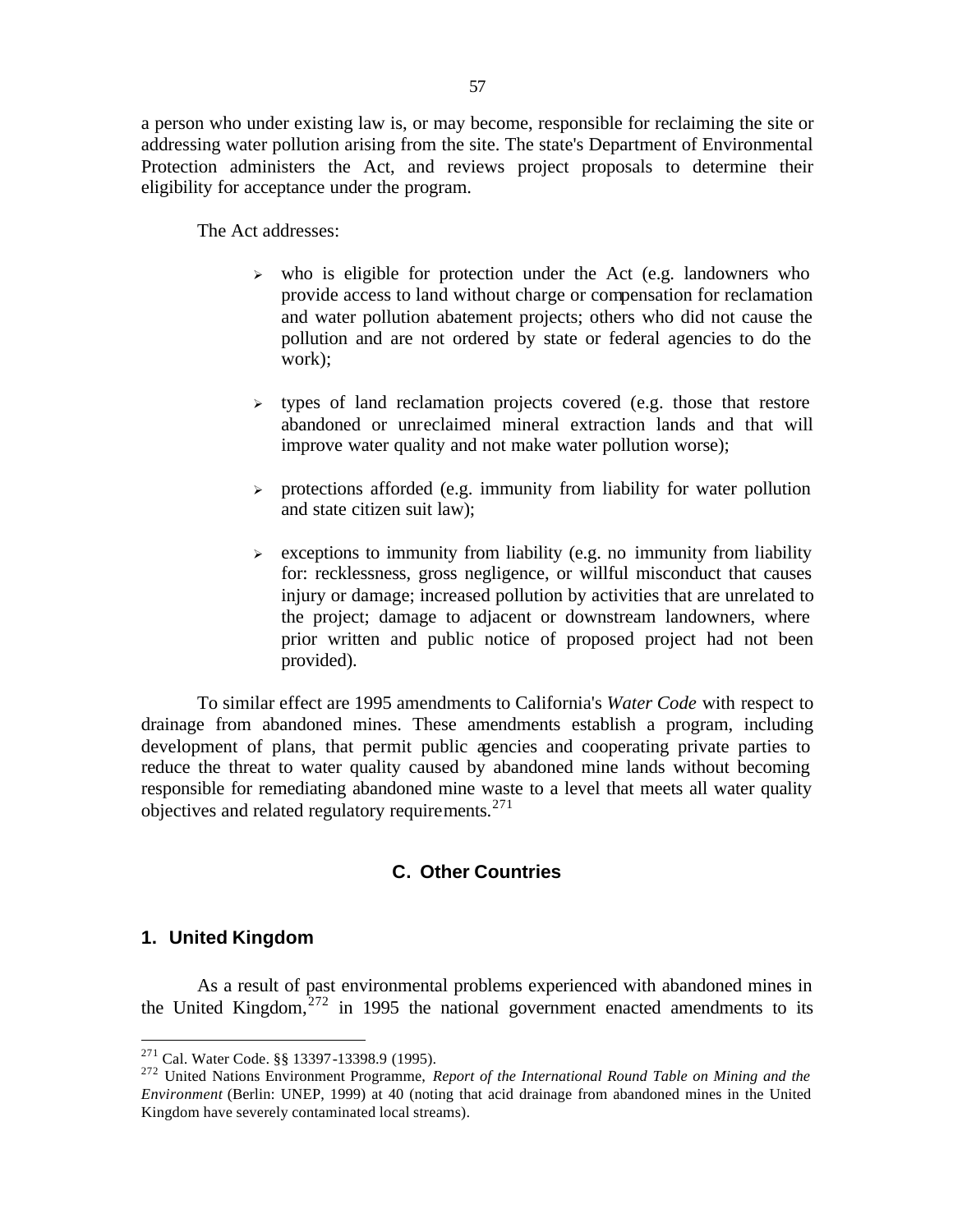environmental and water pollution legislation that establish an early warning or notice system regarding lands that have been, or are about to be, abandoned. The amendments, which address both contaminated lands and abandoned mines, impose obligations on mine operators to warn the national environmental agency of imminent abandonment of such facilities. The agency, in turn, must inform local authorities in whose area the abandoned land is located. The measures, which impose cleanup responsibilities on a variety of parties, provide specific exemptions for trustees, receivers, and receivermanagers.<sup>273</sup>

This statute is a further example that provides a precedent for expanding exemption or variance authority to other categories of parties, such as volunteers.

### **2. Australia**

 $\overline{a}$ 

Australia also has had a long legacy of problems arising from abandoned mines, $274$  and there have been recent prosecutions of owners and occupiers of such lands for violating clean water laws.<sup>275</sup> State legislation in Australia respecting regulation of coal mines defines "owner" broadly to include, in relation to an abandoned mine, the occupier of the land on which the abandoned mine is situated.<sup>276</sup> Accordingly, this legislation is a further example of potential liability volunteers could face in attempting to abate, remediate, and reclaim such lands in the absence of appropriate protections.

# **V. KEY FINDINGS REGARDING REGULATORY AND INSTITUTIONAL BARRIERS, LIABILITY DISINCENTIVES, AND COLLABORATIVE OPPORTUNITIES IN CANADA**

This Paper has reviewed federal, provincial, and state laws in Canada and the United States concerning abatement, remediation, and reclamation of abandoned mine lands. It also has briefly examined national law in the United Kingdom and state legislation in Australia. The matters focused on have included:

- 1. regulatory or institutional barriers;
- 2. liability disincentives; and
- 3. collaborative opportunities.

The following identifies key findings in Canada regarding these three matters.

<sup>273</sup> *Environment Act 1995*, c. 25, Part II (contaminated lands and abandoned mines).

<sup>&</sup>lt;sup>274</sup> Supra note 272 (noting that large areas of dryland forest in Australia that were dug over in the goldrush of the 1860s have still not recovered). See also Environment News Service, "Australian Mines Ecological Time Bombs" (6 January 1999) (noting that old and abandoned mines are the biggest sources of acid mine drainage in Australia).

<sup>&</sup>lt;sup>275</sup> Environment Protection Authority v. Norminco Ltd., [1996] N.S.W.E.C. 162.

<sup>276</sup> *Coal Mines Regulation Act, 1982* New South Wales Cons. Acts., ss. 124, 146.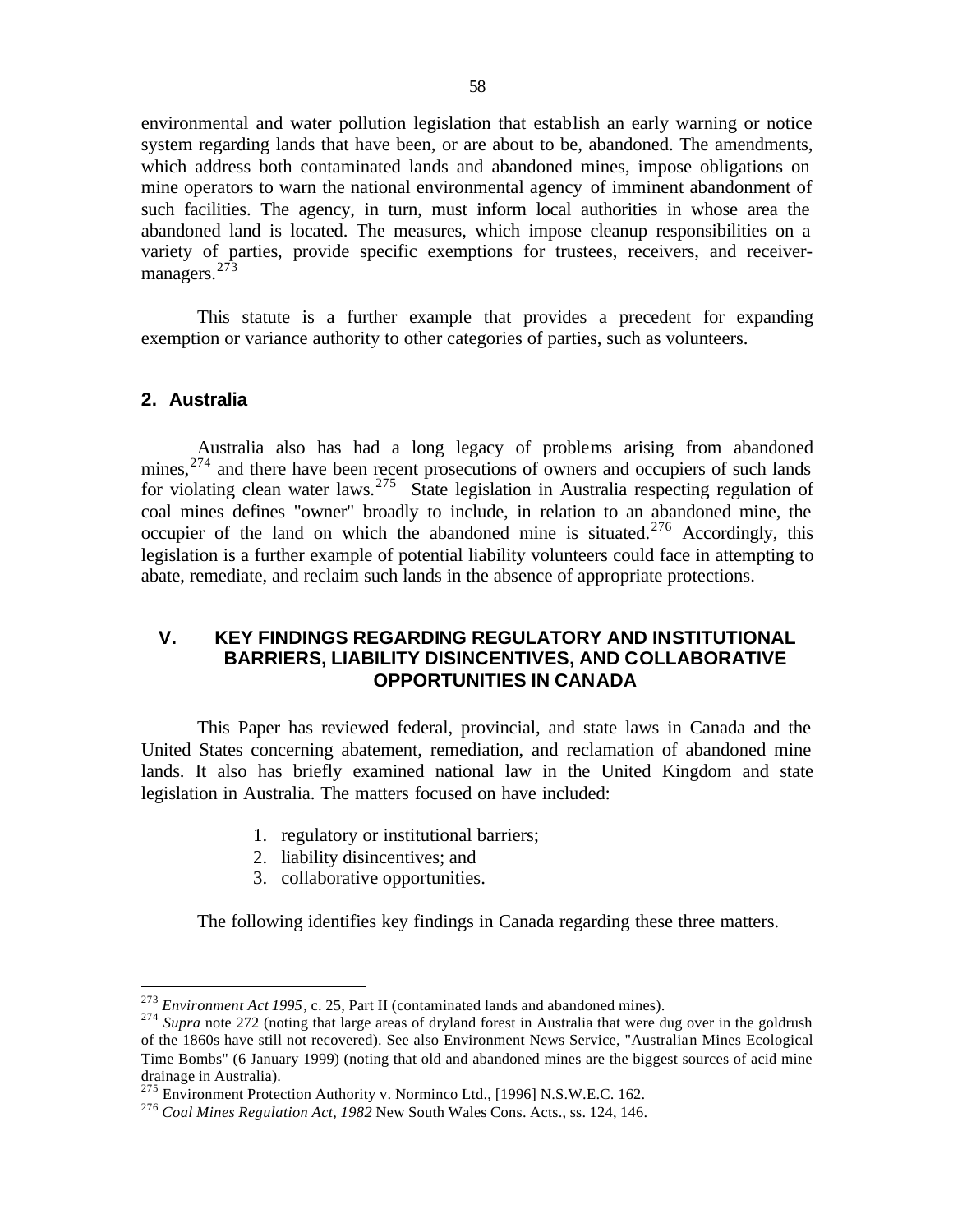## **A. Regulatory and Institutional Barriers**

Potential regulatory and institutional barriers under federal and provincial environmental and mining laws in Canada follow.

### *Federal*

Federal **natural resource and environmental** laws in Canada contain the following characteristics that may constitute **regulatory and institutional barriers** to voluntary abandoned mine land abatement, remediation, and reclamation activities:

- <sup>ÿ</sup> *Licensing* requirements under natural resource management laws applicable to northern Canada that prohibit conditions in a licence from allowing deposits of wastes to certain waters that would violate regulations under these laws as well as under other federal laws such as the *Fisheries Act*;
- <sup>ÿ</sup> *Regulations* under certain federal environmental regulatory statutes such as the *Fisheries Act* that may apply in some circumstances to deposits of certain substances from metal mines, though there is some uncertainty about the nature and extent of their application to voluntary cleanups at abandoned mines given the wording of new regulations on metal mining effluents that go into effect in December 2002;
- <sup>ÿ</sup> Prospectively, regulations and/or *pollution prevention plans* under the *Canadian Environmental Protection Act, 1999* that could apply to releases of certain substances, such as arsenic, cadmium, and nickel, from voluntary cleanups at abandoned mine land areas;
- <sup>ÿ</sup> *Environmental assessment requirements* under the *Canadian Environmental Assessment Act* that could apply to such activities as a result of regulations under the Act that list provisions from other federal laws such as the *Fisheries Act* (e.g. authorization to alter fish habitat) that trigger a requirement to perform an environmental assessment. Prospectively, provisions from the new *Species at Risk Act* also could be listed under *CEAA Law List Regulations* and consequently also could trigger obligations to conduct an environmental assessment.

## *Provincial*

Provincial **environmental** laws in Canada contain the following characteristics that may constitute **regulatory and institutional barriers** to voluntary abandoned mine land abatement, remediation, and reclamation activities: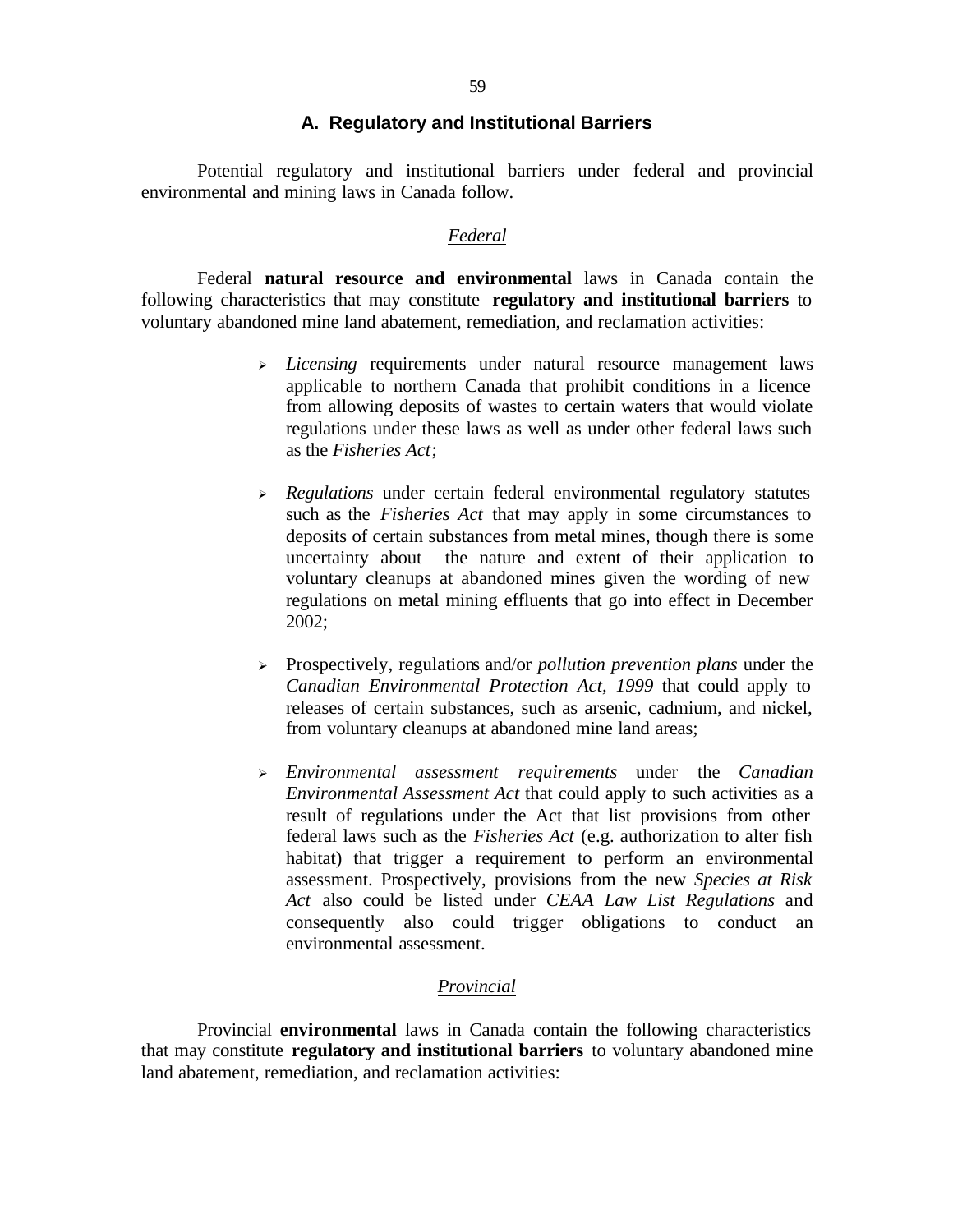<sup>ÿ</sup> *Approval, licence, permit, plan, and regulation requirements* designed to prevent or minimize the discharge or release of contaminants into the environment that would have to be complied with as a condition precedent to being authorized to undertake such activities. These various requirements do not differentiate between new or active mining operations on the one hand, and abandoned mine land abatement, remediation, and reclamation activities on the other. Accordingly, these statutory and regulatory requirements would hold voluntary cleanups to the same standards of conduct, performance, and results as new or active mining operations.

Provincial **mining** laws in Canada contain the following characteristics that may constitute **regulatory and institutional barriers** to voluntary abandoned mine land abatement, remediation, and reclamation activities:

- <sup>ÿ</sup> *Statutory Focus on "Closed" rather than on Orphaned/Abandoned Mines* - mining law remediation and reclamation authority often focuses on "closed" mines where a viable owner remains responsible for the site, or for which satisfactory securities are assumed to exist. Provincial mining laws often fail to even define, let alone address, the "orphaned/abandoned" mine situation;
- <sup>ÿ</sup> *Narrow or inappropriate definitions of "abandoned" mines -* where provincial laws do define "abandoned" mines, some define them too narrowly or inappropriately to be of assistance to volunteers;
- <sup>ÿ</sup> *Inconsistent approach to abandoned mines where issue is addressed*  where mining laws address "abandoned" mines their provisions may either frustrate or encourage voluntary cleanups of such sites. However, statutory provisions of this type are so vague, general, or lack follow-through that they provide no true guidance to the would-be volunteer;
- <sup>ÿ</sup> *Requirements to obtain (1) licences and approvals and provide information before operations may commence at abandoned mines and plants and (2) consent before abandoning mines or plants*- provisions of this type found in at least one mining law may be considered both a potential barrier or a potential collaborative opportunity. They may constitute a barrier if the compliance expected is that of the ordinary new or existing mining operation. They may constitute a collaborative opportunity if they recognize, encourage, and protect the volunteer's special role in orphaned/abandoned mine cleanups;
- <sup>ÿ</sup> *Absence of specific statutory authority for encouraging voluntary initiatives* - may be considered a further barrier in that the lack of such a focus in mining legislation has contributed to a number of ad hoc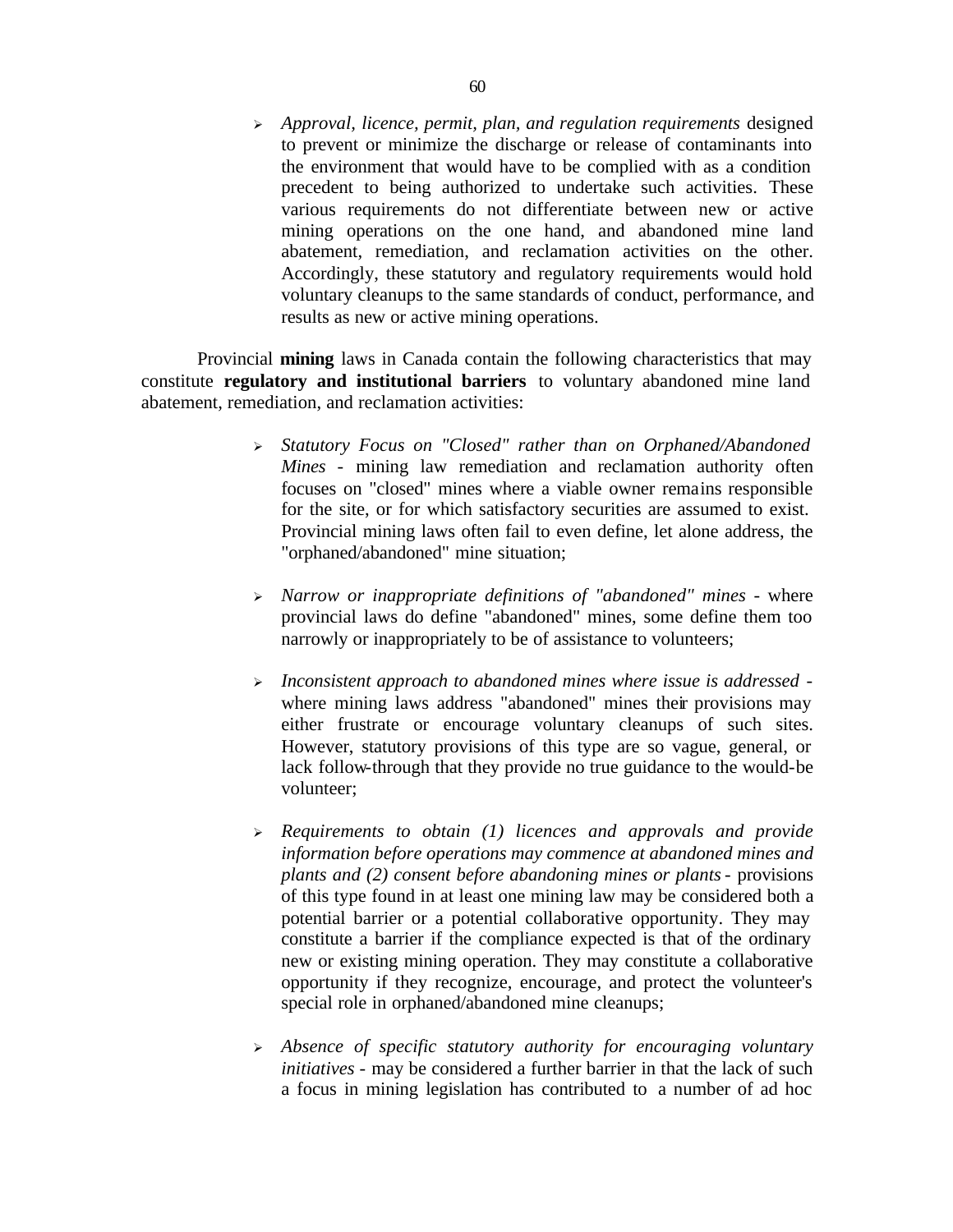government abandoned mine cleanups paid for with public funds. While these are of great value, they detract from the need to focus on establishing a framework for responsible encouragement and protection of volunteers.

## **B. Liability Disincentives**

Potential liability disincentives under federal and provincial environmental and mining laws in Canada follow.

## *Federal*

Federal **natural resource and environmental** laws in Canada contain the following characteristics that may constitute **liability disincentives** to voluntary abandoned mine land abatement, remediation, and reclamation activities:

- <sup>ÿ</sup> *Quasi-criminal liability resulting in prosecution for violating prohibitions* in respect of licensing provisions or regulations under various natural resource management laws applicable to northern Canada;
- <sup>ÿ</sup> *Quasi-criminal liability resulting in prosecution for violating prohibitions* in respect of various provisions of the *Fisheries Act*, such as carrying out a work or undertaking that results in harmful alteration of fish habitat or the deposit of deleterious substances into water frequented by fish, and the regulations, if applicable;
- <sup>ÿ</sup> *Joint and several civil liability* to the Crown in Right of Canada or a province, as well as to fishermen for deposits of deleterious substances in waters frequented by fish contrary to the *Fisheries Act* that require cleanup or cause loss of income;
- <sup>ÿ</sup> Prospectively, *orders, remedial and other measures, and prohibitions* including those applicable to officers, directors, and agents of corporations in respect of violations of regulations and/or pollution prevention plans under *CEPA, 1999*; and
- <sup>ÿ</sup> *Ministerial orders, court injunctions, or both* in respect of violations of environmental assessment requirements under *CEAA*.

## *Provincial*

Provincial **environmental** laws in Canada contain the following characteristics that may constitute **liability disincentives** to voluntary abandoned mine land abatement, remediation, and reclamation activities: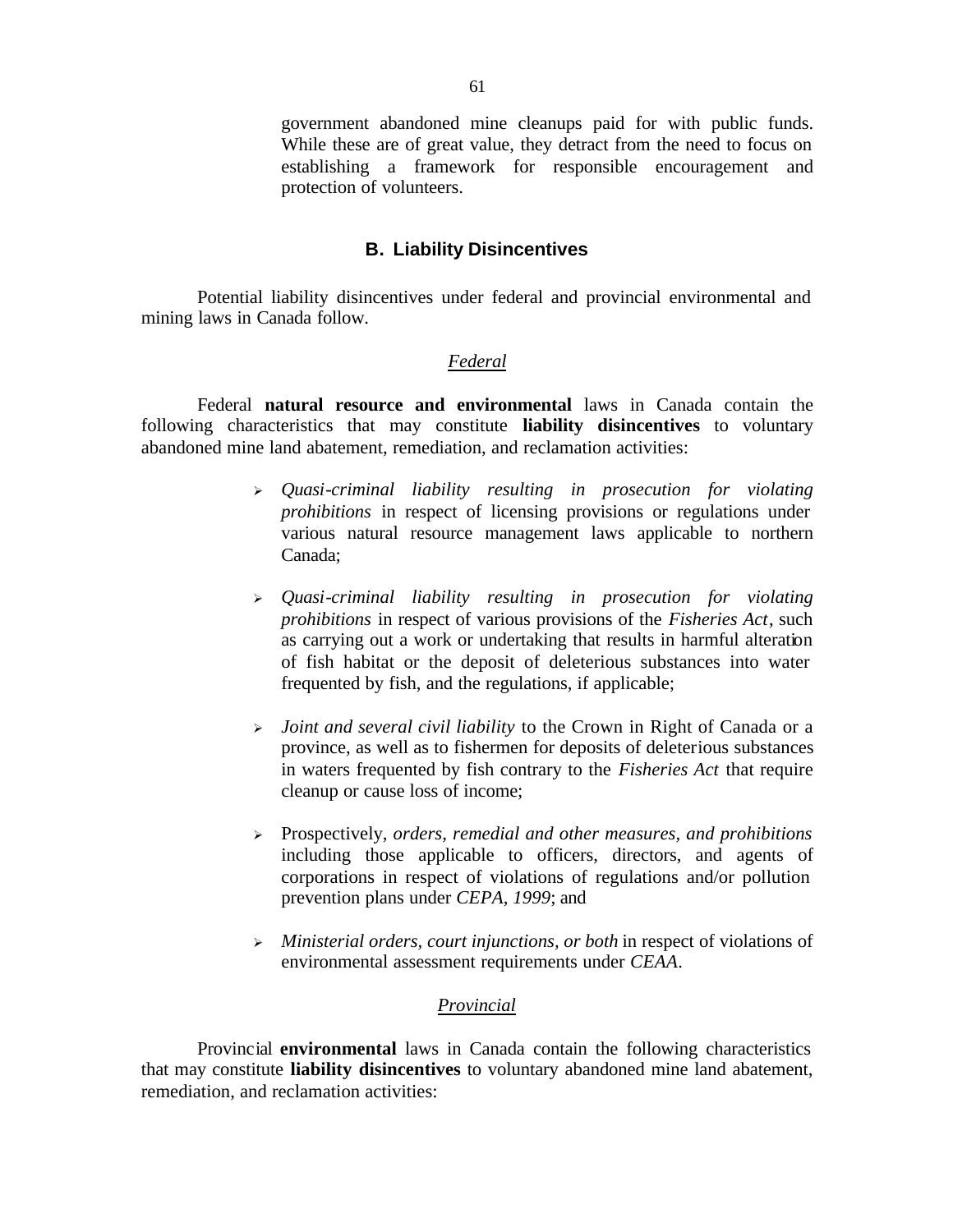- <sup>ÿ</sup> *Quasi-criminal liability resulting in prosecution* for violating prohibitions, approvals, permits, licences, plans, and provisions of regulations under various provincial environmental laws;
- <sup>ÿ</sup> *Liability imposed by administrative order* on "responsible persons" to prevent, abate, remediate, or rehabilitate general environmental damage arising from owning, occupying or having charge, management, or control of a source of contaminant also may attach to volunteers;
- <sup>ÿ</sup> *Civil (and administrative) absolute, retroactive, joint and several liability* imposed by statute on responsible persons for contaminated sites also may attach to volunteers, subject to the protections and exemptions available under some provincial laws;
- <sup>ÿ</sup> *Civil liability* of responsible persons under environmental rights and spills statutory provisions as well as the common law for injunctive, monetary, or other relief may attach to volunteers. However, in practice the problem may be more theoretical than actual due to a variety of technical and financial obstacles to bringing such actions in the courts.

Provincial **mining** laws in Canada contain the following characteristics that may constitute **liability disincentives** to voluntary abandoned mine land abatement, remediation, and reclamation activities:

> <sup>ÿ</sup> *Quasi-criminal, civil, and administrative liability* for failing to comply with legislative and regulatory requirements pertaining to leases, licences, approvals, plans, and other instruments or entitlements provided under mining laws.

# **C. Collaborative Opportunities**

Potential collaborative opportunities under federal and provincial environmental and mining laws in Canada follow.

## *Federal*

Federal **environmental** laws in Canada contain precedents for the following **collaborative opportunities** in respect of voluntary abandoned mine land abatement, remediation, and reclamation activities:

> <sup>ÿ</sup> *Exempting from personal liability under environmental legislation* a trustee in bankruptcy, receiver, or interim-receiver if the harm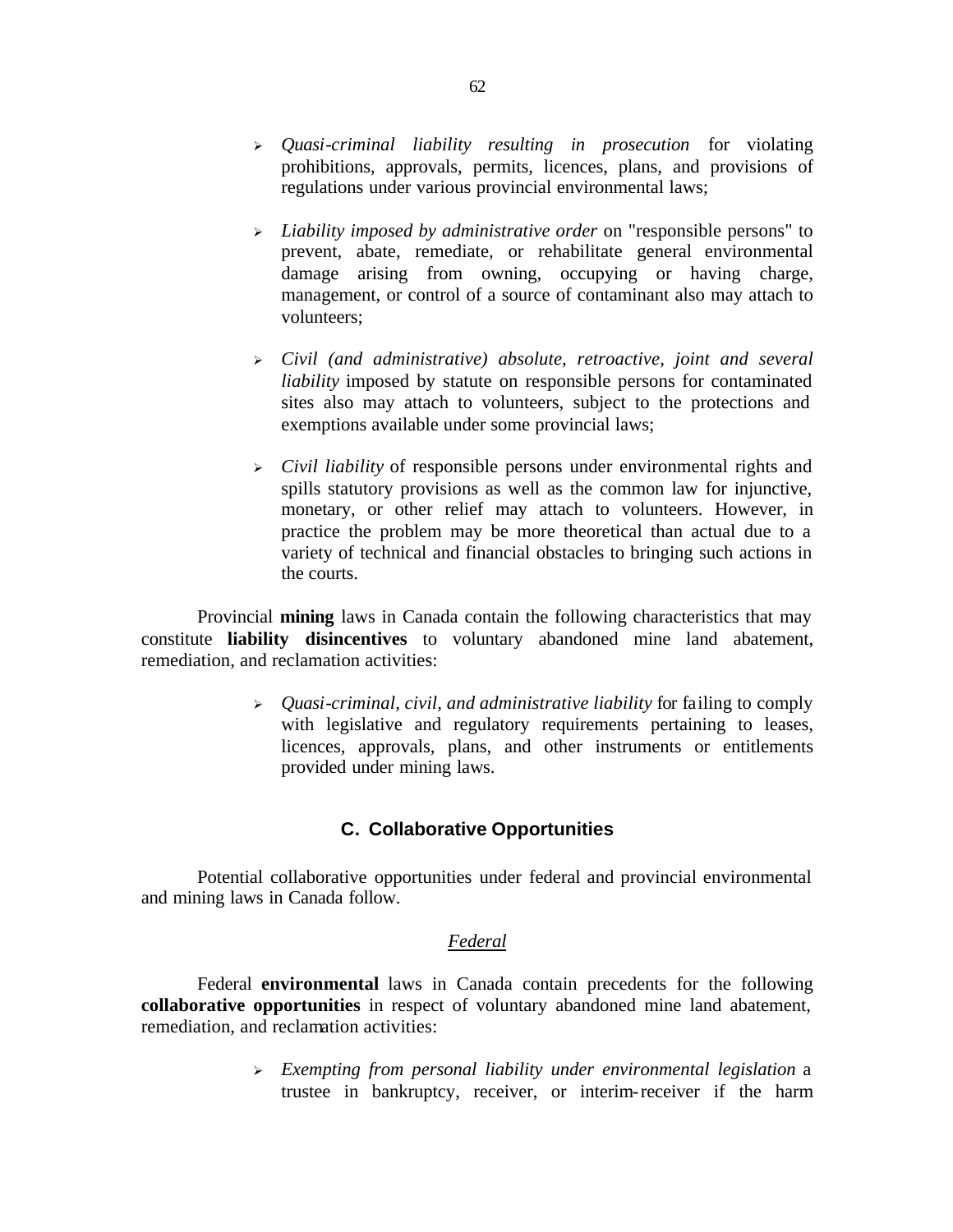occurred before their appointment, or after the appointment, unless the damage occurred as a result of their gross negligence or willful misconduct;

 $\geq$  The above categories of persons provided with environmental liability protection under the *BIA* are probably too narrow to include those who voluntarily propose to undertake abandoned mine land abatement, remediation, and reclamation activities. However, the principle contained in this type of legislation could be considered under broader federal environmental law reforms.

# *Provincial*

Provincial **environmental** laws in Canada contain precedents for the following **collaborative opportunities** in respect of voluntary abandoned mine land abatement, remediation, and reclamation activities:

- <sup>ÿ</sup> *Partial exemption from liability for historic mine site contamination* for those seeking to remine such sites as has recently been enacted in one province;
- <sup>ÿ</sup> *Variance authority* that acts as an "escape valve" from generally applicable environmental requirements such as approvals and regulations, is authorized by the laws of some provinces under certain circumstances and subject to certain obligations, such as consultation with those who may be directly affected by the proposed variance;
- <sup>ÿ</sup> *Exemptions for secured creditors* from being held as persons responsible for cleanup in certain circumstances are a potential precedent under several provincial laws that could be extended to abandoned mine land volunteers;
- <sup>ÿ</sup> *Orphan contaminated site rehabilitation agreements* are authorized in several provinces and constitute a precedent for a more sophisticated approach of this type for volunteers in the abandoned mine land context;
- <sup>ÿ</sup> *Limitations of liability* of responsible persons through a variety of apportionment, allocation, minor contributor, and other measures have been legislated under provincial environmental laws and constitute precedents for more equitable treatment of abandoned mine land volunteers;
- <sup>ÿ</sup> *Orphan site designations, contaminated site registries, and noncompliance reports* are precedents under provincial law and practice for the development of a comprehensive list or registry of "abandoned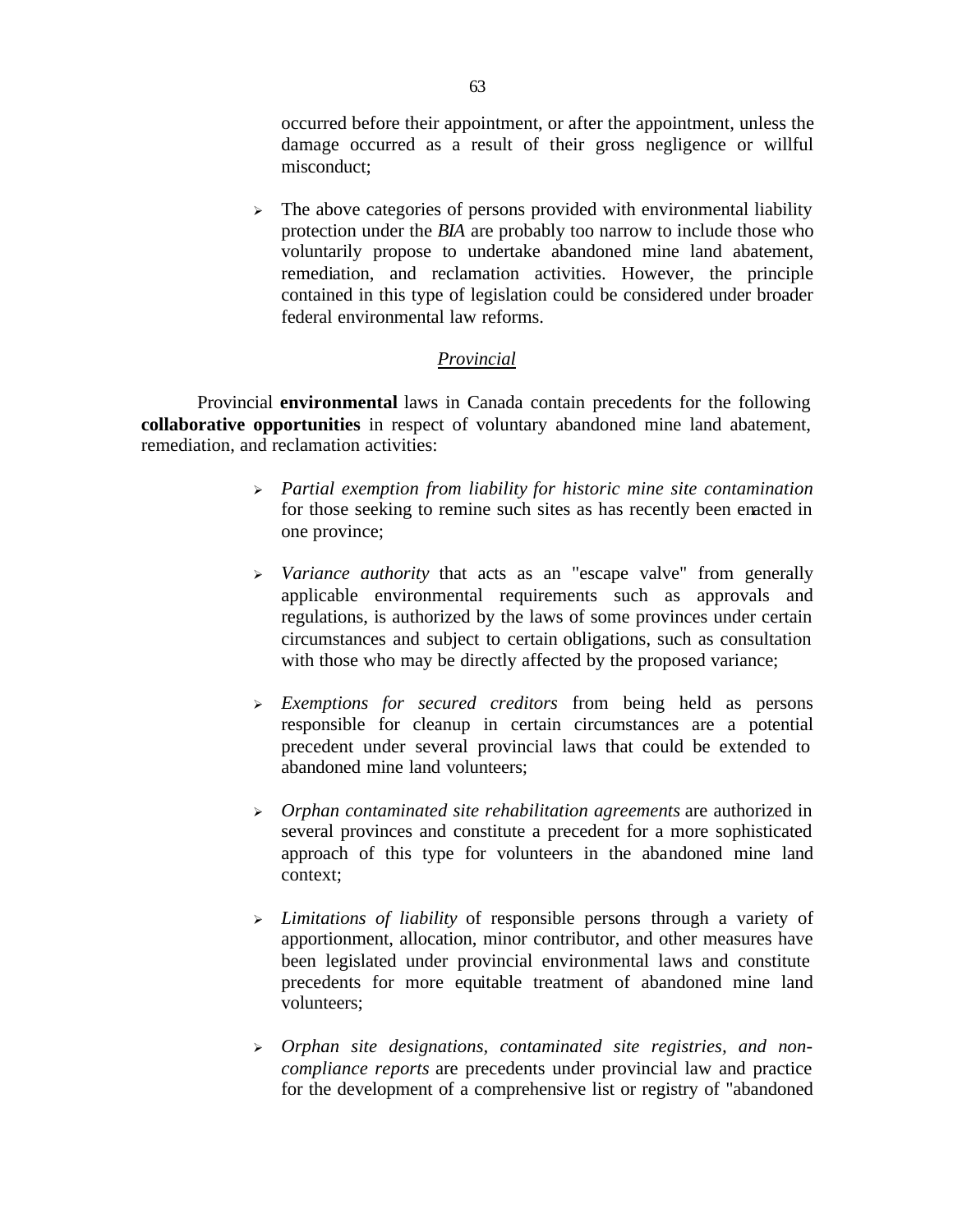mine land sites" and their status on a province-by-province basis that could assist those prioritizing collaborative voluntary cleanup of such sites.

Provincial **mining** laws, policies, and practices in Canada contain precedents for the following **collaborative opportunities** in respect of voluntary abandoned mine land abatement, remediation, and reclamation activities:

- <sup>ÿ</sup> *Variance authority* of value for the same reasons set out under the discussion of environmental laws. However, the variance authority noted under several mining laws tended to be too narrow to apply to voluntary initiatives;
- <sup>ÿ</sup> *Ad hoc government abandoned mine cleanups* although a potential barrier for the reasons set out above, also have been valuable in establishing cooperative efforts among government and nongovernment stakeholders in identifying sites, problems, and solutions.

## **VI. CONCLUSIONS AND RECOMMENDATIONS**

Orphaned or abandoned mines for which the owner cannot be found, or for which the owner is financially unable to carry out clean-up, pose environmental, health, safety, and economic problems to communities, the mining industry, and governments in many countries including Canada. This paper has examined existing legislative requirements in Canada, selected other North American jurisdictions, and other countries on:

- 4. regulatory or institutional barriers;
- 5. liability disincentives, and
- 6. collaborative opportunities

regarding voluntary abatement, remediation, and reclamation of orphaned/abandoned mine lands. In addressing the above three matters, particular emphasis was placed on four approaches:

- 5. 'Good Samaritan' legislation;
- 6. Permit blocking;
- 7. Allocative versus joint and several responsibility; and
- 8. Non-compliance registries.

Part II of the paper provided a brief background to the orphaned/abandoned mines problem. The review noted that orphaned or abandoned mine sites are generally defined as closed mines whose ownership has reverted to the Crown, either because the owner has gone out of business, or because no owner can be found. They also are described as mine sites where the owner has ceased or indefinitely suspended advanced exploration, mining, or mine production without rehabilitating the site. The paper summarized the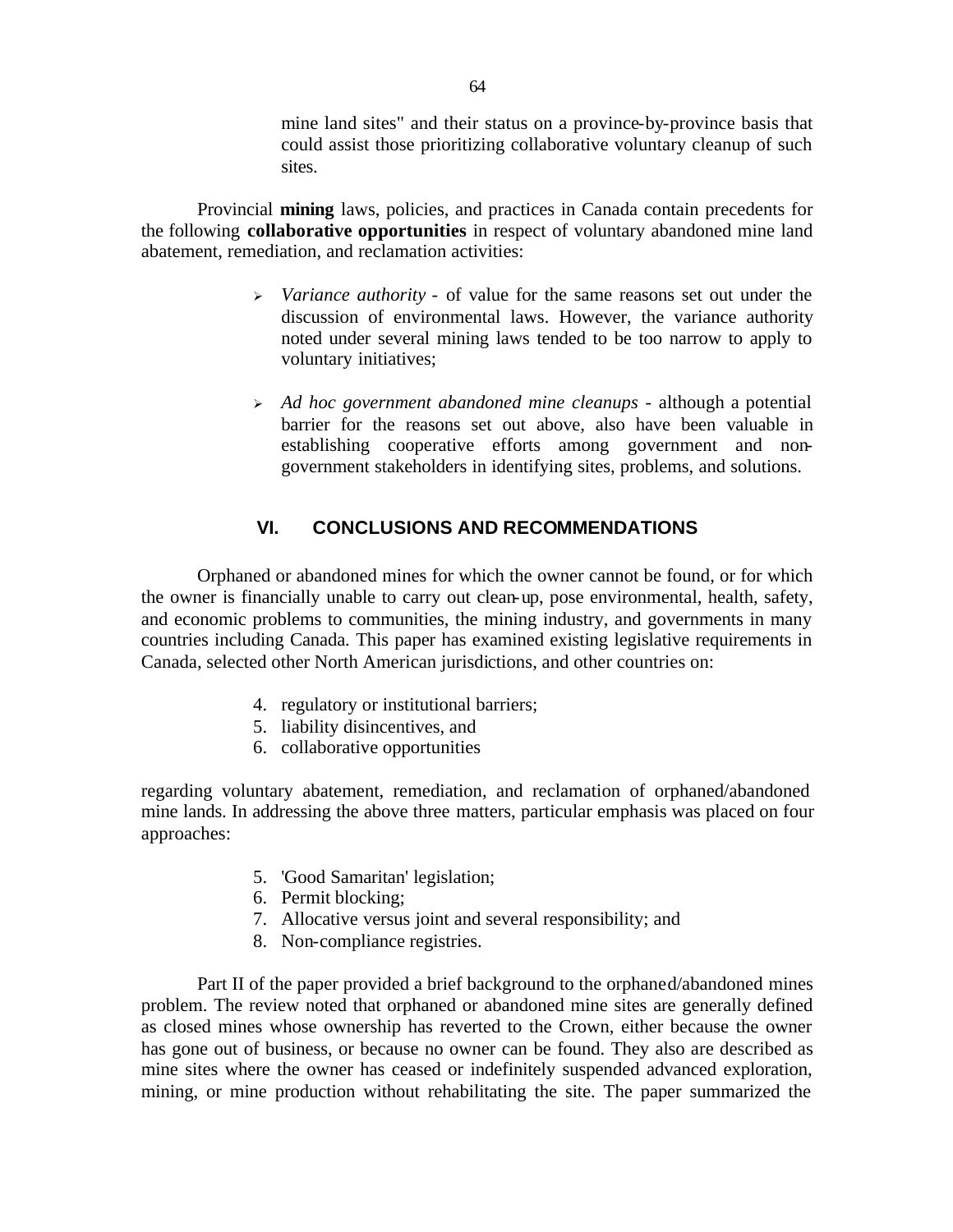impacts of such sites on the environment and the fact that no country appears to be immune from the problem. Finally, this part of the paper also noted that the problem requires both financial and legal solutions.

Part III reviewed existing legislative requirements in Canada, selected other North American jurisdictions, and other countries in regard to the above three matters. In general, there is no existing or proposed federal or provincial legislation in Canada regarding the subject of good samaritan legislation, though there may be some statutory developments that could be said to be analogous to, or precedents for, such legislation. Some existing law implicitly, though not explicitly, may have the same effect as permit blocking. Finally, there is some law, policy, and practice in existence regarding noncompliance registries and allocative versus joint and several liability. In comparison, there appear to be many more legislative measures in place or proposed at the federal and state level in the United States addressing explicitly several of these subjects. National legislation in the United Kingdom and state legislation in Australia is comparatively in its infancy in addressing these matters.

Part IV summarized key findings that arise in relation to each of the above three matters. Generally, in regard to regulatory or institutional barriers, federal and provincial environmental and mining laws in Canada contain a number of permit, regulation, and other requirements that likely would have to be complied with by those voluntarily undertaking abandoned mine land abatement, remediation, and reclamation. Existing exemption or variance authority under a number of these laws may be available to accommodate such activities, though the generality of the statutory language under many laws reviewed makes this difficult to predict with certainty. For a complete list of findings regard should be had to Part IV.A.

In regard to liability disincentives, federal and provincial law in Canada contains a variety of judge-made and statutory authorities that could impose quasi-criminal, civil, or administrative liability on those undertaking abandoned mine land abatement, remediation, and reclamation activities. There are some limited exceptions to this, such as potential exemptions from liability for historic mine site reclamation very recently enacted in one province. There also are some statutory authorities, such as secured creditor and related exemptions, that might serve as precedents for exempting from liability those who volunteer to abate, remediate, and reclaim abandoned mine lands. For a complete list of findings regard should be had to Part IV.B.

In regard to collaborative opportunities, a number of voluntary assessments and abandoned mine land cleanups have been completed, or are on-going, by provincial governments in Canada. These initiatives have been undertaken without legislative reform. Other collaborative opportunities include variance authority, precedents arising from secured creditor exemptions, and related approaches. For a complete list of findings regard should be had to Part IV.C.

Overall, however, the current legislative and regulatory regime in Canada is at best a patch-work, at worst indifferent to the problem. In most instances, legislators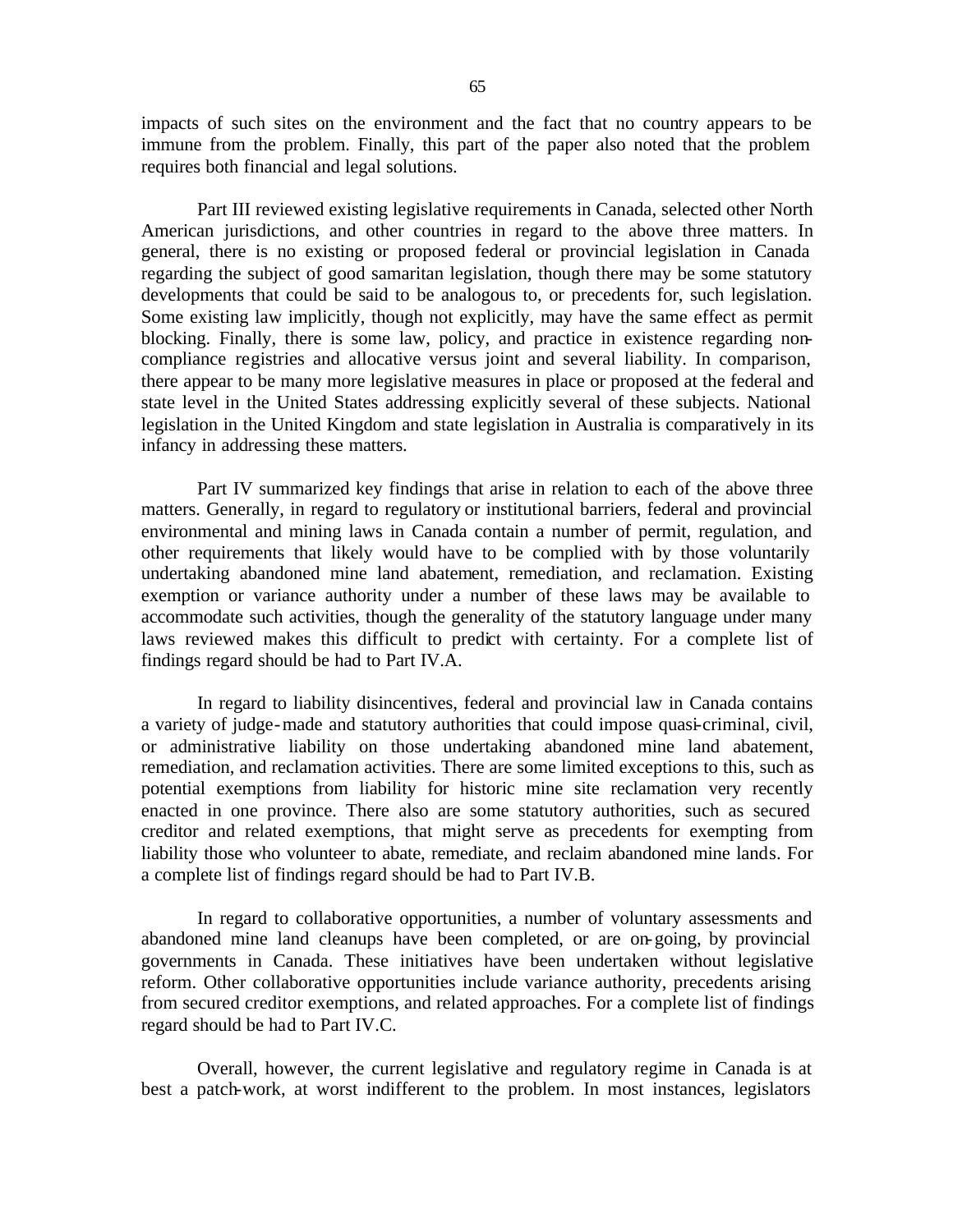simply have not turned their attention to orphaned/abandoned mines to produce a principled and comprehensive solution to the problem. Some current laws are broadly worded in terms of providing regulation-making authority that could be a basis for measures that could facilitate voluntary cleanups without requiring amendments to existing legislation. However, the better view may be that both the Parliament of Canada and provincial legislatures also will have to speak directly to the problem.

Based on the above review there are some precedents to be drawn from that provide a basis for recommendations that might be of assistance to the Task Group. These recommendations are premised on the view that either existing legislation will have to be amended one law at a time (as in an omnibus bill), or that a single stand-alone law will need to be enacted that has the same effect. Accordingly, the following is a short list of possible components or options (some stated in the alternative with the source noted) for a federal and provincial legislative/regulatory approach to facilitating voluntary abandoned mine land abatement, remediation, and reclamation:

- $\triangleright$  Amend existing or enact new law that encourages volunteers to abate, remediate, and reclaim abandoned mine lands by (1) setting out the protections afforded, (2) identifying who is eligible for protection under the Act, (3) identifying the types of projects covered, and (4) listing the exceptions to immunity from liability (Pennsylvania generally; Kentucky and USDOI with regard to permit blocking);
- <sup>ÿ</sup> Exempt volunteers from being "responsible persons" under contaminated site, water pollution, or related laws as a result of carrying out "good samaritan" remediation if (1) prior to commencing the remediation, the volunteer was not a "responsible person" in respect of the site; and (2) environment (or environment and mining) ministry officers approve the work. The exemption would not apply to the extent the contamination or water pollution is caused or exacerbated by work carried out negligently, (or grossly negligently, or by willful misconduct) of the volunteer (recommended but only partially adopted in British Columbia; California);
- $\geq$  Establish (1) an abandoned mine reclamation "good samaritan" permit program, which would require permittees to specify reclamation plans and meet certain standards for cleanup, ensure public participation, and environment ministry oversight of cleanups; (2) provide that only "orphan" sites, with no identifiable responsible persons, can be the subject of a reclamation permit; (3) waive potential environmental liability for reclamation permittees during cleanup, but not if the water quality is made worse by the permittee. Where water quality is made worse, environmental liability would re-apply; (4) require compliance with all other water quality and environmental laws (US Congressional Bills);